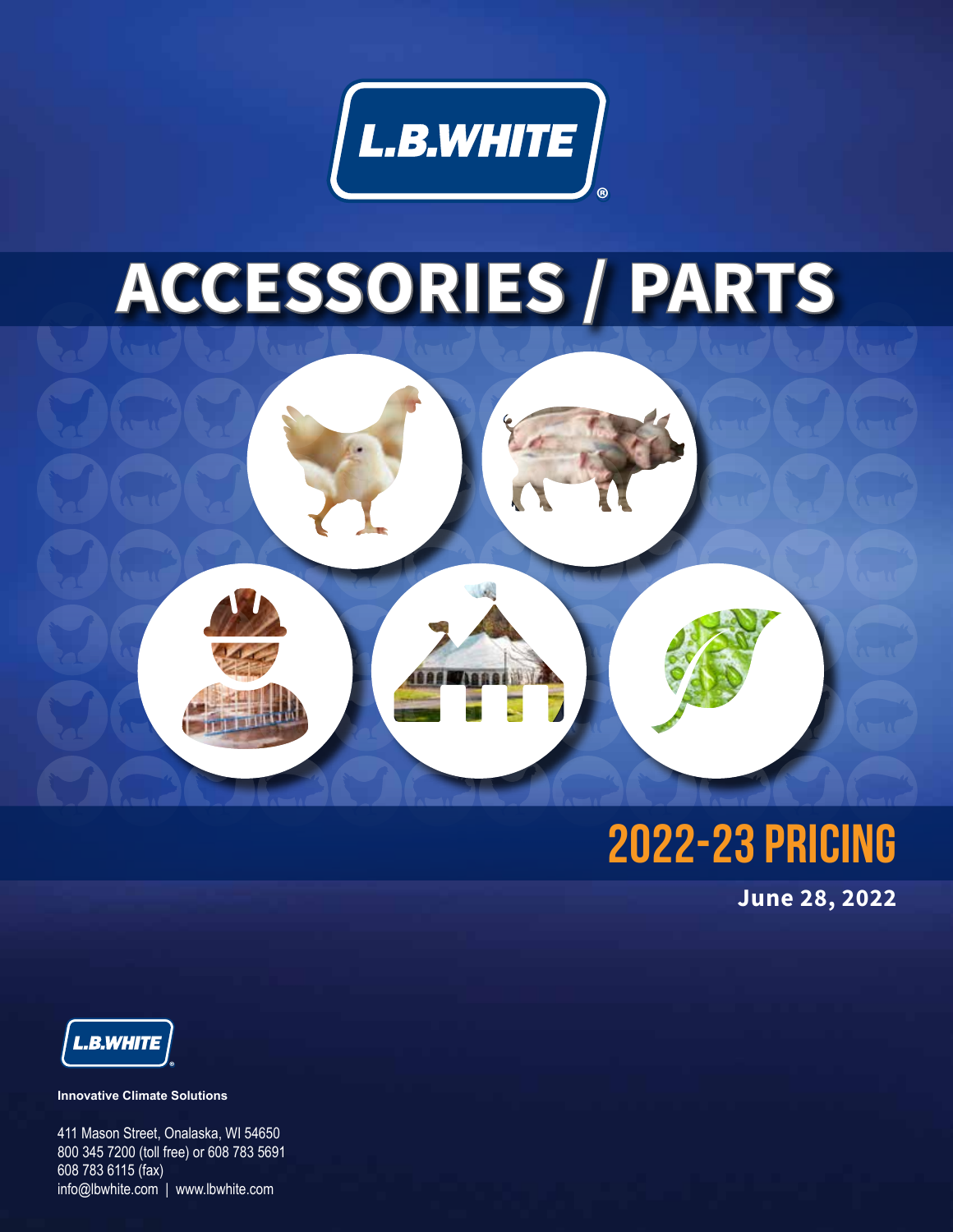## **2022-23 L.B. White Parts and Accessories Price Book**

## **Table of Contents**

| Using the Parts Price Book             |  |
|----------------------------------------|--|
| Selection and Application of Parts     |  |
| Substitution                           |  |
| Prices                                 |  |
| <b>Return of Parts and Accessories</b> |  |
| Other Information                      |  |
|                                        |  |
|                                        |  |
|                                        |  |
|                                        |  |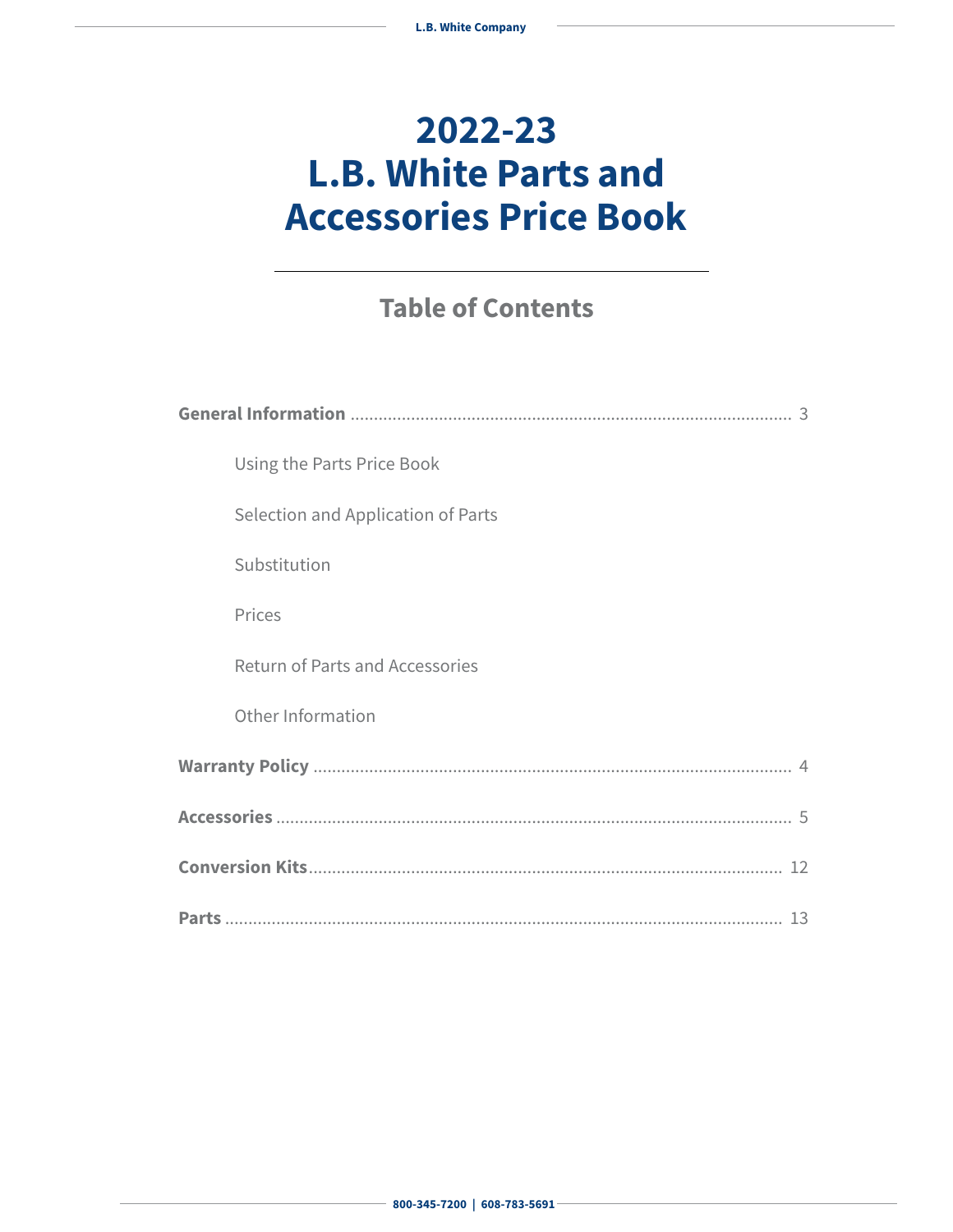## **General Information**

#### Using This Parts Price List Book

Should a part be used only with a certain type of fuel (L.P., NG, or kerosene) then that fuel type will be in the part description. Throughout this publication the abbreviation "HSI" stands for hot surface ignition, and "SI" stands for spark ignition.

#### Selection and Application of Parts

Interpretation of any owner's manual and the application of any part shall be the responsibility of the purchaser. Customers requiring assistance in selection and identification of repair service parts should contact their nearest dealer, wholesaler, or the L.B. White Company, LLC for assistance.

When an L.B. White part number is listed in the parts price list, but retail price is not indicated, reference will be noted on the parts price list either to use another L.B. White part number or that the part has become obsolete. The literature referenced is normally an L.B. White Service Bulletin to explain the reason for change and to aid parts replacement.

#### Substitution

The L.B. White Company, LLC reserves the right to substitute parts of a similar design and/or parts of a similar material. Owners' Manuals or the guides below should be used in conjunction with this price list. For further instruction on how to use any of the listed guides, please contact Customer Service at L.B. White Company, LLC

#### Prices

All prices are subject to change without notice. All prices F.O.B. Onalaska, Wisconsin USA. Minimum order is \$40.00 net. There is a same day expedited order fee of \$20 in addition to freight charges.

If you can not find the part number in this book and it is in your owner's manual, it may be replaced or obsolete. Please see website for full list of parts.

#### Return of Parts and Accessories

- All defective parts and accessories under warranty returned to the L.B. White Company, LLC must have a material return tag attached to each item, otherwise, warranty credit or replacement could be denied or delayed. Warranty part return information can be submitted at https://www.lbwhite.com/customer-care-center/product-warranty, and documentation should be printed from the site and sent with the part.
- For heater warranty claims, please contact L.B. White Technical Service at 800.345.7200.
- Prior approval from L.B. White is required to return any non-warranty parts or accessories. Only product that can be applied to current orders will be approved for return. Unused parts or accessories approved for return will be subject to a restocking charge.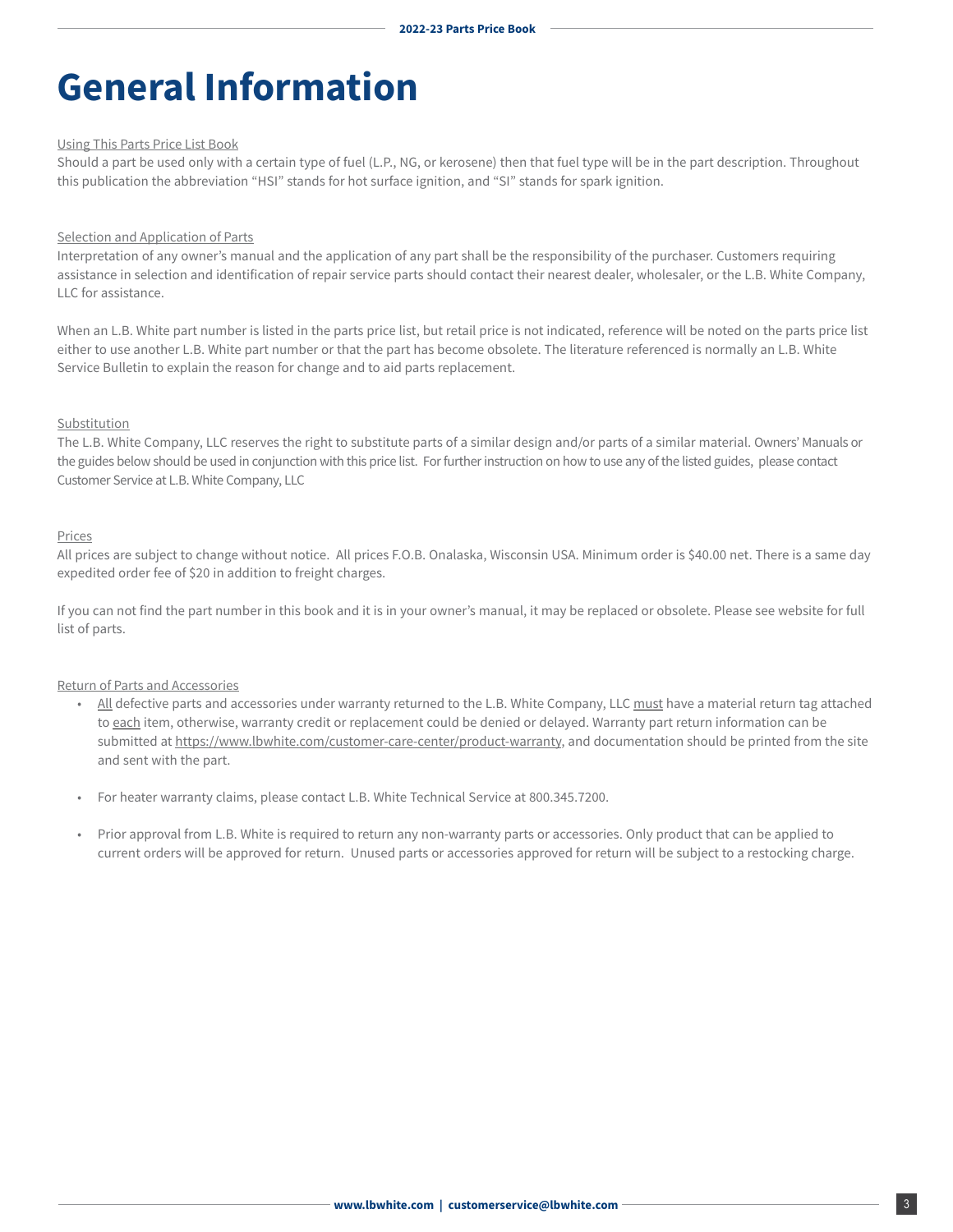## **L.B. White Warranty Policy**

**Simply register here : www.lbwhite.com/customer\_care\_center/product-registration**





Visit the Warranty page in the Customer Care Center and fill out the online form to register your new L.B. White product, or download a PDF of the Warranty form to send with any defective parts.

#### A. Heaters

L.B. White Company, LLC warrants that its heaters and component parts will be free from defects in material and workmanship for periods of 12, 24, or 36 months depending on the product and application from date of purchase, when properly installed, operated, and maintained in accordance with the Installation and Maintenance Instructions, safety guides and labels contained with each unit. If any component proves defective in either material or workmanship during the limited warranty period, L.B. White will, at its option, repair the defective part or equipment, or replace it with a new part or equipment.

Proof of purchase and warranty qualification must be established at time of return.

A warranty card on file at L.B. White will automatically qualify a unit or its component parts for warranty consideration. If a warranty card is not on file, a copy of the bill of sale must be provided at time of return.

B. Parts

L.B. White Company, LLC warrants that replacement parts purchased from the company and used on the appropriate L.B. White equipment are free from defects both in material and workmanship for 12 months from the date of purchase from L.B. White. If any replacement part proves defective in either material or workmanship during the warranty period, L.B. White will, at its option, repair or replace the defective part without charge if returned to L.B. White.

Proof of purchase and warranty qualification must be established at time of return. Warranty is automatic if a component is found defective within 12 months of the date code marked on the part. If the defect occurs more than 12 months later than the date code but within 12 months from the date of purchase, a copy of the bill of sale must be provided at time of return.

This limited warranty does not apply to heater, component or replacement part damage resulting from incorrect installation, misuse, abuse, accident, neglect, mishandling, incorrect environments, or wear from ordinary use.

THE WARRANTY SET FORTH ABOVE IS THE EXCLUSIVE WARRANTY PROVIDED BY L.B. WHITE, AND ALL OTHER WARRANTIES, INCLUDING ANY IMPLIED WARRANTIES OR MERCHANTABILITY OR FITNESS FOR A PARTICULAR PURPOSE, ARE EXPRESSLY DISCLAIMED. IN THE EVENT ANY IMPLIED WARRANTY IS NOT HEREBY EFFECTIVELY DISCLAIMED DUE TO OPERATION OF LAW, SUCH IMPLIED WARRANTY IS LIMITED IN DURATION TO THE DURATION OF THE APPLICABLE WARRANTY STATED ABOVE. THE REMEDIES SET FORTH ABOVE ARE THE SOLE AND EXCLUSIVE REMEDIES AVAILABLE HEREUNDER. L.B. WHITE WILL NOT BE LIABLE FOR ANY INCIDENTAL OR CONSEQUENTIAL DAMAGES DIRECTLY OR INDIRECTLY RELATED TO THE SALE, HANDLING OR USE OF THE EQUIPMENT, AND IN ANY EVENT L.B. WHITE'S LIABILITY IN CONNECTION WITH THE EQUIPMENT, INCLUDING FOR CLAIMS BASED ON NEGLIGENCE OR STRICT LIABILITY, IS LIMITED TO THE PURCHASE PRICE.

SOME STATES DO NOT ALLOW LIMITATION ON HOW LONG AN IMPLIED WARRANTY LASTS, SO THE ABOVE LIMITATION MAY NOT APPLY TO YOU. SOME STATES DO NOT ALLOW THE EXCLUSION OR LIMITATION OF INCIDENTAL OR CONSEQUENTIAL DAMAGES, SO THE ABOVE LIMITATION OR EXCLUSION MAY NOT APPLY TO YOU. THIS WARRANTY GIVES YOU SPECIFIC LEGAL RIGHTS, AND YOU MAY ALSO HAVE OTHER RIGHTS WHICH VARY FROM STATE TO STATE.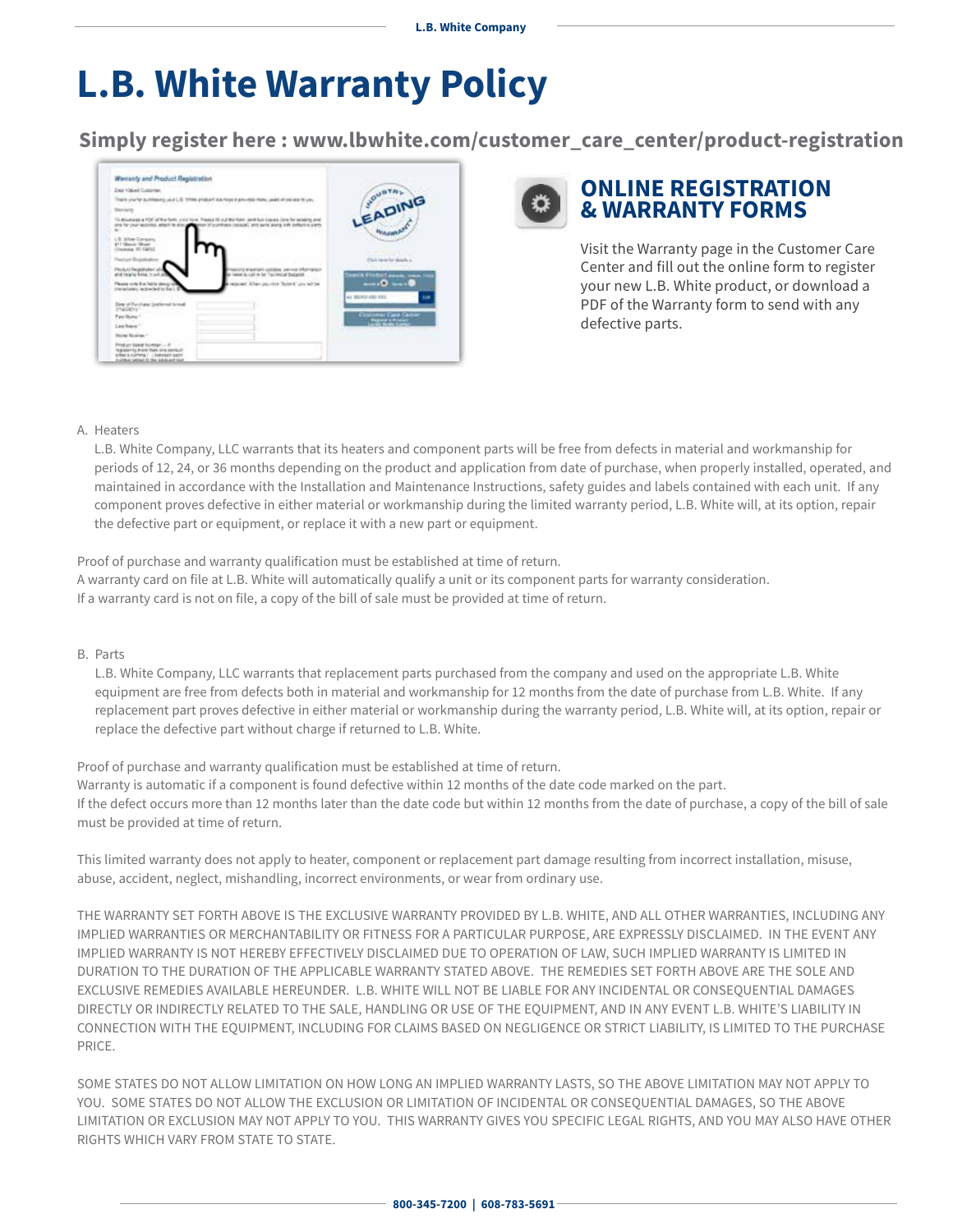#### **2022-23 Parts Price Book**

| <b>ADAPTERS</b>                                       | <b>PART</b> | <b>LIST PRICE</b> |
|-------------------------------------------------------|-------------|-------------------|
| ADAPTER KIT, DUCT CONNECTOR, 12 IN DIAMETER           | 500-130977A | 47.24             |
| ADAPTER KIT, DUCT CONNECTOR, 16 IN DIAMETER           | 500-130977B | 57.04             |
| ADAPTER KIT, DUCT CONNECTOR, 20 INCH DIAMETER         | 500-130977C | 64.3              |
| ADAPTER KIT, DUCT,18"DIA THERMA/GREEN-GRO 220         | 500-24367   | 75.83             |
| ADAPTER, 1/8 FNPT X 9/16-18 LH HOSE                   | 500-132071  | 8.28              |
| ADAPTER, MAGNETIC DUCT, UNIVERSAL, 12" DIA            | 500-26617   | 90.02             |
| ADAPTER, DUCT, 18" DIAM, W/TABS REPLACEMENT ACCESSORY | 500-23050   | 95.71             |
| ADAPTER, HOSE, W/PRESSURE TAP PLUG                    | 500-23633   | 30.23             |
| ADAPTER, MAGNETIC DUCT, UNIVERSAL, 8" DIA             | 500-132542  | 90.32             |

| <b>AIR DISTRIBUTION</b>                                                   | <b>PART</b> | <b>LIST PRICE</b> |
|---------------------------------------------------------------------------|-------------|-------------------|
| COLLAR, DUCT ADAPTER, 6IN                                                 | 500-26020   | 65.70             |
| DIFFUSER, FLUSH MOUNT AW060/100                                           | 500-131117  | 83.50             |
| DUCT 12FT. X 6IN, HD/HW 120/220                                           | 500-26017   | 81.73             |
| DUCT ASSY, W/FLANGE                                                       | 500-24472   | 285.30            |
| DUCT ASSY, W/FLANGE, HW/HD-120                                            | 500-23699   | 213.63            |
| DUCT ASSY, W/FLANGE, HW/HD-220                                            | 500-23685   | 232.08            |
| DUCT COLLAR W/COVER HD220                                                 | 500-26018   | 76.20             |
| DUCT KIT, GUARDIAN 250, (DUCT, TAKE OFF FLANGE, AND MOUNTING<br>HARDWARE) | 574102      | 293.80            |
| DUCT, ADAPTER, 16IN, FOREMAN 500/750                                      | 500-30902   | 186.22            |
| DUCT, FOF, 18" DIAM X 100' 250D, POLYESTER, WHITE, POWERFLOW              | 130-23053   | 2,485.29          |
| DUCT, OUTLET, AIR STRAIGHTNER, GZ                                         | 500-28901   | 96.52             |
| KIT, 2-DUCTS TRANSITION TO 100' PERF. DUCT, PREMIER 350                   | 500-24115   | 989.45            |
| KIT, DUCT HOLD DOWN, Ø12"                                                 | 500-133324  | 53.07             |
| KIT, DUCT HOLD DOWN, Ø8"                                                  | 500-133323  | 39.34             |
| KIT, DUCT, AIR DISCHARGE DIVERTER                                         | 500-26025   | 134.45            |
| KIT, AIR DIVERTER AIR, FLUSH MOUNT AD/AW250                               | 500-20095   | 75.92             |
| KIT, AIR DIVERTER, 2 PC, 100MBH, SNAP IN                                  | 550-23127   | 9.68              |
| KIT, SIDE, YOKE, 2 PIECE AIR DIVERTER, GUARDIAN 100 2.0                   | 500-133428  | 9.68              |
| KIT, AIR DIVERTER, 2 PC, 100MBH, SS                                       | 500-30505   | 20.75             |
| KIT, AIR DIVERTER, 2 PC, 250MBH, SNAP IN                                  | 550-20048   | 16.30             |
| KIT, SIDE, YOKE, 2 PIECE AIR DIVERTER, GUARDIAN 250 2.0                   | 500-133429  | 16.30             |
| KIT, AIR DIVERTER, 2 PC, 325MBH & 220MBH, SNAP IN                         | 550-09177   | 13.58             |
| KIT, SIDE, YOKE, 2 PIECE AIR DIVERTER, GUARDIAN 325 2.0                   | 500-133430  | 13.58             |
| KIT, AIR DIVERTER, 2 PC, 325MBH, SS                                       | 500-30781   | 26.10             |
| KIT, AIR DIVERTER, 2 PC, DOMESTIC GALVANIZED, 1450-225                    | F500-80988  | 18.59             |
| KIT, AIR DIVERTER, 2 PC, DOMESTIC SS, 1450-40/60                          | F500-80996  | 17.07             |
| KIT, AIR DIVERTER, 2 PC, DOMESTIC STAINLESS STEEL, 1450-225               | F500-80990  | 31.75             |
| KIT, AIR DIVERTER, 2 PC, SNAP IN 225C, 1 PC WRAPPER                       | F500-82728  | 20.16             |
| KIT, AIR DIVERTER, 2-PC, DOMESTIC GALVANIZED, 1450-150                    | F500-81239  | 16.24             |
| KIT, AIR DIVERTER, 2-PC, DOMESTIC SS, 1450-150                            | F500-81240  | 29.44             |
| KIT, AIR DIVERTER, 2-PIECE, SNAP-IN GUARDIAN 250 SS                       | 500-30437   | 27.80             |
| KIT, AIR DIVERTER, AIR, 2PC, CE TYPE SNAP IN, GZ, 1450-225                | F500-81257  | 20.16             |
| KIT, AIR DIVERTER, AIR, 2PC, CE TYPE SNAP IN, SS, 1450-225                | F500-81258  | 31.75             |
| KIT, AIR DIVERTER, CE TYPE CERT. 2 PC, GALVANIZED, 1450-40/60             | F500-80998  | 17.82             |
| KIT, AIR DIVERTER, CE TYPE CERT. 2 PC, STAIN. STEEL, 1450-40/60           | F500-80999  | 29.44             |
| KIT, AIR DIVERTER, GUARDIAN 60, INTERCHANGEABLE, LEFT OR RIGHT            | 550-20111   | 9.49              |
| KIT, AIR DIVERTER, LARGE AIR DISTRIBUTION 2 PCS                           | 550-07434   | 13.69             |
| KIT, SIDE, YOKE, 2 PIECE AIR DIVERTER, GUARDIAN 60 2.0                    | 500-133427  | 9.49              |
| KIT, AIR DIVERTER, REPLCMNT, AB/AW/AD060                                  | 500-131080  | 30.06             |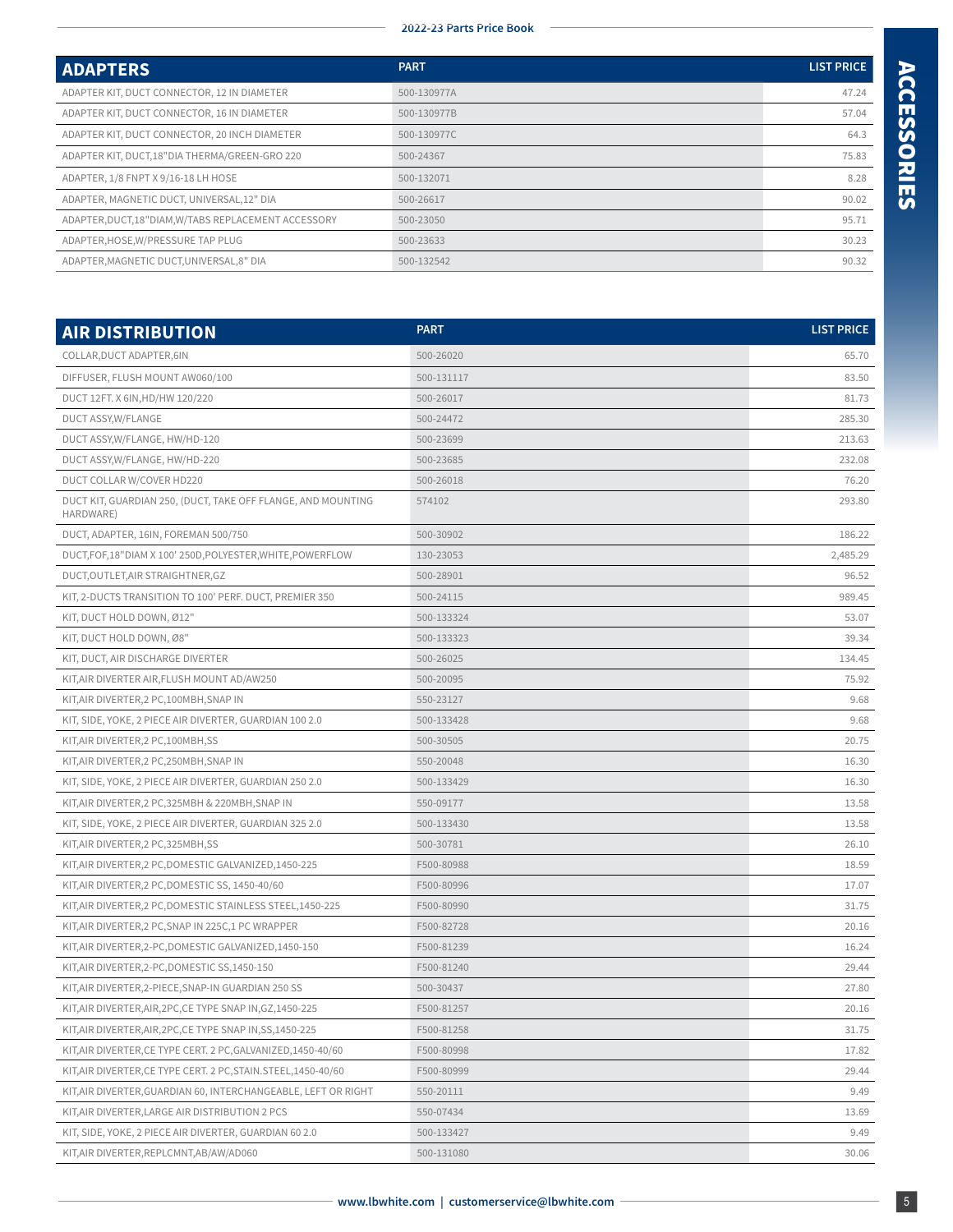| KIT, AIR DIVERTER, SMALL AG UNITS<br>550-07742<br>11.11<br>438.85<br>KIT, DUCT ASSEMBLY, AW325<br>500-26850<br>KIT, DUCT DIVERTER, 105 DEGREE, AB/AD/AW-250<br>66.94<br>500-25678<br>KIT, DUCT, AIR-DIVERTER, FLAT PACKED, 180 DEG, 250 SERIES, INT'L<br>500-30203C<br>36.63<br>KIT, DUCT, AIR-DIVERTER, FLAT PACKED, 180 DEG, 325 SERIES, INT'L<br>500-30203D<br>42.00<br>KIT, DUCT, AIR-DIVERTER, FLAT PACKED, 180 DEG, 60/100 SERIES, INT'L<br>500-30203F<br>35.15<br>KIT, DUCT, AIR-DIVERTER, FULLY ASSEMBLED, 180 DEG, 250 SERIES<br>500-30203A<br>45.69<br>KIT, DUCT, AIR-DIVERTER, FULLY ASSEMBLED, 180 DEG, 325 SERIES<br>500-30203B<br>51.87<br>KIT, DUCT, AIR-DIVERTER, FULLY ASSEMBLED, 180 DEG, 60/100 SERIES<br>42.19<br>500-30203E<br>KIT, DUCT, WHITE, 8" DIA 12' LG W/MAGNETIC DUCT ADAPTOR AND CLAMP<br>284.38<br>500-132544<br>KIT, DUCT, 6"X12' W/ COLLAR ADAPTER, HW/HD 220 TRANSITION KIT<br>500-25987<br>177.02<br>KIT, DUCT, 6"X12', HD/HW 120 VENTILATON KIT<br>168.84<br>500-26005<br>KIT, DUCT, GRAY, FLEX, 12" DIA.X 12' LG W/MAGNETIC DUCT ADAPTOR AND<br>251.84<br>500-26346<br>CLAMP<br>448.50<br>KIT, DUCT, GRAY, FLEXIBLE 12" DIA 25' W/CLAMP<br>500-30052<br>KIT, DUCT, GRAY, FLEXIBLE 16" DIAX 25' W/CLAMP<br>644.86<br>500-30076<br>KIT, DUCT, GRAY, FLEXIBLE 20" DIA X25' W/CLAMP<br>500-30053<br>1,108.73<br>KIT, DUCT, GRAY, FLEXIBLE, 18" DIA 12'LENGTH, W/DUCT ADAPTER&CLAMP<br>465.54<br>500-22835<br>KIT, DUCT, HD220, 6'<br>500-25213<br>171.27<br>KIT, DUCT, INDOOR MOUNT, HD/W220<br>87.24<br>500-25977<br>KIT, DUCT, INDOOR MOUNT, HD120 PLUS<br>113.02<br>500-26114 |
|--------------------------------------------------------------------------------------------------------------------------------------------------------------------------------------------------------------------------------------------------------------------------------------------------------------------------------------------------------------------------------------------------------------------------------------------------------------------------------------------------------------------------------------------------------------------------------------------------------------------------------------------------------------------------------------------------------------------------------------------------------------------------------------------------------------------------------------------------------------------------------------------------------------------------------------------------------------------------------------------------------------------------------------------------------------------------------------------------------------------------------------------------------------------------------------------------------------------------------------------------------------------------------------------------------------------------------------------------------------------------------------------------------------------------------------------------------------------------------------------------------------------------------------------------------------------------------------------------------------------|
|                                                                                                                                                                                                                                                                                                                                                                                                                                                                                                                                                                                                                                                                                                                                                                                                                                                                                                                                                                                                                                                                                                                                                                                                                                                                                                                                                                                                                                                                                                                                                                                                                    |
|                                                                                                                                                                                                                                                                                                                                                                                                                                                                                                                                                                                                                                                                                                                                                                                                                                                                                                                                                                                                                                                                                                                                                                                                                                                                                                                                                                                                                                                                                                                                                                                                                    |
|                                                                                                                                                                                                                                                                                                                                                                                                                                                                                                                                                                                                                                                                                                                                                                                                                                                                                                                                                                                                                                                                                                                                                                                                                                                                                                                                                                                                                                                                                                                                                                                                                    |
|                                                                                                                                                                                                                                                                                                                                                                                                                                                                                                                                                                                                                                                                                                                                                                                                                                                                                                                                                                                                                                                                                                                                                                                                                                                                                                                                                                                                                                                                                                                                                                                                                    |
|                                                                                                                                                                                                                                                                                                                                                                                                                                                                                                                                                                                                                                                                                                                                                                                                                                                                                                                                                                                                                                                                                                                                                                                                                                                                                                                                                                                                                                                                                                                                                                                                                    |
|                                                                                                                                                                                                                                                                                                                                                                                                                                                                                                                                                                                                                                                                                                                                                                                                                                                                                                                                                                                                                                                                                                                                                                                                                                                                                                                                                                                                                                                                                                                                                                                                                    |
|                                                                                                                                                                                                                                                                                                                                                                                                                                                                                                                                                                                                                                                                                                                                                                                                                                                                                                                                                                                                                                                                                                                                                                                                                                                                                                                                                                                                                                                                                                                                                                                                                    |
|                                                                                                                                                                                                                                                                                                                                                                                                                                                                                                                                                                                                                                                                                                                                                                                                                                                                                                                                                                                                                                                                                                                                                                                                                                                                                                                                                                                                                                                                                                                                                                                                                    |
|                                                                                                                                                                                                                                                                                                                                                                                                                                                                                                                                                                                                                                                                                                                                                                                                                                                                                                                                                                                                                                                                                                                                                                                                                                                                                                                                                                                                                                                                                                                                                                                                                    |
|                                                                                                                                                                                                                                                                                                                                                                                                                                                                                                                                                                                                                                                                                                                                                                                                                                                                                                                                                                                                                                                                                                                                                                                                                                                                                                                                                                                                                                                                                                                                                                                                                    |
|                                                                                                                                                                                                                                                                                                                                                                                                                                                                                                                                                                                                                                                                                                                                                                                                                                                                                                                                                                                                                                                                                                                                                                                                                                                                                                                                                                                                                                                                                                                                                                                                                    |
|                                                                                                                                                                                                                                                                                                                                                                                                                                                                                                                                                                                                                                                                                                                                                                                                                                                                                                                                                                                                                                                                                                                                                                                                                                                                                                                                                                                                                                                                                                                                                                                                                    |
|                                                                                                                                                                                                                                                                                                                                                                                                                                                                                                                                                                                                                                                                                                                                                                                                                                                                                                                                                                                                                                                                                                                                                                                                                                                                                                                                                                                                                                                                                                                                                                                                                    |
|                                                                                                                                                                                                                                                                                                                                                                                                                                                                                                                                                                                                                                                                                                                                                                                                                                                                                                                                                                                                                                                                                                                                                                                                                                                                                                                                                                                                                                                                                                                                                                                                                    |
|                                                                                                                                                                                                                                                                                                                                                                                                                                                                                                                                                                                                                                                                                                                                                                                                                                                                                                                                                                                                                                                                                                                                                                                                                                                                                                                                                                                                                                                                                                                                                                                                                    |
|                                                                                                                                                                                                                                                                                                                                                                                                                                                                                                                                                                                                                                                                                                                                                                                                                                                                                                                                                                                                                                                                                                                                                                                                                                                                                                                                                                                                                                                                                                                                                                                                                    |
|                                                                                                                                                                                                                                                                                                                                                                                                                                                                                                                                                                                                                                                                                                                                                                                                                                                                                                                                                                                                                                                                                                                                                                                                                                                                                                                                                                                                                                                                                                                                                                                                                    |
|                                                                                                                                                                                                                                                                                                                                                                                                                                                                                                                                                                                                                                                                                                                                                                                                                                                                                                                                                                                                                                                                                                                                                                                                                                                                                                                                                                                                                                                                                                                                                                                                                    |
|                                                                                                                                                                                                                                                                                                                                                                                                                                                                                                                                                                                                                                                                                                                                                                                                                                                                                                                                                                                                                                                                                                                                                                                                                                                                                                                                                                                                                                                                                                                                                                                                                    |
|                                                                                                                                                                                                                                                                                                                                                                                                                                                                                                                                                                                                                                                                                                                                                                                                                                                                                                                                                                                                                                                                                                                                                                                                                                                                                                                                                                                                                                                                                                                                                                                                                    |
| KIT, DUCT, INDOOR MOUNT, HD120 STANDARD<br>71.52<br>500-26113                                                                                                                                                                                                                                                                                                                                                                                                                                                                                                                                                                                                                                                                                                                                                                                                                                                                                                                                                                                                                                                                                                                                                                                                                                                                                                                                                                                                                                                                                                                                                      |
| 254.13<br>KIT, DUCT, WHITE, 12" DIAX12' LG W/MAGNETIC DUCT ADAPTOR AND CLAMP<br>500-26347                                                                                                                                                                                                                                                                                                                                                                                                                                                                                                                                                                                                                                                                                                                                                                                                                                                                                                                                                                                                                                                                                                                                                                                                                                                                                                                                                                                                                                                                                                                          |
| KIT, END DIFFUSER, 12IN DUCT<br>467.80<br>500-26350                                                                                                                                                                                                                                                                                                                                                                                                                                                                                                                                                                                                                                                                                                                                                                                                                                                                                                                                                                                                                                                                                                                                                                                                                                                                                                                                                                                                                                                                                                                                                                |
| KIT, END DIFFUSER, 18IN DUCT<br>695.44<br>500-23189                                                                                                                                                                                                                                                                                                                                                                                                                                                                                                                                                                                                                                                                                                                                                                                                                                                                                                                                                                                                                                                                                                                                                                                                                                                                                                                                                                                                                                                                                                                                                                |
| KIT, END DIFFUSER, 8IN DUCT<br>224.37<br>500-132541                                                                                                                                                                                                                                                                                                                                                                                                                                                                                                                                                                                                                                                                                                                                                                                                                                                                                                                                                                                                                                                                                                                                                                                                                                                                                                                                                                                                                                                                                                                                                                |
| KIT, UNIT DIFFUSER, PREMIER 80 v2.0, WITH MAGNETIC CONNECT<br>279.22<br>500-132902                                                                                                                                                                                                                                                                                                                                                                                                                                                                                                                                                                                                                                                                                                                                                                                                                                                                                                                                                                                                                                                                                                                                                                                                                                                                                                                                                                                                                                                                                                                                 |
| 205.46<br>KIT, UNIT DIFFUSER, TS040 W/MAGNETIC CONNECT<br>500-132540                                                                                                                                                                                                                                                                                                                                                                                                                                                                                                                                                                                                                                                                                                                                                                                                                                                                                                                                                                                                                                                                                                                                                                                                                                                                                                                                                                                                                                                                                                                                               |
| KIT, UNIT DIFFUSER, TS080 WITH MAGNETIC CONNECT<br>279.22<br>500-26349                                                                                                                                                                                                                                                                                                                                                                                                                                                                                                                                                                                                                                                                                                                                                                                                                                                                                                                                                                                                                                                                                                                                                                                                                                                                                                                                                                                                                                                                                                                                             |
| 362.54<br>KIT, UNIT DIFFUSER, TS170 WITH MAGNETIC CONNECT<br>500-26351                                                                                                                                                                                                                                                                                                                                                                                                                                                                                                                                                                                                                                                                                                                                                                                                                                                                                                                                                                                                                                                                                                                                                                                                                                                                                                                                                                                                                                                                                                                                             |

| HOSES $(1/4")$                                                  | <b>MODEL</b> | <b>LIST PRICE</b> |
|-----------------------------------------------------------------|--------------|-------------------|
| HOSE, 1/4"X 6', 1/4 NPT RIGID X NO END                          | 500-131244   | 21.89             |
| HOSE, 1/4"X 6', 1/4" QUICK COUPLING X 9/16-18 LHT SWIVEL        | 550-21333    | 21.95             |
| HOSE, 1/4"X 6', 1/4NPT RIGID X 9/16-18 LHT SWIVEL, RUSSIA: SAME | 550-20495    | 21.95             |
| HOSE, 1/4"X 6', 1/4NPT RIGID X SWIVEL, W/3/8 NPT ADAPTER        | 550-30428    | 24.35             |
| HOSE,1/4"X 6',9/16-18 LHT DOUBLE SWIVEL, ACCF                   | 550-20499    | 24.49             |
| HOSE, 1/4"X 6', 9/16-18 LHT DOUBLE SWIVEL, W/1/4 NPT ADAPT      | 550-20709    | 30.87             |
| HOSE, 1/4"X 8', 1/4NPT RIGID X 9/16-18 LHT SWIVEL               | 550-22548    | 25.57             |
| HOSE, 1/4"X 8', 9/16-18 LHT SWVL X 1/4 MALE QUICK CONNECT       | 550-22830    | 25.57             |
| HOSE, 1/4"X10', 1/4NPT RIGID X 9/16-18 LHT SWIVEL               | 550-20496    | 28.83             |
| HOSE, 1/4"X10', 1/4NPT RIGID X SWIVEL, W/1/4 NPT ADAP&BUSHINGS  | 550-20543    | 36.40             |
| HOSE, 1/4"X10', 1/4NPT RIGID X SWIVEL, W/1/4 NPT ADAPTER        | 550-20706    | 35.21             |
| HOSE,1/4"X10',9/16-18 LHT DOUBLE SWIVEL, W/1/4 NPT ADAPTS       | 550-20703    | 42.32             |
| HOSE, 1/4"X10', 9/16-18 LHT SWIVEL BOTH ENDS                    | 550-20242    | 29.45             |
| HOSE, 1/4"X10', 9/16-18 LHT SWVL X 1/4 MALE QUICK CONNECT       | 550-21330    | 28.83             |
| HOSE, 1/4"X10', 9/16-18LHT SWVEL X 1/4NPT RIGID W/08435 ADAPTER | 550-23731    | 36.46             |
| HOSE, 1/4"X10', SWIVEL X SWIVEL W/ 1/4 FPT & 1/4 MPT ADAPTER    | 550-22129    | 42.32             |
| HOSE, 1/4"X12', 1/4NPT RIGID X 9/16-18 LHT SWIVEL               | 550-20497    | 32.38             |
| HOSE, 1/4"X15', 1/4NPT RIGID X 9/16-18 LHT SWIVEL               | 550-20498    | 37.44             |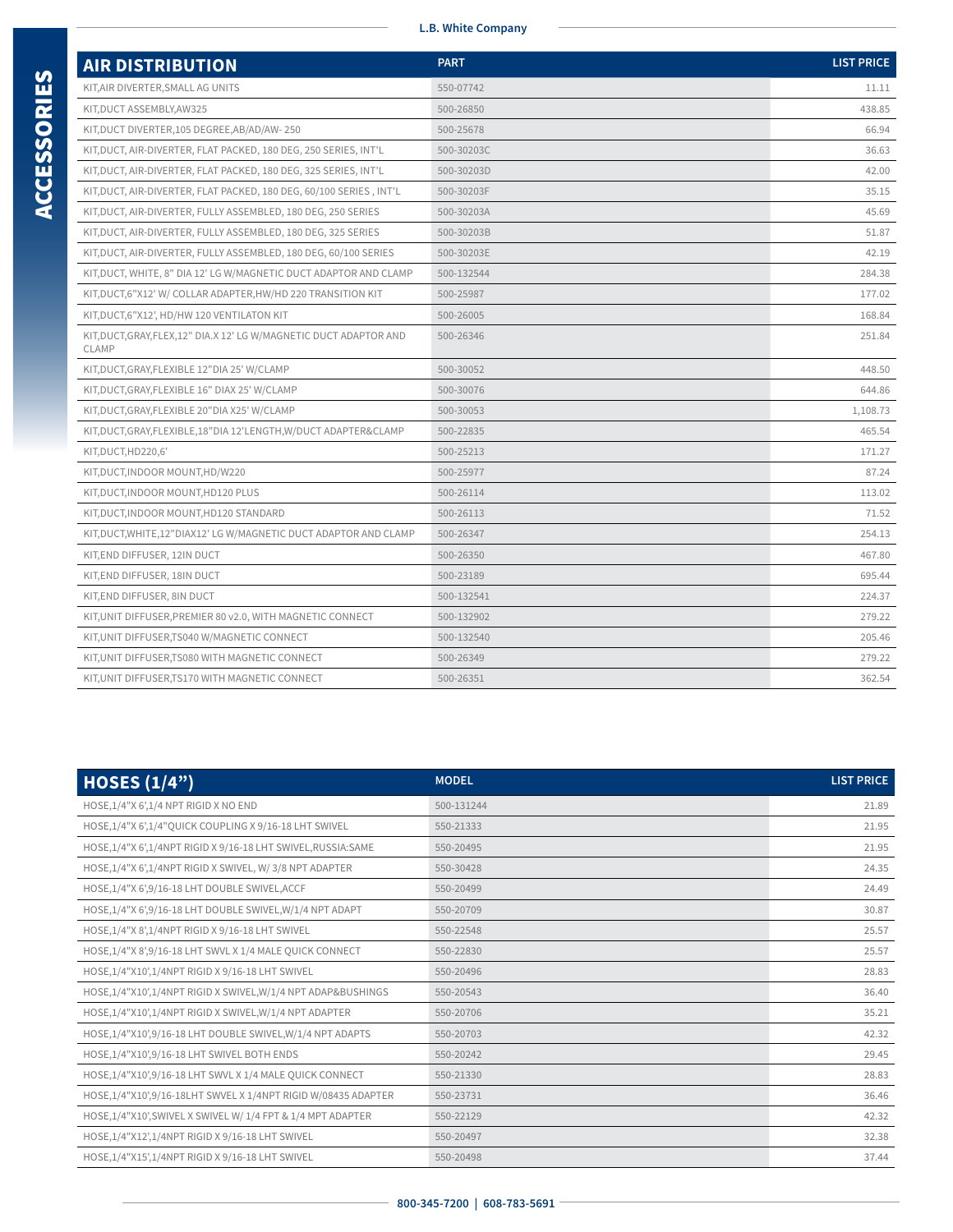| <b>HOSES (1/4")</b>                                              | <b>MODEL</b> | <b>LIST PRICE</b> |
|------------------------------------------------------------------|--------------|-------------------|
| HOSE,1/4"X15',1/4NPT RIGID X SWIVEL,W/1/4 NPT ADAPTER            | 550-20708    | 41.97             |
| HOSE,1/4"X15',9/16-18 LHT SWIVEL BOTH ENDS                       | 500-132256   | 38.52             |
| HOSE,1/4"X15',9/16-18 LHT SWVL X 1/4 MALE QUICK CONNECT          | 550-21332    | 37.44             |
| HOSE,1/4"X20',1/4NPT RIGID X 9/16-18 LHT SWIVEL                  | 550-23546    | 43.05             |
| HOSE,1/4"X20',9/16-18LHT,SWVL X 1/4 MALE QUICK CONNECT           | 550-29236    | 43.05             |
| HOSE,1/4"X25',1/4NPT RIGID X 9/16-18 LHT SWIVEL                  | 550-23106    | 52.08             |
| HOSE,1/4"X25',7/16-20 SWIVEL 7/16-20 UNF RIDGID                  | 550-29912    | 52.08             |
| HOSE,1/4"X25',9/16-18 LHT DOUBLE SWIVEL                          | 550-20501    | 52.08             |
| HOSE,1/4"X25',9/16-18 LHT DOUBLE SWIVEL,W/1/4 NPT ADAPTERS       | 550-20711    | 56.91             |
| HOSE,1/4"X25',9/16-18 LHT SWVL OC-OUICK CONNECT                  | 550-30818    | 52.08             |
| HOSE,1/4"X50',1/4 NPT RIGID X 9/16-18 LHT SWIVEL                 | 500-131123   | 80.47             |
| HOSE.1/4"X62".9/16-18 LHT SWIVEL X 1/4 NPT RIGID                 | 550-29674    | 24.39             |
| KIT,HOSE,1/4"X 6',W/QUICK COUPLING LESS SHUT-OFF                 | 500-24248    | 41.15             |
| KIT,HOSE,1/4"X 6',W/QUICK COUPLING W/MANUAL GAS SHUT-OFF VALVE   | 500-21334    | 50.57             |
| KIT,HOSE,1/4"X 8',W/QC,W/FLOW VALVE MAN. GAS SHUT-OFF,(I-3 ONLY) | 500-24615    | 80.90             |
| KIT,HOSE,1/4"X 8',W/QUICK COUPLING W/MANUAL GAS SHUT OFF VALVE   | 500-22829    | 54.42             |
| KIT.HOSE.1/4"X10'.W/OUICK COUPLING W/MANUAL GAS SHUT-OFF VALVE   | 500-21346    | 56.88             |
| KIT.HOSE.1/4"X15'.W/OUICK COUPLING W/MANUAL GAS SHUT-OFF VALVE   | 500-21347    | 66.07             |

| <b>HOSES (3/8")</b>                                               | <b>MODEL</b> | <b>LIST PRICE</b> |
|-------------------------------------------------------------------|--------------|-------------------|
| HOSE, 3/8"X 6', 1/2NPT RIGID X 5/8-18 SWIVEL, W/06655 ADAPTER     | 550-21994    | 44.33             |
| HOSE, 3/8"X10', 1/2 NPT RIGID X 5/8-18 UNF SWIVEL                 | 500-131122   | 46.03             |
| HOSE, 3/8"X10', 1/2NPT RIGID X 5/8-18 SWIVEL, W/06655 ADAPTER     | 550-21993    | 52.05             |
| HOSE, 3/8"X10', 3/8 NPT RIGID X 5/16-18 SWIVEL, W/06655           | 500-22084    | 52.69             |
| HOSE, 3/8"X10', 3/8 NPT RIGID X 5/8-18 SWIVEL, W/21997 ADAPTER    | 550-22128    | 43.27             |
| HOSE, 3/8"X10', 3/8NPT RIGID X 5/8-18 SWIVEL, W/06654 ADAPTER     | 550-21883    | 43.27             |
| HOSE, 3/8"X15', 3/8 NPT RIDGID X 3/8 NPT RIGID                    | 550-132465   | 24.92             |
| HOSE, 3/8"X15', 3/8 NPT RIGID X 5/8-18 SWIVEL, W/21997 ADAPTER    | 500-24694    | 62.63             |
| HOSE, 3/8"X15', 3/8NPT RIGID X 5/8-18 SWIVEL, W/ ADAPTERS         | 550-22277    | 51.70             |
| HOSE, 3/8"X15', 5/8-18 SWIVEL X 3/8 NPT RIDGID, CR125LP           | 550-30026    | 52.22             |
| HOSE, 3/8"X25', 3/8 FEMALE QUICK CONNECT X 3/8 MALE QUICK CONNECT | 500-133083   | 65.19             |
| HOSE, 3/8"X25', 5/8-18 SWIVEL X 5/8-18 UNF RIDGID-SUN BLAST       | 550-29913    | 65.19             |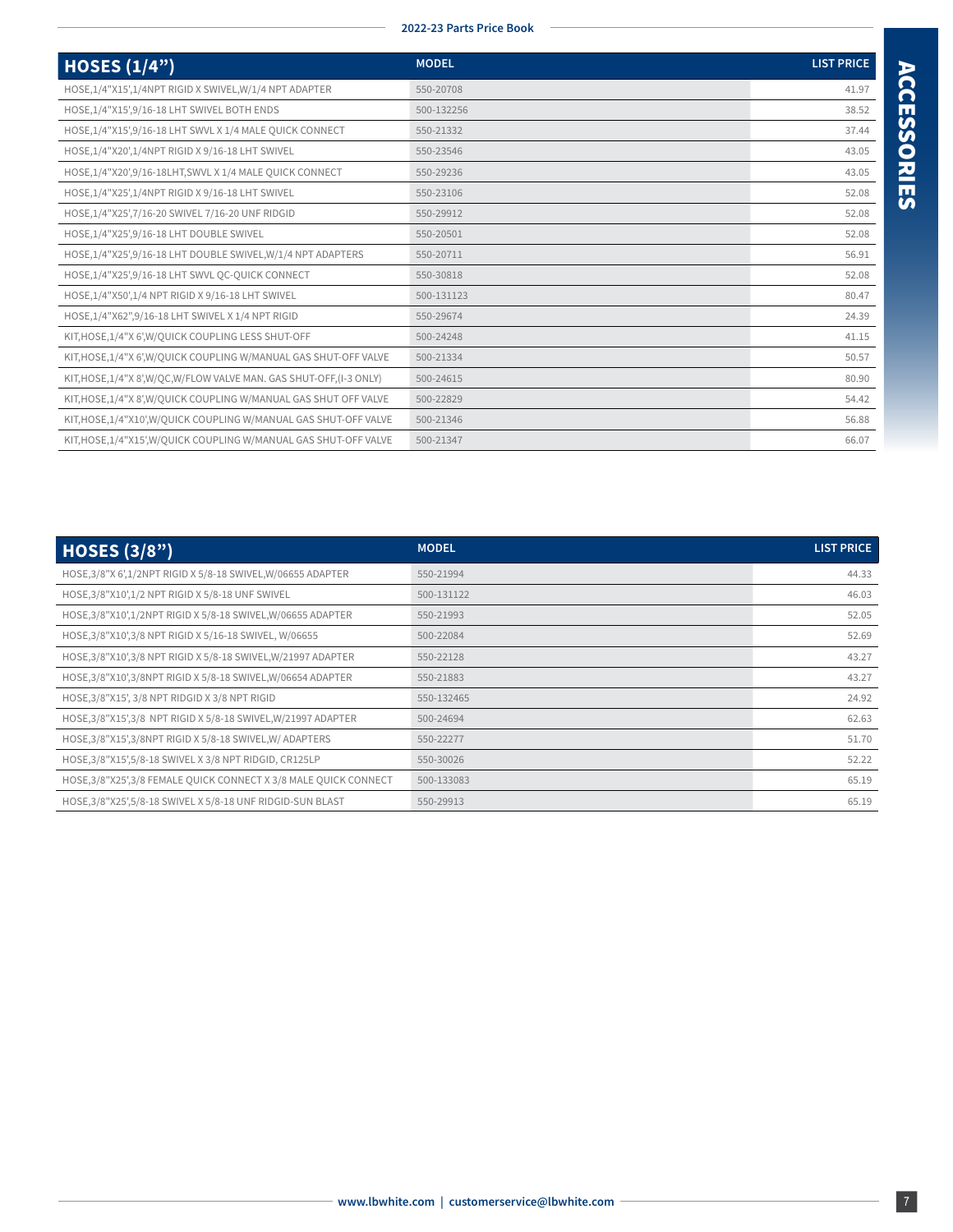| <b>HOSES (1/2")</b>                                                    | <b>MODEL</b> | <b>LIST PRICE</b> |
|------------------------------------------------------------------------|--------------|-------------------|
| HOSE,1/2"X 2',1/2NPS DOUBLE SWIVEL, W/1/2 NPT ADAPTERS                 | 550-21374    | 47.49             |
| HOSE, 1/2"X 2', 1/2NPT RIGID X SWIVEL, W/1/2 NPT ADAPTER               | 550-20712    | 42.96             |
| HOSE.1/2"X 3'.1/2NPS DOUBLE SWIVEL.W/1/2 NPT ADAPTERS                  | 550-20718    | 48.70             |
| HOSE, 1/2"X 4', 1/2 NPT RIGID X 1/2 NPS SWIVEL, W/ADAPTER              | 550-21471    | 45.18             |
| HOSE, 1/2"X 5', 1/2NPT RIGID X SWIVEL, W/ 1/2NPT ADAPTER               | 550-22827    | 46.40             |
| HOSE, 1/2"X 6', 1/2NPT RIGID X SWIVEL, W/1/2 NPT ADAPTER               | 550-20713    | 47.62             |
| HOSE, 1/2"X10', 1/2NPS DOUBLE SWIVEL* NO ADAPTERS                      | 550-24453    | 44.73             |
| HOSE,1/2"X10',1/2NPS DOUBLE SWIVEL,1/2BSPT ADAPTER                     | 550-24404    | 72.52             |
| HOSE,1/2"X10',1/2NPS DOUBLE SWIVEL,1/2NPT&3/8NPT ADAPTERS              | 550-20531    | 63.50             |
| HOSE,1/2"X10',1/2NPS DOUBLE SWIVEL, W/1/2 NPT ADAPTERS                 | 550-20704    | 57.26             |
| HOSE,1/2"X10',1/2NPS DOUBLE SWIVEL, W/3/8 NPT ADAPTERS                 | 550-22130    | 63.50             |
| HOSE,1/2"X10',1/2NPT RIGID X 1/2NPS SWIVEL, ACCF                       | 550-20504    | 44.73             |
| HOSE, 1/2"X10', 1/2NPT RIGID X SWIVEL, W/1/2 NPT ADAPTER               | 550-20714    | 57.70             |
| HOSE, 1/2"X12', 1/2NPT RIGID X SWIVEL, W/1/2 NPT ADAPTER               | 550-20715    | 54.94             |
| HOSE,1/2"X15',1/2NPS DOUBLE SWIVEL, W/1/2 NPT ADAPTERS                 | 550-20716    | 65.64             |
| HOSE, 1/2"X15', 1/2NPT RIGID X 1/2NPS SWIVEL                           | 500-22589    | 58.12             |
| HOSE,1/2"X20',1/2NPS DOUBLE SWIVEL, W/1/2NPT ADAPTERS                  | 550-22062    | 75.83             |
| HOSE,1/2"X25',1/2NPS DOUBLE SWIVEL, W/1/2 NPT ADAPTERS                 | 550-20717    | 85.42             |
| HOSE,1/2"X25',1/2NPS,DOUBLE SWIVEL,W/1/2&3/8NPT ADAPTERS               | 550-22347    | 85.42             |
| HOSE,1/2"X50',1/2 NPS SWIVEL X 1/2 NPS SWIVEL                          | 500-131121   | 131.25            |
| HOSE, 1/2"x50', 3/8 NPT RIGID X 3/8 NPT RIGID                          | 500-132991   | 131.25            |
| HOSE, 1/2, 15', 1/2 NPT RIGID X 1/2 NPS SWIVEL W/ 1/2" TO 3/8" REDUCER | 500-133317   | 105.27            |
| HOSE, KIT, UNIVERSAL, 10FT, 1/2" W/ADAPTERS, SKIN PACK                 | 500-23160    | 93.84             |
| HOSE, KIT, UNIVERSAL, 15FT, 1/2" W/ADAPTERS, SKIN PACK                 | 500-24600    | 101.16            |
| HOSE, KIT, UNIVERSAL, 20FT, 1/2" W/ADAPTERS, SKIN PACK                 | 500-25960    | 112.99            |
| HOSE, KIT, UNIVERSAL, 25FT, 1/2" W/ADAPTERS                            | 500-25961    | 122.57            |

| <b>HOSES (3/4")</b>                                                        | <b>MODEL</b> | <b>LIST PRICE</b> |
|----------------------------------------------------------------------------|--------------|-------------------|
| HOSE,3/4"X15',3/4"NPT,W/UNION,ST ELBOW,BUSHING                             | 500-25965    | 222.76            |
| HOSE, 3/4"X50', 3/4" MPT RIGID X 3/4" MPT RIGID                            | 500-132157   | 391.66            |
| HOSE, 3/4"X50', 3/4" MPT RIGID X 3/4" MPT RIGID W/ 3/4" TO 3/8"<br>REDUCER | 500-133318   | 539.87            |

| HOSES (1")                 | <b>MODEL</b> | <b>LIST PRICE</b> |
|----------------------------|--------------|-------------------|
| HOSE,1"X15',1NPT BOTH ENDS | 500-132047   | 289.04            |

| <b>HOSES (INTERNATIONAL)</b>                          | <b>MODEL</b> | <b>LIST PRICE</b> |
|-------------------------------------------------------|--------------|-------------------|
| HOSE, 12.7MM I, D.X 1.5M W/ 2 ADAPTERS, INTERNATIONAL | 550-25821    | 64.08             |
| HOSE, 12.7MM I.D.X1.8M W/2 ADAPTERS, INTERNATIONAL    | F550-81162   | 66.10             |
| HOSE, 12.7MM I.D.X3M, W/2 ADAPTERS, INTERNATIONAL     | 550-21555    | 75.71             |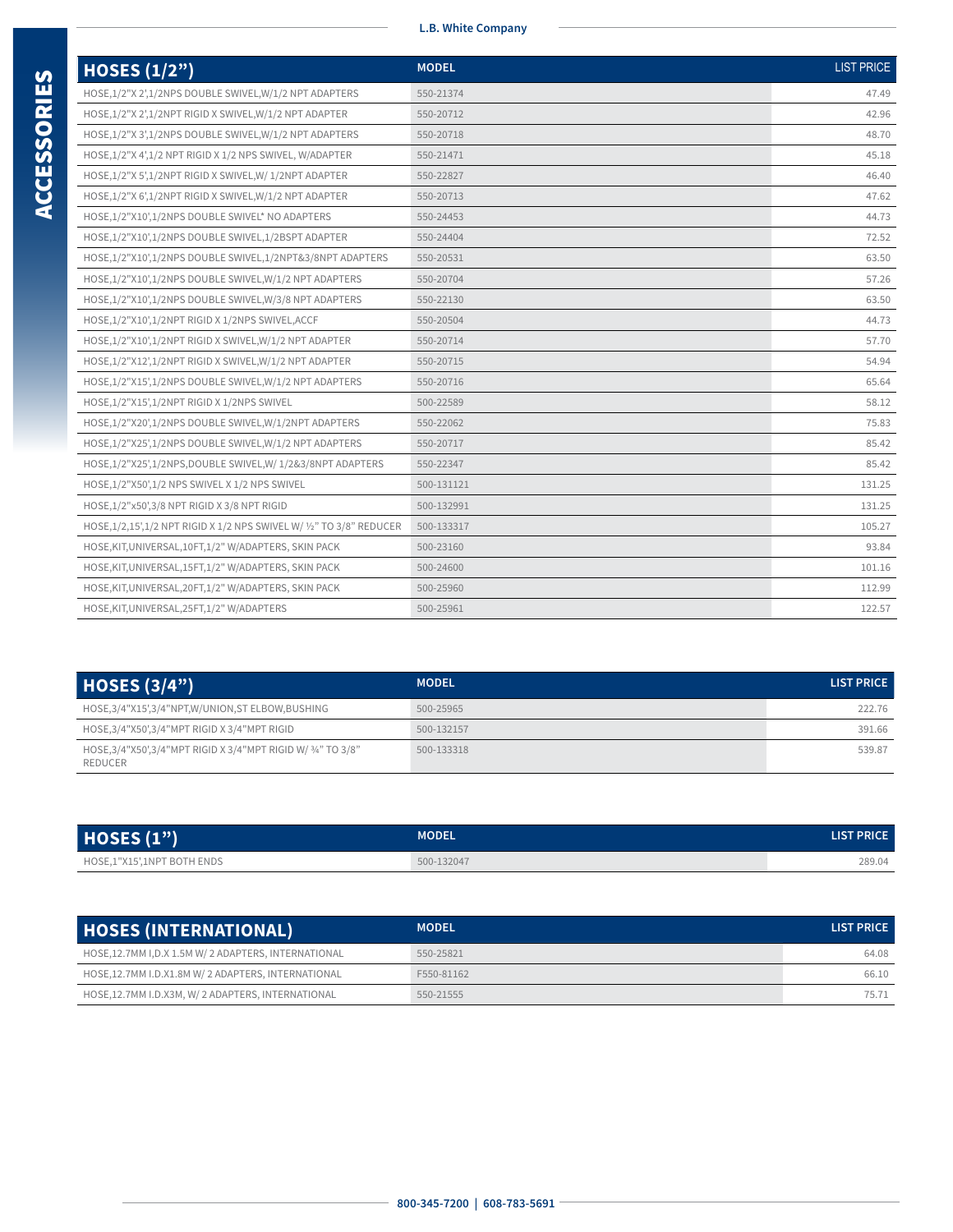| <b>REGULATORS</b>                                                 | <b>MODEL</b> | <b>LIST PRICE</b> |
|-------------------------------------------------------------------|--------------|-------------------|
| REGULATOR ASSY, W/HANDWHEEL TS080G                                | 500-26377    | 64.65             |
| REGULATOR KIT FOR LP TENT HEATERS                                 | 500-25767    | 106.08            |
| REGULATOR KIT, EUROPEAN, LP-GAS VENT OVER OUTLET                  | 550-21554    | 89.62             |
| REGULATOR KIT, EUROPEAN, NAT. GAS W/ADAPTERS                      | 550-21569    | 126.66            |
| REGULATOR KIT, INCLUDES BUSHING & PIGTAIL                         | 500-25141    | 173.77            |
| REGULATOR W/HAND WHEEL, SPRING, POL, CS170                        | 500-26423    | 141.43            |
| REGULATOR, 11" WC, 2ND STAGE, VENT OVER INLET                     | 550-06553    | 62.44             |
| REGULATOR, 12"WC,W/VENT LIMITER, W/FILTER ASSEMBLY                | 500-07087    | 62.44             |
| REGULATOR, 2ND STAGE, 3/4 X 3/4 IN/OUT, 20 PSIG MAX, 2 PSIG MIN.  | 500-132228   | 293.81            |
| REGULATOR, 2ND STAGE, DF, 3/4 X 3/4, 100 PSI / 17 IN WC           | 130-25108    | 155.80            |
| REGULATOR, 2ND. STAGE, BOSS 1000, 3/4 IN. INLET AND OUTLET        | 500-132046   | 88.21             |
| REGULATOR, 3.5 IN WC, MAXITROL                                    | 500-01326    | 39.74             |
| REGULATOR, 4PSI, CP400, HIGH ALTITUDE                             | 500-29495    | 47.92             |
| REGULATOR, 7PSI                                                   | 550-01104    | 359.34            |
| REGULATOR, CH1000                                                 | 500-132136   | 1,052.43          |
| REGULATOR, LP, MAX 20 PSIG INLET                                  | 500-131118   | 82.25             |
| REGULATOR, LP, TS080D, E, F                                       | 500-131137   | 63.67             |
| REGULATOR, PREMIER 80 DF                                          | 573610       | 102.09            |
| REGULATOR, WITH CONNECTORS, FIRST STAGE, BOSS 1000                | 500-132235   | 71.65             |
| REGULATOR, 11" W.C. 2ND STAGE, VENT OVER SIDE                     | 550-06665    | 62.44             |
| REGULATOR, 11" W.C. TWO STAGE POL NOT INSTALLED                   | 500-09914    | 90.91             |
| REGULATOR, 4.3"WC 5 PSI INLET                                     | 500-06408    | 76.65             |
| REGULATOR,5 PSIG,1/2"NPT,IN/OUT                                   | 550-09703    | 90.03             |
| REGULATOR, ASSY, W/POL SINGLE STAGE                               | 500-09911    | 96.20             |
| REGULATOR, FIRST STAGE 5PSI OUT LET PRESSURE. 1/2"NPT OUTLET      | 500-05031    | 89.47             |
| REGULATOR,FISHER,NG,FSR622                                        | 500-24414    | 105.65            |
| REGULATOR, LP 11" W.C. LESS HOSE ADAPTOR, 346J, 377J, 296, 380    | 550-06772    | 37.52             |
| REGULATOR, LP, W/POL AND HAND WHEEL, TS170                        | 500-26419    | 98.92             |
| REGULATOR, LP, 10 PSI PRESET W/SOFTOSE POL. W/EXCESS FLOW         | 550-23463    | 37.52             |
| REGULATOR, LP, 10PSIG, W/SOFT NOSE POL AND ADAPTER                | 550-21722    | 37.52             |
| REGULATOR, LP, 12" WC, W/POL LESS HOSE ADAPTER, 346K/377K         | 550-23215    | 26.48             |
| REGULATOR, LP, 5PSIG W/POL ONLY                                   | 550-07030    | 120.10            |
| REGULATOR, LP, CP170B                                             | 500-28276    | 32.33             |
| REGULATOR, LP, TS170 INT'L 1/4BSPT INLET X 1/2BSPT OUTLET         | 500-23042    | 96.22             |
| REGULATOR, LP, W/POL, 11" PRESET SINGLE STAGE, LOW CAPACITY       | 500-21856    | 23.31             |
| REGULATOR, LP/NG, W/ADAPTER SHUT-OFF, AD325, RUSSIAN              | 500-29199    | 176.87            |
| REGULATOR, LP-GAS, 25PSIG, PRESET W/SOFT NOSE POL, W/EXCESS FLOW  | 550-21788    | 54.21             |
| REGULATOR, NG 4.9"WC                                              | 550-06713    | 85.14             |
| REGULATOR, NG, CP170B                                             | 500-29680    | 79.02             |
| REGULATOR, NG, W/HOSE ADAPTER 12"W.C., PREMIER HEATERS            | 500-09795    | 73.55             |
| REGULATOR, OVER PRESSURE CUT-OF TS170/080, NG&LP, ACCESSORY 1/2"  | 500-28690    | 587.32            |
| REGULATOR, OVER PRESSURE CUT-OFF TS350, NG&LP, ACCESSORY 3/4" NPT | 500-28691    | 741.68            |
| REGULATOR, REGO, SET TO 11"W.C., VENT OVER INLET, SERVICE PART    | 500-25145    | 85.63             |
| REGULATOR, SET 5.2 PSI CP400E-H                                   | 500-28130    | 49.06             |
|                                                                   |              |                   |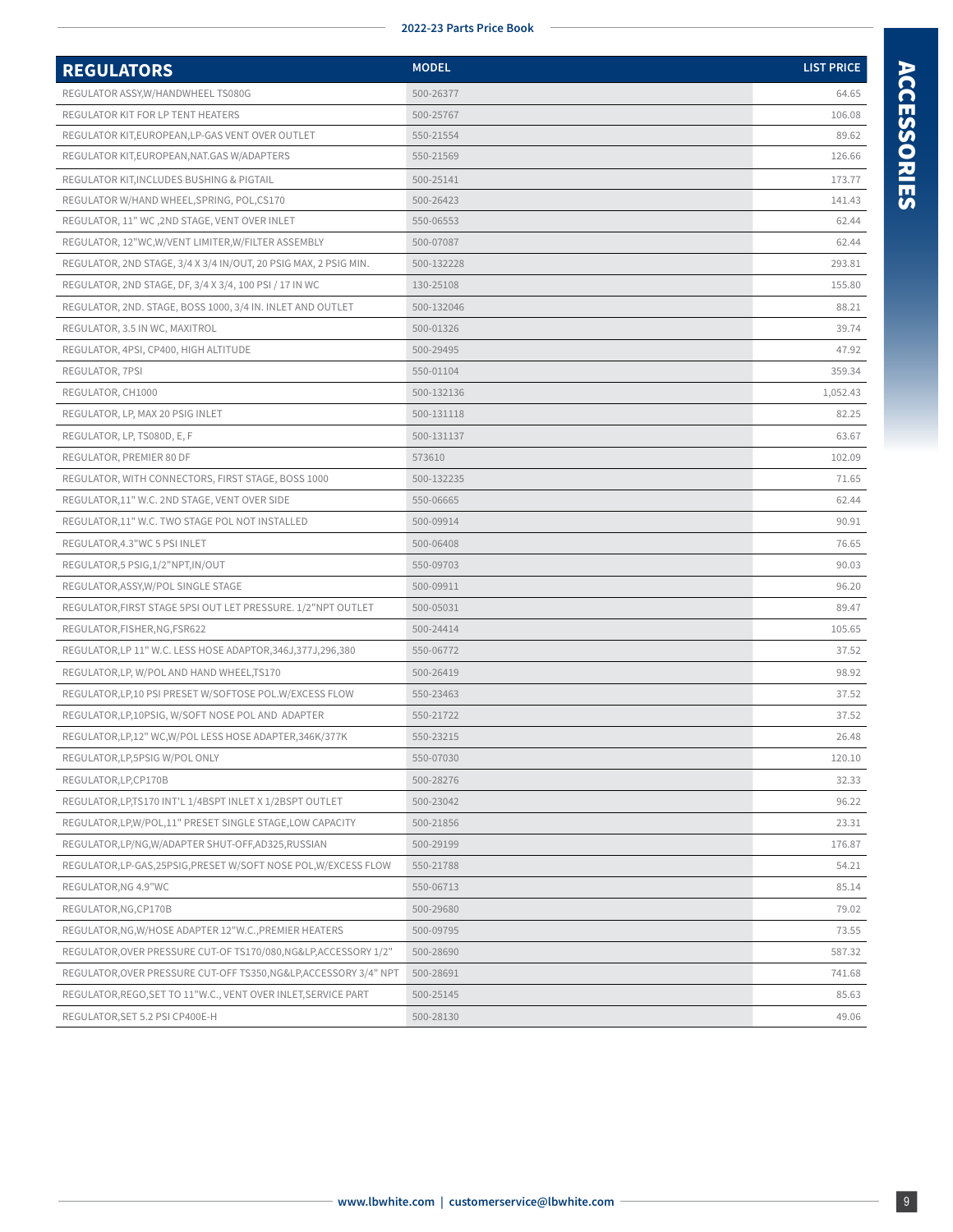| ı |  |
|---|--|
|   |  |

| <b>THERMOSTATS</b>                                            | <b>MODEL</b>   | <b>LIST PRICE</b> |
|---------------------------------------------------------------|----------------|-------------------|
| THERMOSTAT W/CELSIUS LABEL AND INDIVIDUALLY BOXED             | 500-131113     | 69.30             |
| THERMOSTAT, 1-STAGE, NEMA 4X, 1.4 FT. CORD W/15 AMP PLUG      | 500-132976     | 79.37             |
| THERMOSTAT.16A.120VAC.3.5 DEG DIFF30-110 DEG F.LBW LABEL      | 500-09381      | 78.21             |
| THERMOSTAT,1-STAGE,NEMA4X W/25' CORD & 15 AMP PLUG            | 500-30125      | 90.62             |
| THERMOSTAT, 2 STAGE, NEMA 4X                                  | 550-23778      | 137.98            |
| THERMOSTAT,2 STAGE, NEMA 4X W/40 FT CORD                      | 500-23717      | 200.80            |
| THERMOSTAT, 2-STAGE, NEMA 4X W/25 FT CORD                     | 500-22920      | 170.52            |
| THERMOSTAT, NEMA 4X CP300BKI, B/C, DESIGN ONLY                | 500-27508      | 118.50            |
| THERMOSTAT, NEMA 4X, 25 FT CORD                               | 500-20176      | 99.00             |
| THERMOSTAT, NEMA 4X, W/20'SERIES TAP POWER CORD               | 500-09454      | 108.76            |
| THERMOSTAT, NEMA 4X, W/25' CORD DOMESTIC AG                   | F500-81475     | 101.97            |
| THERMOSTAT, NEMA 4X, W/7.6M, INTL CORD                        | 500-20057-A    | 173.53            |
| THERMOSTAT, NEMA 4X, W/7.6M, INTL CORD, RUSSIA                | 500-20057-A-03 | 173.53            |
| THERMOSTAT, PSE APPROVED 3-WIRE, JAPAN                        | F500-82548     | 141.00            |
| THERMOSTAT, SPDT 16AMP SS                                     | 500-06537      | 67.78             |
| THERMOSTAT, SPDT FOR HEATING W/20 FT CORD AND SERIES TAP PLUG | 500-00831      | 93.99             |
| THERMOSTAT, SS W/BRACKET                                      | 500-05568      | 67.85             |
| THERMOSTAT, STAINLESS, 25' CORD                               | 500-20177      | 81.79             |

| <b>MISCELLANEOUS</b>                                           | <b>MODEL</b> | <b>LIST PRICE</b> |
|----------------------------------------------------------------|--------------|-------------------|
| BAG, DUCT, CS/TS                                               | 130-21944    | 94.86             |
| BARB, HOSE, 1/8FNPT X 1/4" BARB AND CLAMP                      | 500-131246   | 7.71              |
| BROODER PIPING HARDWARE, BAGGED W/MANUAL GAS SHUT-OFF<br>VALVE | 500-131116   | 12.55             |
| BROODER PIPING HARDWARE, BAGGED W/MANUAL GAS SHUT-OFF<br>VALVE | 500-131116   | 12.55             |
| CHAIN (2) HANGING HARDWARE, KIT, 4FT, BAGGED                   | 500-131114   | 9.09              |
| CHAIN (4) HANGING HARDWARE, KIT, 4FT, BAGGED                   | 500-24728    | 12.61             |
| CHAIN (4) HANGING HARDWARE, KIT, 4FT, SS, BAGGED               | 500-30504    | 43.26             |
| CHIMNEY, EXHAUST, KIT,6" DIA., FOREMAN                         | 500-30161    | 97.43             |
| CHIMNEY, EXHAUST, KIT,8" DIA., FOREMAN 750 OIL                 | 500-30161A   | 111.72            |
| CHIMNEY, EXHAUST, KIT, TYPE B, CP300CKI 150MM DIA X 1.5 M      | 500-28670    | 129.82            |
| DIAGNOSTIC DISPLAY TOOL, GENISYS 7575 CONTRACTOR DISPLAY       | 500-132403   | 121.53            |
| FAN, EXHAUST, W/SHUTTER, 10"                                   | 130-23694    | 376.93            |
| GAUGE, 0-15PSIG, 25 INCREMENTS 1/4 NPT MALE CONNECT, W/O LOGO  | 500-09702    | 28.76             |
| KIT, AD/AW250 OUTDOOR MOUNT DUCT, FLAPPER WEIGHTS              | 500-131196   | 9.06              |
| KIT, HOSE BARB, H40                                            | 574191       | 6.02              |
| KIT, RECIRCULATION, AW/AD250                                   | 500-132774   | 245.70            |
| KIT, STACKING, FOREMAN 500/750                                 | 500-30903    | 689.16            |
| KIT, AB250-LP ACCESSORIES                                      | 500-20178    | 277.42            |
| KIT, AB250-NG ACCESSORIES                                      | 500-20179    | 320.63            |
| KIT, ACCESSORY, INLET, RAD TUBE                                | 500-24950    | 51.38             |
| KIT, AD/AW060 LP ACCESSORIES                                   | 500-09985    | 251.07            |
| KIT, AD/AW060 NG ACCESSORIES                                   | 500-09986    | 242.29            |
| KIT, AD/AW100 LP ACCESSORIES                                   | 500-20182    | 251.26            |
| KIT.AD/AW100 NG ACCESSORIES                                    | 500-20183    | 242.48            |
| KIT, AD/AW250-LP ACCESSORIES FULL ACCESSORIES                  | 500-20180    | 267.66            |
| KIT, AD/AW250-NG ACCESSORIES FULL ACCESSORIES                  | 500-20181    | 310.87            |
| KIT, AW325-LP ACCESSORIES                                      | 500-09004    | 267.62            |
| KIT, AW325-NAT GAS ACCESSORIES                                 | 500-09006    | 360.98            |
| KIT, BRACKETS, OUTDOOR MOUNT KIT, INTERNATIONAL 250            | 500-28131    | 79.66             |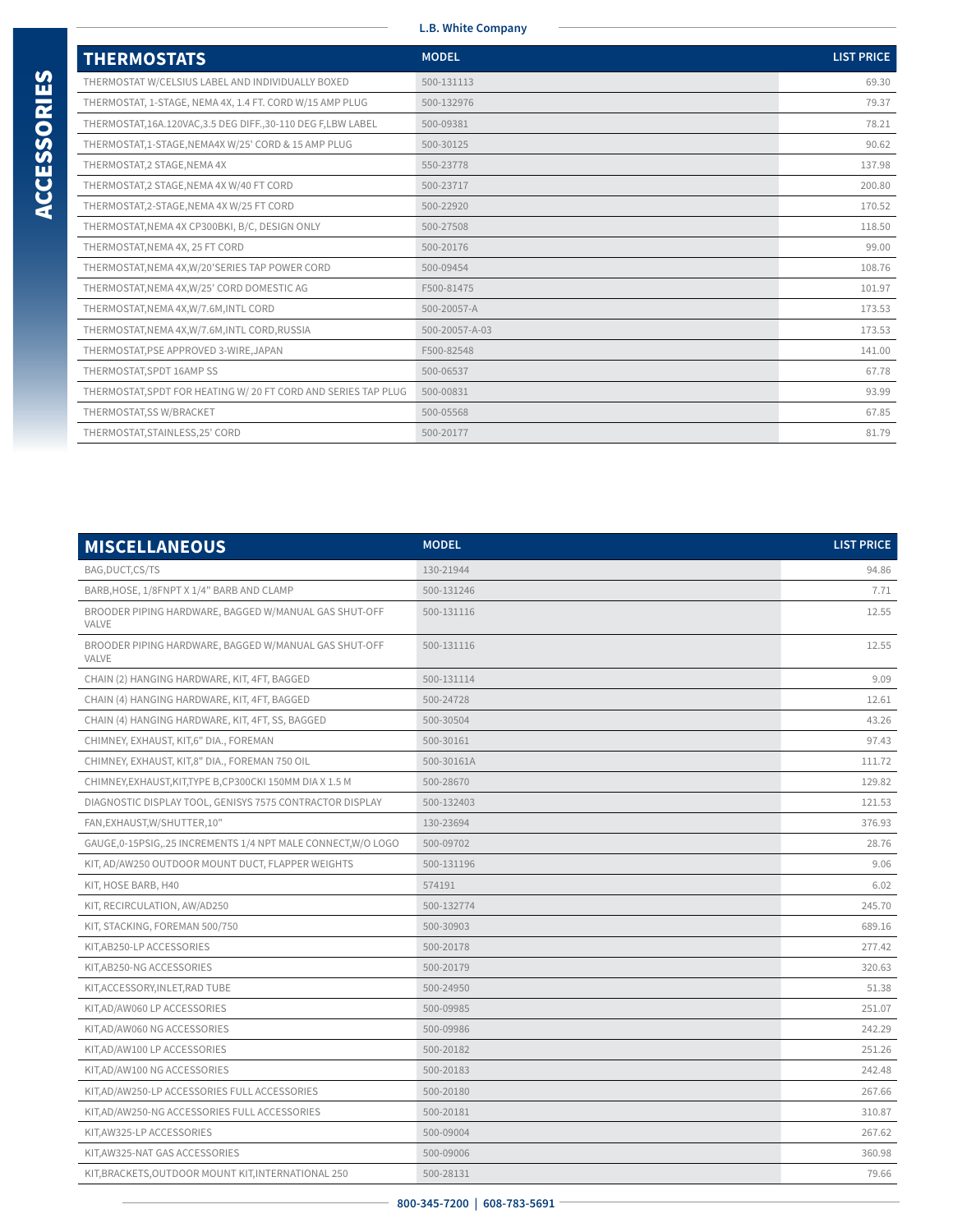| 2022-23 Parts Price Book |
|--------------------------|
|--------------------------|

| <b>MISCELLANEOUS</b>                                                           | <b>MODEL</b> | <b>LIST PRICE</b> |
|--------------------------------------------------------------------------------|--------------|-------------------|
| KIT, BRACKETS, WALL, OUTDOOR MTG AD/AW250                                      | 500-22051    | 65.52             |
| KIT, CHAIN HANGING, WITH OUT CAGE NUTS                                         | 500-07802    | 15.29             |
| KIT, COMPLETE, TRANSITION DUCT W/13" INLET SHUTTER & HOOD                      | 500-25995    | 932.59            |
| KIT, COMPLETE, TRANSITION DUCT W/15" INLET SHUTTER & HOOD                      | 500-25985    | 939.77            |
| KIT, DUAL EXHAUST, AT 125/AT 150 RUSSIA                                        | 500-29048    | 1,645.93          |
| KIT, EXHAUST FAN, HD/HW 120                                                    | 500-24365    | 234.07            |
| KIT, FAN, EXHAUST, W/SHUTTER, 10" HD/HW120                                     | 500-24742    | 263.32            |
| KIT, FAN, EXHAUST, W/SHUTTER, 10" HD/HW220                                     | 500-24741    | 269.18            |
| KIT, FILTER, FUEL, HEATED DIRECTORS                                            | 500-24222    | 213.12            |
| KIT, FILTER, 110/117, WITH TRANSITION ADAPTER                                  | 500-20427    | 17.56             |
| KIT, FILTER, SLEEVE, 134/40                                                    | 500-27522    | 23.78             |
| KIT, GAS FLOW METER W/ CONNECTION SET                                          | 500-28952    | 900.75            |
| KIT, GAS PRESSURE TEST, 30PSI                                                  | 550-00817    | 55.90             |
| KIT, INDOOR MOUNT, GREENGRO 120                                                | 500-23651    | 99.36             |
| KIT, INDOOR MOUNT, GREENGRO 220                                                | 500-23652    | 157.50            |
| KIT, INSTALLATION, INSERT NUT                                                  | F500-81065   | 15.82             |
| KIT, LOW PRESSURE TEST                                                         | 550-00764    | 105.00            |
| KIT, OUTDOOR INSTALL, COMPLETE HW/D 120                                        | 500-24690    | 304.71            |
| KIT, OUTDOOR INSTALL, COMPLETE HW/D 220 W/SHUTTER/EXHAUST KIT                  | 500-24688    | 462.00            |
| KIT, OUTDOOR INSTL AD/AW060A                                                   | 500-09810    | 412.89            |
| KIT, OUTDOOR INSTL AD/AW100A                                                   | 500-09811    | 414.99            |
| KIT, OUTDOOR INSTL, AW325 W/INSULATED DUCT                                     | 500-24098    | 551.69            |
| KIT, OUTDOOR INSTL., GZ, AD/AW250 W/INSULATED DUCT                             | 500-24097    | 476.54            |
| KIT, OUTDOOR MNT, THERMA GRO 120                                               | 500-23578    | 372.52            |
| KIT, OUTDOOR MNT, THERMA GRO 220 W/O: SHUTTER & EXHAUST KIT                    | 500-23579    | 397.01            |
| KIT, OUTDOOR TOP, AD/AW250, SPAIN                                              | 500-20257-02 | 47.69             |
| KIT, OUTDOOR TOP, GUARDIAN 250                                                 | 500-20257    | 47.69             |
| KIT, OUT DOOR TOP, GUARDIAN 325                                                | 500-29839    | 56.62             |
| KIT, PRESSURE GAUGE, 0-6PSI                                                    | 500-29851    | 159.20            |
| KIT, PRESSURE TEST, BROODER                                                    | 500-20736    | 151.58            |
| KIT, PROPORTIONAL, FOR I17 SI, EXTERNAL CONTROL INPUT                          | 500-26487    | 1,214.29          |
| KIT, QC, W/EXCESS FLOW VALVE W/MANUAL GAS SHUT-OFF VALVE                       | 500-24651    | 50.16             |
| KIT, QUICK COUPLING, W/MANUAL GAS SHUT-OFF VALVE                               | 500-21335    | 29.67             |
| KIT, RAIN CAP, DIRECTOR 300                                                    | 500-24223    | 115.89            |
| KIT, SEDIMENT TRAP, W/PRESSURE SWITCH                                          | 500-23328    | 89.11             |
| KIT, SHUTTER, EXHAUST, 10"SQ                                                   | 500-23689    | 85.40             |
| KIT, SHUTTER, EXHAUST, 14"SQ                                                   | 500-23684    | 113.93            |
| KIT, THERMOCOUPLE TEST, BROODER                                                | 500-21188    | 89.73             |
| KIT, TRANSITION DUCT W/15" INLET SHUTTER                                       | 500-25984    | 373.55            |
| KIT, TRANSITION DUCT WITH 13" INLET SHUTTER                                    | 500-25994    | 331.87            |
| KIT, UNIT DIFFUSER, PREMIER 80 v2.0, WITH MAGNETIC CONNECT                     | 500-132902   | 279.22            |
| KIT, UNIT DIFFUSER, TS040 W/MAGNETIC CONNECT                                   | 500-132540   | 205.46            |
| KIT, UNIT DIFFUSER, TS080 WITH MAGNETIC CONNECT                                | 500-26349    | 279.22            |
| KIT, UNIT DIFFUSER, TS170 WITH MAGNETIC CONNECT                                | 500-26351    | 362.54            |
| LIGHTER, SPARK, SINGLE FLINT                                                   | 500-28470    | 6.83              |
| PIPING HARDWARE, BAGGED, MANUAL GAS SHUT-OFF VALVE WITH 1/2"<br>X 3/8" BUSHING | 500-132932   | 11.95             |
| PIPING HARDWARE, CLASSIC 60, PACKAGED                                          | 500-131119   | 14.43             |
| PIPING HARDWARE, KIT, 1/2", BAGGED W/GAS COCK & 1/2" NPT X 1/2"<br>NPS ADAPTER | 500-131115   | 19.61             |
| PIPING HARDWARE, KIT, GALV 1/2" AD/AW060/100 GALVANIZED                        | 500-30502    | 19.00             |
| PIPING HARDWARE, KIT, GALV 1/2" AD/AW250, GALVANIZED                           | 500-30503    | 19.81             |
| PIPING HARDWARE, W/GAS COCK & 0.50 NPT X 5/8-18 ADAPTER                        | 500-131120   | 19.00             |
| RAIN CAP, CHIMNEY, KIT, 6" DIA., FOREMAN                                       | 500-30162    | 52.37             |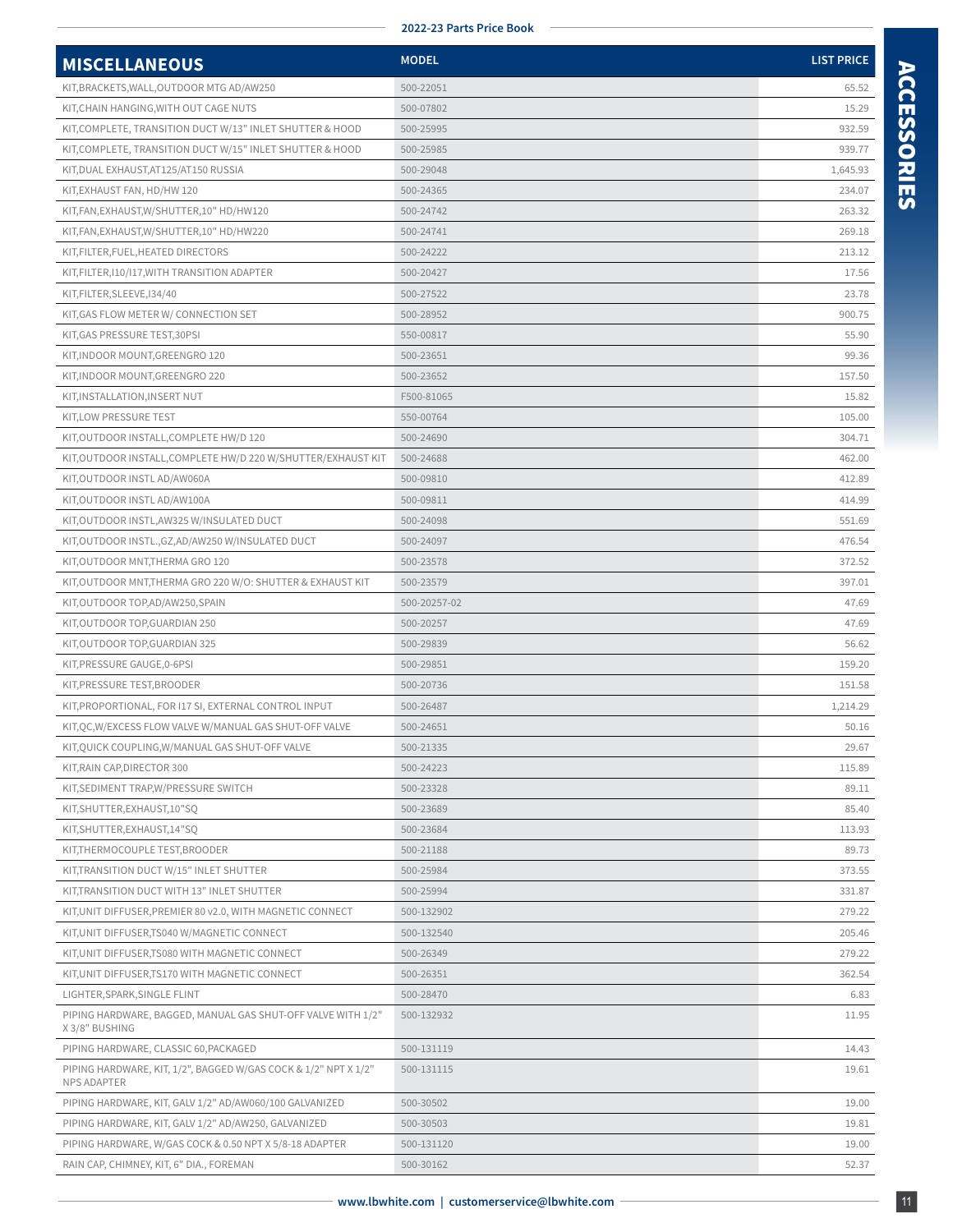| <b>MISCELLANEOUS</b>                                        | <b>MODEL</b> | <b>LIST PRICE</b> |
|-------------------------------------------------------------|--------------|-------------------|
| RAIN CAP, CHIMNEY, KIT, 8" DIA., FOREMAN 750 OIL            | 500-30162A   | 60.81             |
| RING, ADAPTER, FOR 75' DUCT OPTION                          | 500-29684    | 43.14             |
| SEDIMENT TRAP KIT, GALVANIZED                               | 500-131243   | 21.11             |
| SEDIMENT TRAP KIT,1450B/C,NPT, GAS CONTROL 1"FROM LEFT SIDE | F500-82116   | 12.98             |
| SEDIMENT TRAP, BLOOM 400                                    | 500-132226   | 23.66             |
| SEDIMENT TRAP, 1450B, INT'L                                 | F500-81811   | 41.06             |
| SEDIMENT TRAP, KIT                                          | 500-00815    | 12.58             |
| SEDIMENT TRAP, SERIES 1450                                  | F400-80299   | 7.83              |
| TORCH HANDLE W/SLEEVE                                       | 500-25791    | 23.77             |
| VALVE KIT, HI/LO, H17 LP                                    | 500-131245   | 63.92             |
| VALVE KIT, HI/LOW, H17 NG                                   | 500-131247   | 54.00             |
| VALVE, BALL, & NIPPLE                                       | 500-03399    | 15.84             |

**We have begun updating our conversion kits to make installation easier and to ensure heaters are running properly once a conversion is done. If you don't see the kit you need, please contact our Technical Support team and we may be able to create one.** 

#### **GAS CONVERSION KITS: Pilot Ignition Heaters (LP to NG)**

| <b>PART NUMBER</b> | <b>MODEL</b>                                     | <b>LIST PRICE</b> |
|--------------------|--------------------------------------------------|-------------------|
| 574025             | KIT, CONVERSION, 346K, LP TO NG, FULL GAS TRAIN  | 169.01            |
| 574036             | KIT, CONVERSION, I17C-MOD, LP TO NG              | 186.07            |
| 574037             | KIT, CONVERSION, I17D-MOD, LP TO NG              | 82.86             |
| 574092             | KIT, CONVERSION, 377K, LP TO NG, FULL GAS TRAIN  | 177.00            |
| 574093             | KIT, CONVERSION, AB250, LP TO NG, FULL GAS TRAIN | 232.30            |
| 500-24754          | KIT, CONVERSION, LP TO NG I17 INDIVIDUAL         | 127.41            |

#### **GAS CONVERSION KITS: Pilot Ignition Heaters (NG to LP)**

| <b>PART NUMBER</b> | <b>MODEL</b>                                    | <b>LIST PRICE</b> |
|--------------------|-------------------------------------------------|-------------------|
| 574025             | KIT, CONVERSION, 346K, LP TO NG, FULL GAS TRAIN | 169.01            |
| 574028             | KIT, CONVERSION, 379K, NG TO LP, FULL GAS TRAIN | 177.00            |
| 574038             | KIT, CONVERSION, I17D-MOD, NG TO LP             | 83.07             |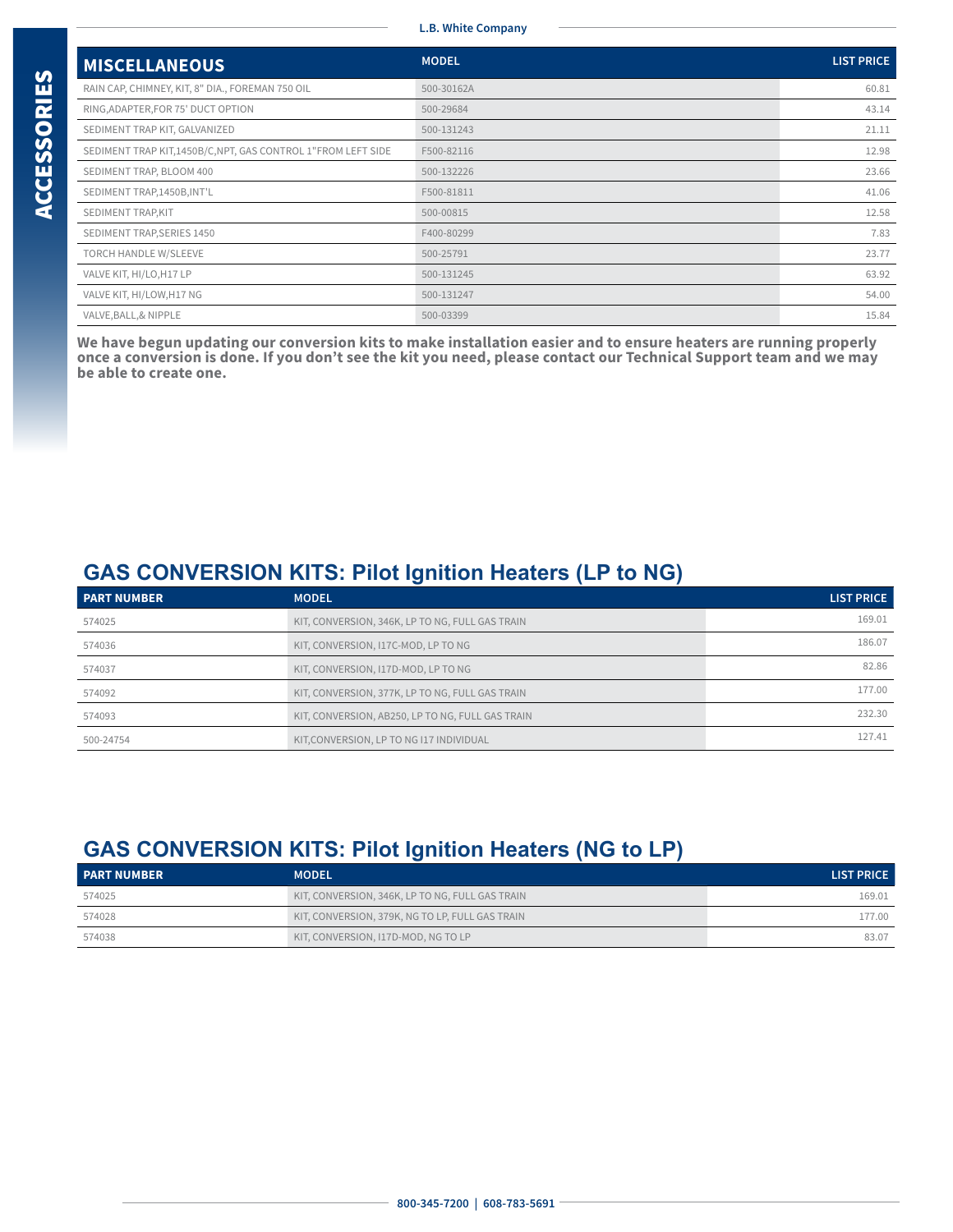#### **GAS CONVERSION KITS: Electronic Ignition Heaters (LP to NG)**

| <b>PART NUMBER</b> | <b>MODEL</b>                                                          | <b>LIST PRICE</b> |
|--------------------|-----------------------------------------------------------------------|-------------------|
| 573596             | KIT, CONVERSION, AR080B, LP TO NG, FULL GAS TRAIN                     | 145.22            |
| 573597             | KIT, CONVERSION, AT150C-E, 40/50FT, LP TO NG, 1-STAGE, FULL GAS TRAIN | 159.98            |
| 573600             | KIT, CONVERSION, AT125C-E, 40/50FT, LP TO NG, 1-STAGE, FULL GAS TRAIN | 159.98            |
| 573760             | KIT, CONVERSION, AD/AW060-CHINESE, FIXED, LP TO NG, FULL GAS TRAIN    | 162.36            |
| 574017             | KIT, CONVERSION, AD/AW325, LP TO NG, FULL GAS TRAIN                   | 335.97            |
| 574021             | KIT, CONVERSION, AD/AW060, LP TO NG, FULL GAS TRAIN                   | 196.35            |
| 574029             | KIT, CONVERSION, TS170, LP TO NG, FULL GAS TRAIN                      | 163.16            |
| 574033             | KIT, CONVERSION, TS350, LP TO NG, FULL GAS TRAIN                      | 236.17            |
| 574039             | KIT, CONVERSION, 140-SPARK, LP TO NG                                  | 49.25             |
| 574078             | KIT, CONVERSION, LP TO NG, AT125, 40 FT. SINGLE STAGE                 | 51.30             |
| 574085             | KIT, CONVERSION, AD/AW250, LP TO NG, FULL GAS TRAIN                   | 189.02            |
| 574086             | KIT, CONVERSION, AW100, LP TO NG, FULL GAS TRAIN                      | 206.77            |
| 574087             | KIT, CONVERSION, TS080, LP TO NG, FULL GAS TRAIN                      | 163.16            |
| 574088             | KIT, CONVERSION, AD/AW250-INT, FIXED, LP TO NG, FULL GAS TRAIN        | 152.16            |
| 574106             | KIT, CONVERSION, HH400, LP TO NG, U.S/CANADA                          | 121.13            |
| 574109             | KIT, CONVERSION, HH400, LP TO NG, HIGH ALTITUDE                       | 121.13            |
| 574153             | KIT, CONVERSION, AR80D, LOW PRESSURE, LP TO NG, FULL GAS TRAIN        | 125.18            |
| 574166             | KIT, CONVERSION, AD/AW100-CHINESE, FIXED, LP TO NG, FULL GAS TRAIN    | 162.76            |
| 574186             | KIT, CONVERSION, AD/AW250 SMART SENSE, LP TO NG, FULL GAS TRAIN       | 401.86            |
| 574190             | KIT, CONVERSION, AD/AW250 AUSTRALIAN, LP TO NG, FULL GAS TRAIN        | 174.12            |
| 574218             | KIT, CONVERSION, HW120-STD, LP TO NG, FULL GAS TRAIN                  | 204.79            |
| 573600             | KIT, CONVERSION, AT125C-E, 40/50FT, LP TO NG, 1-STAGE, FULL GAS TRAIN | 159.98            |

#### **GAS CONVERSION KITS: Electronic Ignition Heaters (NG to LP)**

| <b>PART NUMBER</b> | <b>MODEL</b>                                                       | <b>LIST PRICE</b> |
|--------------------|--------------------------------------------------------------------|-------------------|
| 573668             | KIT, CONVERSION, AD250, FIXED RATE, NG TO LP - CHINESE             | 37.61             |
| 574152             | KIT, CONVERSION, AD/AW060-CHINESE, FIXED, NG TO LP, FULL GAS TRAIN | 162.76            |
| 573667             | KIT, CONVERSION, AD/AW250, NG TO LP, FIXED RATE, CHINESE           | 37.97             |
| 574018             | KIT, CONVERSION, AD/AW325, NG TO LP, FULL GAS TRAIN                | 268.07            |
| 574020             | KIT, CONVERSION, AW100, NG TO LP, FULL GAS TRAIN                   | 206.77            |
| 574022             | KIT, CONVERSION, AD/AW060, NG TO LP, FULL GAS TRAIN                | 206.77            |
| 574024             | KIT, CONVERSION, AB250, NG TO LP, FULL GAS TRAIN                   | 232.30            |
| 574030             | KIT, CONVERSION, TS170, NG TO LP, FULL GAS TRAIN                   | 163.16            |
| 574034             | KIT, CONVERSION, TS350, NG TO LP, FULL GAS TRAIN                   | 236.17            |
| 574040             | KIT, CONVERSION, 140-SPARK, NG TO LP                               | 52.27             |
| 574084             | KIT, CONVERSION, AD/AW250-CHINESE, FIXED, NG TO LP, FULL GAS TRAIN | 158.10            |
| 574089             | KIT, CONVERSION, TS080, NG TO LP, FULL GAS TRAIN                   | 167.16            |
| 574090             | KIT, CONVERSION, AD/AW100-CHINESE, FIXED, NG TO LP, FULL GAS TRAIN | 162.76            |
| 574091             | KIT, CONVERSION, AD/AW250, NG TO LP, FULL GAS TRAIN                | 184.74            |
| 574193             | KIT, CONVERSION, AD/AW250 CE, VARIABLE, NG TO LP, FULL GAS TRAIN   | 200.85            |
| 574241             | KIT, CONVERSION, AR80D, LOW PRESSURE, NG TO LP, FULL GAS TRAIN     | 126.41            |
| 500-26709          | KIT.CONVERSION.NG TO LP 140 SPARK.NEW VENTURI STYLE                | 59.84             |

#### **OTHER CONVERSION KITS**

| <b>PART NUMBER</b> | <b>MODEL</b>                                            | <b>LIST PRICE</b> |
|--------------------|---------------------------------------------------------|-------------------|
| 573642             | KIT, CONVERSION, 250/325 HSI TO SILICON NITRIDE IGNITER | 4757              |
| 573641             | KIT, CONVERSION, 60/100 HSI TO SILICON NITRIDE IGNITER  | 45.45             |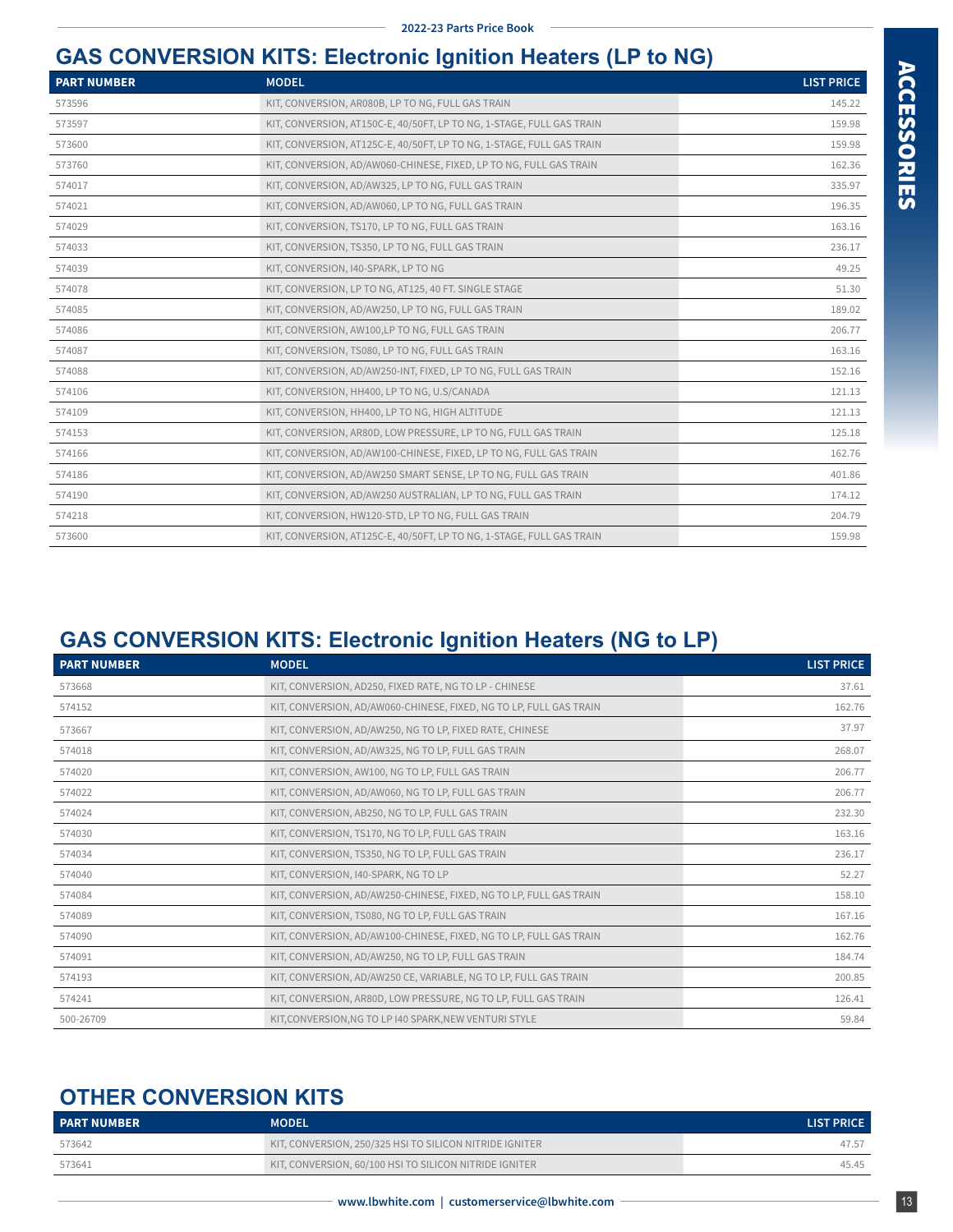| 501020<br>KIT,THERMOCOUPLE,30"<br>18.64<br>521380<br>TUBE, PILOT, FORMED, 346K/348K WITH COMPRESSION<br>42.01<br>502309<br>GAS CONTROL VALVE, PILOT, LP/NG<br>240.67<br><b>NUTS</b><br>502680<br>AIR FLOW SWITCH<br>10.56<br>521615<br>124.86<br>VALVE, GAS CONTROL, PILOT, LP-GAS<br>PILOT ORIFICE, 2 HOLE, LP<br>17.91<br>502689<br>521616<br>VALVE, GAS CONTROL, PILOT NATGAS<br>124.86<br>502729<br>PILOT BRACKET WITH ORIFICE, LP<br>51.57<br>521681<br>FUSE HOLDER ASSY W/ FUSE, NT'L<br>38.59<br>502982<br>JUNCTION BOX ASSY W/HARDWARE<br>29.17<br>521783<br>IGNITER AND SENSOR ASSY., AD250A INT'L<br>144.70<br>503012<br>TUBE, TIN, COOPER W/NUTS LARGE AG HEATER<br>44.93<br>521803<br>IGNITER, CP155 CANADA<br>44.03<br>38.84<br>503032<br>TUBE, TINNED COPPER W/NUTS SMALL AG<br>521808<br>VALVE, SAFETY CONTROL, NO PILOT, CAPPED GAUGE PORT<br>59.23<br>503497<br>THERMOCOUPLE,21"<br>18.99<br>522008<br>TUBE ASSY, W/NUTS & SLEEVES, 117 MODULATING<br>21.15<br>29.72<br>503580<br>TUBE, TINNED, COPPER W/NUTS MED. AG<br>522076<br>GAS CONTROL, HSI/DSI LP-GAS<br>158.65<br>503933<br>SWITCH, HIGH LIMIT 275 DEG.<br>22.99<br>522078<br>GAS CONTROL, HSI/DSI, NAT. GAS<br>158.65<br>505566<br>SWITCH, HIGH LIMIT, 350 DEG<br>15.18<br>522189<br>GAS CONTROL, HSI, L.P. GAS<br>147.02<br>505857<br>DOOR, PILOT BURNER, WHITE TRI-SHIELD<br>33.27<br>522190<br>218.83<br>GAS CONTROL, HSI, N.G.<br>506071<br>VALVE, COMBINATION, LP CONSTRUCTION HEATERS<br>184.02<br>523153<br>286.87<br>VALVE 2 STAGE, LP, TS350<br>506475<br>BURNER W/MOUNTING HARDWARE<br>93.37<br>523154<br>237.20<br>VALVE, 2 STAGE, NG, TS350<br>506968<br>ORIFICE, PILOT, NG GAS, POINTED AB060/100/250<br>27.56<br>523700<br>HARNESS, WIRING, HSI AW60, 100, 250<br>57.60<br>507075<br>TUBE, TINNED COPPER WITH FITTINGS<br>22.08<br>523971<br>ENCLOSURE, GAS CONTROL<br>42.37<br>507079<br>TUBE, TINNED COPPER WITH NUTS<br>57.80<br>524167<br>FAN HOUSING ASSEMBLY W/AIR FLO SWITCH<br>283.55<br>507160<br>IGNITER, SPARK PLUG W/NUT 292E,296E<br>27.71<br>524317<br>208.12<br>IGNITION CONTROL, WHITE ROGERS<br>507161<br>SWITCH, SAIL PFA<br>30.86<br>524900<br>CONTROL, IGNITION DSI W/LED<br>189.58<br>507181<br>399.52<br>MOTOR, 1/4 HP.<br>525278<br>VALVE, COMBIANTION, LP 2 STAGE<br>224.29<br>507829<br>ORIFICE, PILOT, LP GAS, POINTED AB060/100/250<br>26.24<br>525516<br>CONTROL, DSI, CE, PACTROL<br>215.74<br>508635<br>MOTOR 1/2HP 230V, BALL BEARING<br>255.37<br>525517<br>IGNITER AND SENSOR ASSY.W/GN ENCLSR, AD100/250<br>122.72<br>508747<br>TUBING, PILOT FORMED W/FITTING<br>23.87<br>INT'L<br>509201<br>IGNITER, W/MOUNTING HARDWARE<br>34.20<br>570002<br>WINDOW, L.E.D.VIEWING W/O-RING<br>4.56<br>509223<br>KIT, TABS, DUCT ADAPTER 12", TWO PACK WITH SCREWS<br>10.83<br>570003<br>ENCLOSURE, ELECTRICAL<br>102.02<br>35.75<br>509291<br>MANIFOLD, W/HARDWARE<br>570004<br>FAN, WHEEL, 10 3/4 X 4 7/8, W/HARDWARE<br>75.90<br>509298<br>CONTROL, IGNITION, HSI, 120/240 VAC<br>152.19<br>570006<br>FLAME SENSOR W/HARDWARE<br>39.36<br>509415<br>THERMOSTATIC HEAD, 2 METER SENSE LENGTH<br>153.79<br>570019<br>GAS ASSEMBLY, W/THROTTLE VALVE LP, 250MBH<br>99.01<br>509559<br><b>TRUSS CLIP</b><br>3.11<br>570020<br>99.78<br>GAS ASSEMBLY, W/THROTTLE VALVE NG, 250MBH<br>509615<br>TRANSFORMER 120/24V<br>32.65<br>570021<br>IGNITER AND SENSOR ASSEMBLY<br>120.97<br>92.48<br>509956<br>OUTER CONE, 134<br>570027<br>AIR FLOW SWITCH ASSEMBLY<br>38.40<br>94.12<br>509975<br>COVER, ASSEMBLY, CONTROL BOX AW060/100<br>570028<br>CASE WRAPPER ASSY, GALVANIZED LP, VARIABLE, US<br>371.78<br>520133<br>CORD, POWER 10FT.<br>33.72<br>570033<br>48.31<br>WIRING HEATER, LESS POWER CORD<br>520139<br>SENSOR, FLAME, W/HARDWARE<br>19.99<br>570034<br>FILTER HOLDER, 15<br>49.99<br>520169<br>269.01<br>MOTOR 1/3HP,115V BALL BEARING<br>570046<br><b>BURNER W/MOUNTING HARDWARE</b><br>73.34<br>520264<br>PILOT ASSEMBLY, LP-GAS TAKE APART-GARDIAN 250<br>96.29<br>570052<br>MANIFOLD ASM W/THROTTLE VALVE &ORIFICE, NG, AD060<br>153.67<br>520289<br>184.45<br>MOTOR, 1/12 HP., 1700 RPM, PSC, 120/60/1, 0.9 AMP<br>US<br>520290<br>MOTOR 1/12HP,115V,1700RPM,0.9A BALL BEARING<br>202.53<br>570053<br>ORIFICE, BURNER, LP-GAS<br>16.60<br>520292<br>MOTOR 1/8HP,115V,1100 RPM,1.4A BALL BEARING<br>254.40<br>570054<br>13.90<br>ORIFICE, BURNER, NATURAL GAS, AB/AD/AW250<br>520529<br>22.29<br>TUBE, PILOT, WITH NUTS AND SLEEVES. 341H<br>570059<br><b>BURNER PLATE, 117, SI</b><br>46.18<br>520554<br>MOTOR, 1/5HP, 115V, BALL BEARING<br>276.70<br>570063<br>FLAPPER, AB/W250A, AB/AW230, AB/AD250CE, HD120<br>12.91<br>520748<br>92.89<br>IGNITER, 240 VOLT, EUROPE, ASIA<br>570065<br>17.71<br>KIT, ORIFICE, PILOT, NG<br>520759<br>69.36<br>PILOT ASSEMBLY, N.G., TAKE APART<br>570067<br>26.97<br>WIRE, IGNITER, SI, W/BLUE SLEEVE<br>520959<br>8.34<br>KIT, DOOR/CONTROL BOX LATCH<br>570077<br>ORIFICE, BURNER, LP, .089DIA<br>21.86<br>520989<br>FAN HOUSING ASSY W/AIR FLOW SWITCH ASSY AND MO-<br>199.08<br>570078<br>ORIFICE, BURNER, NG, . 140 DIA<br>18.59<br>TOR MOUNT<br>570079<br>BURNER PLATE, 140C, SI (USED W/SIDE MOUNT IGNITER)<br>119.31<br>520990<br>FAN HOUSING ASSY, W/AIRFLOW SWITCH<br>219.91<br>570081<br>CORD, POWER 5FT.W/CONNECTOR, TERMINALS AND<br>30.46<br>521034<br>KIT, CASE, PEST GUARD, AW060/100<br>21.02<br><b>SCREWS</b><br>521196<br>38.80<br>THERMOCOUPLE, 750MM AB060/100/250<br>570086<br>9.68<br>FUSE,20A,CP300A,B (2-PER PKG)<br>570088<br>OUTER CONE, 17<br>64.21 | PART# | <b>DESCRIPTION</b> | <b>LIST</b> | PART# | <b>DESCRIPTION</b> | LIST. |
|---------------------------------------------------------------------------------------------------------------------------------------------------------------------------------------------------------------------------------------------------------------------------------------------------------------------------------------------------------------------------------------------------------------------------------------------------------------------------------------------------------------------------------------------------------------------------------------------------------------------------------------------------------------------------------------------------------------------------------------------------------------------------------------------------------------------------------------------------------------------------------------------------------------------------------------------------------------------------------------------------------------------------------------------------------------------------------------------------------------------------------------------------------------------------------------------------------------------------------------------------------------------------------------------------------------------------------------------------------------------------------------------------------------------------------------------------------------------------------------------------------------------------------------------------------------------------------------------------------------------------------------------------------------------------------------------------------------------------------------------------------------------------------------------------------------------------------------------------------------------------------------------------------------------------------------------------------------------------------------------------------------------------------------------------------------------------------------------------------------------------------------------------------------------------------------------------------------------------------------------------------------------------------------------------------------------------------------------------------------------------------------------------------------------------------------------------------------------------------------------------------------------------------------------------------------------------------------------------------------------------------------------------------------------------------------------------------------------------------------------------------------------------------------------------------------------------------------------------------------------------------------------------------------------------------------------------------------------------------------------------------------------------------------------------------------------------------------------------------------------------------------------------------------------------------------------------------------------------------------------------------------------------------------------------------------------------------------------------------------------------------------------------------------------------------------------------------------------------------------------------------------------------------------------------------------------------------------------------------------------------------------------------------------------------------------------------------------------------------------------------------------------------------------------------------------------------------------------------------------------------------------------------------------------------------------------------------------------------------------------------------------------------------------------------------------------------------------------------------------------------------------------------------------------------------------------------------------------------------------------------------------------------------------------------------------------------------------------------------------------------------------------------------------------------------------------------------------------------------------------------------------------------------------------------------------------------------------------------------------------------------------------------------------------------------------------------------------------------------------------------------------------------------------------------------------------------------------------------------------------------------------------------------------------------------------------------------------------------------------------------------------------------------------------------------------------------------------------------------------------------------------------------------------------------------------------------------------------------------------------------------------------------------------------------------------------------------------------------------------------------------------------------------------------------------------------------------------------------------------------------------------------------------------------------|-------|--------------------|-------------|-------|--------------------|-------|
|                                                                                                                                                                                                                                                                                                                                                                                                                                                                                                                                                                                                                                                                                                                                                                                                                                                                                                                                                                                                                                                                                                                                                                                                                                                                                                                                                                                                                                                                                                                                                                                                                                                                                                                                                                                                                                                                                                                                                                                                                                                                                                                                                                                                                                                                                                                                                                                                                                                                                                                                                                                                                                                                                                                                                                                                                                                                                                                                                                                                                                                                                                                                                                                                                                                                                                                                                                                                                                                                                                                                                                                                                                                                                                                                                                                                                                                                                                                                                                                                                                                                                                                                                                                                                                                                                                                                                                                                                                                                                                                                                                                                                                                                                                                                                                                                                                                                                                                                                                                                                                                                                                                                                                                                                                                                                                                                                                                                                                                                                                                                                   |       |                    |             |       |                    |       |
|                                                                                                                                                                                                                                                                                                                                                                                                                                                                                                                                                                                                                                                                                                                                                                                                                                                                                                                                                                                                                                                                                                                                                                                                                                                                                                                                                                                                                                                                                                                                                                                                                                                                                                                                                                                                                                                                                                                                                                                                                                                                                                                                                                                                                                                                                                                                                                                                                                                                                                                                                                                                                                                                                                                                                                                                                                                                                                                                                                                                                                                                                                                                                                                                                                                                                                                                                                                                                                                                                                                                                                                                                                                                                                                                                                                                                                                                                                                                                                                                                                                                                                                                                                                                                                                                                                                                                                                                                                                                                                                                                                                                                                                                                                                                                                                                                                                                                                                                                                                                                                                                                                                                                                                                                                                                                                                                                                                                                                                                                                                                                   |       |                    |             |       |                    |       |
|                                                                                                                                                                                                                                                                                                                                                                                                                                                                                                                                                                                                                                                                                                                                                                                                                                                                                                                                                                                                                                                                                                                                                                                                                                                                                                                                                                                                                                                                                                                                                                                                                                                                                                                                                                                                                                                                                                                                                                                                                                                                                                                                                                                                                                                                                                                                                                                                                                                                                                                                                                                                                                                                                                                                                                                                                                                                                                                                                                                                                                                                                                                                                                                                                                                                                                                                                                                                                                                                                                                                                                                                                                                                                                                                                                                                                                                                                                                                                                                                                                                                                                                                                                                                                                                                                                                                                                                                                                                                                                                                                                                                                                                                                                                                                                                                                                                                                                                                                                                                                                                                                                                                                                                                                                                                                                                                                                                                                                                                                                                                                   |       |                    |             |       |                    |       |
|                                                                                                                                                                                                                                                                                                                                                                                                                                                                                                                                                                                                                                                                                                                                                                                                                                                                                                                                                                                                                                                                                                                                                                                                                                                                                                                                                                                                                                                                                                                                                                                                                                                                                                                                                                                                                                                                                                                                                                                                                                                                                                                                                                                                                                                                                                                                                                                                                                                                                                                                                                                                                                                                                                                                                                                                                                                                                                                                                                                                                                                                                                                                                                                                                                                                                                                                                                                                                                                                                                                                                                                                                                                                                                                                                                                                                                                                                                                                                                                                                                                                                                                                                                                                                                                                                                                                                                                                                                                                                                                                                                                                                                                                                                                                                                                                                                                                                                                                                                                                                                                                                                                                                                                                                                                                                                                                                                                                                                                                                                                                                   |       |                    |             |       |                    |       |
|                                                                                                                                                                                                                                                                                                                                                                                                                                                                                                                                                                                                                                                                                                                                                                                                                                                                                                                                                                                                                                                                                                                                                                                                                                                                                                                                                                                                                                                                                                                                                                                                                                                                                                                                                                                                                                                                                                                                                                                                                                                                                                                                                                                                                                                                                                                                                                                                                                                                                                                                                                                                                                                                                                                                                                                                                                                                                                                                                                                                                                                                                                                                                                                                                                                                                                                                                                                                                                                                                                                                                                                                                                                                                                                                                                                                                                                                                                                                                                                                                                                                                                                                                                                                                                                                                                                                                                                                                                                                                                                                                                                                                                                                                                                                                                                                                                                                                                                                                                                                                                                                                                                                                                                                                                                                                                                                                                                                                                                                                                                                                   |       |                    |             |       |                    |       |
|                                                                                                                                                                                                                                                                                                                                                                                                                                                                                                                                                                                                                                                                                                                                                                                                                                                                                                                                                                                                                                                                                                                                                                                                                                                                                                                                                                                                                                                                                                                                                                                                                                                                                                                                                                                                                                                                                                                                                                                                                                                                                                                                                                                                                                                                                                                                                                                                                                                                                                                                                                                                                                                                                                                                                                                                                                                                                                                                                                                                                                                                                                                                                                                                                                                                                                                                                                                                                                                                                                                                                                                                                                                                                                                                                                                                                                                                                                                                                                                                                                                                                                                                                                                                                                                                                                                                                                                                                                                                                                                                                                                                                                                                                                                                                                                                                                                                                                                                                                                                                                                                                                                                                                                                                                                                                                                                                                                                                                                                                                                                                   |       |                    |             |       |                    |       |
|                                                                                                                                                                                                                                                                                                                                                                                                                                                                                                                                                                                                                                                                                                                                                                                                                                                                                                                                                                                                                                                                                                                                                                                                                                                                                                                                                                                                                                                                                                                                                                                                                                                                                                                                                                                                                                                                                                                                                                                                                                                                                                                                                                                                                                                                                                                                                                                                                                                                                                                                                                                                                                                                                                                                                                                                                                                                                                                                                                                                                                                                                                                                                                                                                                                                                                                                                                                                                                                                                                                                                                                                                                                                                                                                                                                                                                                                                                                                                                                                                                                                                                                                                                                                                                                                                                                                                                                                                                                                                                                                                                                                                                                                                                                                                                                                                                                                                                                                                                                                                                                                                                                                                                                                                                                                                                                                                                                                                                                                                                                                                   |       |                    |             |       |                    |       |
|                                                                                                                                                                                                                                                                                                                                                                                                                                                                                                                                                                                                                                                                                                                                                                                                                                                                                                                                                                                                                                                                                                                                                                                                                                                                                                                                                                                                                                                                                                                                                                                                                                                                                                                                                                                                                                                                                                                                                                                                                                                                                                                                                                                                                                                                                                                                                                                                                                                                                                                                                                                                                                                                                                                                                                                                                                                                                                                                                                                                                                                                                                                                                                                                                                                                                                                                                                                                                                                                                                                                                                                                                                                                                                                                                                                                                                                                                                                                                                                                                                                                                                                                                                                                                                                                                                                                                                                                                                                                                                                                                                                                                                                                                                                                                                                                                                                                                                                                                                                                                                                                                                                                                                                                                                                                                                                                                                                                                                                                                                                                                   |       |                    |             |       |                    |       |
|                                                                                                                                                                                                                                                                                                                                                                                                                                                                                                                                                                                                                                                                                                                                                                                                                                                                                                                                                                                                                                                                                                                                                                                                                                                                                                                                                                                                                                                                                                                                                                                                                                                                                                                                                                                                                                                                                                                                                                                                                                                                                                                                                                                                                                                                                                                                                                                                                                                                                                                                                                                                                                                                                                                                                                                                                                                                                                                                                                                                                                                                                                                                                                                                                                                                                                                                                                                                                                                                                                                                                                                                                                                                                                                                                                                                                                                                                                                                                                                                                                                                                                                                                                                                                                                                                                                                                                                                                                                                                                                                                                                                                                                                                                                                                                                                                                                                                                                                                                                                                                                                                                                                                                                                                                                                                                                                                                                                                                                                                                                                                   |       |                    |             |       |                    |       |
|                                                                                                                                                                                                                                                                                                                                                                                                                                                                                                                                                                                                                                                                                                                                                                                                                                                                                                                                                                                                                                                                                                                                                                                                                                                                                                                                                                                                                                                                                                                                                                                                                                                                                                                                                                                                                                                                                                                                                                                                                                                                                                                                                                                                                                                                                                                                                                                                                                                                                                                                                                                                                                                                                                                                                                                                                                                                                                                                                                                                                                                                                                                                                                                                                                                                                                                                                                                                                                                                                                                                                                                                                                                                                                                                                                                                                                                                                                                                                                                                                                                                                                                                                                                                                                                                                                                                                                                                                                                                                                                                                                                                                                                                                                                                                                                                                                                                                                                                                                                                                                                                                                                                                                                                                                                                                                                                                                                                                                                                                                                                                   |       |                    |             |       |                    |       |
|                                                                                                                                                                                                                                                                                                                                                                                                                                                                                                                                                                                                                                                                                                                                                                                                                                                                                                                                                                                                                                                                                                                                                                                                                                                                                                                                                                                                                                                                                                                                                                                                                                                                                                                                                                                                                                                                                                                                                                                                                                                                                                                                                                                                                                                                                                                                                                                                                                                                                                                                                                                                                                                                                                                                                                                                                                                                                                                                                                                                                                                                                                                                                                                                                                                                                                                                                                                                                                                                                                                                                                                                                                                                                                                                                                                                                                                                                                                                                                                                                                                                                                                                                                                                                                                                                                                                                                                                                                                                                                                                                                                                                                                                                                                                                                                                                                                                                                                                                                                                                                                                                                                                                                                                                                                                                                                                                                                                                                                                                                                                                   |       |                    |             |       |                    |       |
|                                                                                                                                                                                                                                                                                                                                                                                                                                                                                                                                                                                                                                                                                                                                                                                                                                                                                                                                                                                                                                                                                                                                                                                                                                                                                                                                                                                                                                                                                                                                                                                                                                                                                                                                                                                                                                                                                                                                                                                                                                                                                                                                                                                                                                                                                                                                                                                                                                                                                                                                                                                                                                                                                                                                                                                                                                                                                                                                                                                                                                                                                                                                                                                                                                                                                                                                                                                                                                                                                                                                                                                                                                                                                                                                                                                                                                                                                                                                                                                                                                                                                                                                                                                                                                                                                                                                                                                                                                                                                                                                                                                                                                                                                                                                                                                                                                                                                                                                                                                                                                                                                                                                                                                                                                                                                                                                                                                                                                                                                                                                                   |       |                    |             |       |                    |       |
|                                                                                                                                                                                                                                                                                                                                                                                                                                                                                                                                                                                                                                                                                                                                                                                                                                                                                                                                                                                                                                                                                                                                                                                                                                                                                                                                                                                                                                                                                                                                                                                                                                                                                                                                                                                                                                                                                                                                                                                                                                                                                                                                                                                                                                                                                                                                                                                                                                                                                                                                                                                                                                                                                                                                                                                                                                                                                                                                                                                                                                                                                                                                                                                                                                                                                                                                                                                                                                                                                                                                                                                                                                                                                                                                                                                                                                                                                                                                                                                                                                                                                                                                                                                                                                                                                                                                                                                                                                                                                                                                                                                                                                                                                                                                                                                                                                                                                                                                                                                                                                                                                                                                                                                                                                                                                                                                                                                                                                                                                                                                                   |       |                    |             |       |                    |       |
|                                                                                                                                                                                                                                                                                                                                                                                                                                                                                                                                                                                                                                                                                                                                                                                                                                                                                                                                                                                                                                                                                                                                                                                                                                                                                                                                                                                                                                                                                                                                                                                                                                                                                                                                                                                                                                                                                                                                                                                                                                                                                                                                                                                                                                                                                                                                                                                                                                                                                                                                                                                                                                                                                                                                                                                                                                                                                                                                                                                                                                                                                                                                                                                                                                                                                                                                                                                                                                                                                                                                                                                                                                                                                                                                                                                                                                                                                                                                                                                                                                                                                                                                                                                                                                                                                                                                                                                                                                                                                                                                                                                                                                                                                                                                                                                                                                                                                                                                                                                                                                                                                                                                                                                                                                                                                                                                                                                                                                                                                                                                                   |       |                    |             |       |                    |       |
|                                                                                                                                                                                                                                                                                                                                                                                                                                                                                                                                                                                                                                                                                                                                                                                                                                                                                                                                                                                                                                                                                                                                                                                                                                                                                                                                                                                                                                                                                                                                                                                                                                                                                                                                                                                                                                                                                                                                                                                                                                                                                                                                                                                                                                                                                                                                                                                                                                                                                                                                                                                                                                                                                                                                                                                                                                                                                                                                                                                                                                                                                                                                                                                                                                                                                                                                                                                                                                                                                                                                                                                                                                                                                                                                                                                                                                                                                                                                                                                                                                                                                                                                                                                                                                                                                                                                                                                                                                                                                                                                                                                                                                                                                                                                                                                                                                                                                                                                                                                                                                                                                                                                                                                                                                                                                                                                                                                                                                                                                                                                                   |       |                    |             |       |                    |       |
|                                                                                                                                                                                                                                                                                                                                                                                                                                                                                                                                                                                                                                                                                                                                                                                                                                                                                                                                                                                                                                                                                                                                                                                                                                                                                                                                                                                                                                                                                                                                                                                                                                                                                                                                                                                                                                                                                                                                                                                                                                                                                                                                                                                                                                                                                                                                                                                                                                                                                                                                                                                                                                                                                                                                                                                                                                                                                                                                                                                                                                                                                                                                                                                                                                                                                                                                                                                                                                                                                                                                                                                                                                                                                                                                                                                                                                                                                                                                                                                                                                                                                                                                                                                                                                                                                                                                                                                                                                                                                                                                                                                                                                                                                                                                                                                                                                                                                                                                                                                                                                                                                                                                                                                                                                                                                                                                                                                                                                                                                                                                                   |       |                    |             |       |                    |       |
|                                                                                                                                                                                                                                                                                                                                                                                                                                                                                                                                                                                                                                                                                                                                                                                                                                                                                                                                                                                                                                                                                                                                                                                                                                                                                                                                                                                                                                                                                                                                                                                                                                                                                                                                                                                                                                                                                                                                                                                                                                                                                                                                                                                                                                                                                                                                                                                                                                                                                                                                                                                                                                                                                                                                                                                                                                                                                                                                                                                                                                                                                                                                                                                                                                                                                                                                                                                                                                                                                                                                                                                                                                                                                                                                                                                                                                                                                                                                                                                                                                                                                                                                                                                                                                                                                                                                                                                                                                                                                                                                                                                                                                                                                                                                                                                                                                                                                                                                                                                                                                                                                                                                                                                                                                                                                                                                                                                                                                                                                                                                                   |       |                    |             |       |                    |       |
|                                                                                                                                                                                                                                                                                                                                                                                                                                                                                                                                                                                                                                                                                                                                                                                                                                                                                                                                                                                                                                                                                                                                                                                                                                                                                                                                                                                                                                                                                                                                                                                                                                                                                                                                                                                                                                                                                                                                                                                                                                                                                                                                                                                                                                                                                                                                                                                                                                                                                                                                                                                                                                                                                                                                                                                                                                                                                                                                                                                                                                                                                                                                                                                                                                                                                                                                                                                                                                                                                                                                                                                                                                                                                                                                                                                                                                                                                                                                                                                                                                                                                                                                                                                                                                                                                                                                                                                                                                                                                                                                                                                                                                                                                                                                                                                                                                                                                                                                                                                                                                                                                                                                                                                                                                                                                                                                                                                                                                                                                                                                                   |       |                    |             |       |                    |       |
|                                                                                                                                                                                                                                                                                                                                                                                                                                                                                                                                                                                                                                                                                                                                                                                                                                                                                                                                                                                                                                                                                                                                                                                                                                                                                                                                                                                                                                                                                                                                                                                                                                                                                                                                                                                                                                                                                                                                                                                                                                                                                                                                                                                                                                                                                                                                                                                                                                                                                                                                                                                                                                                                                                                                                                                                                                                                                                                                                                                                                                                                                                                                                                                                                                                                                                                                                                                                                                                                                                                                                                                                                                                                                                                                                                                                                                                                                                                                                                                                                                                                                                                                                                                                                                                                                                                                                                                                                                                                                                                                                                                                                                                                                                                                                                                                                                                                                                                                                                                                                                                                                                                                                                                                                                                                                                                                                                                                                                                                                                                                                   |       |                    |             |       |                    |       |
|                                                                                                                                                                                                                                                                                                                                                                                                                                                                                                                                                                                                                                                                                                                                                                                                                                                                                                                                                                                                                                                                                                                                                                                                                                                                                                                                                                                                                                                                                                                                                                                                                                                                                                                                                                                                                                                                                                                                                                                                                                                                                                                                                                                                                                                                                                                                                                                                                                                                                                                                                                                                                                                                                                                                                                                                                                                                                                                                                                                                                                                                                                                                                                                                                                                                                                                                                                                                                                                                                                                                                                                                                                                                                                                                                                                                                                                                                                                                                                                                                                                                                                                                                                                                                                                                                                                                                                                                                                                                                                                                                                                                                                                                                                                                                                                                                                                                                                                                                                                                                                                                                                                                                                                                                                                                                                                                                                                                                                                                                                                                                   |       |                    |             |       |                    |       |
|                                                                                                                                                                                                                                                                                                                                                                                                                                                                                                                                                                                                                                                                                                                                                                                                                                                                                                                                                                                                                                                                                                                                                                                                                                                                                                                                                                                                                                                                                                                                                                                                                                                                                                                                                                                                                                                                                                                                                                                                                                                                                                                                                                                                                                                                                                                                                                                                                                                                                                                                                                                                                                                                                                                                                                                                                                                                                                                                                                                                                                                                                                                                                                                                                                                                                                                                                                                                                                                                                                                                                                                                                                                                                                                                                                                                                                                                                                                                                                                                                                                                                                                                                                                                                                                                                                                                                                                                                                                                                                                                                                                                                                                                                                                                                                                                                                                                                                                                                                                                                                                                                                                                                                                                                                                                                                                                                                                                                                                                                                                                                   |       |                    |             |       |                    |       |
|                                                                                                                                                                                                                                                                                                                                                                                                                                                                                                                                                                                                                                                                                                                                                                                                                                                                                                                                                                                                                                                                                                                                                                                                                                                                                                                                                                                                                                                                                                                                                                                                                                                                                                                                                                                                                                                                                                                                                                                                                                                                                                                                                                                                                                                                                                                                                                                                                                                                                                                                                                                                                                                                                                                                                                                                                                                                                                                                                                                                                                                                                                                                                                                                                                                                                                                                                                                                                                                                                                                                                                                                                                                                                                                                                                                                                                                                                                                                                                                                                                                                                                                                                                                                                                                                                                                                                                                                                                                                                                                                                                                                                                                                                                                                                                                                                                                                                                                                                                                                                                                                                                                                                                                                                                                                                                                                                                                                                                                                                                                                                   |       |                    |             |       |                    |       |
|                                                                                                                                                                                                                                                                                                                                                                                                                                                                                                                                                                                                                                                                                                                                                                                                                                                                                                                                                                                                                                                                                                                                                                                                                                                                                                                                                                                                                                                                                                                                                                                                                                                                                                                                                                                                                                                                                                                                                                                                                                                                                                                                                                                                                                                                                                                                                                                                                                                                                                                                                                                                                                                                                                                                                                                                                                                                                                                                                                                                                                                                                                                                                                                                                                                                                                                                                                                                                                                                                                                                                                                                                                                                                                                                                                                                                                                                                                                                                                                                                                                                                                                                                                                                                                                                                                                                                                                                                                                                                                                                                                                                                                                                                                                                                                                                                                                                                                                                                                                                                                                                                                                                                                                                                                                                                                                                                                                                                                                                                                                                                   |       |                    |             |       |                    |       |
|                                                                                                                                                                                                                                                                                                                                                                                                                                                                                                                                                                                                                                                                                                                                                                                                                                                                                                                                                                                                                                                                                                                                                                                                                                                                                                                                                                                                                                                                                                                                                                                                                                                                                                                                                                                                                                                                                                                                                                                                                                                                                                                                                                                                                                                                                                                                                                                                                                                                                                                                                                                                                                                                                                                                                                                                                                                                                                                                                                                                                                                                                                                                                                                                                                                                                                                                                                                                                                                                                                                                                                                                                                                                                                                                                                                                                                                                                                                                                                                                                                                                                                                                                                                                                                                                                                                                                                                                                                                                                                                                                                                                                                                                                                                                                                                                                                                                                                                                                                                                                                                                                                                                                                                                                                                                                                                                                                                                                                                                                                                                                   |       |                    |             |       |                    |       |
|                                                                                                                                                                                                                                                                                                                                                                                                                                                                                                                                                                                                                                                                                                                                                                                                                                                                                                                                                                                                                                                                                                                                                                                                                                                                                                                                                                                                                                                                                                                                                                                                                                                                                                                                                                                                                                                                                                                                                                                                                                                                                                                                                                                                                                                                                                                                                                                                                                                                                                                                                                                                                                                                                                                                                                                                                                                                                                                                                                                                                                                                                                                                                                                                                                                                                                                                                                                                                                                                                                                                                                                                                                                                                                                                                                                                                                                                                                                                                                                                                                                                                                                                                                                                                                                                                                                                                                                                                                                                                                                                                                                                                                                                                                                                                                                                                                                                                                                                                                                                                                                                                                                                                                                                                                                                                                                                                                                                                                                                                                                                                   |       |                    |             |       |                    |       |
|                                                                                                                                                                                                                                                                                                                                                                                                                                                                                                                                                                                                                                                                                                                                                                                                                                                                                                                                                                                                                                                                                                                                                                                                                                                                                                                                                                                                                                                                                                                                                                                                                                                                                                                                                                                                                                                                                                                                                                                                                                                                                                                                                                                                                                                                                                                                                                                                                                                                                                                                                                                                                                                                                                                                                                                                                                                                                                                                                                                                                                                                                                                                                                                                                                                                                                                                                                                                                                                                                                                                                                                                                                                                                                                                                                                                                                                                                                                                                                                                                                                                                                                                                                                                                                                                                                                                                                                                                                                                                                                                                                                                                                                                                                                                                                                                                                                                                                                                                                                                                                                                                                                                                                                                                                                                                                                                                                                                                                                                                                                                                   |       |                    |             |       |                    |       |
|                                                                                                                                                                                                                                                                                                                                                                                                                                                                                                                                                                                                                                                                                                                                                                                                                                                                                                                                                                                                                                                                                                                                                                                                                                                                                                                                                                                                                                                                                                                                                                                                                                                                                                                                                                                                                                                                                                                                                                                                                                                                                                                                                                                                                                                                                                                                                                                                                                                                                                                                                                                                                                                                                                                                                                                                                                                                                                                                                                                                                                                                                                                                                                                                                                                                                                                                                                                                                                                                                                                                                                                                                                                                                                                                                                                                                                                                                                                                                                                                                                                                                                                                                                                                                                                                                                                                                                                                                                                                                                                                                                                                                                                                                                                                                                                                                                                                                                                                                                                                                                                                                                                                                                                                                                                                                                                                                                                                                                                                                                                                                   |       |                    |             |       |                    |       |
|                                                                                                                                                                                                                                                                                                                                                                                                                                                                                                                                                                                                                                                                                                                                                                                                                                                                                                                                                                                                                                                                                                                                                                                                                                                                                                                                                                                                                                                                                                                                                                                                                                                                                                                                                                                                                                                                                                                                                                                                                                                                                                                                                                                                                                                                                                                                                                                                                                                                                                                                                                                                                                                                                                                                                                                                                                                                                                                                                                                                                                                                                                                                                                                                                                                                                                                                                                                                                                                                                                                                                                                                                                                                                                                                                                                                                                                                                                                                                                                                                                                                                                                                                                                                                                                                                                                                                                                                                                                                                                                                                                                                                                                                                                                                                                                                                                                                                                                                                                                                                                                                                                                                                                                                                                                                                                                                                                                                                                                                                                                                                   |       |                    |             |       |                    |       |
|                                                                                                                                                                                                                                                                                                                                                                                                                                                                                                                                                                                                                                                                                                                                                                                                                                                                                                                                                                                                                                                                                                                                                                                                                                                                                                                                                                                                                                                                                                                                                                                                                                                                                                                                                                                                                                                                                                                                                                                                                                                                                                                                                                                                                                                                                                                                                                                                                                                                                                                                                                                                                                                                                                                                                                                                                                                                                                                                                                                                                                                                                                                                                                                                                                                                                                                                                                                                                                                                                                                                                                                                                                                                                                                                                                                                                                                                                                                                                                                                                                                                                                                                                                                                                                                                                                                                                                                                                                                                                                                                                                                                                                                                                                                                                                                                                                                                                                                                                                                                                                                                                                                                                                                                                                                                                                                                                                                                                                                                                                                                                   |       |                    |             |       |                    |       |
|                                                                                                                                                                                                                                                                                                                                                                                                                                                                                                                                                                                                                                                                                                                                                                                                                                                                                                                                                                                                                                                                                                                                                                                                                                                                                                                                                                                                                                                                                                                                                                                                                                                                                                                                                                                                                                                                                                                                                                                                                                                                                                                                                                                                                                                                                                                                                                                                                                                                                                                                                                                                                                                                                                                                                                                                                                                                                                                                                                                                                                                                                                                                                                                                                                                                                                                                                                                                                                                                                                                                                                                                                                                                                                                                                                                                                                                                                                                                                                                                                                                                                                                                                                                                                                                                                                                                                                                                                                                                                                                                                                                                                                                                                                                                                                                                                                                                                                                                                                                                                                                                                                                                                                                                                                                                                                                                                                                                                                                                                                                                                   |       |                    |             |       |                    |       |
|                                                                                                                                                                                                                                                                                                                                                                                                                                                                                                                                                                                                                                                                                                                                                                                                                                                                                                                                                                                                                                                                                                                                                                                                                                                                                                                                                                                                                                                                                                                                                                                                                                                                                                                                                                                                                                                                                                                                                                                                                                                                                                                                                                                                                                                                                                                                                                                                                                                                                                                                                                                                                                                                                                                                                                                                                                                                                                                                                                                                                                                                                                                                                                                                                                                                                                                                                                                                                                                                                                                                                                                                                                                                                                                                                                                                                                                                                                                                                                                                                                                                                                                                                                                                                                                                                                                                                                                                                                                                                                                                                                                                                                                                                                                                                                                                                                                                                                                                                                                                                                                                                                                                                                                                                                                                                                                                                                                                                                                                                                                                                   |       |                    |             |       |                    |       |
|                                                                                                                                                                                                                                                                                                                                                                                                                                                                                                                                                                                                                                                                                                                                                                                                                                                                                                                                                                                                                                                                                                                                                                                                                                                                                                                                                                                                                                                                                                                                                                                                                                                                                                                                                                                                                                                                                                                                                                                                                                                                                                                                                                                                                                                                                                                                                                                                                                                                                                                                                                                                                                                                                                                                                                                                                                                                                                                                                                                                                                                                                                                                                                                                                                                                                                                                                                                                                                                                                                                                                                                                                                                                                                                                                                                                                                                                                                                                                                                                                                                                                                                                                                                                                                                                                                                                                                                                                                                                                                                                                                                                                                                                                                                                                                                                                                                                                                                                                                                                                                                                                                                                                                                                                                                                                                                                                                                                                                                                                                                                                   |       |                    |             |       |                    |       |
|                                                                                                                                                                                                                                                                                                                                                                                                                                                                                                                                                                                                                                                                                                                                                                                                                                                                                                                                                                                                                                                                                                                                                                                                                                                                                                                                                                                                                                                                                                                                                                                                                                                                                                                                                                                                                                                                                                                                                                                                                                                                                                                                                                                                                                                                                                                                                                                                                                                                                                                                                                                                                                                                                                                                                                                                                                                                                                                                                                                                                                                                                                                                                                                                                                                                                                                                                                                                                                                                                                                                                                                                                                                                                                                                                                                                                                                                                                                                                                                                                                                                                                                                                                                                                                                                                                                                                                                                                                                                                                                                                                                                                                                                                                                                                                                                                                                                                                                                                                                                                                                                                                                                                                                                                                                                                                                                                                                                                                                                                                                                                   |       |                    |             |       |                    |       |
|                                                                                                                                                                                                                                                                                                                                                                                                                                                                                                                                                                                                                                                                                                                                                                                                                                                                                                                                                                                                                                                                                                                                                                                                                                                                                                                                                                                                                                                                                                                                                                                                                                                                                                                                                                                                                                                                                                                                                                                                                                                                                                                                                                                                                                                                                                                                                                                                                                                                                                                                                                                                                                                                                                                                                                                                                                                                                                                                                                                                                                                                                                                                                                                                                                                                                                                                                                                                                                                                                                                                                                                                                                                                                                                                                                                                                                                                                                                                                                                                                                                                                                                                                                                                                                                                                                                                                                                                                                                                                                                                                                                                                                                                                                                                                                                                                                                                                                                                                                                                                                                                                                                                                                                                                                                                                                                                                                                                                                                                                                                                                   |       |                    |             |       |                    |       |
|                                                                                                                                                                                                                                                                                                                                                                                                                                                                                                                                                                                                                                                                                                                                                                                                                                                                                                                                                                                                                                                                                                                                                                                                                                                                                                                                                                                                                                                                                                                                                                                                                                                                                                                                                                                                                                                                                                                                                                                                                                                                                                                                                                                                                                                                                                                                                                                                                                                                                                                                                                                                                                                                                                                                                                                                                                                                                                                                                                                                                                                                                                                                                                                                                                                                                                                                                                                                                                                                                                                                                                                                                                                                                                                                                                                                                                                                                                                                                                                                                                                                                                                                                                                                                                                                                                                                                                                                                                                                                                                                                                                                                                                                                                                                                                                                                                                                                                                                                                                                                                                                                                                                                                                                                                                                                                                                                                                                                                                                                                                                                   |       |                    |             |       |                    |       |
|                                                                                                                                                                                                                                                                                                                                                                                                                                                                                                                                                                                                                                                                                                                                                                                                                                                                                                                                                                                                                                                                                                                                                                                                                                                                                                                                                                                                                                                                                                                                                                                                                                                                                                                                                                                                                                                                                                                                                                                                                                                                                                                                                                                                                                                                                                                                                                                                                                                                                                                                                                                                                                                                                                                                                                                                                                                                                                                                                                                                                                                                                                                                                                                                                                                                                                                                                                                                                                                                                                                                                                                                                                                                                                                                                                                                                                                                                                                                                                                                                                                                                                                                                                                                                                                                                                                                                                                                                                                                                                                                                                                                                                                                                                                                                                                                                                                                                                                                                                                                                                                                                                                                                                                                                                                                                                                                                                                                                                                                                                                                                   |       |                    |             |       |                    |       |
|                                                                                                                                                                                                                                                                                                                                                                                                                                                                                                                                                                                                                                                                                                                                                                                                                                                                                                                                                                                                                                                                                                                                                                                                                                                                                                                                                                                                                                                                                                                                                                                                                                                                                                                                                                                                                                                                                                                                                                                                                                                                                                                                                                                                                                                                                                                                                                                                                                                                                                                                                                                                                                                                                                                                                                                                                                                                                                                                                                                                                                                                                                                                                                                                                                                                                                                                                                                                                                                                                                                                                                                                                                                                                                                                                                                                                                                                                                                                                                                                                                                                                                                                                                                                                                                                                                                                                                                                                                                                                                                                                                                                                                                                                                                                                                                                                                                                                                                                                                                                                                                                                                                                                                                                                                                                                                                                                                                                                                                                                                                                                   |       |                    |             |       |                    |       |
|                                                                                                                                                                                                                                                                                                                                                                                                                                                                                                                                                                                                                                                                                                                                                                                                                                                                                                                                                                                                                                                                                                                                                                                                                                                                                                                                                                                                                                                                                                                                                                                                                                                                                                                                                                                                                                                                                                                                                                                                                                                                                                                                                                                                                                                                                                                                                                                                                                                                                                                                                                                                                                                                                                                                                                                                                                                                                                                                                                                                                                                                                                                                                                                                                                                                                                                                                                                                                                                                                                                                                                                                                                                                                                                                                                                                                                                                                                                                                                                                                                                                                                                                                                                                                                                                                                                                                                                                                                                                                                                                                                                                                                                                                                                                                                                                                                                                                                                                                                                                                                                                                                                                                                                                                                                                                                                                                                                                                                                                                                                                                   |       |                    |             |       |                    |       |
|                                                                                                                                                                                                                                                                                                                                                                                                                                                                                                                                                                                                                                                                                                                                                                                                                                                                                                                                                                                                                                                                                                                                                                                                                                                                                                                                                                                                                                                                                                                                                                                                                                                                                                                                                                                                                                                                                                                                                                                                                                                                                                                                                                                                                                                                                                                                                                                                                                                                                                                                                                                                                                                                                                                                                                                                                                                                                                                                                                                                                                                                                                                                                                                                                                                                                                                                                                                                                                                                                                                                                                                                                                                                                                                                                                                                                                                                                                                                                                                                                                                                                                                                                                                                                                                                                                                                                                                                                                                                                                                                                                                                                                                                                                                                                                                                                                                                                                                                                                                                                                                                                                                                                                                                                                                                                                                                                                                                                                                                                                                                                   |       |                    |             |       |                    |       |
|                                                                                                                                                                                                                                                                                                                                                                                                                                                                                                                                                                                                                                                                                                                                                                                                                                                                                                                                                                                                                                                                                                                                                                                                                                                                                                                                                                                                                                                                                                                                                                                                                                                                                                                                                                                                                                                                                                                                                                                                                                                                                                                                                                                                                                                                                                                                                                                                                                                                                                                                                                                                                                                                                                                                                                                                                                                                                                                                                                                                                                                                                                                                                                                                                                                                                                                                                                                                                                                                                                                                                                                                                                                                                                                                                                                                                                                                                                                                                                                                                                                                                                                                                                                                                                                                                                                                                                                                                                                                                                                                                                                                                                                                                                                                                                                                                                                                                                                                                                                                                                                                                                                                                                                                                                                                                                                                                                                                                                                                                                                                                   |       |                    |             |       |                    |       |
|                                                                                                                                                                                                                                                                                                                                                                                                                                                                                                                                                                                                                                                                                                                                                                                                                                                                                                                                                                                                                                                                                                                                                                                                                                                                                                                                                                                                                                                                                                                                                                                                                                                                                                                                                                                                                                                                                                                                                                                                                                                                                                                                                                                                                                                                                                                                                                                                                                                                                                                                                                                                                                                                                                                                                                                                                                                                                                                                                                                                                                                                                                                                                                                                                                                                                                                                                                                                                                                                                                                                                                                                                                                                                                                                                                                                                                                                                                                                                                                                                                                                                                                                                                                                                                                                                                                                                                                                                                                                                                                                                                                                                                                                                                                                                                                                                                                                                                                                                                                                                                                                                                                                                                                                                                                                                                                                                                                                                                                                                                                                                   |       |                    |             |       |                    |       |
|                                                                                                                                                                                                                                                                                                                                                                                                                                                                                                                                                                                                                                                                                                                                                                                                                                                                                                                                                                                                                                                                                                                                                                                                                                                                                                                                                                                                                                                                                                                                                                                                                                                                                                                                                                                                                                                                                                                                                                                                                                                                                                                                                                                                                                                                                                                                                                                                                                                                                                                                                                                                                                                                                                                                                                                                                                                                                                                                                                                                                                                                                                                                                                                                                                                                                                                                                                                                                                                                                                                                                                                                                                                                                                                                                                                                                                                                                                                                                                                                                                                                                                                                                                                                                                                                                                                                                                                                                                                                                                                                                                                                                                                                                                                                                                                                                                                                                                                                                                                                                                                                                                                                                                                                                                                                                                                                                                                                                                                                                                                                                   |       |                    |             |       |                    |       |
|                                                                                                                                                                                                                                                                                                                                                                                                                                                                                                                                                                                                                                                                                                                                                                                                                                                                                                                                                                                                                                                                                                                                                                                                                                                                                                                                                                                                                                                                                                                                                                                                                                                                                                                                                                                                                                                                                                                                                                                                                                                                                                                                                                                                                                                                                                                                                                                                                                                                                                                                                                                                                                                                                                                                                                                                                                                                                                                                                                                                                                                                                                                                                                                                                                                                                                                                                                                                                                                                                                                                                                                                                                                                                                                                                                                                                                                                                                                                                                                                                                                                                                                                                                                                                                                                                                                                                                                                                                                                                                                                                                                                                                                                                                                                                                                                                                                                                                                                                                                                                                                                                                                                                                                                                                                                                                                                                                                                                                                                                                                                                   |       |                    |             |       |                    |       |
|                                                                                                                                                                                                                                                                                                                                                                                                                                                                                                                                                                                                                                                                                                                                                                                                                                                                                                                                                                                                                                                                                                                                                                                                                                                                                                                                                                                                                                                                                                                                                                                                                                                                                                                                                                                                                                                                                                                                                                                                                                                                                                                                                                                                                                                                                                                                                                                                                                                                                                                                                                                                                                                                                                                                                                                                                                                                                                                                                                                                                                                                                                                                                                                                                                                                                                                                                                                                                                                                                                                                                                                                                                                                                                                                                                                                                                                                                                                                                                                                                                                                                                                                                                                                                                                                                                                                                                                                                                                                                                                                                                                                                                                                                                                                                                                                                                                                                                                                                                                                                                                                                                                                                                                                                                                                                                                                                                                                                                                                                                                                                   |       |                    |             |       |                    |       |
|                                                                                                                                                                                                                                                                                                                                                                                                                                                                                                                                                                                                                                                                                                                                                                                                                                                                                                                                                                                                                                                                                                                                                                                                                                                                                                                                                                                                                                                                                                                                                                                                                                                                                                                                                                                                                                                                                                                                                                                                                                                                                                                                                                                                                                                                                                                                                                                                                                                                                                                                                                                                                                                                                                                                                                                                                                                                                                                                                                                                                                                                                                                                                                                                                                                                                                                                                                                                                                                                                                                                                                                                                                                                                                                                                                                                                                                                                                                                                                                                                                                                                                                                                                                                                                                                                                                                                                                                                                                                                                                                                                                                                                                                                                                                                                                                                                                                                                                                                                                                                                                                                                                                                                                                                                                                                                                                                                                                                                                                                                                                                   |       |                    |             |       |                    |       |
|                                                                                                                                                                                                                                                                                                                                                                                                                                                                                                                                                                                                                                                                                                                                                                                                                                                                                                                                                                                                                                                                                                                                                                                                                                                                                                                                                                                                                                                                                                                                                                                                                                                                                                                                                                                                                                                                                                                                                                                                                                                                                                                                                                                                                                                                                                                                                                                                                                                                                                                                                                                                                                                                                                                                                                                                                                                                                                                                                                                                                                                                                                                                                                                                                                                                                                                                                                                                                                                                                                                                                                                                                                                                                                                                                                                                                                                                                                                                                                                                                                                                                                                                                                                                                                                                                                                                                                                                                                                                                                                                                                                                                                                                                                                                                                                                                                                                                                                                                                                                                                                                                                                                                                                                                                                                                                                                                                                                                                                                                                                                                   |       |                    |             |       |                    |       |
|                                                                                                                                                                                                                                                                                                                                                                                                                                                                                                                                                                                                                                                                                                                                                                                                                                                                                                                                                                                                                                                                                                                                                                                                                                                                                                                                                                                                                                                                                                                                                                                                                                                                                                                                                                                                                                                                                                                                                                                                                                                                                                                                                                                                                                                                                                                                                                                                                                                                                                                                                                                                                                                                                                                                                                                                                                                                                                                                                                                                                                                                                                                                                                                                                                                                                                                                                                                                                                                                                                                                                                                                                                                                                                                                                                                                                                                                                                                                                                                                                                                                                                                                                                                                                                                                                                                                                                                                                                                                                                                                                                                                                                                                                                                                                                                                                                                                                                                                                                                                                                                                                                                                                                                                                                                                                                                                                                                                                                                                                                                                                   |       |                    |             |       |                    |       |
|                                                                                                                                                                                                                                                                                                                                                                                                                                                                                                                                                                                                                                                                                                                                                                                                                                                                                                                                                                                                                                                                                                                                                                                                                                                                                                                                                                                                                                                                                                                                                                                                                                                                                                                                                                                                                                                                                                                                                                                                                                                                                                                                                                                                                                                                                                                                                                                                                                                                                                                                                                                                                                                                                                                                                                                                                                                                                                                                                                                                                                                                                                                                                                                                                                                                                                                                                                                                                                                                                                                                                                                                                                                                                                                                                                                                                                                                                                                                                                                                                                                                                                                                                                                                                                                                                                                                                                                                                                                                                                                                                                                                                                                                                                                                                                                                                                                                                                                                                                                                                                                                                                                                                                                                                                                                                                                                                                                                                                                                                                                                                   |       |                    |             |       |                    |       |
|                                                                                                                                                                                                                                                                                                                                                                                                                                                                                                                                                                                                                                                                                                                                                                                                                                                                                                                                                                                                                                                                                                                                                                                                                                                                                                                                                                                                                                                                                                                                                                                                                                                                                                                                                                                                                                                                                                                                                                                                                                                                                                                                                                                                                                                                                                                                                                                                                                                                                                                                                                                                                                                                                                                                                                                                                                                                                                                                                                                                                                                                                                                                                                                                                                                                                                                                                                                                                                                                                                                                                                                                                                                                                                                                                                                                                                                                                                                                                                                                                                                                                                                                                                                                                                                                                                                                                                                                                                                                                                                                                                                                                                                                                                                                                                                                                                                                                                                                                                                                                                                                                                                                                                                                                                                                                                                                                                                                                                                                                                                                                   |       |                    |             |       |                    |       |
|                                                                                                                                                                                                                                                                                                                                                                                                                                                                                                                                                                                                                                                                                                                                                                                                                                                                                                                                                                                                                                                                                                                                                                                                                                                                                                                                                                                                                                                                                                                                                                                                                                                                                                                                                                                                                                                                                                                                                                                                                                                                                                                                                                                                                                                                                                                                                                                                                                                                                                                                                                                                                                                                                                                                                                                                                                                                                                                                                                                                                                                                                                                                                                                                                                                                                                                                                                                                                                                                                                                                                                                                                                                                                                                                                                                                                                                                                                                                                                                                                                                                                                                                                                                                                                                                                                                                                                                                                                                                                                                                                                                                                                                                                                                                                                                                                                                                                                                                                                                                                                                                                                                                                                                                                                                                                                                                                                                                                                                                                                                                                   |       |                    |             |       |                    |       |
|                                                                                                                                                                                                                                                                                                                                                                                                                                                                                                                                                                                                                                                                                                                                                                                                                                                                                                                                                                                                                                                                                                                                                                                                                                                                                                                                                                                                                                                                                                                                                                                                                                                                                                                                                                                                                                                                                                                                                                                                                                                                                                                                                                                                                                                                                                                                                                                                                                                                                                                                                                                                                                                                                                                                                                                                                                                                                                                                                                                                                                                                                                                                                                                                                                                                                                                                                                                                                                                                                                                                                                                                                                                                                                                                                                                                                                                                                                                                                                                                                                                                                                                                                                                                                                                                                                                                                                                                                                                                                                                                                                                                                                                                                                                                                                                                                                                                                                                                                                                                                                                                                                                                                                                                                                                                                                                                                                                                                                                                                                                                                   |       |                    |             |       |                    |       |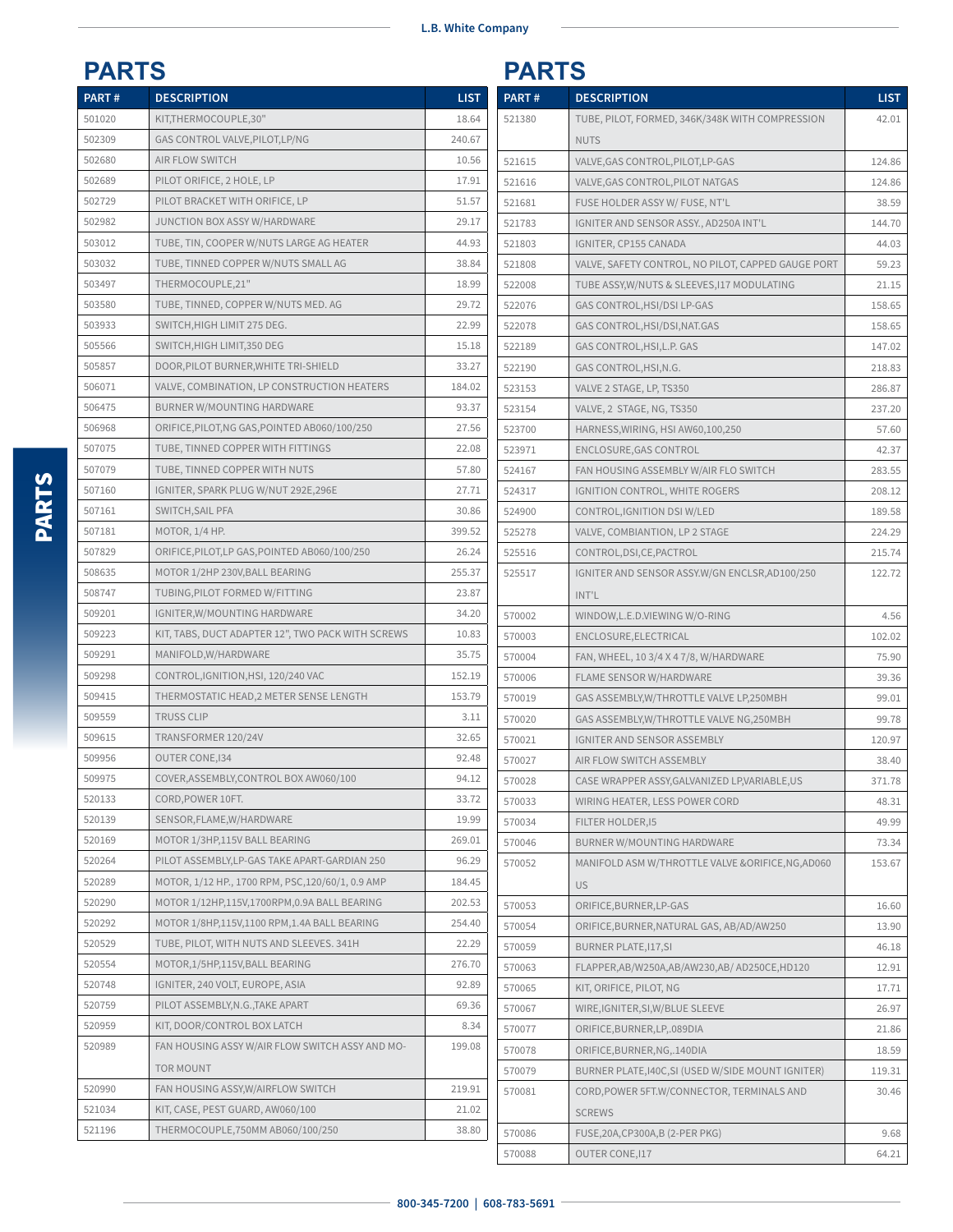| PART#  | <b>DESCRIPTION</b>                                | LIST.  | PART#  | <b>DESCRIPTION</b>                                  | LIST.  |
|--------|---------------------------------------------------|--------|--------|-----------------------------------------------------|--------|
| 570089 | BRACKET, IGNITER W/MOUNT HARDWR                   | 14.80  | 570325 | 117, BYPASS ORIFICE, LP, IND. CONTROL, 3-PACK       | 57.42  |
| 570094 | ORIFICE, I-34/40                                  | 4.96   | 570326 | BYPASS ORIFICE, IND.CONTROL, 110 117, NG,           | 7.03   |
| 570103 | WIRING, KIT, W/HARNESS                            | 63.27  | 570341 | CASE ASSEMBLY, GALVANIZED, LP, VARIABLE, US         | 360.67 |
| 570105 | GAS ASSEMBLY, W/THROTTLE VALVE ORIFICE, LP        | 152.10 | 570349 | THERMOCOUPLE ASSEMBLY, 15                           | 34.50  |
| 570108 | FILTER, POULTRY, 110/117                          | 20.92  | 570381 | <b>FILTER, 13/15</b>                                | 26.58  |
| 570108 | FILTER, POULTRY, 110/117                          | 20.92  | 570382 | MOUNT, MOTOR, W/HARDWARE                            | 15.67  |
| 570110 | WIRING KIT, WITH HARNESS, HSI AW60, 100, 250      | 83.69  | 570383 | MOUNT, MOTOR W/HARDWARE                             | 22.17  |
| 570117 | DOOR, RIGHT, LP, W/HINGE & LATCH                  | 100.48 | 570389 | TRANSFORMER 220/24V INT'L AW325                     | 40.26  |
| 570119 | DOOR, RIGHT, ENG-FR. CAN. W/HINGE & LATCH         | 69.22  | 570394 | CASE WRAPPER ASSEMBLY,                              | 592.64 |
| 570126 | INNER CONE, 117, W/GASKET                         | 26.60  |        | GALVANIZED, NG, VARIABLE, CANADA                    |        |
| 570130 | COMBUSTION, CONE KIT, 140                         | 156.10 | 570397 | ORIFICE, LP-GAS, .42MM                              | 5.14   |
| 570136 | DOOR LEFT LABELED W/HARDWARE                      | 155.96 | 570398 | ORIFICE, NG, 117, .54MM                             | 5.84   |
|        | GALVANIZED, NG, VARIABLE, US                      |        | 570408 | PILOT ASSEMBLY, W/SHIELD, LP                        | 50.98  |
| 570141 | <b>BRACKET, GAS CONTROL</b>                       | 12.37  | 570409 | PILOT ASSEMBLY, W/SHIELD, NG                        | 49.51  |
| 570155 | DOOR, RIGHT, LABELED W/HARDWARE                   | 150.79 | 570411 | VALVE, MODULATING, NG, IND, 110-17                  | 115.80 |
|        | GALVANIZED, LP, VARIABLE, US                      |        | 570417 | FAN SWICH, THERMOSTAT CP100/300A, B                 | 81.69  |
| 570161 | ORIFICE, BURNER, L.P.GAS . 213DIA                 | 13.05  | 570434 | IGNITER, PIEZO, W/PUSHBUTTON,                       | 3.84   |
| 570162 | ORIFICE, BURNER, N, G., 312 DIA                   | 17.60  | 570440 | FAN, WHEEL, 11 5/8 X 6, W/HARDWARE                  | 127.44 |
| 570171 | GAS, ASSEMBLY, NON-VARIABLE                       | 31.45  | 570452 | MOTOR AND FAN WHEEL ASSEMBLY, W/MOUNTING PLATE      | 324.46 |
| 570172 | PANEL, LEFT, 346J, LABELED W/HARDWARE             | 88.03  | 570453 | MOTOR AND FAN WHEEL ASSY, W/MOTOR MOUNT, GUARD-     | 355.05 |
| 570174 | CONTROL, IGNITION, CP100/300A, B (REPLACES 24254) | 332.41 |        | <b>IAN 100</b>                                      |        |
| 570187 | CASE ASSY,377G,H,J,LP,LABELED, W/HARDWARE         | 297.04 | 570454 | VALVE, SAFETY CONTROL ZONE, MOD/PILOT               | 38.74  |
| 570190 | TRANSFORMER, CP100/300A, B                        | 270.13 | 570456 | ON/OFF SWITCH W/BOOT                                | 21.33  |
| 570204 | BURNER PLATE, 10/117, MOD.                        | 46.18  | 570457 | TUBING, PILOT SAFETY VALVE, 134-140                 | 22.08  |
| 570210 | BURNER, W/MOUNT HARDWARE                          | 131.84 | 570460 | CLIP, RETENTION, OUTER CONE,                        | 7.56   |
| 570211 | BURNER MOUNTING HARDWARE                          | 8.27   | 570461 | GASKET, PILOT                                       | 6.73   |
| 570212 | <b>AIR FLOW SAIL</b>                              | 27.76  | 570462 | CHIMNEY 150MM, CP100/300AKI                         | 100.98 |
| 570221 | RELAY, MOTOR, 100/120V COIL, CONTACTS 240V-25AMP  | 50.71  | 570463 | PANEL LEFT, 377K, LP, LABELED WHITE TRI SHIELD      | 88.51  |
| 570222 | LATCH, CONTROL BOX W/HARDWARE                     | 14.06  | 570481 | FAN, WHEEL, 10 3/4 X 6, W/HARDWARE                  | 66.10  |
| 570225 | ORIFICE BURNER, LP GAS, .089 DIA                  | 14.82  | 570488 | CORD POWER 5 FT                                     | 26.96  |
| 570226 | ORIFICE, BURNER, NATURAL GAS, AD/AW060            | 14.39  | 570489 | BRACKET, IGNITER W/ MOUNTING HARDWARE               | 12.41  |
| 570227 | CLIP, THERMOCOUPLE RETAINER                       | 24.05  | 570491 | TERMINAL STRIP                                      | 12.72  |
| 570228 | LATCH W/HARDWARE                                  | 9.60   | 570493 | AIR FLOW SWITCH ASSEMBLY                            | 37.36  |
| 570230 | FAN, WHEEL, 6 5/16 X 3, W/ HARDWARE               | 58.97  | 570507 | ENCLOSURE, GAS CONTROL                              | 28.54  |
| 570250 | BRACKET FOR 140 SI CONTROL BOX                    | 19.02  | 570518 | CONTROL, VALVE AND THERMOSTAT, 134/140, LP, IND-MOD | 339.67 |
| 570251 | MOUNT, MOTOR W/HARDWARE                           | 54.75  | 570520 | SWITCH, ROCKER, ON/OFF                              | 13.71  |
| 570254 | SWITCH, HIGH LIMIT, W/SCREWS, REPLACES 23148      | 30.96  | 570522 | <b>BASE W/CASE HARDWARE</b>                         | 70.38  |
| 570255 | ORIFICE, BURNER, LP, 3-PACK, .89MM                | 24.22  | 570524 | CORD, POWER, 10'                                    | 17.10  |
| 570273 | GASKET, 134/140 (2PCS)                            | 8.49   | 570525 | VALVE, GAS CONTROL, LP, HD/HW 120/220 PLUS          | 233.17 |
| 570280 | MOTOR AND FAN WHEEL ASSY, W/MOTOR MOUNT           | 389.49 | 570526 | VALVE, GAS CONTROL, NG, HD/HW 120/220 PLUS          | 233.17 |
| 570281 | ORIFICE, BURNER, LP, . 116DIA                     | 11.52  | 570539 | BURNER ORIFICE, 64MM (I17-SI LP GAS)                | 7.48   |
| 570282 | ORIFICE, BURNER, NATURAL GAS . 191 DIA            | 11.65  | 570541 | FAN HOUSING ASSY W/MOTOR MOUNT                      | 85.54  |
| 570290 | PILOT ASSY, W/SHIELD, LP                          | 72.49  | 570545 | PILOT TUBE FOR PILOT CLEAN OUT I34/I40              | 24.13  |
| 570304 | FAN, WHEEL, 8 X 4 7/8, W/HARDWARE                 | 92.80  | 570568 | ORIFICE, PRIMARY, LP.44MM, 3-PACK                   | 23.55  |
| 570307 | MOTOR AND FAN WHEEL ASSEMBLY, W/MOUNTING PLATE    | 283.45 | 570569 | ORIFICE, PRIMARY, NG.52MM                           | 7.79   |
| 570308 | INNER CONE, W/GASKET I34/I40                      | 49.16  | 570577 | ORIFICE, BYPASS, LP, INDIV. VALVE 140               | 19.33  |
| 570310 | CASE ASSEMBLY, GALVANIZED, VARIABLE, USA/CANADA   | 360.59 | 570578 | ORIFICE, BYPASS, NG, INDIV.VALVE                    | 5.40   |
| 570311 | CASE ASSEMBLY,GALVANIZED,NG, VARIABLE,USA/CANADA  | 360.59 | 570586 | MANIFOLD W/HARDWARE                                 | 69.93  |
| 570318 | ORIFICE, LP, HD220 STD/PLUS                       | 17.97  | 570587 | WIRING KIT, LESS POWER CORD                         | 59.99  |
| 570322 | PILOT ASSEMBLY, NATURAL GAS, W/SHIELD             | 63.87  | 570596 | MANIFOLD,377/379GHJ,W/HARDWARE                      | 49.89  |
| 570323 | ENCLOSURE, GAS CONTROL                            | 35.10  | 570604 | VALVE, MODULATING LP, W/ADAPTER, 134/140 MODULATING | 114.37 |
|        |                                                   |        |        |                                                     |        |

| PART#  | <b>DESCRIPTION</b>                                  | <b>LIST</b> |
|--------|-----------------------------------------------------|-------------|
| 570325 | 117, BYPASS ORIFICE, LP, IND. CONTROL, 3-PACK       | 57.42       |
| 570326 | BYPASS ORIFICE, IND.CONTROL, 110 117, NG,           | 7.03        |
| 570341 | CASE ASSEMBLY, GALVANIZED, LP, VARIABLE, US         | 360.67      |
| 570349 | THERMOCOUPLE ASSEMBLY, 15                           | 34.50       |
| 570381 | <b>FILTER, 13/15</b>                                | 26.58       |
| 570382 | MOUNT, MOTOR, W/HARDWARE                            | 15.67       |
| 570383 | MOUNT, MOTOR W/HARDWARE                             | 22.17       |
| 570389 | TRANSFORMER 220/24V INT'L AW325                     | 40.26       |
| 570394 | CASE WRAPPER ASSEMBLY,                              | 592.64      |
|        | GALVANIZED, NG, VARIABLE, CANADA                    |             |
| 570397 | ORIFICE, LP-GAS, .42MM                              | 5.14        |
| 570398 | ORIFICE, NG, 117, .54MM                             | 5.84        |
| 570408 | PILOT ASSEMBLY, W/SHIELD, LP                        | 50.98       |
| 570409 | PILOT ASSEMBLY, W/SHIELD, NG                        | 49.51       |
| 570411 | VALVE, MODULATING, NG, IND, 110-17                  | 115.80      |
| 570417 | FAN SWICH, THERMOSTAT CP100/300A, B                 | 81.69       |
| 570434 | IGNITER, PIEZO, W/PUSHBUTTON,                       | 3.84        |
| 570440 | FAN, WHEEL, 11 5/8 X 6, W/HARDWARE                  | 127.44      |
| 570452 | MOTOR AND FAN WHEEL ASSEMBLY, W/MOUNTING PLATE      | 324.46      |
| 570453 | MOTOR AND FAN WHEEL ASSY, W/MOTOR MOUNT, GUARD-     | 355.05      |
|        | <b>IAN 100</b>                                      |             |
| 570454 | VALVE, SAFETY CONTROL ZONE, MOD/PILOT               | 38.74       |
| 570456 | ON/OFF SWITCH W/BOOT                                | 21.33       |
| 570457 | TUBING, PILOT SAFETY VALVE, 134-140                 | 22.08       |
| 570460 | CLIP, RETENTION, OUTER CONE,                        | 7.56        |
| 570461 | GASKET, PILOT                                       | 6.73        |
| 570462 | CHIMNEY 150MM, CP100/300AKI                         | 100.98      |
| 570463 | PANEL LEFT, 377K, LP, LABELED WHITE TRI SHIELD      | 88.51       |
| 570481 | FAN, WHEEL, 10 3/4 X 6, W/HARDWARE                  | 66.10       |
| 570488 | CORD POWER 5 FT                                     | 26.96       |
| 570489 | BRACKET, IGNITER W/ MOUNTING HARDWARE               | 12.41       |
| 570491 | <b>TERMINAL STRIP</b>                               | 12.72       |
| 570493 | AIR FLOW SWITCH ASSEMBLY                            | 37.36       |
| 570507 | ENCLOSURE, GAS CONTROL                              | 28.54       |
| 570518 | CONTROL, VALVE AND THERMOSTAT, 134/140, LP, IND-MOD | 339.67      |
| 570520 | SWITCH, ROCKER, ON/OFF                              | 13.71       |
| 570522 | <b>BASE W/CASE HARDWARE</b>                         | 70.38       |
| 570524 | CORD, POWER, 10'                                    | 17.10       |
| 570525 | VALVE, GAS CONTROL, LP, HD/HW 120/220 PLUS          | 233.17      |
| 570526 | VALVE, GAS CONTROL, NG, HD/HW 120/220 PLUS          | 233.17      |
| 570539 | BURNER ORIFICE, 64MM (117-SI LP GAS)                | 7.48        |
| 570541 | FAN HOUSING ASSY W/MOTOR MOUNT                      | 85.54       |
| 570545 | PILOT TUBE FOR PILOT CLEAN OUT 134/140              | 24.13       |
| 570568 | ORIFICE, PRIMARY, LP.44MM, 3-PACK                   | 23.55       |
| 570569 | ORIFICE, PRIMARY, NG.52MM                           | 7.79        |
| 570577 | ORIFICE, BYPASS, LP, INDIV. VALVE 140               | 19.33       |
| 570578 | ORIFICE, BYPASS, NG, INDIV. VALVE                   | 5.40        |
| 570586 | MANIFOLD W/HARDWARE                                 | 69.93       |
| 570587 | WIRING KIT, LESS POWER CORD                         | 59.99       |
| 570596 | MANIFOLD,377/379GHJ,W/HARDWARE                      | 49.89       |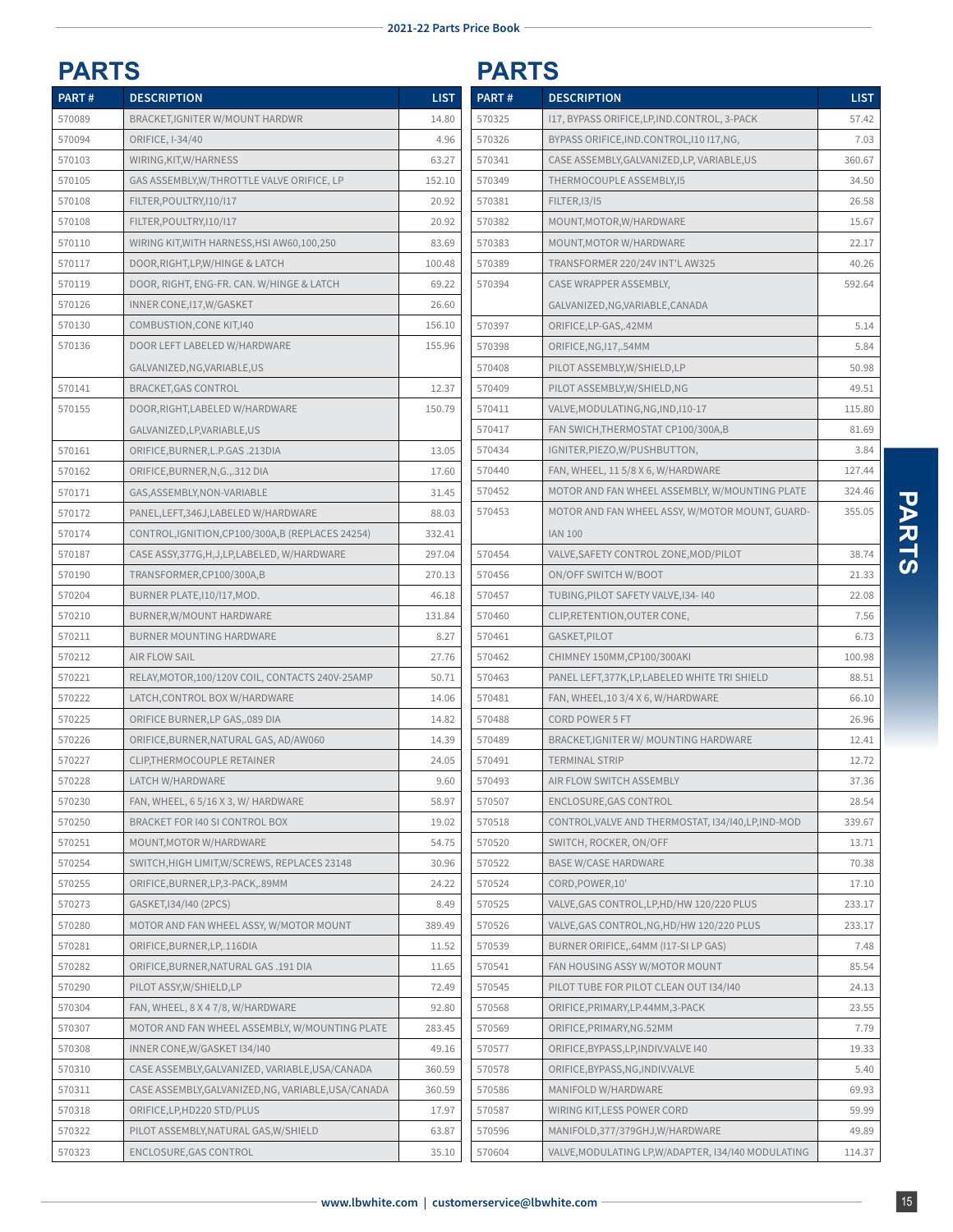| PART#  | <b>DESCRIPTION</b>                                  | <b>LIST</b> | PART#            | <b>DESCRIPTION</b>                               | LIST.             |
|--------|-----------------------------------------------------|-------------|------------------|--------------------------------------------------|-------------------|
| 570605 | VALVE, MODULATING, NG, W/ADAPTER 134/140 MODULATING | 114.08      | 571272           | FAN HOUSING, TS350                               | 257.27            |
| 570612 | COVER, SWITCH, CP100/300A, B                        | 12.53       | 571280           | MOTOR, CP400A, B, C, D, E SRV PART FOR 04719     | 329.38            |
| 570620 | OIL FITER CARTRIDGE W/SEALS CP100/300A              | 39.80       | 571294           | BEARINGS, QTY.2, WITH MOUNTING HARDWARE, TS350   | 339.10            |
| 570643 | MOTOR AND FAN WHEEL ASSY, W/MOTOR MOUNT, 230V       | 447.35      | 571299           | AIR PROVING SWITCH, TS350/TS170, HW120/220       | 44.02             |
| 570655 | BURNER, W/MOUNTING HARDWARE                         | 109.29      | 571303           | PULLEY, FAN                                      | 60.52             |
| 570660 | WIRE, CONTROL BOX, SI                               | 3.34        | 571309           | FAN, 12 5/8 X 9 BORE, 3/16" KEYWAY, SINGLE SET   | 200.84            |
| 570661 | TUBING, PILOT FORMED W/FITTINGS AB-250              | 56.85       | 571327           | MOTOR, 1HP, TS350-D SERVICE PART FOR 22908       | 873.75            |
| 570666 | VALVE, GAS CONTROL, LP                              | 151.31      | 571333           | LENS, L.E.D, CP155/400                           | 8.19              |
| 570667 | VALVE GAS CONTROL, NG                               | 151.31      | 571344           | CONTROL, IGNITION, DSI CP155, 170, 400           | 151.76            |
| 570676 | ORIFICE, BURNER, NG, HD120 STD                      | 18.44       | 571346           | THERMOCOUPLE WITH RETAINING SLEEVE, CP100C       | 34.11             |
| 570679 | THERMOCOUPLE ASSEMBLY, 134 - 140                    | 14.61       | 571356           | POWER CORD, CP155                                | 9.83              |
| 570680 | CONTROL, DIRECT SPARK IGNITION                      | 105.30      | 571367           | BRACKET, AXLE MOUNT, TS350-D                     | 68.40             |
| 570787 | CASE ASSY, AD250A, LP, VAR, US, GAL                 | 436.53      | 571384           | WIRE HARNESS, LED TS350                          | 7.57              |
| 570855 | TRANSFORMER, 120/24VAC, 40VA, 50/60 HZ              | 42.02       | 571386           | PANEL, MOTOR END, TS350                          | 130.83            |
| 570875 | VALVE, SAFETY ASSY., CV225                          | 61.79       | 571392           | BELT GUARD, TS350 D DESIGN                       | 57.46             |
| 570887 | LIMIT SWITCH, CP100/300A, B, C                      | 73.96       | 571400           | SWITCH, HIGH LIMIT 190F, TS350/TS170             | 32.66             |
| 570963 | VALVE, NEEDLE, 1/4FPT, INLET AND OUTLET             | 15.65       | 571405           | CAPACITOR BRACKET W/SCREW CP400D                 | 14.93             |
| 570979 | SHROUD WITH RIVETS, 140                             | 209.15      | 571406           | CAPACITOR, CP400A, B, C, D, E                    | 15.13             |
| 570980 | VENTURI TUBE, 134/40 WITH RIVETS AND WASHERS        | 91.92       | 571407           | BOOT, CAPACITOR, CP400A, B, C, D                 | 8.93              |
| 570984 | SHROUD, W/RIVETS, 134                               | 186.82      | 571411           | SELECTOR SWITCH W/LED BLACK ROCKER, PREMIER      | 42.10             |
| 571016 | IGNITION CABLE W/BOOT CP100/300A,B                  | 94.17       | 571425           | ORIFICE W/RETAINING RINGS CP400C                 | 42.16             |
| 571022 | BRACKET, THERMOCOUPLE, WORKMAN                      | 6.64        | 571470           | SWITCH, BACK FLASH, CP100C                       | 53.17             |
| 571031 | TOP, CASE, 225/250K WORKMAN                         | 60.17       | 571471           | RELAY WITH CLIPS AND SCREWS, CP100C              | 32.42             |
| 571048 | PILOT HEAD ASSEMBLY                                 | 38.20       | 571472           | MANIFOLD, CP100C                                 | 29.38             |
| 571068 | ELECTRODE W/WIRE, CONVECTION HTR                    | 22.91       | 571503           | MOTOR, CP100C                                    | 125.25            |
| 571070 | GASKET, I10/I17, 2 PER                              | 5.38        | 571505           | BARREL W/ TOP CV100 NG                           | 97.16             |
| 571110 | KIT, HUB CAPS AND AXLE NUTS, 2-EA.                  | 15.40       | 571528           | REGULATOR W/NIPPLE, LOWPRESS, NG CV100           | 88.04             |
| 571115 | FAN SWITCH, CP600/350                               | 51.38       | 571557           | PILOT ASSY, CV100 NG                             | 32.25             |
| 571119 | THERMOSTAT KIT, PFA'S, W/ KNOB                      | 60.16       | 571558           | PILOT SAFETY CTRL ASSY. CV100 LOW PRESSURE NG W/ | 206.56            |
| 571121 | NOZZLE ADAPTER, CP70/165                            | 14.43       |                  | Knob                                             |                   |
| 571123 | REGULATOR W/POL, CP400B, C, D                       | 53.24       | 571573           | BURNER ORIFICE, 341F, G, H                       | 16.66             |
| 571140 | ORIFICE, BURNER, LP, TS350                          | 10.96       | 571574           | PILOT BRACKET                                    | 13.65             |
| 571141 | ORIFICE, NG, TS350-D, AD325                         | 11.19       | 571577           | MIXER, PILOT, LP, W/ SCREEN, SLEEVE, AND NUT     | 16.79             |
| 571153 | KIT, WHEEL, 12 X 3, W/HARDWARE                      | 108.26      | 571580           | BURNER ORIFICE W/ PIPING CV100 NG                | 71.47             |
| 571165 | SOLENOID VALVE, CP400                               | 174.33      | 571582           | BURNER ORIFICE, NORESEMAN 200 PLUS               | 16.93             |
| 571167 | SOLENOID VALVE CP400C, B, ULTRA                     | 156.62      | 571584           | PILOT BRACKET, W/ELECTRODE BRACKET               | 27.26             |
| 571172 | BURNER, TS350-S, W/MOUNTING HARDWARE                | 121.90      | 571592           | BASE AND CASE W/ LABELS, CV100 NG                | 95.79             |
| 571173 | VALVE, MANUAL, 1/2NPT, W/LEVER HANDLE               | 23.33       | 571612           | FAN, HOUSING, ASSY, CS/TS080                     | 89.19             |
| 571186 | BACKFLASH SWITCH, CP155                             | 79.01       | 571619           | BRACKET, HOSE STORAGE W/HARDWARE, TENT HEATERS   | 17.37             |
| 571193 | CASTER, 8 IN. SWIVEL, W/ LOCKING WHEEL              | 110.00      | 571622           | TRANSFORMER, 120VAC / 24VAC, WITH LEAD WIRES     | 43.91             |
| 571203 | SWITCH, BACK FLASH, CP400A                          | 41.31       | 571623           | ORIFICE, BURNER, LP TS170MBH@10"WC               | 15.77             |
| 571206 | LEAD, IGNITION, 45.00 X 7MM                         | 18.74       | 571624           | ORIFICE, NG, TS170D, E, F                        | 6.70              |
| 571229 | MOTOR 1/5HP,CP155                                   | 169.98      | 571625           | ORIFICE, LP, TS080D, E, F                        | 14.70             |
| 571236 | PANEL, INSIDE, BURNER END TS350-D                   | 61.60       | 571626           | ORIFICE, NG 80MBH@4.0"WC                         | 24.20             |
| 571238 | FAN, PROPELLER, CP155, CP170                        | 22.11       | 571628           | HANDLES W/HARDWARE                               | 26.60             |
| 571246 | WIRING KIT, CP155                                   | 32.65       |                  |                                                  |                   |
| 571248 | CORD, POWER, 10FT, SJTOW, 14/3                      | 20.27       | 571649<br>571659 | BRACKET, BURNER, TS080D, E, F                    | 5.59              |
| 571259 | TERMINAL BLOCK,10 POSITION W/ PHILLIPS HEAD         | 22.76       |                  | DOOR, BURNER END, TS080F LP CANADA               | 144.15<br>44.46   |
|        |                                                     |             | 571662           | ELECTRODE TS350/170/080                          |                   |
|        | <b>SCREWS</b>                                       |             | 571663           | BRACKET, IGNITER, TS080D, E, F                   | 15.50             |
| 571262 | SWITCH, HIGH LIMIT 325DEG. TS350-D                  | 23.11       | 571671           | SWITCH, HIGH LIMIT 250 DEGREE F                  | 24.19<br>1,095.55 |
| 571263 | WIRE, IGNITER, TRADESMAN                            | 17.74       | 571674           | CASE ASSEMBLY, TS350DF, C, US                    |                   |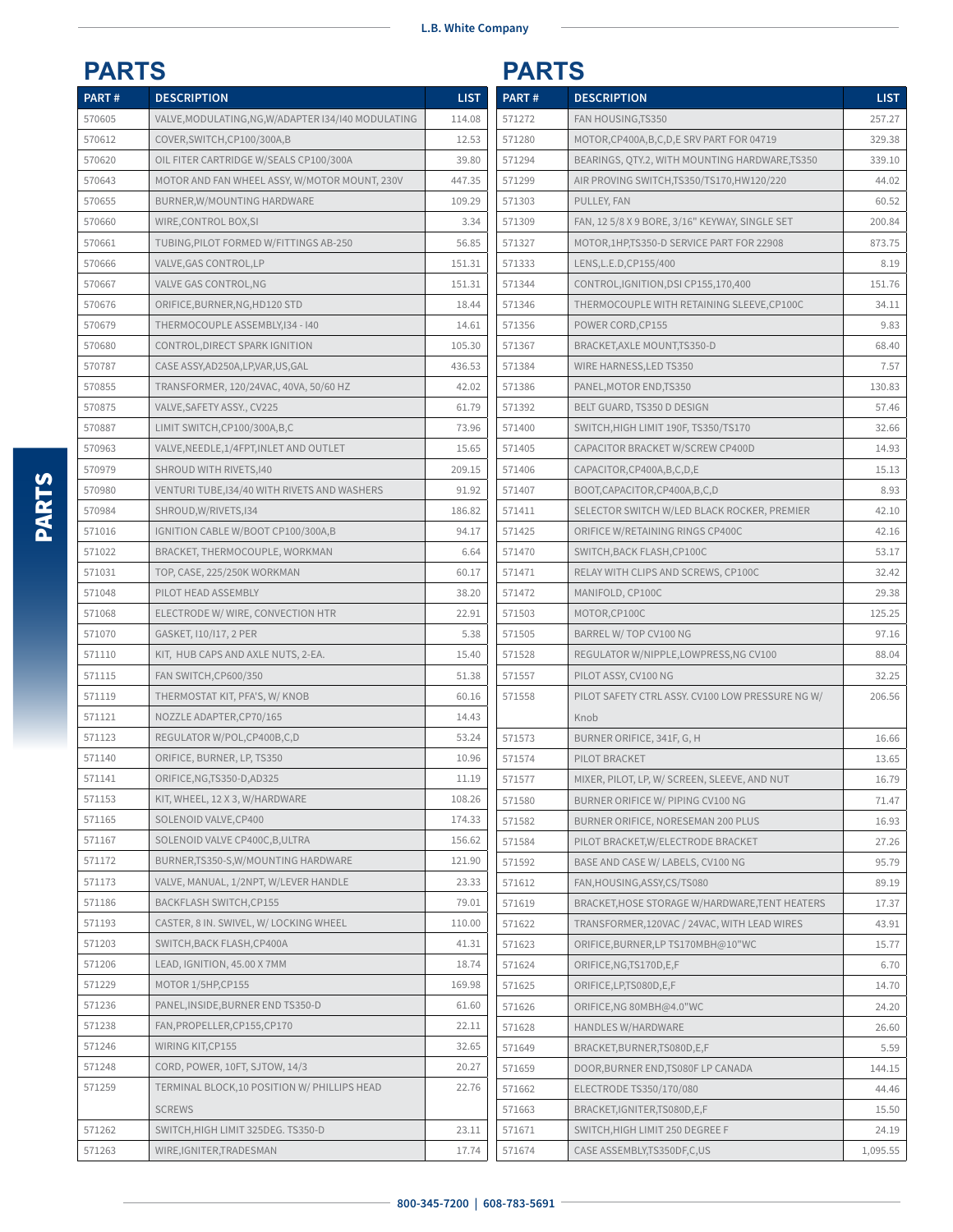#### **PARTS**

| PART#  | <b>DESCRIPTION</b>                                 | LIST.    | PART#  | <b>DESCRIPTION</b>                                   | <b>LIST</b>    |
|--------|----------------------------------------------------|----------|--------|------------------------------------------------------|----------------|
| 571686 | MOUNT, MOTOR, W/HARDWARE TS080                     | 22.50    | 572154 | ASSEMBLY, FUEL FILTER CP045AK-DK, CP075AK-EK         | 8.48           |
| 571693 | THERMOCOUPLE 30", W/ MOUNTING BRACKET, 341         | 34.99    | 572155 | ASSEMBLY, FUEL FILTER CP125/170/175/210AK-FK         | 10.91          |
| 571701 | POL FITTING                                        | 25.92    | 572156 | ASSEMBLY, FUEL FILTER CP400/650AK-DK                 | 30.55          |
| 571756 | GAS SELECTOR VALVE, TS350DF A, B, C                | 87.21    | 572158 | CAP, FUEL CP650AK, BK                                | 16.75          |
| 571760 | KIT, SLIDE HANDLES, BRACKETS, LOCKS W/             | 152.90   | 572159 | CORD, POWER CP045/075AK-DK                           | 55.47          |
|        | HARDWARE, TWO PER, TS170                           |          | 572160 | CORD, POWER CP170AK-CK, 175DK CP125/210AK-           | 42.57          |
| 571795 | LEG, HEATER W/HARDWARE TS170                       | 42.52    |        | DK,CP400AK-DK                                        |                |
| 571819 | CASE ASSEMBLY,TS350DF,C,CANADA                     | 1,095.55 | 572169 | AIR/FUEL LINES CP045/075AK                           | 11.82          |
| 571820 | SHAFT,TS350A,B,C,D                                 | 177.16   | 572170 | AIR/FUEL LINES CP125AK, BK                           | 13.62          |
| 571823 | THERMOCOUPLE 18 INCH, THREAD-IN                    | 15.27    | 572171 | AIR/FUEL LINES CP170AK, BK                           | 15.15          |
| 571842 | DOOR, BURNER END, TS170F, LP, US                   | 119.17   | 572172 | AIR/FUEL LINES CP210AK/BK                            | 15.15          |
| 571847 | HEAT CHAMBER, TS350A, B, C, D                      | 684.18   | 572173 | SWITCH, BACKFLASH CP045/075AK                        | 9.10           |
| 571853 | PANEL, ACCESS BURNER, TS350DF A, B, C CANADA       | 123.31   | 572174 | SWITCH, BACKFLASH CP125/170AK                        | 9.83           |
| 571892 | VALVE, GAS CTRL, LP, TS170B/080B INT'L ENGLISH     | 224.59   | 572175 | SWITCH, BACKFLASH CP210AK, BK                        | 9.83           |
| 571895 | ORIFICE, BURNER, NG 170MBH@3.6"WC                  | 16.15    | 572181 | COMBUSTION CHAMBER CP210AK                           | 210.88         |
| 571896 | SENSOR, FLAME TS170B INT'L                         | 29.94    | 572182 | COMBUSTION CHAMBER CP400AK-DK                        | 889.70         |
| 571899 | FUSE 2AMP/250V, INT'L CE CE W/24V CONTROL CIRCUIT  | 4.68     | 572185 | BRACKET, PHOTOCELL CP075/125/170/210/400/650AK       | 4.60           |
| 571900 | TRANSFORMER, 240/24V 40VA                          | 42.85    | 572186 | ASSEMBLY PHOTOCELL, CP045/075/125/170/175/210, AK-   | 20.66          |
| 571902 | MOTOR 1/4HP,240V BALL BEARING                      | 299.60   |        | <b>FK</b>                                            |                |
| 571904 | WHEEL, 8 X 1.75, 1/2 BORE, SEMI-PNEUMATIC, W/HARD- | 38.89    | 572187 | ASSEMBLY PHOTOCELL CP400/650AK-DK                    | 14.53          |
|        | <b>WARE</b>                                        |          | 572189 | ASSEMBLY, BURNER HEAD CP125AK                        | 21.75          |
| 571905 | CORD, POWER 3METER UK, IRELAND                     | 66.71    | 572190 | ASSEMBLY, BURNER HEAD CP170AK                        | 20.51          |
| 571906 | SELECTOR SWITCH W/BOOT AND NEUTRAL LABEL (09915)   | 31.32    | 572191 | BRACKET, BURNER CP210AK, BK                          | 16.05          |
| 571907 | RESET SWITCH W/ BOOT INT'L                         | 26.69    | 572192 | KIT, NOZZLE CP045AK-DK                               | 64.01          |
| 571915 | WIRE, IGNITION, TS170B/080B INT'L                  | 36.15    | 572193 | KIT, NOZZLE CP075AK-EK                               | 52.33          |
| 571916 | RELAY MOTOR 240V COIL                              | 61.13    | 572194 | KIT, NOZZLE CP125AK-FK                               | 69.41          |
| 571922 | SENSOR, FLAME TS080B INT'L                         | 36.58    | 572195 | KIT, NOZZLE CP170AK-CK, CP175DK-FK                   | 70.26          |
| 571927 | AIR PROVING SWITCH TS080 INTL                      | 56.42    | 572196 | KIT, NOZZLE CP210AK-FK                               | 82.63          |
| 571928 | FAN, WHEEL, 8 X 4, W/HARDWARE                      | 56.83    | 572197 | KIT, NOZZLE CP400AK-DK                               | 154.58         |
| 571929 | MOTOR 1/5HP 240V BALL BEARING                      | 282.25   | 572198 | KIT, NOZZLE CP650AK-DK                               | 154.53         |
| 571939 | TOGGLE BOOT SERVICE PART                           | 7.01     | 572200 | KIT, SPARK PLUG CP045/075, AK-EK                     | 24.25          |
| 571941 | ORIFICE, BURNER, NG, .297DIA RUSSIA/BELARUS        | 11.79    | 572201 | KIT, SPARK PLUG, CP125AK-EK CP170AK-CK, 175DK-       | 32.27          |
| 572063 | WIRING KIT W/HARNESS AD250B CE                     | 122.59   |        | <b>EK.400AK-DK</b>                                   |                |
| 572079 | SWITCH, BACKFLASH ASSEMBLY, LG PFAH, CP400 A/B     | 48.10    | 572202 | KIT, SPARK PLUG, CP125/CP175EK, CP210AK-FK           | 30.64          |
| 572100 | CONNECTOR, LIQUID W/ WASHER AND NUT                | 8.75     | 572203 | KIT, SPARK PLUG CP650AK-DK                           | 29.11          |
| 572103 | INNER CONE, W/GASKET, I-3 SERVICE PART             | 24.48    | 572209 | MOTOR CP125AK, BK                                    | 241.09         |
| 572107 | GASKET, I-3, SERVICE PART                          | 5.62     | 572210 | MOTOR CP170AK, BK                                    | 310.12         |
| 572108 | CANOPY, I-3, WITH NUTS                             | 15.68    | 572212 | MOTOR CP400AK-DK                                     | 479.80         |
| 572118 | VALVE, SAFETY CONTROL, I-3 SERVICE PART            | 30.79    | 572213 | MOTOR CP650AK-DK                                     | 704.37         |
| 572119 | KIT, FILTER, I-3 SERVICE PART                      | 32.46    | 572214 | CAPACITOR CP045/075AK                                | 12.34          |
| 572121 | QUICK LINK                                         | 2.35     | 572215 |                                                      |                |
| 572124 | CAP, QUICK DISCONNECT, FEMALE                      | 5.16     | 572216 | CAPACITOR CP125/170/210AK-BK<br>CAPACITOR CP400AK-DK | 36.80<br>44.85 |
| 572130 |                                                    |          |        | CAPACITOR CP650AK-DK                                 |                |
|        | Washer and screw, I-3                              | 1.98     | 572217 |                                                      | 55.86          |
| 572132 | ORIFICE, NG, I-3, SERVICE PART                     | 49.27    | 572221 | SUPPORT, MOTOR CP400AK                               | 90.88          |
| 572133 | ORIFICE, LP, I-3, SI, SERVICE PART                 | 23.52    | 572222 | SUPPORT, MOTOR CP650AK                               | 126.87         |
| 572134 | THERMOCOUPLE, W/BRACKET & NUT SERVICE PART         | 32.31    | 572223 | PUMP BODY, AK-FK CP045/075/125/170, 175              | 38.50          |
| 572145 | ASSEMBLY, FUEL TANK CP125AK                        | 207.45   | 572224 | PUMP BODY CP210AK-FK                                 | 38.93          |
| 572145 | ASSEMBLY, FUEL TANK CP125AK                        | 207.45   | 572225 | KIT, ROTOR, AK-FK CP045/075/125/170/175              | 98.23          |
| 572147 | ASSEMBLY, FUEL TANK CP400AK, BK, CK, DK            | 864.78   | 572226 | KIT, ROTOR, CP210 AK-FK                              | 90.88          |
| 572148 | ASSEMBLY, FUEL TANK CP650AK-DK                     | 1,197.35 | 572227 | KIT, FILTER, AK-FK CP045/075/125/170/175/210         | 15.99          |
| 572149 | WIRE, THERMOSTAT CP075/125/170/210AK               | 5.91     | 572229 | COVER, FILTER, AK-FK CP045/075/125/170/175/210       | 33.97          |

# **PARTS**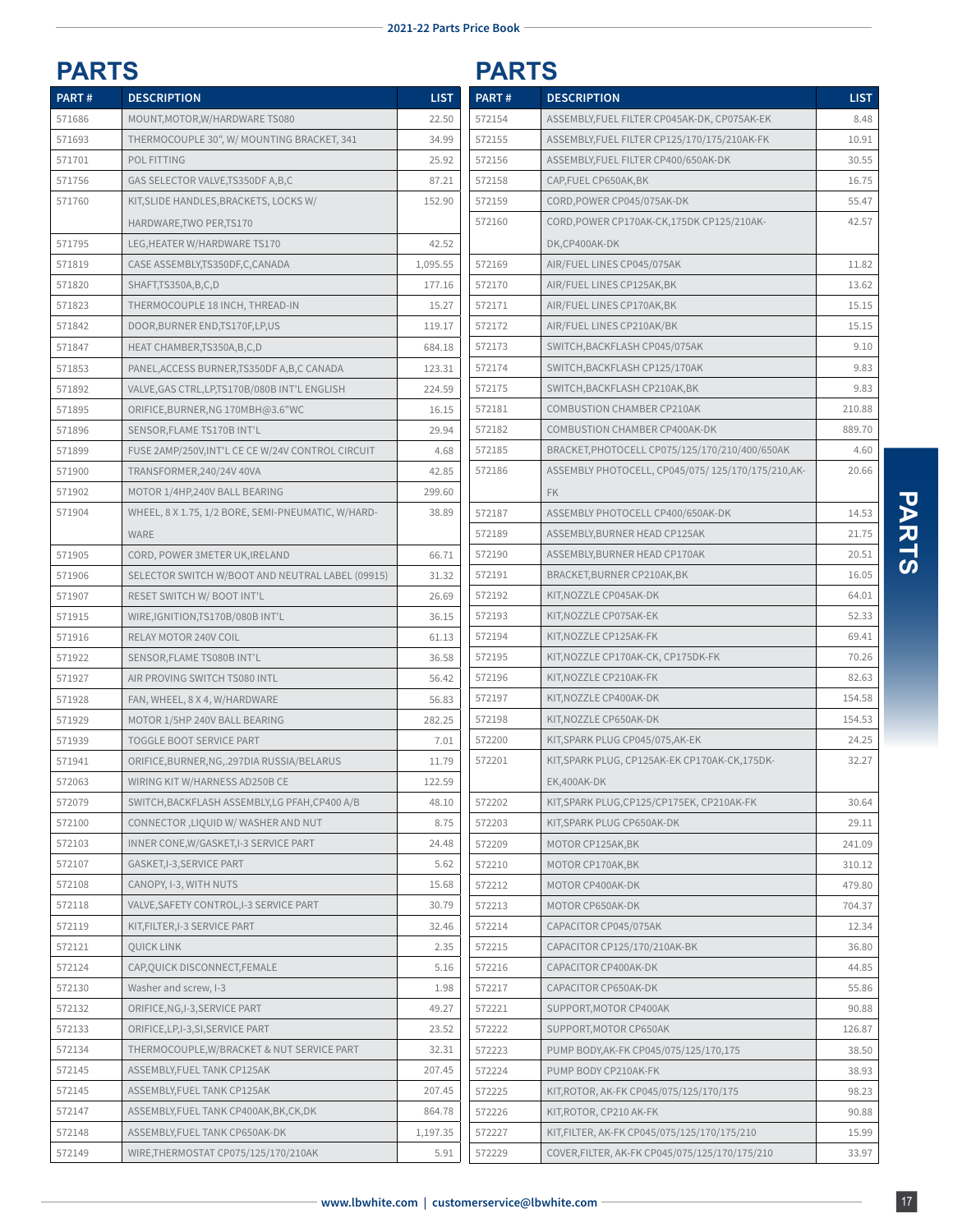| PART#  | <b>DESCRIPTION</b>                                    | <b>LIST</b> | PART#  | <b>DESCRIPTION</b>                                   | LIST.    |
|--------|-------------------------------------------------------|-------------|--------|------------------------------------------------------|----------|
| 572230 | KIT, PUMP ADJUSTMENT CP045/075/125/170/175/210AK-     | 6.32        | 572305 | BURNER HEAD CP400/650AK-DK                           | 22.91    |
|        | DK.                                                   |             | 572306 | GEAR PUMP CP400AK-DK                                 | 480.96   |
| 572231 | GAUGE, PRESSURE CP045/075/125/170/210AK-EK            | 24.89       | 572307 | GEAR PUMP CP650AK-DK                                 | 1312.32  |
| 572233 | FAN, CP075AK-EK                                       | 14.36       | 572308 | SOLENOID CP400/650AK-DK                              | 117.08   |
| 572234 | FAN, CP125AK-FK                                       | 15.31       | 572309 | FITTING, SOLENOID CP400/650AK                        | 16.99    |
| 572235 | FAN, CP170AK-CK, CP175DK-FK CP210AK-FK                | 15.84       | 572311 | COUPLER, PUMP CP400/650AK-DK                         | 4.65     |
| 572236 | FAN, CP400AK                                          | 68.46       | 572312 | ASSEMBLY, FUEL FILTER CP400/650AK-DK                 | 58.99    |
| 572237 | FAN, CP650AK                                          | 84.61       | 572313 | FITTINGS, FILTER/PUMP CP400/650AK-DK                 | 84.90    |
| 572239 | ASSEMBLY, P.C.B., MAIN CP075AK                        | 127.27      | 572314 | KIT, HARDWARE, KEROSONE, K400                        | 11.62    |
| 572242 | ASSEMBLY, P.C.B., MAIN CP650AK, BK                    | 161.20      | 572315 | KIT, HANDLE CP400AK                                  | 181.84   |
| 572247 | COVER, IGNITER, IGNITION TRANS CP400/650AK            | 5.44        | 572317 | KIT, WHEELS CP400AK                                  | 254.40   |
| 572248 | BAND, CONDENSER CP125/170AK                           | 4.88        | 572318 | KIT, CORD WRAP                                       | 35.60    |
| 572251 | SWITCH, ON/OFF, CP045, 075, 125, 170, 175, 210, AK-FK | 4.59        | 572319 | KIT, HARDWARE CP650AK-DK                             | 19.65    |
| 572255 | SHELL, UPPER CP045/075AK                              | 53.86       | 572320 | KIT, HANDLE CP650AK                                  | 493.70   |
| 572263 | SHELL, UPPER CP170/210AK, BK                          | 66.48       | 572321 | KIT, FRAME, WHEEL SUPPORT, CP650AK-DK                | 206.93   |
| 572265 | GUARD, FAN CP045/075AK, BK, CK, DK                    | 4.43        | 572322 | KIT, WHEELS CP650AK-DK (WHEELS, HARDWARE)            | 303.10   |
| 572266 | GUARD, FAN CP125/170AK, BK, CK                        | 4.71        | 572324 | KIT, HARDWARE CP045/075AK-DK                         | 1.65     |
| 572267 | GUARD, FAN CP210AK                                    | 48.41       | 572326 | SHIELD, IGNITER, 240V, W/HARDWARE SERVICE PART       | 15.80    |
| 572268 | ASSEMBLY, FAN GUARD CP400AK-DK                        | 78.26       | 572327 | BRACKET, IGNITER, 240V, W/HRDWARE                    | 12.63    |
| 572269 | GUARD, FAN CP650, AK-DK                               | 166.42      | 572330 | CASE ASSY, AW250BHPE120125/147 SERVICE PART          | 394.61   |
| 572270 | GUARD, FRONT CP045/075AK                              | 6.12        | 572331 | CASE ASSY, AW250BHNE120125/147 SERVICE PART          | 394.61   |
| 572271 | KIT, WHEEL, CP125/170/210AK, W/HARDWARE               | 4.87        | 572334 | MOTOR, 1/2HP, 220/60, B-BEARING SERVICE PART         | 273.11   |
| 572272 | KIT, HANDLE CP125AK-CK                                | 57.75       | 572350 | VALVE, 2-STAGE, AT100, LP                            | 264.16   |
| 572273 | KIT, FRAME, WHEEL SUPPORT, CP125AK                    | 78.47       | 572352 | VALVE, 2-STAGE, AT125, 150, LP                       | 264.16   |
| 572275 | CORD WRAP CP125/170/175/210AK-FK                      | 26.30       | 572353 | VALVE, 2-STAGE, AT 100/125/150, NG                   | 307.89   |
| 572276 | KIT,HANDLE CP170/210AK,BK,CK                          | 62.13       | 572354 | FILTER, OIL, CARTRIDGE, W/GASKETS CP300BKI, CKI      | 77.63    |
| 572277 | KIT, FRAME, WHEEL SUPPORT, CP170, 175, 210AK-FK       | 67.28       | 572355 | FITTING, PUMP, HOSE, 1/8MM CP300BKI                  | 6.45     |
| 572278 | FITTINGS, FUEL/AIRLINE CP125/170AK, BK                | 1.70        | 572356 | COUPLING, PUMP, CP300BKI                             | 9.33     |
| 572280 | FITTINGS, FUEL/AIRLINE CP045/075AK                    | 7.30        | 572357 | KIT, PUMP, COMPLETE CP300BKI                         | 828.37   |
| 572281 | KIT, HANDLE/CORD WRAP CP045/075AK-DK                  | 14.45       | 572358 | FUEL LINE, CP300BKI, CKI                             | 44.13    |
| 572282 | KIT, SCREWS CP045/075/125/170/210/400AK               | 3.53        | 572362 | NOZZLE, MAIN BURNER, 1.2GPH CP300BKI                 | 54.05    |
| 572283 | KIT, SCREWS, PUMP/FILTER COVER                        | 30.73       | 572364 | KIT, ELECTRICAL CORD, W/ADAPTER CP300BKI, CKI        | 51.44    |
|        | CP045/075/125/170/210AK                               |             | 572365 | KIT, THERMOSTAT PLUG, W/COVER CP300BKI               | 79.41    |
| 572284 | KIT, NUT, CLIP, CP045AK CP075/125/170/210/400/650AK   | 3.97        | 572371 | KIT, PRESSURE SWITCH, CP300BKI                       | 132.40   |
| 572286 | ASSEMBLY, FILLER NECK CP400AK-DK                      | 25.84       | 572372 | KIT, FUSE HOLDER, CP300 BKI & CKI                    | 9.03     |
| 572287 | ASSEMBLY, FILLER NECK CP650AK-DK                      | 39.80       | 572381 | KIT, CONTROL BOX, COVER, W/SEAL CP300BKI             | 108.33   |
| 572289 | FUEL LINE W/ NUTS & SLEEVES, CP400AK                  | 8.80        | 572382 | PLUG, DRAIN, W/O-RING CP300BKI                       | 26.02    |
| 572290 | FUEL LINE W/ NUTS & SLEEVES, CP650AK-DK               | 27.80       | 572383 | KIT, WHEEL, 10.25 X 3.35, PNEUMATIC, W/SPRING WASHER | 138.29   |
| 572291 | WIRING HARNESS CP400AK                                | 11.63       | 572385 | KIT, AXLE, W/SUPPORTS CP300BKI                       | 124.10   |
| 572292 | WIRING HARNESS CP650AK,BK                             | 19.32       | 572386 | KIT, FUEL CAP CP300BKI                               | 53.25    |
| 572293 | CONE, OUTLET CP400AK-DK                               | 72.57       | 572387 | KIT, SIPHON TUBE AND FITTING CP300BKI                | 31.46    |
| 572294 | CONE, OUTLET CP650AK-DK                               | 197.86      | 572388 | KIT, HOSE, FUEL, 1/4" X 24" CP300BKI, CKI            | 55.00    |
| 572295 | AIR DEFLECTOR CP400AK-DK                              | 23.61       | 572389 | KIT, OIL FILTER COMPLETE WITH HOUSING &              | 261.11   |
| 572297 | CONTROL, TEMPERATURE LIMIT CP400AK-DK                 | 8.60        |        | SUPPORT, CP300BKI, CKI                               |          |
| 572298 | CONTROL, TEMPERATURE LIMIT CP650AK-BK                 | 35.65       | 572390 | KIT, FUEL LINE, W/FITTINGS CP300BKI                  | 104.82   |
| 572299 | TRANSFORMER, IGNITER CP400AK-DK                       | 67.21       | 572391 | KIT, HANDLE & LEG, CP300BKI                          | 209.14   |
| 572300 | TRANSFORMER, IGNITER CP650AK-DK                       | 79.83       | 572392 | CONE, OUTLET, CP300                                  | 342.75   |
| 572301 | COVER, DISPLAY CP400AK, BK                            | 36.82       | 572393 | CHIMNEY,150MM,CP300BKI,CKI                           | 68.04    |
| 572302 | COVER, DISPLAY CP650AK, BK                            | 57.30       | 572395 | CHAMBER, COMBUSTION CP300BKI                         | 2,726.87 |
|        |                                                       |             |        |                                                      |          |
| 572303 | SHELL, UPPER CP400AK-DK                               | 275.03      | 572399 | MOTOR, W/CAPACITOR CP300BKI                          | 1,519.25 |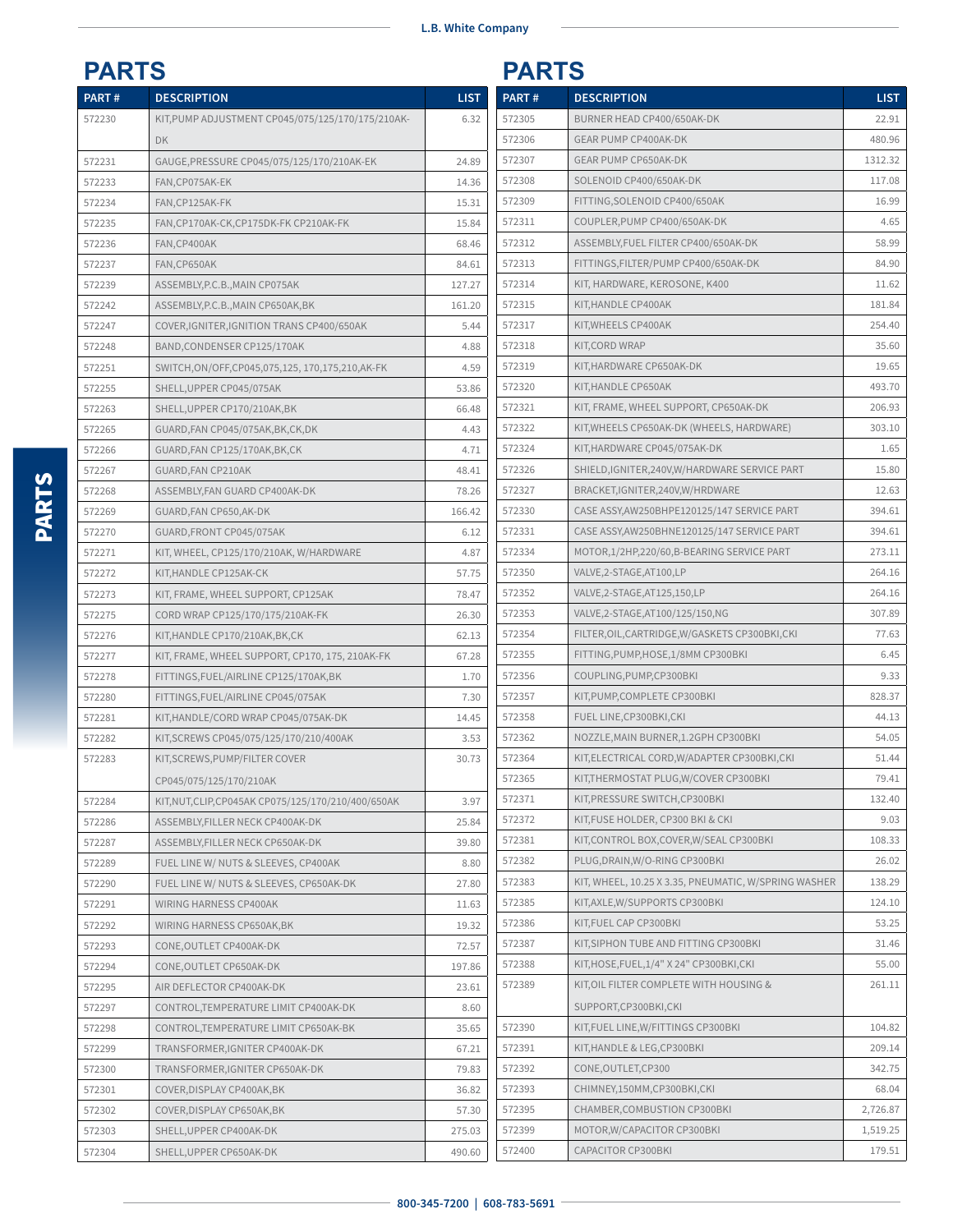#### **PARTS**

| PART#  | <b>DESCRIPTION</b>                                | LIST.  | PART#  | <b>DESCRIPTION</b>                               | <b>LIST</b> |
|--------|---------------------------------------------------|--------|--------|--------------------------------------------------|-------------|
| 572401 | KIT, MOTOR FLANGE, CP300BKI                       | 426.27 | 572534 | BASE, BOTTOM, W/WIRING DIAGRAM CP170 ULTRA       | 25.81       |
| 572402 | FAN, AXIAL, CP300BKI                              | 322.46 | 572535 | BUSHING, NIPPLE, CP170                           | 17.40       |
| 572403 | KIT, HOSE FITTING CP300BKI                        | 15.36  | 572551 | VALVE, VARIABLE RATE, W/NIPPLE CP400             | 38.93       |
| 572405 | KIT, APS, TS170 INT'L                             | 57.80  | 572560 | BASE, CP400E, US, STANDARD                       | 33.92       |
| 572410 | ORIFICE, LP., 118 DIA, 100MBH                     | 10.85  | 572564 | GUARD, FAN, CP400E                               | 42.51       |
| 572412 | SENSOR, FLAME, W/HARDWARE AW060/100               | 24.34  | 572565 | OUTER BARREL, ASSEMBLY CP400E                    | 225.88      |
| 572421 | CASE ASSY, AD250B, GALV, INT'L SERVICE PART       | 351.69 | 572568 | SOLENOID VALVE ASSY W/BRACKET CP400E-G           | 174.17      |
| 572427 | KIT, IGNITION, CHANGE OUT, CS/TS                  | 181.44 | 572569 | FAN, 5 BLADES, 11" DIA CP400E                    | 27.89       |
| 572429 | FILTER, 134, 140, H17                             | 49.50  | 572570 | MANIFOLD TUBE W/FITTING CP400E                   | 57.50       |
| 572429 | FILTER, 134, 140, H17                             | 25.16  | 572571 | SWITCH, BACKFLASH, WITH NUTS, SPACERS AND SCREWS | 42.84       |
| 572443 | VALVE, CP155, W/ACSO VALVE SERVICE PART, REPLACES | 162.86 | 572572 | ORIFICE W/RETAINING RINGS CP400E                 | 28.32       |
|        | 05309                                             |        | 572573 | COMBUSTION CHAMBER W/ORIFICE, BACKFLASH          | 271.93      |
| 572444 | COVER, CONTROL BOX, HD220, GALV W/FORM UP         | 78.00  |        | SWITCH, IGNITER                                  |             |
| 572447 | FUSE, AC 125/8 AMP, 3 PER                         | 11.55  | 572576 | GAS CONTROL VALVE, HW120 PLUS 2 STAGE, LP        | 321.86      |
| 572450 | BOLT, DRAIN PLUG, CP125/170/210 400/650BK         | 4.83   | 572577 | ORIFICE, NG, HW120 SRD/PLS                       | 15.74       |
| 572453 | GAUGE, FUEL, CP045A/B/C W/RUNTIME                 | 4.99   | 572578 | WIRE HARNESS, CP170/400E                         | 17.77       |
| 572454 | GAUGE, FUEL, CP075AK-EK W/RUNTIME                 | 11.64  | 572580 | ADAPTER HOSE, 1/4 NPT X 5/8-18                   | 19.88       |
| 572455 | GAUGE, FUEL, CP125AK-FK W/RUNTIME                 | 6.63   | 572587 | NUT, HEX, JAM, 1/2-28NEF, BRASS SERVICE PART     | 5.65        |
| 572456 | GAUGE, FUEL, CP170AK-CK, CP175 DK-FK, W/RUNTIME   | 7.97   | 572589 | KIT, STRAP, MOTOR MOUNT, CP400E                  | 12.92       |
| 572457 | GAUGE,FUEL,CP210,W/RUNTIME                        | 7.27   | 572592 | KIT,THERMOSTAT,CP170A,CP400                      | 36.63       |
| 572458 | GAUGE,FUEL,CP400,W/RUNTIME                        | 21.08  | 572596 | ASSEMBLY, FAN/BLOWER, INT'L TUBE HEATER          | 216.80      |
| 572459 | GAUGE, FUEL, CP650, W/RUNTIME                     | 39.84  | 572597 | TUBE, 1/4"X10-1/4" CP300CKI                      | 19.20       |
| 572462 | FAN, HOUSING W/AIR PROVING SWITCH&MOTOR MNT       | 232.04 | 572602 | TUBE, 1/4", FFE, 420MM, CP300CKI                 | 47.94       |
|        | HW120                                             |        | 572605 | ELECTRICAL COMPONENT DRAWER CP300CKI             | 142.01      |
| 572471 | GAS CONTROL VALVE, SINGLE STAGE HW120 LP          | 126.64 | 572607 | AIR FLAP, CP300CKI                               | 105.72      |
| 572476 | CASE ASSEMBLY, W/LABELS HW220PLUS,230V,LP         | 678.15 | 572609 | TERMINAL BOARD, 8 CONNECTION CP300CKI            | 21.71       |
| 572489 | DOOR, FAN END. HW220 PLUS                         | 92.97  | 572610 | <b>TERMINAL BOARD</b>                            | 4.87        |
| 572490 | DOOR, BURNER END, HW220 PLUS                      | 116.47 | 572612 | IGNITION TRANSFORMER, CP300CKI                   | 148.13      |
| 572491 | HOUSING, FAN WITH AIR PROVING SWITCH, HW220       | 350.35 | 572613 | IGNITION CONTROL, CP300CKI                       | 284.56      |
| 572494 | SHIELD, W/SCREWS AND NUTS HSI                     | 6.33   | 572615 | THERMOSTAT PLUG, CP300CKI                        | 26.37       |
| 572497 | KIT, WIRE HARNESS, HW220, 220V                    | 10.41  | 572616 | NOZZLE, MAIN BURNER, 1.50GPH CP300CKI            | 65.56       |
| 572501 | SWITCH, HIGH LIMIT, MANUAL, 240 DEG. F            | 23.44  | 572617 | TURBO DISC, CP300CKI                             | 83.20       |
| 572503 | HARNESS, WIRE, RED, IGNITER                       | 5.98   | 572618 | IGNITER, SPARK IGNITION CP300CKI                 | 14.31       |
| 572504 | BURNER ASSEMBLY, CV225C                           | 49.20  | 572619 | NUT, M14                                         | 6.27        |
| 572505 | BARREL W/TOP,CV225                                | 136.26 | 572620 | NOZZLE SUPPORT, CP300CKI                         | 54.64       |
| 572506 | VALVE, BURNER, SAFETY CONTROL CV225C              | 54.18  | 572621 | BURNER FLANGE 102 MM CP300CKI                    | 19.30       |
| 572507 | VALVE, BURNER MODULATING CV225C                   | 37.77  | 572622 | HIGH VOLTAGE CABLE 90DEG                         | 24.59       |
| 572508 | ORIFICE, MANIFOLD, CV225C                         | 34.93  | 572623 | PHOTOCELL, CP300CKI                              | 38.59       |
| 572509 | ELECTRODE, CV225C                                 | 25.24  | 572624 | PHOTOCELL BRACKET, CP300CKI                      | 7.79        |
| 572514 | KNOB,T-STAT,CP170/400                             | 6.91   | 572625 | PUMP BFPC 21 R5, DANFOSS CP300CKI                | 321.25      |
| 572515 | BACKFLASH, SWITCH, CP170                          | 33.23  | 572626 | SOLENOID SPOOL, DANFOSS PUMP CP300CKI            | 118.32      |
| 572516 | MOTOR MOUNT, W/SCREWS, CP170                      | 20.77  | 572627 | SOLENOID VALVE, DANFESS PUMP CP300CKI            | 434.37      |
|        |                                                   |        | 572628 | PROTECTOR, STOP BUTTON CP300CKI                  | 12.58       |
| 572517 | ADAPTER, HOSE 3/8 NPT X MALE 5/8-18               | 16.80  | 572630 | PRESSURE SWITCH CP300CKI                         | 86.55       |
| 572518 | TUBE, MANIFOLD, W/FITTINGS                        | 31.68  | 572631 | SILICONE TUBE, PRESSURE SWITCH CP300CKI          | 35.75       |
| 572519 | VALVE, VARIABLE RATE, W/NIPPLE CP170              | 30.66  |        |                                                  |             |
| 572520 | VALVE, GAS CONTROL, W/BRACKET                     | 142.25 | 572634 | CONNECTION 1/8", CP300CKI                        | 11.73       |
| 572521 | FAN GUARD, CP170                                  | 31.78  | 572635 | CONNECTION STRAIGHT, CP300CKI                    | 8.13        |
| 572522 | ASSEMBLY, CP HANDLE, W SCREWS                     | 11.35  | 572638 | BUSHING, CP300CKI                                | 4.58        |
| 572527 | ORIFICE, LP, W/RETAINING RINGS CP170              | 33.66  | 572640 | O-RING KIT, CP300CKI                             | 12.36       |
| 572528 | ORIFICE, NG, W/RETAINING RINGS CP170              | 22.81  | 572644 | FITTING, SIPHON TUBE                             | 6.42        |
| 572533 | BASE, BOTTOM, W/WIRING DIAGRAM CP170 STANDARD     | 27.57  | 572652 | ADAPTOR, NOZZLE, CP045/75BK-EK                   | 11.66       |

#### W/WIRING DIAGRAM CP170 ULTRA 25.81 572535 BUSHING, NIPPLE, CP170 2012 17:40 E RATE, W/NIPPLE CP400 38.93  $S,$ STANDARD  $33.92$ 572564 GUARD,FAN,CP400E 42.51 ASSEMBLY CP400E 225.88 FE ASSY W/BRACKET CP400E-G 174.17 572569 FAN,5 BLADES,11" DIA CP400E 27.89 E W/FITTING CP400E 57.50 LASH, WITH NUTS, SPACERS AND SCREWS | 42.84 AINING RINGS CP400E 28.32 HAMBER W/ORIFICE, BACKFLASH SWITCH,IGNITER 271.93 VALVE,HW120 PLUS 2 STAGE, LP 321.86 120 SRD/PLS 15.74 572578 WIRE HARNESS,CP170/400E 17.77  $5,1/4$  NPT X 5/8-18 19.88 /2-28NEF,BRASS SERVICE PART 5.65 OR MOUNT,CP400E 12.92 572592 KIT,THERMOSTAT,CP170A,CP400 36.63 FREQUIPER, INT'L TUBE HEATER 216.80 1/4" CP300CKI 19.20 420MM,CP300CKI 47.94 MPONENT DRAWER CP300CKI 142.01 572607 | AIR FLAP,CP300CKI | 105.72 RD,8 CONNECTION CP300CKI 21.71 572610 TERMINAL BOARD 4.87 SFORMER,CP300CKI 148.13 TROL,CP300CKI 284.56 572615 THERMOSTAT PLUG,CP300CKI 26.37 8URNER,1.50GPH CP300CKI 65.56 572617 TURBO DISC,CP300CKI 83.20 IGNITION CP300CKI 14.31 572619 NUT,M14 6.27 **DRT,CP300CKI** 54.64 5726 BURNER FLANGE 102 MM CP300CKI 19.30 572622 HIGH VOLTAGE CABLE 90DEG 24.59 572623 PHOTOCELL,CP300CKI 38.59 ACKET,CP300CKI PHOTOCHL BRACKET,CP300CKI R5,DANFOSS CP300CKI 321.25 OL, DANFOSS PUMP CP300CKI 118.32 7E, DANFESS PUMP CP300CKI 434.37 THE STOP BUTTON CP300CKI 22.58 TCH CP300CKI 86.55 FRESSURE SWITCH CP300CKI 35.75 572634 CONNECTION 1/8",CP300CKI 11.73 572635 CONNECTION STRAIGHT,CP300CKI 8.13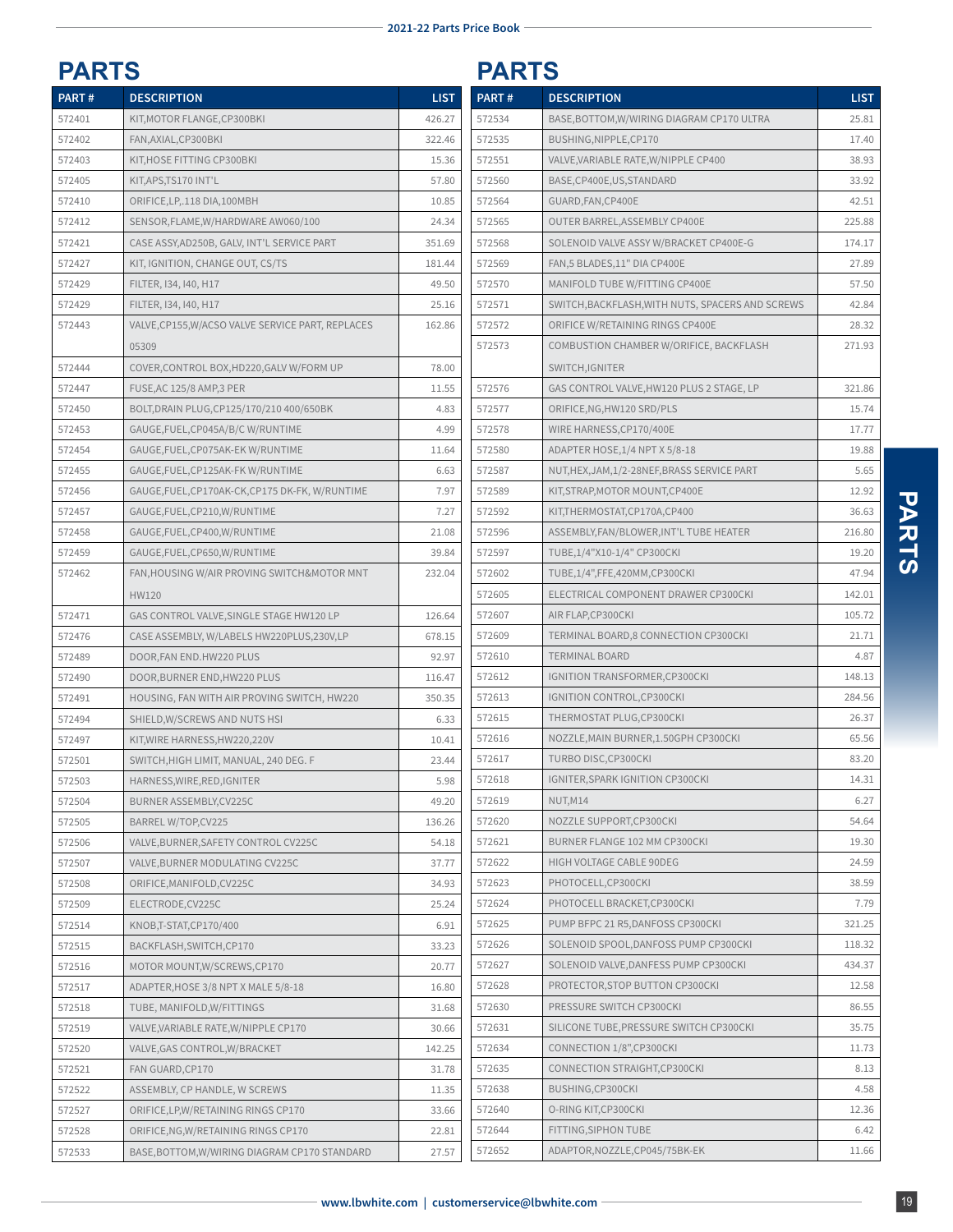|--|--|

| PART#  | <b>DESCRIPTION</b>                                     | <b>LIST</b> | PART#  | <b>DESCRIPTION</b>                              | <b>LIST</b> |
|--------|--------------------------------------------------------|-------------|--------|-------------------------------------------------|-------------|
| 572653 | ASSEMBLY, MAIN PRINTED CONTROL BOARD, CP045BK          | 111.67      | 572738 | KIT, BRACKET, FUEL FILTER CP400BK-DK            | 19.90       |
| 572654 | PCB, CP075BK, CK, REPLACE W/ 573403 WHEN 0             | 151.91      | 572739 | KIT, BRACKET, FUEL FILTER CP650BK-DK            | 14.62       |
| 572655 | CAPACITOR, CP125/175/210, CK-FK CP170CK                | 45.06       | 572740 | KIT, WHEELS, SOLID, CP400BK-DK, W/HARDWARE      | 306.58      |
| 572656 | KIT, HARDWARE, CP125/170/210CK                         | 6.45        | 572741 | KIT, AXLE, WHEEL SUPPORT, CP400BK-DK            | 101.01      |
| 572658 | ADAPTOR, NOZZLE, CP125CK-EK 170CK, 175DK-EK            | 11.11       | 572746 | AIR HOUSING W/REGISTER PLATE, 117, SI, LP, LBW  | 59.43       |
| 572660 | ASSEBMLY, MOTOR AND PUMP CP170CK, CP175DK, EK          | 500.69      | 572747 | ORIFICE,.787MM                                  | 8.65        |
| 572661 | ASSEMBLY, MOTOR AND PUMP CP210CK, DK, EK               | 588.79      | 572748 | AIR HOUSING W/RESISTER PLATE, ORIFICE, JAM NUT, | 59.85       |
| 572662 | ADAPTOR, NOZZLE, CP210CK-FK CP125/175-FK               | 11.10       |        | NG,LBW                                          |             |
| 572666 | MOTOR, 1/2HP, 240/50, 2.8 AMP                          | 346.68      | 572749 | ADAPTER, SOLENOID VALVE, 117, 34, 40, SI, LBW   | 14.60       |
| 572683 | DOOR, BURNER BOX, SENTINEL B, 2-STAGE                  | 252.41      | 572750 | VALVE, SOLENOID, 120V W/ADAPTER,                | 144.43      |
| 572686 | VALVE, GAS CONTROL, PRE-SET, LP AW/AD 250              | 392.06      | 572751 | VENTURI TUBE/ BURNER ASSEMBLY I17 SI            | 173.48      |
|        | SMARTSENSE, UNIV&BOX                                   |             | 572752 | RESISTOR, AW250 SMARTSENSE 0-10VDC              | 19.34       |
| 572688 | ASSEMBLY, MANIFOLD, LP W/ORIFICE                       | 45.42       | 572770 | TRANSFORMER, 20VA                               | 53.98       |
| 572691 | AIR/FUEL INLES, CP045BK/CP075BK                        | 14.22       | 572771 | SIGNAL CONDITIONER, 0-15VDC                     | 181.96      |
| 572694 | MOTOR,CP045BK/CP075BK                                  | 251.69      | 572773 | KIT, LABEL, AD250B, INTERNATIONAL LP, ENGLISH   | 83.26       |
| 572696 | PUMP COVER, CP45B-DK/CP75BK-EK CP170CK/                | 38.99       | 572776 | MOTOR, CP170B                                   | 264.96      |
|        | CP125,175,210:CK-FK (REPLACES 572228)                  |             | 572777 | CONTROL, IGNITION, CP170B/C, STANDARD           | 91.89       |
| 572700 | FUEL TANK ASSEMBLY, CP075BK                            | 217.66      | 572783 | ASSEMBLY, ORIFICE, CP170B, LP                   | 17.47       |
| 572702 | CAPACITOR HOLDER, CP125/175/210, CK-FK CP170CK         | 7.11        | 572784 | ASSEMBLY, ORIFICE, CP170B, NG                   | 22.81       |
| 572703 | SUPPORT, MOTOR, CP125CK CP170CK/CP210CK                | 16.55       | 572789 | CAPACITOR, 370 VAC, 50/60 HZ, 4uF               | 30.39       |
| 572704 | FUEL/AIR LINES, CP125CK-FK                             | 16.26       | 572796 | VALVE, SAFETY, 173 TORCH                        | 45.72       |
| 572705 | ASSEMBLY, BURNER HEAD, CP125CK                         | 31.72       | 572800 | KIT, WING HEAD FASTENER                         | 12.68       |
| 572707 | ASSEMBLY, FUEL TANK, CP125CK-EK                        | 364.12      | 572804 | CONTROL BOX, I-40D, LP W/COVER AND BRACKET      | 67.81       |
| 572709 | MOTOR, CP125/CK-FK                                     | 329.83      | 572805 | CONTROL BOX, I-40D, NG W/COVER AND BRACKET      | 67.81       |
| 572710 | SHELL, UPPER, CP125CK                                  | 102.91      | 572806 | KIT, IGNITER, CP170                             | 64.12       |
| 572712 | FUEL/AIR LINES, CP170CK 175DK, EK, FK                  | 19.21       | 572811 | RELAY DPST, 24VAC COIL                          | 43.44       |
| 572713 | ASSEMBLY, COMBUSTION CHAMBER, CP170CK-CP175EK          | 357.59      | 572812 | FUSE, 1.5 AMP, 250V, (.25"X1.25") 3 PRE BAG     | 8.74        |
| 572714 | ASSEMBLY, FUEL TANK, CP170CK, CP175DK, EK              | 363.36      | 572813 | AMBER LED, SNAP IN                              | 7.11        |
| 572715 | SHELL, LOWER, CP170CK                                  | 105.27      | 572815 | SENSOR, W/23" LEADS                             | 48.45       |
| 572716 | MOTOR, CP170CK, CP175DK-FK                             | 331.25      | 572816 | PROPORTIONAL SOLENOID VALVE                     | 585.42      |
| 572717 | SHELL, UPPER, CP170CK/175DK, EK                        | 102.21      | 572817 | POWER SUPPLY, 100-240 VAC INPUT                 | 528.89      |
| 572718 | FUEL/AIR LINES, CP210CK-FK                             | 16.22       | 572818 | ELECTRONIC CONTROL UNIT,24VDC                   | 528.06      |
| 572719 | ASSEMBLY, BURNER HEAD, CP210CK                         | 23.73       | 572824 | ORIFICE, AW100, LP, W/SMART SENSE               | 8.19        |
| 572720 | ASSEMBLY, COMBUSTION CHAMBER, CP210CK, DK, EK          | 309.72      | 572825 | ASSEMBLY, VALVE, NG, AW060 W/SMART SENSE        | 397.81      |
| 572721 | ASSEMBLY, FUEL TANK, CP210CK-EK                        | 363.36      | 572832 | DOOR, MOTOR END, AW060/100                      | 47.79       |
| 572723 | MOTOR, CP210CK-FK                                      | 415.72      | 572836 | ORIFICE, AW100, NG, W/SMART SENSE               | 8.19        |
| 572724 | SHELL, UPPER, CP210CK                                  | 102.21      | 572837 | ORIFICE,AW060,NG,W/SMART SENSE                  | 8.78        |
| 572725 | SWITCH, BACK FLASH, CP210CK-FK                         | 15.61       | 572838 | ORIFICE, AW060, LP, W/SMART SENSE               | 7.85        |
| 572726 | SWITCH, BACK FLASH, CP045CK/ CP075                     | 11.12       | 572842 | CLAMP,3" ROUND, AR080                           | 17.65       |
| 572727 | SWITCH, BACK FLASH CP125CK/ CP170CK                    | 12.18       | 572843 | DOOR, GALVANIZED, BUNNER BOX AR080              | 100.42      |
| 572730 | CLIP W/SCREW,THERMOCOUPLE,BROODER                      | 2.20        | 572846 | <b>HINGE W/SCREWS</b>                           | 6.88        |
| 572731 | INJECTOR BODY, W/REGISTER PLATE ORIFICE, LP, I-17, "D" | 93.55       | 572847 | LEAD, IGNITION, 18"X5MM                         | 23.64       |
|        | DESIGN,LP                                              |             | 572848 | WIRE KIT, COMPLETE                              | 34.45       |
| 572732 | VALVE, SAFETY CONTROL W/CAP I17 "D" MOD                | 38.23       | 572849 | IGNITER, W/BRACKET                              | 41.49       |
| 572733 | VALVE, SAFETY CONTROL W/CAP I17 "D" INDIVIDUAL         | 39.00       | 572851 | TUBE, 15" AIRE PRESSURE SWITCH,                 | 7.15        |
|        | CONTROL                                                |             | 572852 | HANGER, ROUND 3" OD, TUBE                       | 50.39       |
| 572734 | JAM NUT, SAFETY CONTROL                                | 6.34        | 572853 | EYE BOLTS AND NUTS                              | 3.08        |
| 572735 | INJECTOR BODY, W/REGISTER PLATE ORIFICE, NG, I-17, "D" | 98.26       | 572854 | KIT, CHAIN HANGING                              | 29.89       |
|        | DESIGN, NG                                             |             | 572855 | TUBE RING, SWEDGED, BURNER                      | 81.32       |
| 572736 | COVER PLATE W/NUTS I17,34,40                           | 3.68        | 572856 | CERAMIC GASKET                                  | 7.99        |
| 572737 | CAP, SAFETY CONTROL, I17MOD AND INDIVIDUAL CONTROL     | 1.27        | 572857 | <b>GAS CONTROL, LP</b>                          | 181.29      |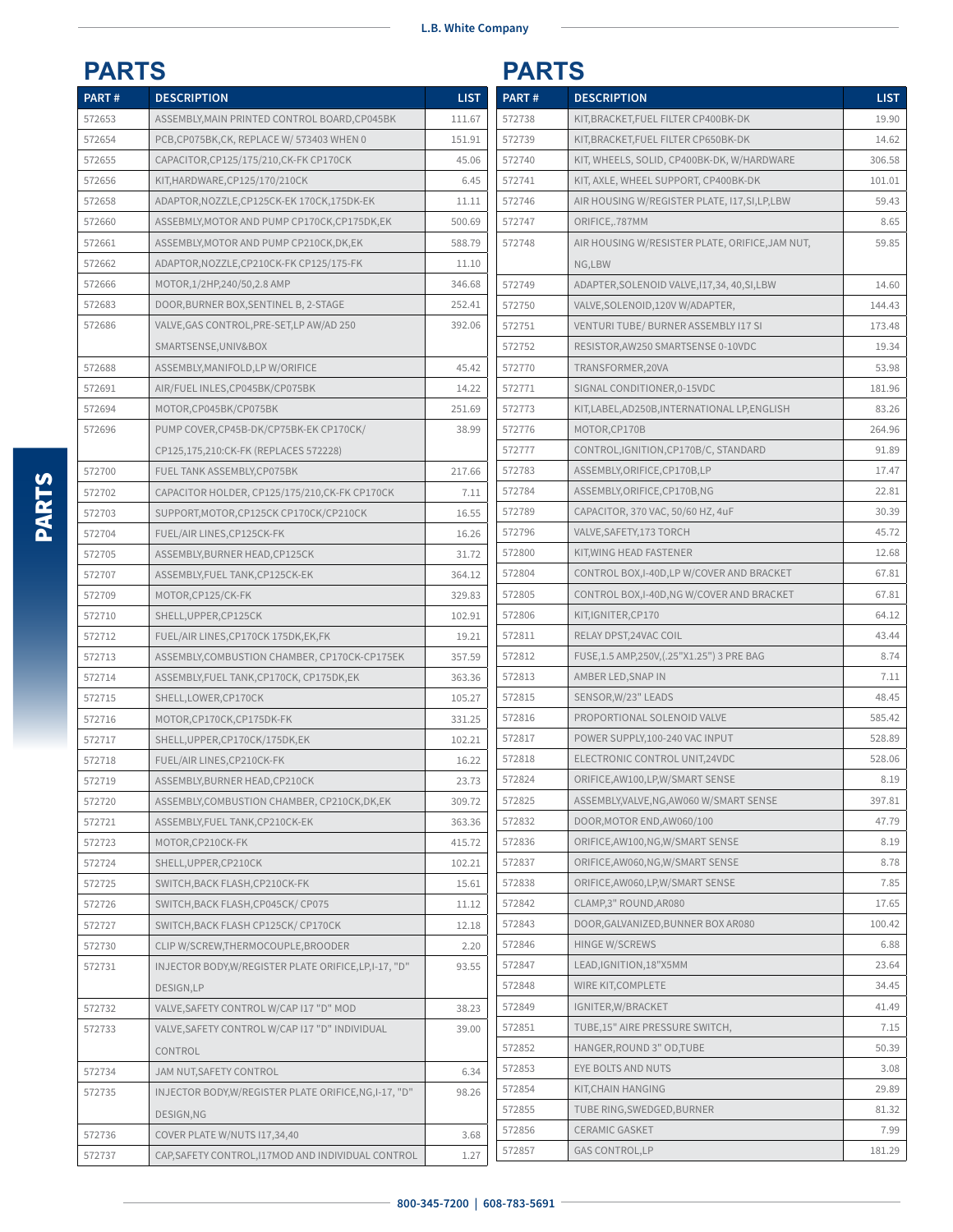| PART#  | <b>DESCRIPTION</b>                                     | LIST.  | PART#  | <b>DESCRIPT</b>    |
|--------|--------------------------------------------------------|--------|--------|--------------------|
| 572858 | ORIFICE W/MANIFOLD, LP                                 | 32.31  | 572976 | <b>TRANSFOR</b>    |
| 572860 | MOTOR, W/NUTS                                          | 133.27 | 572977 | HINGE, W/S         |
| 572861 | <b>GAS CONTROL, NG</b>                                 | 145.03 | 572980 | <b>PILOT ASSE</b>  |
| 572863 | <b>FAN HOUSING</b>                                     | 67.64  | 572981 | <b>PILOT ASSE</b>  |
| 572864 | FAN, WHEEL, 3 3/4 X 1 7/8                              | 23.97  | 572985 | MANIFOLD           |
| 572865 | POWER CORD, 5 ft.                                      | 10.70  |        | <b>NG, AD0601</b>  |
| 572866 | <b>BRACKET, GAS CONTROL</b>                            | 23.17  | 572986 | <b>IGNITER AN</b>  |
| 572867 | LATCH, BURNER BOX                                      | 13.70  |        | COVER              |
| 572868 | U-CLIPS                                                | 3.97   | 573001 | SUPPORT,F          |
| 572869 | END CAP, REFLECTOR, W/CLIPS, SENTINEL C-E, OVAL 80 A-E | 12.78  | 573003 | <b>END CAP, RI</b> |
| 572870 | HANGER, OVAL, TUBE                                     | 50.39  | 573004 | HANGER, R/         |
| 572873 | VALVE, GAS CONTROL, PRE-SET, LP AW060 SMARTSENSE       | 413.34 | 573005 | TUBE, SWA          |
| 572874 | ASSEMBLY, VALVE, NG, AW100 W/SMART SENSE               | 413.35 |        | WARE, AT12         |
| 572876 | ORIFICE, NG, AD/AW250, SERVICE W/SMART SENSE           | 9.89   | 573006 | GASKET,CE          |
| 572878 | ASSEMBLY, MANIFOLD W/ORIFICE NG, AD/AW250, SMART       | 50.01  | 573009 | CLAMP,4 IN         |
|        | <b>SENSE</b>                                           |        | 573011 | TUBE, SWA          |
| 572879 | VALVE, GAS CONTROL, NG, AW/AD250 PRE-SET, W/SMART      | 392.06 | 573012 | ORIFICE, BL        |
|        | SENSE/UNIV&BOX                                         |        | 573016 | <b>ELECTROD</b>    |
| 572881 | BURNER MANIFOLD, W/ORIFICE, LP ARO80                   | 31.46  |        | AD250              |
| 572883 | TUBE, CLEAR, 10", AR080B                               | 4.74   |        |                    |
| 572884 | FAN HOUSING, W/FAN & MOTOR AR080B SRV=572884           | 255.82 | 573018 | <b>WIRING KIT</b>  |
| 572886 | ASSEMBLY, FLAPPER, END, OVAL 80/AT SENTINEL            | 25.69  | 573038 | <b>AIR PROVIN</b>  |
| 572887 | ORIFICE, NG, AR080B                                    | 14.02  |        | <b>BRACKET, A</b>  |
| 572888 | ORIFICE, LP, AR080B                                    | 14.02  | 573040 | <b>AIR PROVIN</b>  |
| 572889 | COPPER, TUBE, PRESSURE, AR080B                         | 9.91   | 573041 | <b>AIR PROVIN</b>  |
|        |                                                        |        | 573092 | MANIFOLD,          |
| 572892 | TURBULATOR, STRIP                                      | 39.77  | 573099 | SWITCH, HI         |
| 572893 | TUBE, OVAL, W/CLAMP, AR080B                            | 370.93 | 573134 | SLEEVE, FIL        |
| 572894 | TUBE, ROUND, 3", ALUMINZED W/CLAMP, AR080B             | 207.55 | 573135 | SLEEVE, FIL        |
| 572895 | REFLECTORS(2), W/END CAPS (2), TUBE HEATER, OVER-      | 227.29 | 573165 | <b>IGNITER AN</b>  |
|        | <b>HEAD MOUNT</b>                                      |        | 573166 | KIT, WIRE, C       |
| 572896 | KIT, GASKET, COMPLETE, AR080                           | 9.26   | 573167 | <b>THERMOCO</b>    |
| 572908 | FUEL CAP, INDUSTIAL, KEROSENE                          | 14.42  | 573183 | PILOT KIT, I       |
| 572911 | CONNECTOR, DIN PLUG                                    | 28.57  | 573184 | SHIELD, PIL        |
| 572913 | SIGNAL CONDITIONER, PWM                                | 478.89 | 573186 | <b>GAS CONTF</b>   |
| 572921 | COVER, RIGHT SIDE CP650CK, DK                          | 49.18  | 573187 | ORIFICE, 0.8       |
| 572926 | KIT, HANDLES, CP175/210DK-FK                           | 115.42 | 573191 | <b>AIR HOUSII</b>  |
| 572928 | KIT, HARDWARE, WHEELS AND                              | 5.44   | 573196 | IGNITER, CF        |
|        | HANDLES, CP125/175/210DK-FK                            |        | 573197 | CASE ASSE          |
| 572931 | HARNESS, WIRING, CP400CK                               | 22.17  |        | <b>SMART SEN</b>   |
| 572932 | HARNESS, WIRING, CP650CK, DK                           | 87.24  | 573200 | SIGNAL CO          |
| 572933 | LIMIT ASSEMBLY, TEMP, CP175DK, EK, FK                  | 8.21   | 573213 | <b>CASE ASSE</b>   |
| 572937 | BURNER PLATE, 140, MODULATING W/TABS                   | 141.99 |        | UNIVERSAL          |
| 572938 | ORIFICE, 84MM                                          | 8.90   | 573250 | VALVE, PILO        |
| 572940 | ADAPTER, HOSE, MALE 3/8 BPST X MALE 9/16-18            | 15.62  | 573251 | <b>BURNER AS</b>   |
| 572961 | ASSY, MANIFOLD, W/THROTTLE VALVE ORIFICE, LP, AB100    | 131.52 | 573252 | ORIFICE, BL        |
| 572962 | ASSY, MANIFOLD, W/THROTTLE VALVE ORIFICE, NG, AB100    | 131.52 | 573253 | <b>THERMOCO</b>    |
| 572965 | CORD, POWER, 10FT, W/STR RELIEF                        | 59.27  | 573255 | <b>REGULATO</b>    |
| 572966 | TUBING, PILOT, W/NUTS                                  | 32.99  | 573256 | IGNITER, CF        |
| 572969 | FAN, WHEEL, 6 5/16 X 3                                 | 60.86  | 573257 | PIEZO,CRO          |
| 572971 | MOTOR,1/15HP,230/50-60/1                               | 321.58 | 573258 | WHEEL, CR          |
| 572972 | BURNER, W/MOUNTING HARDWARE AB060/100, INT'L           | 95.18  | 573259 | AXLE, W/WH         |
|        |                                                        |        |        |                    |

| PART # | <b>DESCRIPTION</b>                                       | <b>LIST</b> |
|--------|----------------------------------------------------------|-------------|
| 572976 | TRANSFORMER, 240/24V AB250                               | 46.45       |
| 572977 | HINGE, W/SCREWS                                          | 4.98        |
| 572980 | PILOT ASSEMBLY, LP, AB60/100/250                         | 83.34       |
| 572981 | PILOT ASSEMBLY, NG, AB60/100/250                         | 90.29       |
| 572985 | MANIFOLD ASSEMBLY W/ THROTTLE VALVE & ORIFICE,           | 98.39       |
|        | NG, AD060 INT'L                                          |             |
| 572986 | IGNITER AND SENSOR ASSEMBLY WITH GALVANNEALED            | 134.92      |
|        | <b>COVER</b>                                             |             |
| 573001 | SUPPORT, RADIANT TUBE AT125/150                          | 18.59       |
| 573003 | END CAP, REFLECTOR WITH CLIPS, SENTINEL A, B DESIGN      | 25.66       |
| 573004 | HANGER, RADIANT TUBE, AT125/150                          | 20.39       |
| 573005 | TUBE, SWAGED WITH FLANGE AND MOUNTING HARD-              | 92.89       |
|        | WARE, AT125/150                                          |             |
| 573006 | GASKET, CERAMIC PAPER, 6 INCH DIAMETER, AT125/150        | 30.26       |
| 573009 | CLAMP,4 INCH I.D., AT125/150                             | 20.11       |
| 573011 | TUBE, SWAGED, END CALORIZED, 4 IN. X 10 FT WITH CLAMP    | 206.25      |
| 573012 | ORIFICE, BURNER, NATURAL GAS, AD/AW100                   | 10.83       |
| 573016 | ELECTRODE ASSEMBLY, WITH SS ENCLOSURE, AD100/            | 152.39      |
|        | AD250                                                    |             |
| 573018 | WIRING KIT, COMPLETE AD060/AD100                         | 196.56      |
| 573038 | AIR PROVING SWITCH, WITH GALVANNEALED                    | 40.41       |
|        | BRACKET, AD100                                           |             |
| 573040 | AIR PROVING SWTICH, WITH SS BRACKET, AB100               | 38.05       |
| 573041 | AIR PROVING SWITCH, WITH SS BRACKET, AB060               | 25.42       |
| 573092 | MANIFOLD, W/THROTTLE VALVE AND ORIFICE, LPG, AD325       | 98.57       |
| 573099 | SWITCH, HIGH LIMIT, 300F, AD100, 250 INT. PSI AND RUSSIA | 7.51        |
| 573134 | SLEEVE, FILTER, ROLLED, RIVETED I17/I10                  | 5.72        |
| 573135 | SLEEVE, FILTER, ROLLED, RIVETED 134/40                   | 7.25        |
| 573165 | IGNITER AND SENSOR ASSEMBLY AD060A CSA-US/CANADA         | 149.68      |
| 573166 | KIT, WIRE, COMPLETE W/HARNESS AD100 US/CAN               | 73.70       |
| 573167 | THERMOCOUPLE, I17                                        | 14.00       |
| 573183 | PILOT KIT, NO ORIFICE, AB250                             | 45.30       |
| 573184 | SHIELD, PILOT, CLASSIC 115,170                           | 8.92        |
| 573186 | GAS CONTROL, HSI, LP-BUTANE, SET TO 9.0" WC              | 180.73      |
| 573187 | ORIFICE, 0.89MM                                          | 11.28       |
| 573191 | AIR HOUSING, 134, F DESIGN, NG                           | 154.38      |
| 573196 | IGNITER, CP400E                                          | 27.36       |
| 573197 | CASE ASSEMBLY W/DOORS AND LATC AW250C,LP,W/              | 363.91      |
|        | <b>SMART SENSE</b>                                       |             |
| 573200 | SIGNAL CONDITIONER, UNIVERSAL INPUT                      | 152.97      |
| 573213 | CASE ASSEMBLY, W/DOOR AND LATCH AD250 NG W/              | 374.93      |
|        | UNIVERSAL INPUT                                          |             |
| 573250 | VALVE, PILOT SAFETY, CR035                               | 35.20       |
| 573251 | BURNER ASSEMBLY, CR035                                   | 111.10      |
| 573252 | ORIFICE, BURNER, CR035                                   | 1.07        |
| 573253 | THERMOCOUPLE ASSY, 18", CR035                            | 9.78        |
| 573255 | REGULATOR, W/HOSE, CR035                                 | 73.86       |
| 573256 | IGNITER, CR035                                           | 7.62        |
| 573257 | PIEZO, CR035                                             | 2.60        |
| 573258 | WHEEL, CR035                                             | 3.86        |
| 573259 | AXLE, W/WHEELS, CR035                                    | 27.99       |
|        |                                                          |             |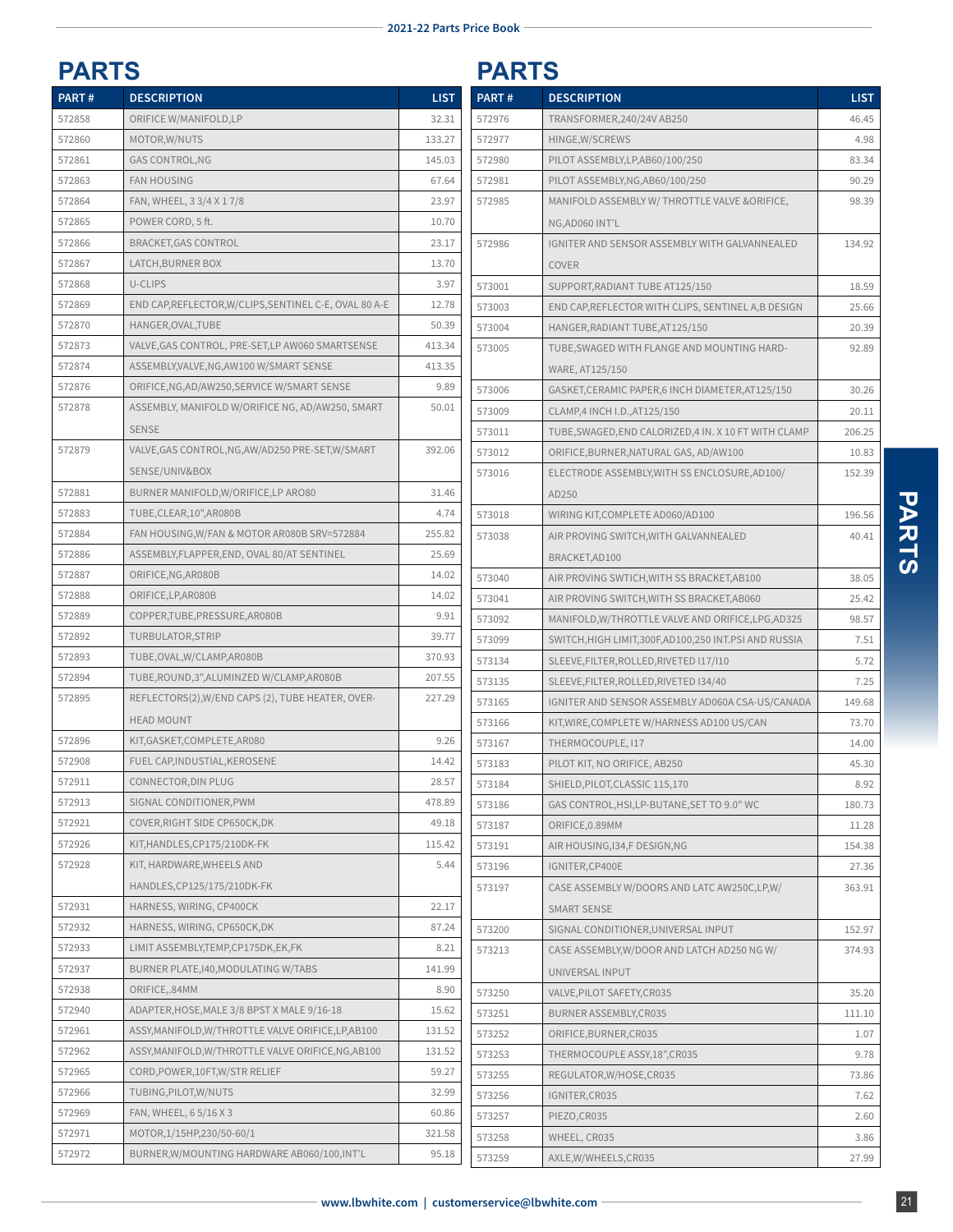|--|

| 573260<br>573261<br>573262 | BRACKET, WHEEL LOCK, CR035<br>HANDLE, CR035        | 1.58   | 573400                              |                                                     | 258.34 |  |
|----------------------------|----------------------------------------------------|--------|-------------------------------------|-----------------------------------------------------|--------|--|
|                            |                                                    |        |                                     | ASSEMBLY, PCB, CP650CK, DK (REPLACES 572910)        |        |  |
|                            |                                                    | 90.17  | 573401                              | ASSEMBLY, PCB, MAIN, CP400DK                        |        |  |
|                            | MAIN FRAME, CR035                                  | 76.14  | 573402                              | ASSEMBLY, PCB, CP125-210CK-FK                       |        |  |
| 573263                     | THERMOCOUPLE BRACKET, CR035                        | 0.48   | 573403<br>ASSEMBLY, PCB, CP075DK-EK |                                                     | 118.77 |  |
| 573264                     | CONTROL VALVE, W/ KNOB, CR125                      | 66.96  | 573404                              | POWER CORD, PIGGY BACK PLUG                         | 21.81  |  |
| 573265                     | KNOB, CONTROL VALVE                                | 3.38   |                                     | CP075EK,125EK,175EK,210EK, NON TWIST-LOK            |        |  |
| 573266                     | ORIFICE, PILOT, LP, CR125                          | 10.89  | 573406                              | PANEL, LEFT, CP125EK                                | 12.96  |  |
| 573267                     | THERMOCOUPLE, CR125                                | 9.61   | 573409                              | MANIFOLD W/ORIFICE, NG, AT125                       | 49.65  |  |
| 573268                     | PILOT ASSEMBLY, W/ORIFICE AND PILOT TUBE, CR125 LP | 20.79  | 573410                              | MANIFOLD W/ORIFICE, LP, AT125                       | 48.15  |  |
| 573269                     | ORIFICE, PILOT, NG, CR125                          | 2.68   | 573416                              | WHEELS, FLAT FREE, CP125/175/210, EK-FK             | 137.96 |  |
| 573271                     | REGULATOR AND HOSE ASSEMBLY CR125LP                | 95.45  | 573426                              | CASE ASSEMBLY WITH DOORS AND LATCHES AD100 INT'L    | 287.12 |  |
| 573272                     | REGULATOR, NG, CR125                               | 33.34  | 573446                              | KIT, WHEEL, CP125A, B, C, DK                        | 149.30 |  |
| 573273                     | IGNITER, CR125                                     | 10.85  | 573447                              | KIT, WHEEL, CP170/210A, B, C, DK                    | 150.52 |  |
| 573274                     | PIEZO, CR125                                       | 2.60   | 573451                              | HANDLE, TORCH, W/BRASS ADAPTER                      | 49.86  |  |
| 573275                     | AXLE W/BRACKETS, CR125                             | 9.62   | 573452                              | HANDLE, 11 IN., 1/2-14 NPT BOTH ENDS                | 18.50  |  |
| 573276                     | WHEEL, CR125                                       | 19.45  | 573453                              | DOOR ASSEMBLY, BURNER END TS/CS080                  | 180.58 |  |
| 573279                     | CLAMP, VALVE SUPPLY TUBE, CR125                    | 0.58   | 573455                              | CASE ASSEMBLY, TS080                                | 419.54 |  |
| 573280                     | BURNER MANIFOLD, CR125                             | 8.72   | 573457                              | DOOR ASSEMBLY, LOUVERED, TS/CS080                   | 87.67  |  |
| 573281                     | ORIFICE, BURNER, LP, CR125                         | 11.86  | 573458                              | DOOR ASSEMBLY, BURNER END, TS170/CS170, FLUSH-FIT   | 132.82 |  |
| 573282                     | ORIFICE, BURNER, NG, CR125                         | 11.86  | 573460                              | CASE ASSEMBLY, TS/CS170                             | 648.58 |  |
| 573296                     | PLATE, TOP, CR125                                  | 17.49  | 573462                              | DOOR ASSEMBLY, LOUVERED END TS/CS170                | 137.04 |  |
| 573297                     | TIP SWITCH, CONSTRUCTION RADIANT                   | 4.28   | 573467                              | CASE ASSEMBLY, TS350 LP                             | 711.82 |  |
| 573298                     | FRAME, CR125                                       | 145.09 | 573471                              | DOOR ASSEMBLY, LOUVERED MOTOR END, TS350 LP, NG, DF | 156.99 |  |
| 573300                     | EMITTER SUPPORT LEG, CR125                         | 2.51   | 573472                              | CASE ASSEMBLY, TS350DF                              | 709.24 |  |
| 573301                     | MOUNTING PLATE, BURNER, CR125                      | 17.49  | 573473                              | DOOR, ACCESS, BURNER END TS350DF                    | 131.41 |  |
| 573302                     | SIDE SHIELD, REMOVABLE, CR125                      | 4.91   | 573474                              | COVER, CONTROL BOX, TS350DF                         | 89.86  |  |
| 573303                     | EMITTER, CR125                                     | 89.25  | 573475                              | DOOR ASSEMBLY, BURNER END AW250, DOMESTIC           | 114.15 |  |
| 573304                     | LEG, PILOT SUPPORT, CR125                          | 3.52   | 573477                              | IGNITION CONTROLLER, L40 LOW PRESSURE BROODER       | 126.26 |  |
| 573307                     | SCREEN, CR035                                      | 20.39  | 573478                              | IGNITER WITH BRACKET AND MOUNTING HARDWARE, L40     | 45.53  |  |
| 573311                     | ASSEMBLY, PRESSURE TAP, CR035                      | 13.04  | 573479                              | IGNITION CABLE, 30 INCH L40 BROODER                 | 15.44  |  |
| 573315                     | ADAPTER, HOSE, CR035                               | 4.36   | 573481                              | GAS CONTROL VALVE ASSEMBLY WITH BRACKET AND         | 156.44 |  |
| 573316                     | BRACKET, ELECTRODE, CR035                          | 0.38   |                                     | HARDWARE, L40                                       |        |  |
| 573321                     | BRACKET, CR125                                     | 0.59   | 573482                              | MANIFOLD ASSEMBLY L40                               | 31.07  |  |
| 573322                     | PILOT ASSEMBLY W/ORIFICE AND PILOT TUBE, CR125 NG  | 20.79  | 573484                              | EMITTER WITH MOUNTING HARDWARE                      | 164.21 |  |
| 573323                     | HOSE ADAPTER, CR125                                | 11.56  | 573486                              | BURNER ORIFICE, LP, L40                             | 9.05   |  |
| 573326                     | POWER SUPPLY, 120-240VAC, 60WATT                   | 561.96 | 573487                              | BURNER ORIFICE, NG, L40                             | 8.95   |  |
| 573343                     | IGNITER AND SENSOR ASSEMBLY, AD060 SMART SENSE     | 126.78 | 573488                              | WIRING HARNESS KIT                                  | 24.76  |  |
| 573346                     | SWITCH, HIGH LIMIT, 250F AD060B LP-GAS             | 25.76  | 573491                              | KIT, HIGH LIMIT SWITCH, 1450-225, JAPAN             | 35.02  |  |
| 573347                     | TUBE, MANIFOLD, WITH FITTING, CP170                | 71.60  | 573493                              | TANK, FUEL ASSEMBLY, CP075EK                        | 203.28 |  |
| 573355                     | MOTOR, AR080C, 2-STAGE                             | 233.10 | 573494                              | PANEL, RIGHT SIDE, ASSEMBLY, CP075EK                | 7.99   |  |
| 573356                     | FAN ASSEMBLY W/MOTOR, AR080C, 2-STAGE              | 287.11 | 573495                              | CHAMBER, COMBUSTION, CP075EK                        | 158.33 |  |
| 573365                     | CONTROL, DSI, 24V INPUT/240V VAL                   | 119.46 | 573496                              | BRACKET-ADAPTER, CP075EK                            | 8.28   |  |
| 573381                     | KIT, TUBE, AIR INLET, SENTINEL                     | 29.51  | 573497                              | GUARD, FAN, CP075EK                                 | 7.13   |  |
| 573382                     | TUBE, AIR INLET, W/ CLAMPS                         | 40.13  | 573498                              | MOTOR AND PUMP ASSEMBLY, CP075EK                    | 478.90 |  |
| 573383                     | MANIFOLD W/ORIFICE, NG, AT150                      | 42.91  | 573499                              | CLIP NUT, 2-PACK, CP075EK                           | 0.50   |  |
| 573384                     | MANIFOLD W/ORIFICE, LP, AT150                      | 53.01  | 573500                              | SHELL, UPPER, CP075EK                               | 63.86  |  |
| 573386                     | AIR INLET END CAP, 4"                              | 13.27  | 573501                              | TANK, FUEL ASSEMBLY, CP125FK                        | 331.92 |  |
| 573387                     | TUBE, SWAGED, 4"X10', SS                           | 527.17 | 573502                              | PANEL, RIGHT SIDE ASSEMBLY, CP125FK                 | 21.34  |  |
| 573391                     | KIT, HANGING, 50', SENTINEL                        | 240.41 | 573503                              | CHAMBER, COMBUSTION, CP125FK                        | 223.55 |  |
| 573399                     | TRANSFORMER, IGNITER, CP045-210 AK-FK/REPLACES     | 68.79  | 573504                              | BRACKET-ADAPTER, CP125FK, CP175FK                   | 11.46  |  |
|                            | 572243,44,45,46                                    |        | 573505                              | GUARD, FAN, CP125FK, CP175FK, CP210FK               | 6.32   |  |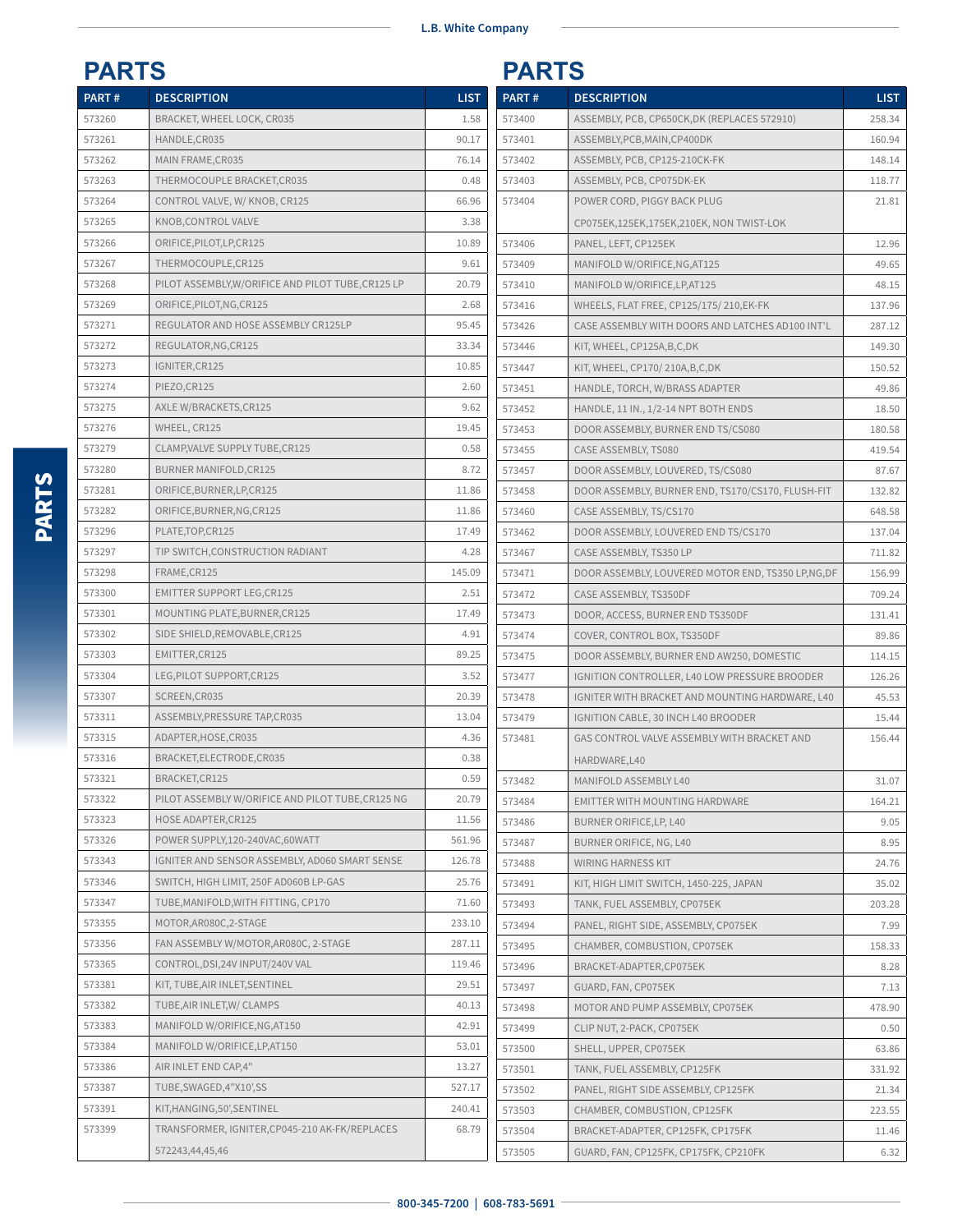| PART#<br><b>DESCRIPTION</b>                                 | LIST.    | PART#  | <b>DESCRIPTION</b>                                     | <b>LIST</b>   |  |
|-------------------------------------------------------------|----------|--------|--------------------------------------------------------|---------------|--|
| 573506<br>MOTOR AND PUMP ASSEMBLY, CP125FK                  | 521.46   | 573564 | LED, RED, SNAP-IN, 120V W/O-RING                       | 22.43         |  |
| 573507<br>SHELL, UPPER, CP125FK                             | 81.75    | 573565 | MOTOR, 1.5 HP, RPM 1725 & 1425                         | 780.40        |  |
| 573508<br>TANK, FUEL, ASSEMBLY, CP175FK                     | 445.55   | 573566 | MOTOR, BURNER, FOREMAN 500 DF                          | 348.42        |  |
| 573509<br>PANEL, RIGHT SIDE ASSEMBLY, CP175FK               | 36.85    | 573567 | ORIFICE, BURNER, FOREMAN 500 DF                        | 21.90         |  |
| 573510<br>CHAMBER, COMBUSTION, CP175FK                      | 302.80   | 573568 | CORD, POWER, 3 FT., 14 GA,                             | 49.74         |  |
| 573511<br>MOTOR AND PUMP ASSEMBLY, CP175FK                  | 573.81   | 573569 | PULLEY, MOTOR, 2.46 PITCH                              | 46.40         |  |
| 573512<br>SHELL, UPPER, CP175FK                             | 96.65    | 573570 | RECEPTACLE, NEMA, AC, FEMALE, SNAP-IN                  | 5.13          |  |
| 573513<br>TANK, FUEL, ASSEMBLY, CP210FK                     | 433.93   | 573571 | SENSOR, FLAME, FOREMAN 500 DF                          | 163.99        |  |
| 573514<br>CHAMBER, COMBUSTION, CP210FK                      | 288.24   | 573572 | SHAFT, FAN ASSEMBLY                                    | 140.94        |  |
| 573515<br>MOTOR AND PUMP ASSEMBLY, CP210FK                  | 443.61   | 573573 | PULLEY, 4.66 PITCH                                     | 83.53         |  |
| 573517<br>SHELL, UPPER, CP210FK                             | 91.54    | 573574 | SWITCH, AIR PRESSURE, FOREMAN 500/750 DF               | 669.82        |  |
| 573518<br>DOOR, BURNER END, WITH LABELS, LPG                | 147.66   | 573575 | SWITCH, HIGH LIMIT, 190 F, AUTO RESET                  | 19.19         |  |
| 573519<br>DOOR ASSEMBLY, BUTANE, WITH LABELS                | 137.46   | 573576 | KIT, HI. ALT., ORIFICE, NG TS080F, 0-8,000 FT.         | 7.39          |  |
| 573520<br>DOOR ASSEMBLY, NATURAL GAS WITH LABELS            | 157.24   | 573578 | REGULATOR, 8-13.5" INLET, 1 IN. NPT, FOREMAN 500 DF    | 263.48        |  |
| 573521<br>CASE ASSEMBLY WITH LABELS LPG                     | 562.46   | 573579 | VALVE, SOLENOID, 120V, 1 IN. NPT, FOREMAN 500 DF       | 354.65        |  |
| 573522<br>CASE ASSEMBLY, WITH LABELS, BUTANE                | 562.46   | 573580 | VALVE, SELECTOR, GAS FOREMAN 500 DF                    | 93.32         |  |
| 573523<br>CASE ASSEMBLY, WITH LABELS NATURAL GAS            | 296.13   | 573581 | WHEEL, 16 X 6.5, 1 IN. BORE, NON-PNEUMATIC             | 129.01        |  |
| 573524<br>DEFLECTOR, AIR, CP075EK                           | 4.41     | 573582 | FAN, WHEEL, BURNER, RIELLO                             | 165.23        |  |
| 573525<br>DEFLECTOR, AIR, CP125FK, CP175FK                  | 5.50     | 573583 | WIRE, FLAME SENSOR, FOREMAN 500                        | 132.63        |  |
| 573526<br>PANEL, RIGHT SIDE ASSEMBLY, CP210FK               | 29.14    | 573584 | CASE ASSEMBLY, AD060 INT'L ENG/CHINA, STAINLESS        | 307.26        |  |
| 573527<br>ADAPTER, NOZZLE, CP075EK                          | 25.86    | 573585 | CASE ASSEMBLY, AD100 INT'L ENGLISH/CHINA, STAINLESS    | 368.54        |  |
| 573528<br>REGULATOR ASSEMBLY, CR015, CR030                  | 66.58    | 573586 | CASE ASSEMBLY, W/DOORS & LATCH SS, AD250 INT'L         | 501.85        |  |
| 573529<br>ORIFICE W/ RETAINING RINGS CP400E, 0-6000 FT.     | 70.51    |        | ENGLISH/CHINA                                          |               |  |
| 573530<br>THERMOCOUPLE ASSEMBLY, CR015, CR030               | 10.65    | 573587 | DOOR, BURNER END, AD060/AD100 STAINLESS, ENGLISH/      | 76.40         |  |
| 573531<br>GUARD ASSEMBLY, CR015, CR030                      | 11.86    |        | <b>CHINA</b>                                           |               |  |
| 573532<br>GUARD, REAR ASSEMBLY, CR015, CR030                | 12.66    |        |                                                        |               |  |
| 573533<br>VALVE, SAFETY SHUT-OFF, CR015, CR030              | 53.50    | 573588 | DOOR, MOTOR END, AD060/AD100 ENGLISH/CHINA,            | 91.03         |  |
| 573534<br>CORD, POWER, CP075EK                              | 23.37    |        | <b>STAINLESS</b>                                       |               |  |
| 573536<br>BRACKET, TANK COLLAR, CR015, CR030                | 10.95    | 573589 | DOOR, BURNER END, AD250 ENGLISH/CHINA, STAINLESS       | 102.15        |  |
| 573537<br>KNOB, MOUNTING BOLT, CR030                        | 8.82     | 573590 | DOOR, MOTOR END, AD250 ENGLISH/CHINA, STAINLESS        | 122.84        |  |
| 573538<br>HOSE, GAS, CR030                                  | 22.08    | 573591 | CLIP, RETENTION, L40 ORIFICE HOLDER AND INLET          | 6.03<br>80.88 |  |
| 573539<br>CORD, POWER, CP125FK, CP175FK, CP210FK, TWIST-LOK | 23.37    | 573592 | DOOR, BURNER END, AD250, GALVANIZED                    |               |  |
| 10"                                                         |          | 573593 | DOOR, BURNER END, AD250, TRI-SHILD                     | 73.99         |  |
| 573541<br>SWITCH, TIP OVER, CR015, CR030                    | 19.38    | 573594 | DOOR, MOTOR END, AD250, USA, GALVANIZED                | 82.36         |  |
|                                                             |          | 573595 | DOOR, MOTOR END, AD250, TRI-SHIELD                     | 83.04         |  |
| 573542<br>LEG, SUPPORT, CR015                               | 12.48    | 573596 | KIT, CONVERSION, AR080B, LP TO NG, FULL GAS TRAIN      | 145.22        |  |
| 573543<br>MANIFOLD ASSEMBLY, W/ ORIFICE HW120 LP            | 103.45   | 573597 | KIT, CONVERSION, AT150C-E, 40/50FT, LP TO NG, 1-STAGE, | 159.98        |  |
| 573544<br>MANIFOLD ASS'Y W/ORIFICE HW120, NG                | 104.44   |        | FULL GAS TRAIN                                         |               |  |
| 573545<br>MANIFOLD ASS'Y W/ORIFICE HW220, LP                | 108.77   | 573600 | KIT, CONVERSION, AT125C-E, 40/50FT, LP TO NG, 1-STAGE, | 159.98        |  |
| 573546<br>MANIFOLD ASS'Y W/ORIFICE HW220, NG                | 109.17   |        | <b>FULL GAS TRAIN</b>                                  |               |  |
| 573549<br>MOTOR 1/8HP,1100 RPM,230V/60HZ PSC GUARDIAN 100   | 250.80   | 573611 | ORIFICE, BURNER, PREMIER 80 DF                         | 8.74          |  |
| 573551<br>BRACKET, TRI ARM,                                 | 50.94    | 573612 | NOZZLE, CP125                                          | 17.61         |  |
| 573552<br><b>BELT, FOREMAN 500</b>                          | 94.85    | 573613 | THERMAL SWITCH, GHP 2201373, CP125ASPN41163T           | 13.38         |  |
| 573553<br>CONTROL, BOARD, CONSTRUCTION, FOREMAN 500         | 144.54   | 573614 | SPARK PLUG ASSEMBLY, CP125                             | 5.38          |  |
| 573554<br>BOARD, CONTROL, RIELLO BURNER                     | 1,245.74 | 573615 | THERMOCOUPLE ASSEMBLY. GHP 2304885,                    | 18.86         |  |
| 573555<br>CABLE, IGNITION, FOREMAN 500 DF                   | 163.53   |        | CP125ASPN41163T                                        |               |  |
| 573556<br>CAPACITOR, 20 UF, FOREMAN 500 DF                  | 122.81   | 573616 | CORD WRAP, CP125                                       | 4.16          |  |
| 573559<br>FAN, WHEEL, 12.625 X 10.5 X 10                    | 289.77   | 573617 | HANDLE, CP125ASPN41163T, GHP#2101447                   | 5.51          |  |
| 573560<br>HANDLE, LIFTING, FOREMAN                          | 244.40   | 573618 | MOTOR ASSEMBLY, CP125                                  | 253.27        |  |
| 573561<br>HANDLE, LIFTING, BALE, CI500/CI750                | 343.35   | 573619 | <b>MOTOR</b>                                           | 10.18         |  |
| 573562<br>IGNITER, FOREMAN 500 DF                           | 59.38    | 573620 | VALVE, GAS, GHP GS22A-FA125, CP125ASPN41163T           | 79.23         |  |
| 573563<br>TRANSFOMER, IGNITION, FOREMAN 500 DF              | 1,331.91 | 573621 | PRESSURE SWITCH, GHP 2305976, CP125ASPN41163T          | 51.95         |  |

| PART#  | <b>DESCRIPTION</b>                                     | <b>LIST</b> |
|--------|--------------------------------------------------------|-------------|
| 573564 | LED, RED, SNAP-IN, 120V W/O-RING                       | 22.43       |
| 573565 | MOTOR, 1.5 HP, RPM 1725 & 1425                         | 780.40      |
| 573566 | MOTOR, BURNER, FOREMAN 500 DF                          | 348.42      |
| 573567 | ORIFICE, BURNER, FOREMAN 500 DF                        | 21.90       |
| 573568 | CORD, POWER, 3 FT., 14 GA,                             | 49.74       |
| 573569 | PULLEY, MOTOR, 2.46 PITCH                              | 46.40       |
| 573570 | RECEPTACLE, NEMA, AC, FEMALE, SNAP-IN                  | 5.13        |
| 573571 | SENSOR, FLAME, FOREMAN 500 DF                          | 163.99      |
| 573572 | SHAFT, FAN ASSEMBLY                                    | 140.94      |
| 573573 | PULLEY, 4.66 PITCH                                     | 83.53       |
| 573574 | SWITCH, AIR PRESSURE, FOREMAN 500/750 DF               | 669.82      |
| 573575 | SWITCH, HIGH LIMIT, 190 F, AUTO RESET                  | 19.19       |
| 573576 | KIT, HI. ALT., ORIFICE, NG TS080F, 0-8,000 FT.         | 7.39        |
| 573578 | REGULATOR, 8-13.5" INLET, 1 IN. NPT, FOREMAN 500 DF    | 263.48      |
| 573579 | VALVE, SOLENOID, 120V, 1 IN. NPT, FOREMAN 500 DF       | 354.65      |
| 573580 | VALVE, SELECTOR, GAS FOREMAN 500 DF                    | 93.32       |
| 573581 | WHEEL, 16 X 6.5, 1 IN. BORE, NON-PNEUMATIC             | 129.01      |
| 573582 | FAN, WHEEL, BURNER, RIELLO                             | 165.23      |
| 573583 | WIRE, FLAME SENSOR, FOREMAN 500                        | 132.63      |
| 573584 | CASE ASSEMBLY, AD060 INT'L ENG/CHINA, STAINLESS        | 307.26      |
| 573585 | CASE ASSEMBLY, AD100 INT'L ENGLISH/CHINA, STAINLESS    | 368.54      |
| 573586 | CASE ASSEMBLY, W/DOORS & LATCH SS, AD250 INT'L         | 501.85      |
|        | ENGLISH/CHINA                                          |             |
| 573587 | DOOR, BURNER END, AD060/AD100 STAINLESS, ENGLISH/      | 76.40       |
|        | <b>CHINA</b>                                           |             |
| 573588 | DOOR, MOTOR END, AD060/AD100 ENGLISH/CHINA,            | 91.03       |
|        | <b>STAINLESS</b>                                       |             |
| 573589 | DOOR, BURNER END, AD250 ENGLISH/CHINA, STAINLESS       | 102.15      |
| 573590 | DOOR, MOTOR END, AD250 ENGLISH/CHINA, STAINLESS        | 122.84      |
| 573591 | CLIP, RETENTION, L40 ORIFICE HOLDER AND INLET          | 6.03        |
| 573592 | DOOR, BURNER END, AD250, GALVANIZED                    | 80.88       |
| 573593 | DOOR, BURNER END, AD250, TRI-SHILD                     | 73.99       |
| 573594 | DOOR, MOTOR END, AD250, USA, GALVANIZED                | 82.36       |
| 573595 | DOOR, MOTOR END, AD250, TRI-SHIELD                     | 83.04       |
| 573596 | KIT, CONVERSION, AR080B, LP TO NG, FULL GAS TRAIN      | 145.22      |
| 573597 | KIT, CONVERSION, AT150C-E, 40/50FT, LP TO NG, 1-STAGE, | 159.98      |
|        | <b>FULL GAS TRAIN</b>                                  |             |
| 573600 | KIT, CONVERSION, AT125C-E, 40/50FT, LP TO NG, 1-STAGE, | 159.98      |
|        | <b>FULL GAS TRAIN</b>                                  |             |
| 573611 | ORIFICE, BURNER, PREMIER 80 DF                         | 8.74        |
| 573612 | NOZZLE, CP125                                          | 17.61       |
| 573613 | THERMAL SWITCH, GHP 2201373, CP125ASPN41163T           | 13.38       |
| 573614 | SPARK PLUG ASSEMBLY, CP125                             | 5.38        |
| 573615 | THERMOCOUPLE ASSEMBLY. GHP 2304885,                    | 18.86       |
|        | CP125ASPN41163T                                        |             |
| 573616 | CORD WRAP, CP125                                       | 4.16        |
| 573617 | HANDLE, CP125ASPN41163T, GHP#2101447                   | 5.51        |
| 573618 | MOTOR ASSEMBLY, CP125                                  | 253.27      |
| 573619 | <b>MOTOR</b>                                           | 10.18       |
| 573620 | VALVE, GAS, GHP GS22A-FA125, CP125ASPN41163T           | 79.23       |
|        |                                                        |             |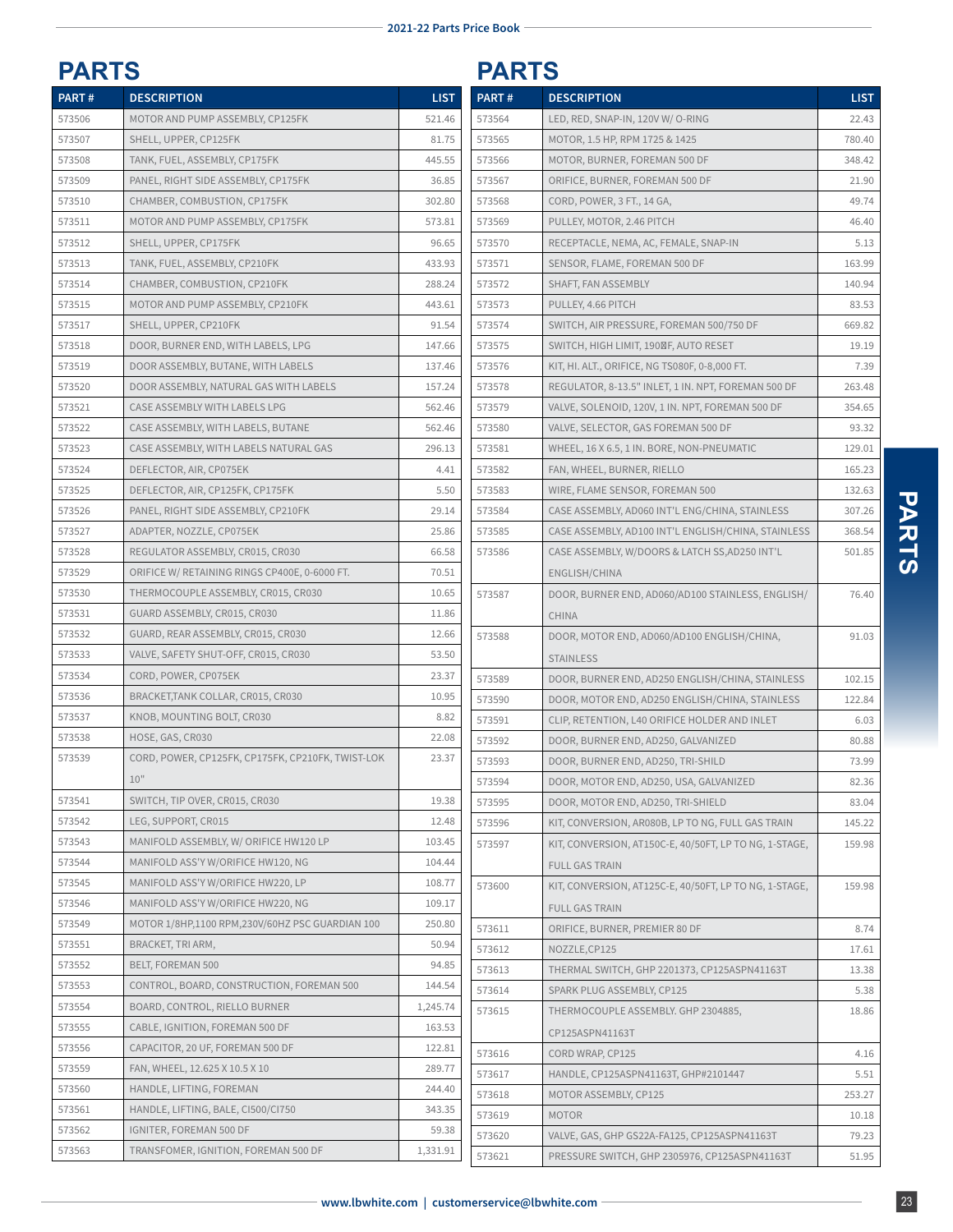|--|--|

| PART#  | <b>DESCRIPTION</b>                                | <b>LIST</b> | PART#            | <b>DESCRIPTION</b>                                  | <b>LIST</b>     |
|--------|---------------------------------------------------|-------------|------------------|-----------------------------------------------------|-----------------|
| 573622 | POWER CORD ASSEMBLY, CP125                        | 25.21       | 573667           | KIT, CONVERSION, AD/AW250, NG TO LP, FIXED RATE,    | 37.97           |
| 573623 | GAS CONNECTOR, INLET, CP125                       | 16.25       |                  | <b>CHINESE</b>                                      |                 |
| 573624 | CAPACITOR, CP125                                  | 10.44       | 573668           | KIT, CONVERSION, AD250, FIXED RATE, NG TO LP - CHI- | 37.61           |
| 573625 | KNOB, GAS VALVE, BLACK, GHP 2101451,              | 1.41        |                  | <b>NESE</b>                                         |                 |
|        | CP125ASPN41163T                                   |             | 573669           | ORIFICE, S.S., I17, MANUAL, LP                      | 23.48           |
| 573626 | LEAD WIRE ASSEMBLY, CP125                         | 4.30        | 573670           | ORIFICE, S.S., 117, MANUAL, NG PRIMARY              | 23.48           |
| 573627 | SPARK MODULE, GHP 2201391, CP125ASPN41163T        | 48.29       | 573671           | ORIFICE, S.S., 117, MANUAL, NG SECONDARY            | 23.48           |
| 573628 | PCB ASSEMBLY, GHP 2201369, CP125ASPN41163T        | 67.54       | 573672           | CHASSIS MOUNT, RIELLO BURNER                        | 59.77           |
| 573629 | HOSE ASEMBLY, 15FT., W/ REGULATOR AND HAND WHEEL, | 235.70      | 573673           | GASKET, FIBER, BURNER, RIELLO                       | 19.76           |
|        | <b>CP125-LP</b>                                   |             | 573674           | ORIFICE, NG, 140, 1.138 DIAMETER                    | 9.33            |
| 573630 | ASSEMBLY, CHAMBER, COMBUSTION, KEROSENE, CP075EK  | 143.01      | 573675           | ORIFICE, CP170C, LP                                 | 19.82           |
| 573631 | ASSEMBLY, CHAMBER, COMBUSTION, KEROSENE,          | 197.95      | 573676           | ORIFICE, CP170C, NG                                 | 24.15           |
|        | CP125FK                                           |             | 573677           | ORIFICE, CP400G, LP                                 | 24.94           |
| 573632 | ASSEMBLY, CHAMBER, COMBUSTION, KEROSENE,          | 268.14      | 573678           | NOZZLE, 400EK                                       | 172.88          |
|        | CP175FK                                           |             | 573679           | KIT, THERMOCOUPLE, PSI 40 AND 60                    | 14.03           |
| 573633 | CASE ASSEMBLY, STAINLESS STEEL CHINA, AD325       | 637.37      | 573680           | KIT, BEARING AND BELT UPDATE, FOREMAN 500           | 510.43          |
| 573634 | DOOR, BURNER END, STAINLESS STEEL, AD325 CHINA    | 120.03      | 573681           | HARNESS, MAIN WIRING, AR-AT                         | 42.38           |
| 573635 | DOOR, MOTOR END, STAINLESS STEEL, AD325 CHINA     | 122.25      | 573682           | SWITCH, AIR PRESSURE DIFFERENTIAL AR-AT             | 28.17           |
| 573637 | DEFLECTORS, AIR, CP400DK                          | 14.02       | 573683           | PULLEY, MOTOR, 3.90 PTICH                           | 45.44           |
| 573639 | SWITCH, AIR PROVING W/ BRACKET CP400F             | 21.06       | 573684           | PULLEY, 4.36 PITCH                                  | 130.29          |
| 573640 | BRACKET, MOTOR MOUNT, CP400F                      | 16.06       | 573685           | THERMOCOUPLE, 12.00 LONG, M8 X 1.00 THREAD          | 15.21           |
| 573641 | KIT, CONVERSION, 60/100 HSI TO SILICON NITRIDE    | 45.45       | 573686           | MOTOR, 2 HP, 240VAC, FOREMAN 750 DF                 | 540.01          |
|        | <b>IGNITER</b>                                    |             | 573688           | PILOT, ASSY., LP,                                   | 80.96           |
| 573642 | KIT, CONVERSION, 250/325 HSI TO SILICON NITRIDE   | 47.57       | 573689           | VALVE, SOLENOID, 120 VAC W/ GROUND TERMINAL         | 155.83          |
|        | <b>IGNITER</b>                                    |             | 573690           | THERMOSTATIC HEAD, 15 METER SENSE LENGTH            | 287.53          |
| 573643 | AIR HOUSING WITH ORIFICE AND AIR REGISTER PLATE,  | 45.59       | 573693           | VALVE, GAS SELECTOR, FOREMAN 750 DF                 | 70.50           |
|        | I-40 SI, LP                                       |             | 573694           | FAN WHEEL, 12.625"                                  | 388.28          |
| 573644 | AIR HOUSING WITH REGISTER PLATE AND ORIFICE, I-40 | 50.10       | 573695           | CORD, POWER, SJT00W, 12 GA, 4 WIRE, FOREMAN 750     | 44.34           |
|        | SI <sub>NG</sub>                                  |             | 573696           | BEARING, RUBBER CARTRIDGE                           | 39.15           |
| 573645 | PUMP, FUEL, SUNTEC                                | 314.79      | 573698           | ADAPTER, HOSE, 1/4 NPT X 9/16-18                    | 9.55            |
| 573646 | TUBE, FUEL LINE ASSEMBLY, FOREMAN 500 OIL         | 5.62        | 573699           | PILOT, ASSY, NATURAL GAS                            | 42.28           |
| 573647 | VALVE, SOLENOID, OIL, FOREMAN 500 OIL             | 207.97      | 573700           | PILOT, SHEILD-SCREWS, 346K/348K                     | 7.21            |
| 573648 | TRANSFORMER, IGNITION FOREMAN 500 OIL             | 91.00       | 573702           | HANDLE, WHITE, 346K/348K                            | 6.98            |
| 573649 | CONTROL, IGNITION, GENISYS 7575, 120V             | 202.14      | 573703           | SOLENOID VALVE, 120 VAC, 1/2 NPT IN/OUT             | 297.95          |
| 573650 | ELECTRODE, BURNER, FOREMAN 230/500 OIL            | 33.96       | 573704           | AIR FLOW SAIL GUARDIAN CLASSIC 115                  | 6.00            |
| 573651 | TUBE, FUEL W/ NOZZLE ASSEMBLY, FOREMAN 500 OIL    | 207.00      | 573705           | ORIFICE, .189, NG GUARDIAN CLASSIC 115              | 6.93            |
| 573652 | HEAD ASSEMBLY, CF500-KK, FOREMAN 500 OIL          | 54.01       | 573706           | ORIFICE, .122, LP GUARDIAN CLASSIC 115              | 6.93            |
| 573653 | MOTOR, BURNER, BECKETT OIL, 1/3 PSC, FOREMAN 500  | 294.61      | 573707           | BRACKET, THERMOSTAT HOLDER, DDI THERMOSTAT          | 31.13           |
|        | OIL                                               |             | 573708           | CONTROL BOX, REAR, TS350-HD220                      | 89.62           |
| 573654 | WHEEL, FAN, 5-19/32" X 2-13/32" FOREMAN 500 OIL   | 56.78       | 573709           | ORIFICE, RIELLO, 3.7MM, FOREMAN 750 DF              | 30.94           |
| 573655 | COUPLING, FUEL PUMP, OIL BURNER                   | 5.89        | 573710           | ORIFICE, 140 MODULATING, HIGH HEAT, LP              | 8.65            |
| 573656 | ADAPTER, 140 SOLENOID                             | 4.33        | 573711           | ORIFICE, I17 MODULATING, HIGH HEAT, NG              | 8.27            |
| 573657 | ADAPTER W/SOLENOID VALVE, 140                     | 86.34       | 573712           | THERMOSTATIC HEAD, ZONE PANELS, 8M W/ SENSOR        | 257.34          |
| 573658 | PHOTO CELL, FOREMAN 500 OIL                       | 38.52       | 573713           | THERMOCOUPLE, CV100 C DESIGN                        | 37.84           |
| 573659 | IGNITER, SILICON NITRIDE, 115V                    | 42.65       | 573714           | TUBE, FUEL W/ NOZZLE ASSEMBLY, FOREMAN 750 OIL      | 155.96          |
| 573660 | SWITCH, HIGH LIMIT, 125 DEG, AUTORESET            | 33.49       | 573715           | BURNER ORIFICE, TS350 DUAL FUEL                     | 11.19           |
| 573661 | FRAME, WHEEL SUPPORT CP170                        | 83.02       | 573716           | BELT, TS350                                         | 108.25          |
| 573662 | FILTER, FUEL, FOREMAN OIL                         | 37.23       | 573717           | PANEL, FAN ACCESS, TS350                            | 37.40           |
| 573663 | RELAY, SPNO, 120VAC                               | 31.10       | 573718           | THERMOSTAT CORD, 25' 2 WIRE, 18 GAUGE               | 24.60           |
| 573665 | ASSEMBLY, BELT GUARD, TS350                       | 63.44       | 573719<br>573722 | RECTIFIER CORD, SMART SENSE                         | 46.92<br>103.70 |
| 573666 | FITTING, 3/8 MNPTF X 3/8 TUBE, BARB               | 3.67        |                  | HARNESS, WIRING, GUARDIAN 250 HSI                   |                 |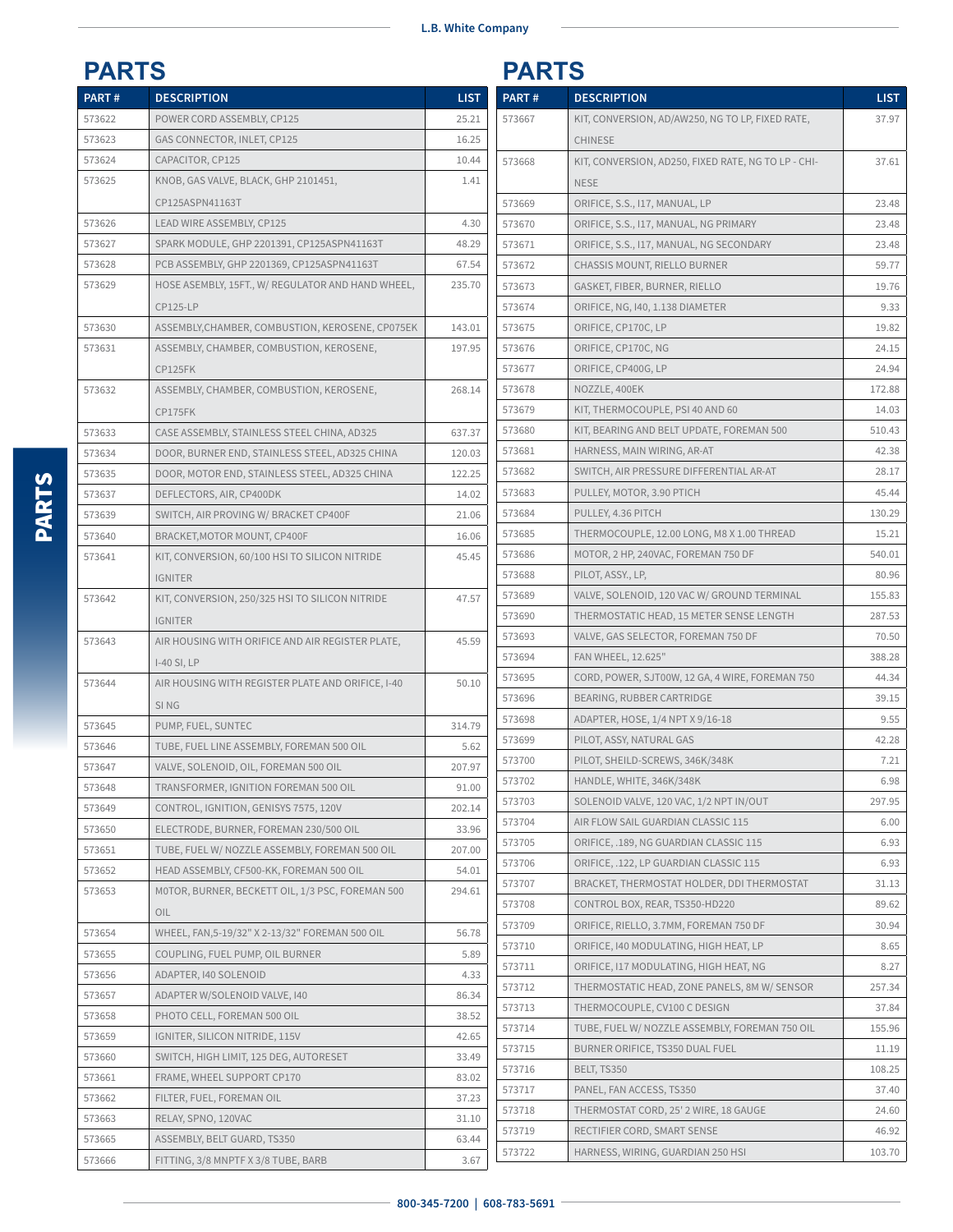| PART#  | <b>DESCRIPTION</b>                                     | LIST.  | PART#  | <b>DESCRIPTION</b>                                               | <b>LIST</b> |
|--------|--------------------------------------------------------|--------|--------|------------------------------------------------------------------|-------------|
| 573723 | HARNESS, WIRING, GUARDIAN 250 DSI                      | 100.14 | 573776 | GASKET, BURNER TUBE TO COMBUSTION CHAMBER,                       | 35.75       |
| 573725 | PCB, SIGNAL CONDITIONER, SMART SENSE                   | 136.46 |        | <b>FOREMAN</b>                                                   |             |
| 573726 | VALVE, SAFETY CONTROL, 1/8 M-NPT, IN-OUT               | 29.60  | 573777 | HANGER, SWINE RADIANT TUBE                                       | 24.92       |
| 573728 | FILTER, PERFORATED, DIAM 2.25                          | 15.66  | 573778 | SUPPORT, SWINE RADIANT TUBE                                      | 18.26       |
| 573729 | EMITTER, H17                                           | 35.85  | 573780 | MOTOR, BOOSTER BOX, 1/2 HP, 1075 RPM                             | 250.71      |
| 573730 | VALVE, VARIABLE RATE, CP400 DF                         | 70.91  | 573781 | FAN, BOOSTER BOX, 5 BLADE, 10 IN., CCW                           | 21.39       |
| 573731 | VALVE, FUEL SELECTOR, CP400 DF                         | 163.49 | 573782 | POWER CORD, BOOSTER BOX, 20', CE                                 | 53.64       |
| 573732 | VALVE, SOLENOID, 1/2 NPT IN-OUT, CP400 DF              | 144.64 | 573783 | SHELL, LOWER, K125                                               | 101.19      |
| 573733 | TUBE, NG MANIFOLD, WITH FITTINGS, CP400 DF             | 58.72  | 573784 | SHELL, LOWER, K175                                               | 109.07      |
| 573734 | TUBE, LP MANIFOLD, WITH FITTINGS, CP400 DF             | 38.91  | 573785 | SHELL, LOWER, K210                                               | 109.07      |
| 573735 | BASE, WRAPPER, CP400 DF                                | 71.70  | 573786 | COUPLING, HOSE, 9/16-18 LHT                                      | 13.66       |
| 573736 | REGULATOR, 2ND STAGE, DF, 3/4 X 1, 10 PSI / 2 PSI      | 161.71 | 573787 | POL X 1/4 NPT WITH EXCESS FLOW                                   | 23.50       |
| 573737 | ORIFICE, 0-2K, CP400 DF                                | 84.65  | 573788 | ORIFICE, NG, 60 MBH @3.5 "W.C.                                   | 20.20       |
| 573738 | VALVE, VARIABLE RATE W/ NIPPLE, CP170 NG               | 43.15  | 573789 | SCREEN, 1/2 " ROUND 200 X200 MESH                                | 4.69        |
| 573740 | ORIFICE, 140 SI, LP                                    | 7.39   | 573790 | COUPLING, 1/4 BLACK PIPE                                         | 7.64        |
| 573741 | O-RING, Ø9/16" OD X 5/64" THK, SILICONE RUBBER         | 4.42   | 573791 | HOLDER, ORIFICE FOR LARGE AG AND MEDIUM AG                       | 35.26       |
| 573742 | THERMOCOUPLE, 900-164, 36 IN                           | 28.75  | 573792 | ORIFICE, NG, 170,000 LETTER F DRILL                              | 10.57       |
| 573743 | BURNER, 900-164                                        | 55.78  | 573793 | SHIELD, PILOT, 408 HEATER                                        | 8.23        |
| 573744 | ORIFICE, BURNER 900-164                                | 14.10  | 573794 | ORIFICE, LP, 400,000 BTUH @25 PSIG #42 DRILL                     | 12.13       |
| 573745 | ORIFICE, PILOT, WITH SCREEN 900-164                    | 61.72  | 573795 | ORIFICE, 60,000 BTUH #44 DRILL                                   | 19.15       |
| 573746 | VALVE, BALL, MANUAL GAS SHUT-0FF, 1/4 FNPT             | 35.07  | 573796 | BURNER CASTING, 170,000 NG, 410                                  | 111.03      |
| 573747 | DE-AERATOR, OIL, 20 GPH, TIGER-LOOP                    | 349.52 | 573797 | SHILED, PILOT, 377/370                                           | 6.51        |
| 573748 | ASEMBLY, HEAT CHAMBER 346K                             | 73.61  | 573798 |                                                                  |             |
| 573751 | NOZZLE, BECKETT OIL BURNER, 3.5 GPH, 60 DEG B          | 37.15  |        | ORIFICE, NG, 115,000 BTUH, @ 4.5 IN. W.C. #6 DRILL, 379          | 10.70       |
| 573752 | NOZZLE, 4.0 GPH X 60B                                  | 37.15  | 573799 | ADAPTER, HOSE, 3/8 NPT X MALE 1/2 NPS                            | 17.59       |
|        |                                                        |        | 573800 | RELIEF, STRAIN                                                   | 3.73        |
| 573754 | SPRING, 10-22IN WC, MAXITROL 325 SERIES                | 15.99  | 573801 | SWITCH, ROCKER, ON/OFF SPST                                      | 7.60        |
| 573755 | SPRING, 1-2 PSI, MAXITROL 325 SERIES                   | 43.14  | 573802 | CAPACITOR, 5 MFD, 370 VAC                                        | 31.54       |
| 573756 | PRESSURE GAUGE, 0-5 PSI, 2.5" STL, 1/4" MNPT           | 88.50  | 573803 | BASE, AG HEATER, SIDE DRAW                                       | 51.42       |
| 573757 | HOSE, Ø1/4, 10", 1/2 NPT RIGID X 9/16-18 UNF-LH SWIVEL | 46.95  | 573804 | ADAPTER, HOSE 1/2 NPT X MALE 5/8-18 UNF-2A                       | 19.14       |
|        | W/1/2 NPT ADAPTER                                      |        | 573805 | ADAPTER, HOSE, 1/4 NPT X 1/2 NPS                                 | 18.34       |
| 573759 | BODY, VALVE FOR THERMOSTATIC HEAD, 3/4BSPT             | 61.75  | 573806 | CAP, RED, FOR BASOTROL                                           | 3.78        |
| 573760 | KIT, CONVERSION, AD/AW060-CHINESE, FIXED, LP TO NG,    | 162.36 | 573807 | BRACKET, IGNITER, HOT SURFACE IGNITION                           | 18.46       |
|        | FULL GAS TRAIN                                         |        | 573808 | CAP, 13/4 ROUND X 1 INCH, HIGH, BLACK PROPYLENE                  | 3.33        |
| 573761 | CLAMP, DUCT, 18.50IN DIAMETER                          | 31.71  | 573810 | STUD, 10-24 X 1 IN.                                              | 4.63        |
| 573762 | IGNITER, HSI, 230V/150W, AW060/100/250/325, SILICON    | 42.52  | 573811 | PILOT BURNER BRACKET, TAKE APART PILOT                           | 24.78       |
|        | NITRIDE                                                |        | 573812 | CORD, POWER, 20FT. SERIES TAP PLUG                               | 40.62       |
| 573763 | KIT, RETRO FIT, 230V-SILICON NITRIDE IGNITER,          | 53.65  | 573813 | ELBOW, FEMALE, 1/8 NPT X 1/4 COMPRESSION, LONG NUT<br>AND SLEEVE | 15.14       |
|        | AW060/100                                              |        |        | ADAPTER, HOSE, FEMALE 1/4 NPT X MALE 9/16-18 UNF-                |             |
| 573764 | KIT, RETRO FIT, 230V-SILICON NITRIDE IGNITER,          | 57.63  | 573814 |                                                                  | 17.16       |
|        | AW250/325                                              |        |        | 2A-LH                                                            |             |
| 573765 | VALVE, SOLENOID, 220V-50HZ 1/2" IN/OUT                 | 371.10 | 573815 | IGNITER SHIELD, OPEN TOP                                         | 3.46        |
| 573766 | RING, COUPLER, 12" DIAMETER WITH CLAMP                 | 42.30  | 573816 | CORD, POWER, 10FT. 18/3                                          | 13.77       |
| 573767 | <b>FUSE HOLDER ASSY</b>                                | 25.48  | 573817 | ORIFICE, LP GAS, 75,000 BTUH @ 11 IN. WC., 12 HOLES              | 23.80       |
| 573768 | VALVE, SOLENOID, 24VAC                                 | 116.99 |        | .032 IN. DIAMETER                                                |             |
| 573770 | LED, GREEN, 120VAC                                     | 12.38  | 573818 | SENSOR, FLAME ROD, AW075, 28 IN. LEAD                            | 27.35       |
| 573771 | FAN HOUSING CASE, REAR, FOREMAN 500/750                | 305.45 | 573819 | O-RING, .426 X .070, BLACK BUNA N FOR POL WITH                   | 5.35        |
| 573772 | ORIFICE, MANIFOLD, 377K                                | 27.83  |        | <b>EXCESS FLOW VALVE</b>                                         |             |
| 573773 | VALVE, GAS CONTROL, NG, SET TO 4.5" W.C.               | 128.47 | 573820 | ADAPTER, HOSE FEMALE, 1/8 BSP X MALE 9/16-18 UNF-                | 13.45       |
| 573774 | VALVE, GAS CONTROL, LPG, SET TO 10.1" W.C.             | 116.99 |        | 2A-LH                                                            |             |
| 573775 | LATCH AND STRIKE, STAINLESS STEEL                      | 9.46   | 573821 | ORIFICE, LP, 50,000 BTUH, .078 DIA.                              | 18.13       |
|        |                                                        |        |        |                                                                  |             |

## **PARTS**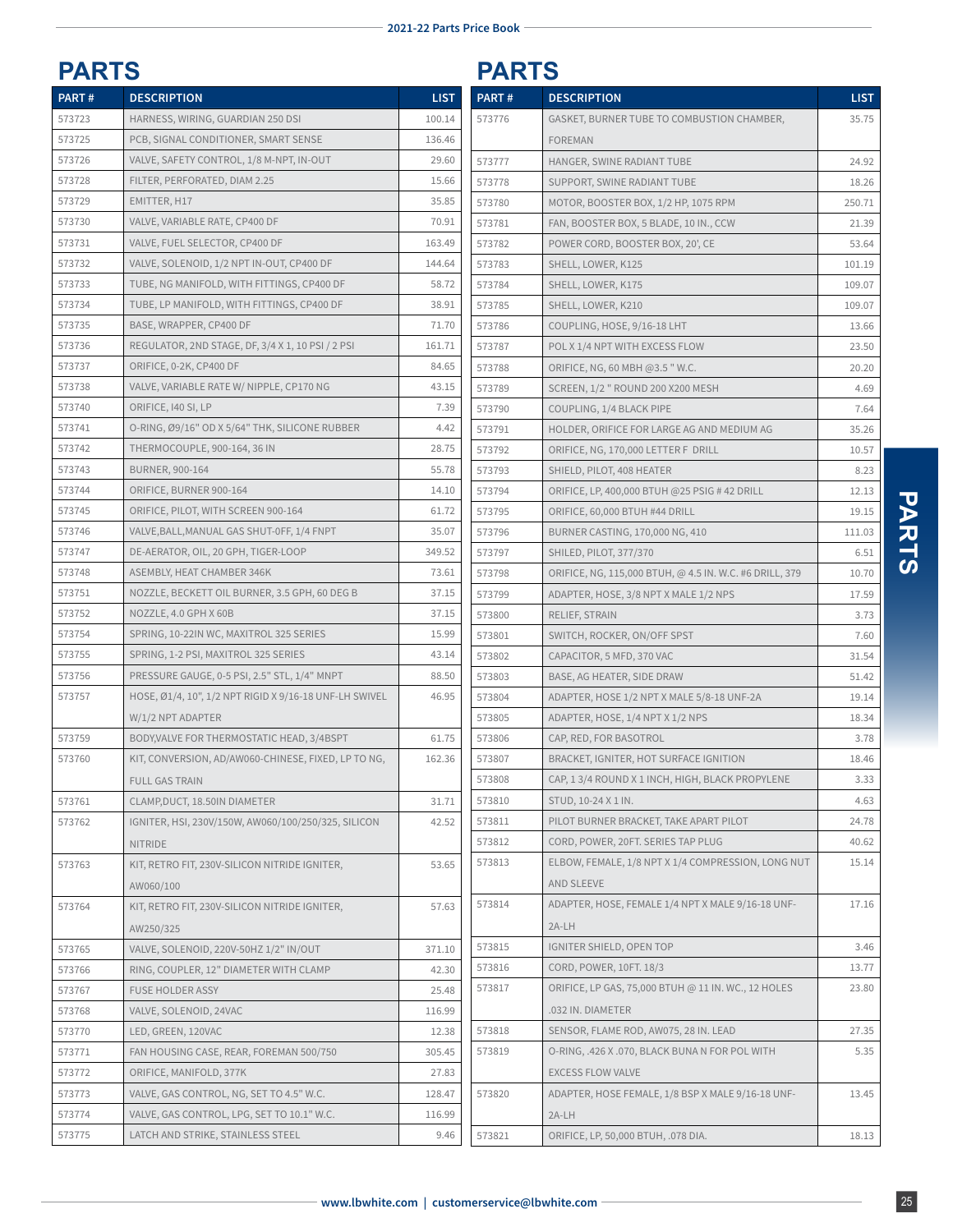|--|

| PART#  | <b>DESCRIPTION</b>                                       | <b>LIST</b> | PART#                      | <b>DESCRIPTION</b>                               | LIST.  |
|--------|----------------------------------------------------------|-------------|----------------------------|--------------------------------------------------|--------|
| 573822 | ELECTROMAGNET, SAFETY CONTROL VALVE BROODER,             | 26.22       | 573938                     | HARNESS, BURNER END, TS170F                      | 54.00  |
|        | KROMSCHROEDER                                            |             | 573941                     | ADAPTER, HOSE, MALE 1/2 NPT, X MALE 9/16-27      | 17.66  |
| 573823 | ORIFICE, I-5, LP, 34 MM                                  | 6.90        | 573942                     | BRACKET, MOUNTING, CLASSIC TSTAT AND JUNCTION    | 9.04   |
| 573824 | BRACKET DAMPER, DUCT YOKE                                | 5.21        |                            | <b>BOX</b>                                       |        |
| 573825 | VALVE, THROTTLE, BYPASS, AW250A, .177 DIAMETER           |             | 573943                     | ORIFICE, BURNER, LP GAS, H-40                    | 6.98   |
| 573826 | MOTOR, 1/4 HP., PSC, 240/50/1, 950 RPM, 1.2 AMP, 7.5 MFD | 200.82      | 573944                     | ORIFICE, BURNER, NG, H-40                        | 6.98   |
| 573827 | TAP, PRESSURE, CE                                        | 20.28       | 573945                     | VALVE, GAS CONTROL, H-40                         | 67.20  |
| 573828 | DISCONNECT, QUICK COUPLING, , 1/4 IN. FEMALE W/ DUST     | 25.42       | 573946                     | IGNTION CONTROL BOARD, AT/AR, PREMIER, TRADESMAN | 137.13 |
|        | PLUG                                                     |             | 573947                     | VOLTMETER, PANEL MOUNT                           | 29.18  |
| 573829 | ORIFICE, LP GAS, .147 DIAMETER, 170,000 BTUH             | 8.33        | 573948                     | <b>CIRCUIT BREAKER</b>                           | 11.10  |
| 573830 | COVER, PRESSURE VALVE, BLACK PROPYLENE                   | 11.73       | 573949                     | SWITCH, PRESSURE, 120 VAC, SET TO 0.37" W.C.     | 79.51  |
| 573831 | CONE, OUTER, I-5                                         | 14.56       | 573951                     | HANDLE, FORMED                                   | 53.44  |
| 573832 | GASKET, I-5                                              | 6.37        | 573952                     | HARNESS, WIRING, CONTROL BOX AND MOTOR           | 87.23  |
| 573833 | WIRE, IGNTION, 26 IN., 20 GAUGE, 7 MM 3/16 FEMALE QC     | 26.18       | 573953                     | MOTOR, 1/2 HP, 1725 RPM, 115 VOLT, 8.0 AMP       | 339.72 |
|        | W/ HEAT SHRINK                                           |             | 573954                     | PIN, COTTER                                      | 1.59   |
| 573834 | ORIFICE, PILOT CLEANOUT, I-34                            | 6.06        | 573955                     | PIN, CLEVIS                                      | 5.48   |
| 573835 | HANDLE, SLIDING                                          | 13.24       | 573956                     | FAN, PROPELLER, 16 IN. DIA., 1/2 IN. BORE        | 42.94  |
| 573836 | <b>BUTTON, SPRING ACTION</b>                             | 3.43        | 573957                     | GUARD, FAN                                       | 124.20 |
| 573837 | <b>AXLE</b>                                              | 17.90       | 573958                     | TUBES, COPPER, AIR PRESSURE SWITCH               | 19.79  |
| 573838 | SHEAVE, 2.50 PITCH DIA., .625 SHAFT DIA. (PULLEY)        | 27.40       | 573959                     | UNION, 3/4 INCH NPT                              | 29.66  |
| 573839 | ORIFICE, I-34 PILOT, LP, MEXICO, 30MM                    | 5.71        | 573960                     | ADAPTER, 3/4 FNPT X 3/4 MNPT                     | 19.69  |
| 573840 | ADAPTER, 1/8 NPT X1/8 BSPS FEMALE, SI, INFRACONIC        | 8.39        | 573961                     | VALVE, SOLENOID, 3/4 NPT IN/OUT, 120/60/1        | 252.56 |
| 573841 | ADAPTER, HOSE, 1/8 NPT X 9/16-18 LHT, WITH SCREEN        | 12.16       | 573962                     | REGULATOR, 3/4 IN. NPT, IN/OUT                   | 104.89 |
| 573842 | BELT, A TYPE, A35                                        | 27.19       | 573963                     | <b>BRACKET, GAS TRAIN</b>                        | 21.18  |
| 573843 | PLUG, DUST, MALE                                         | 4.76        | 573964                     | VALVE, FUEL SELECTOR, 3/4 IN/OUT                 | 78.08  |
| 573844 | PLATE, BURNER, I-40, PILOT WITH TABS                     | 101.08      | 573965                     | TOP, OUTER SHELL                                 | 207.65 |
| 573845 | ORIFICE, LP, GAS TS080, .087 DIA., HI ALTITUDE, 6-8K     | 5.22        | 573966                     | FOOT, CH400                                      | 116.59 |
|        | <b>ELEVATION</b>                                         |             | 573967                     | VALVE, SAFETY CONTROL, CR035                     | 49.99  |
| 573846 | <b>LED TERMINAL</b>                                      | 6.91        | 573968                     | MOUNT, MOTOR                                     | 27.99  |
| 573847 | S HOOK                                                   | 2.71        | 573970                     | EXHAUST VENT, AT                                 | 46.44  |
| 573848 | TUBE, CLEAR, POLYURETHANE, 3/16 ID X 5/16 OD, 12 INCH    | 6.05        | 573971<br>EXHAUST VENT, AR |                                                  | 44.25  |
| 573849 | TENSION, BELT, SPRIING LOADED, TS350                     | 270.55      | 573972                     | REGULATOR, LOW PRESSURE, 1 IN. INLET/OUTLET      | 184.09 |
| 573850 | ORIFICE, LP GAS, I-17 MEXICO                             | 7.13        | 573973                     | CASE TOP, CH1000                                 | 538.13 |
| 573851 | PLATE, CASTING, NG TUBE HEATER                           | 5.57        | 573974                     | HANDLE, CH1000                                   | 6.45   |
| 573852 | HINGE PIN, .187 X 27.25 GALVANIZED                       | 6.11        | 573975                     | SUPPORT, FRONT, CH1000                           | 331.39 |
| 573853 | HINGE PIN, .187 X 17.688                                 | 6.11        | 573976                     | GUARD, FAN, CH1000                               | 269.98 |
| 573854 | CAP FOR MODULATING VALVE                                 | 5.57        | 573977                     | FAN, 24 IN., CH1000                              | 656.47 |
| 573855 | SHIELD, WELDED, WITH CLAMP, PSI LP AND NG                | 15.48       | 573978                     | MOUNT, MOTOR, CH1000                             | 49.50  |
| 573856 | ORIFICE, NG, 225,000 BTUH                                | 22.53       | 573979                     | UNION, 1 IN. NPT                                 | 30.29  |
| 573857 | SHIELD, TAKE APART PILOT, PSI LP AND NG                  | 34.56       | 573980                     | VALVE, SOLENOID,1 IN. NPT INLET/OUTLET           | 401.71 |
| 573858 | HARNESS, 11 WIRE FEMALE, CPC WITH SQUARE MOUNT,          | 51.78       | 573981                     | VALVE, FUEL SELECTOR, CH1000                     | 251.06 |
|        | 11 MALE PINS                                             |             | 573982                     | MOTOR, 1 HP., CH1000                             | 829.30 |
| 573859 | HARNESS, 11 WIRE, MALE CPC, W/NUT 11 PIN FEMALE          | 43.25       | 573983                     | U-BOLTS WITH NUTS (2 EACH PER BAG)               | 5.62   |
|        | <b>RECEIVER</b>                                          |             | 573985                     | CONDUIT, SOLENOID VALVE, CH400                   | 23.19  |
| 573860 | STUD, 10-32 X 1.625, .25 THREAD X .625 THREAD            | 8.83        | 573986                     | CONDUIT, THERMOSTAT                              | 20.15  |
| 573861 | ORIFICE, 4 HOLE @ 0.46 DIA., LP GAS, 60,000 BTUH         | 19.28       | 573987                     | CONDUIT, SOLENOID VALVE TO CONTROL BOX, CH1000   | 23.37  |
| 573862 | ORIFICE, NG, 150,000 BTUH, 4-#25 DRILL                   | 18.51       | 573988                     | BRACKET, GAS TRAIN, CH1000                       | 82.92  |
| 573863 | FAN BLADE, 10", 1.5" PITCH, CP400B,C,D                   | 17.20       | 573989                     | ORIFICE KIT, TRADESMAN 170, LP                   | 67.36  |
| 573934 | HARNESS, WIRING, COMPLETE, TS/CS080                      | 91.50       | 573990                     | SHIELD, PILOT, PSI 1450 LP AND NG                | 30.78  |
| 573935 | HARNESS, WIRING, COMPLETE, TS/CS170                      | 102.07      | 573991                     | WHEEL, CH1000                                    | 81.71  |
| 573937 | HARNESS, MOTOR END, TS080F                               | 35.31       | 573992                     | WHEEL, CH400                                     | 58.56  |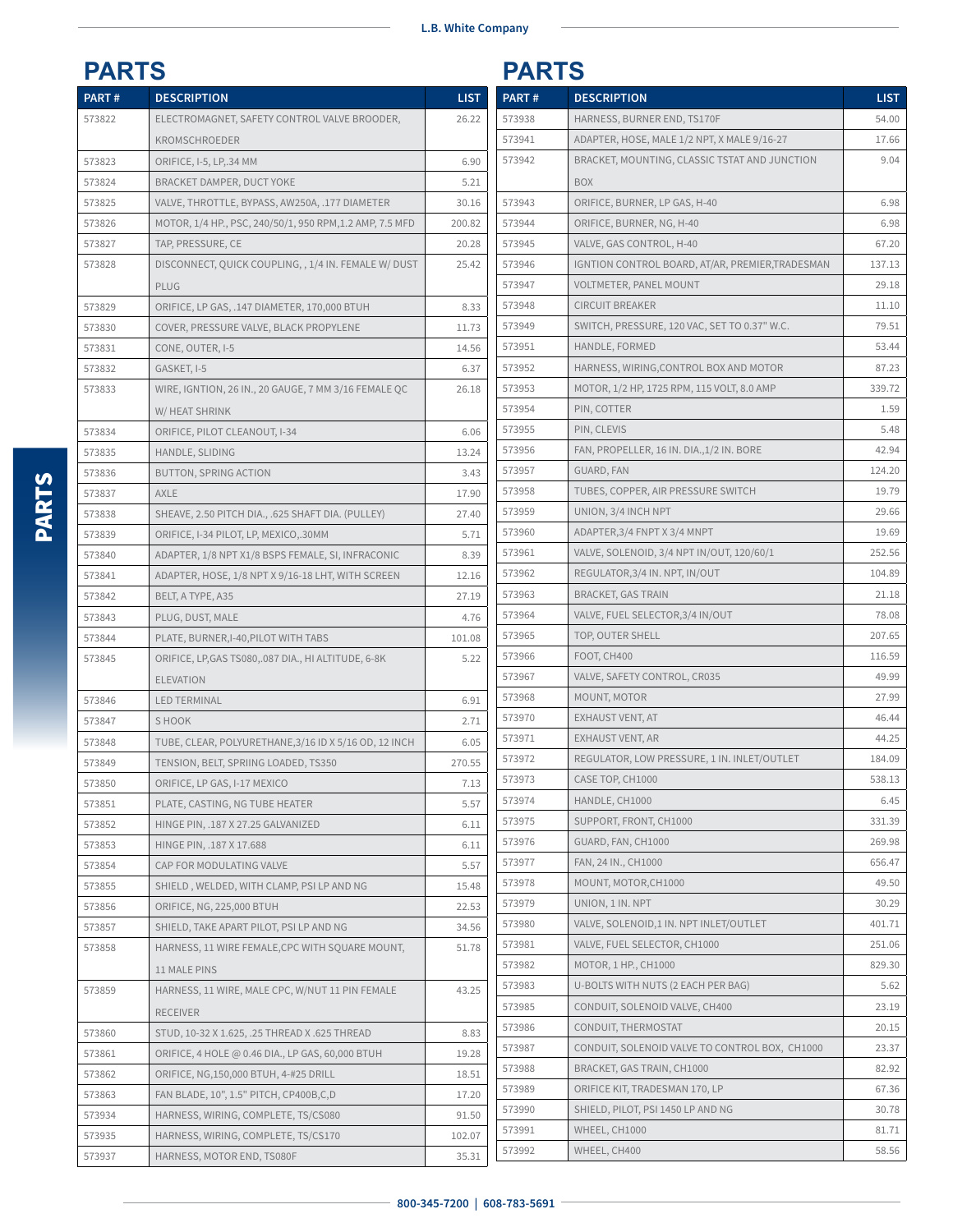## **PARTS**

| PART#  | <b>DESCRIPTION</b>                                                                                  | LIST.  | PART#  | <b>DESCRIPTION</b>                                    | <b>LIST</b>    |
|--------|-----------------------------------------------------------------------------------------------------|--------|--------|-------------------------------------------------------|----------------|
| 573993 | <b>IGNITION CABLE</b>                                                                               | 17.58  | 574068 | <b>IGNITER</b>                                        | 57.75          |
| 573994 | WIRE HARNESS, COMPLETE, CH1000                                                                      | 117.54 | 574069 | TUBES, DIFFERENTIAL AIR PRESSURE SWITCH               | 24.79          |
| 573995 | OUTDOOR MOUNTING BRACKET WITH TOP, AD/AW250                                                         | 159.34 | 574070 | TUBE, FLEXIBLE WITH CONNECTORS                        | 64.25          |
| 573996 | RING, LIFTING, CH1000                                                                               | 38.33  | 574071 | CONDUIT, SOLENOID VALVE                               | 18.38          |
| 573997 | KIT, HANGING HARDWARE, OVAL 80                                                                      | 105.85 | 574072 | REGULATOR, LOW PRESSURE, LP, BLOOM 400                | 149.63         |
| 573998 | TUBES, AIR PRESSURE SWITCH, CH1000                                                                  | 21.44  | 574075 | SWITCH, AIR PROVING, CP400 W/ MOTOR MOUNT             | 49.40          |
| 573999 | FAN, HH400, 4 BLADE, 20 IN., 1/2 IN. BORE                                                           | 78.97  |        | <b>BRACKET</b>                                        |                |
| 574000 | MOTOR, 240/60/1                                                                                     | 647.17 | 574077 | CASTING, BURNER-RAD TUBE                              | 28.12          |
| 574001 | MOUNT, MOTOR, HH400                                                                                 | 25.08  | 574078 | KIT, CONVERSION, LP TO NG, AT125, 40 FT. SINGLE STAGE | 51.30          |
| 574002 | FAN GUARD, HH400                                                                                    | 140.53 | 574079 | ORIFICE, LP, L40B                                     | 10.97          |
| 574003 | <b>BRACKET, GAS TRAIN</b>                                                                           | 1.91   | 574080 | ORIFICE, NG, L40B                                     | 10.97          |
| 574004 | COVER, TOP, HH400                                                                                   | 98.73  | 574081 | ORIFICE, LP, H40B                                     | 12.79          |
| 574005 | BRACKET, REGULATOR MOUNTING                                                                         | 1.93   | 574082 | ORIFICE, NG, H40B                                     | 12.79          |
| 574007 | WIRING KIT, COMPLETE, HH400                                                                         | 103.09 | 574083 | RECEPTACLE, SNAP-IN, 2-PCS                            | 12.90          |
| 574009 | VALVE, SOLENOID, 1/2 NPT IN-OUT                                                                     | 353.40 | 574084 | KIT, CONVERSION, AD/AW250-CHINESE, FIXED, NG TO LP,   | 158.10         |
| 574010 | KIT, WIRING, L40 GAS VALVE                                                                          | 21.63  |        | <b>FULL GAS TRAIN</b>                                 |                |
| 574011 | TUBE, STAINLESS STEEL, WITH UNION AND ELBOW                                                         | 33.65  | 574085 | KIT, CONVERSION, AD/AW250, LP TO NG, FULL GAS TRAIN   | 189.02         |
| 574012 | TUBE, STAINLESS STEEL, WITH UNIONS                                                                  | 56.76  | 574086 | KIT, CONVERSION, AW100, LP TO NG, FULL GAS TRAIN      | 206.77         |
| 574014 | REGULATOR, 5 PSIG IN, 12 IN. W.C. OUT, WITH SCREEN                                                  | 108.56 | 574087 | KIT, CONVERSION, TS080, LP TO NG, FULL GAS TRAIN      | 163.16         |
|        | AND ELBOW                                                                                           |        | 574088 | KIT, CONVERSION, AD/AW250-INT, FIXED, LP TO NG, FULL  | 152.61         |
| 574017 | KIT, CONVERSION, AD/AW325, LP TO NG, FULL GAS TRAIN                                                 | 335.97 |        | <b>GAS TRAIN</b>                                      |                |
| 574018 | KIT, CONVERSION, AD/AW325, NG TO LP, FULL GAS TRAIN                                                 | 268.07 | 574089 | KIT, CONVERSION, TS080, NG TO LP, FULL GAS TRAIN      | 167.16         |
| 574020 | KIT, CONVERSION, AW100, NG TO LP, FULL GAS TRAIN                                                    | 206.77 |        |                                                       |                |
| 574021 | KIT, CONVERSION, AD/AW060, LP TO NG, FULL GAS TRAIN                                                 | 196.35 | 574090 | KIT, CONVERSION, AD/AW100-CHINESE, FIXED, NG TO LP,   | 162.76         |
| 574022 | KIT, CONVERSION, AD/AW060, NG TO LP, FULL GAS TRAIN                                                 | 206.77 |        | <b>FULL GAS TRAIN</b>                                 |                |
| 574024 | KIT, CONVERSION, AB250, NG TO LP, FULL GAS TRAIN                                                    | 232.30 | 574091 | KIT, CONVERSION, AD/AW250, NG TO LP, FULL GAS TRAIN   | 184.74         |
| 574025 | KIT, CONVERSION, 346K, LP TO NG, FULL GAS TRAIN                                                     | 169.01 | 574092 | KIT, CONVERSION, 377K, LP TO NG, FULL GAS TRAIN       | 177.00         |
| 574026 | KIT, CONVERSION, 348K, NG TO LP, FULL GAS TRAIN                                                     | 169.01 | 574093 | KIT, CONVERSION, AB250, LP TO NG, FULL GAS TRAIN      | 232.30         |
| 574028 |                                                                                                     |        | 574094 | KIT, WIRES, HW220 PLUS                                | 80.24          |
| 574029 | KIT, CONVERSION, 379K, NG TO LP, FULL GAS TRAIN<br>KIT, CONVERSION, TS170, LP TO NG, FULL GAS TRAIN | 177.00 | 574095 | HOSE, FUEL, 3/8 ID X 15 IN, W/ SWIVEL X 1/4 NPTM      | 27.25<br>10.30 |
|        | KIT, CONVERSION, TS170, NG TO LP, FULL GAS TRAIN                                                    | 163.16 | 574099 | END CAPS, REFLECTOR, W/CLIPS, SWINE TUBE              |                |
| 574030 |                                                                                                     | 163.16 | 574100 | REFLECTOR, 10FT, TUBE HEATER                          | 128.50         |
| 574033 | KIT, CONVERSION, TS350, LP TO NG, FULL GAS TRAIN                                                    | 236.17 | 574101 | COVER, HIGH LIMIT, FOREMAN                            | 8.85           |
| 574034 | KIT, CONVERSION, TS350, NG TO LP, FULL GAS TRAIN                                                    | 236.17 | 574103 | KIT, ORIFICE HOLDER AND ORIFICE PLATE, L40            | 12.19          |
| 574036 | KIT, CONVERSION, I17C-MOD, LP TO NG                                                                 | 186.07 | 574104 | CASE ASSEMBLY, PREMIER 80 DF                          | 437.03         |
| 574037 | KIT, CONVERSION, I17D-MOD, LP TO NG                                                                 | 82.86  | 574105 | CASE ASSEMBLY, PREMIER 170 DF                         | 604.17         |
| 574038 | KIT, CONVERSION, I17D-MOD, NG TO LP                                                                 | 83.07  | 574106 | KIT, CONVERSION, HH400, LP TO NG, U.S/CANADA          | 121.13         |
| 574039 | KIT, CONVERSION, 140-SPARK, LP TO NG                                                                | 49.25  | 574107 | KIT, AIR HOUSING WITH SAFETY VALVE & ORIFICES, LP,    | 116.06         |
| 574040 | KIT, CONVERSION, 140-SPARK, NG TO LP                                                                | 52.27  |        | I-40 MOD.                                             |                |
| 574042 | ORIFICE, BURNER, LP, 0-2000 ft                                                                      | 14.49  | 574108 | KIT, AIR HOUSING WITH SAFETY VALVE & ORIFICES, NG,    | 122.29         |
| 574043 | ORIFICE, BURNER, NG, 0-2000 ft                                                                      | 3.45   |        | I-40 MOD.                                             |                |
| 574044 | ORIFICE HOLDER WITH JAM NUT                                                                         | 30.49  | 574109 | KIT, CONVERSION, HH400, LP TO NG, HIGH ALTITUDE       | 121.13         |
| 574048 | BODY, VALVE, 3/4 IN., ZONE PANEL                                                                    | 14.23  | 574110 | MOTOR, BURNER, BECKETT, CG4 BURNER                    | 159.04         |
| 574049 | THERMOSTATIC HEAD, 8 METER, ZONE PANEL                                                              | 83.16  | 574111 | WHEEL, FAN, BURNER, CG4 BURNER                        | 39.71          |
| 574050 | THERMOSTATIC HEAD, 2 METER CAP. INDIVIDUAL CON-                                                     | 41.61  | 574112 | TRANSFORMER, IGNITION, WITH GASKET, CG4 BURNER        | 155.73         |
|        | TROL                                                                                                |        | 574113 | SWITCH, AIR PRESSURE, CG4 BURNER                      | 50.46          |
| 574060 | NOZZLE, 2.75 GPH X 60B                                                                              | 20.84  | 574114 | SENSOR, FLAME ROD, CG4 BURNER                         | 47.54          |
| 574062 | KIT, RELAY, TUBE HEATER PRESSURE SWITCH                                                             | 64.93  | 574115 | ELECTRODE, CG4 BURNER                                 | 79.10          |
| 574063 | ADAPTER, 1/2 FNPT X 1/2 NPT, W/ INLET SCREEN,                                                       | 17.92  | 574116 | VALVE, GAS CONTROL, 24 VAC, WHITE-RODGERS             | 394.46         |
| 574065 | THERMOSTAT, DIGITAL                                                                                 | 282.06 | 574117 | TRANSFORMER, 40VAC, CG4 BURNER                        | 78.44          |
| 574066 | SHROUD WITH RIVETS, 117                                                                             | 80.37  | 574118 | CONTROL, IGNITION, GENISYS 7590                       | 260.67         |
| 574067 | SHROUD, H40/L40                                                                                     | 136.35 | 574120 | MOTOR, 1/2 HP, 1725 RPM, 60HZ, 115V                   | 305.39         |

| PART#  | <b>DESCRIPTION</b>                                    | LIST   |  |  |  |
|--------|-------------------------------------------------------|--------|--|--|--|
| 574068 | <b>IGNITER</b>                                        | 57.75  |  |  |  |
| 574069 | TUBES, DIFFERENTIAL AIR PRESSURE SWITCH               | 24.79  |  |  |  |
| 574070 | TUBE, FLEXIBLE WITH CONNECTORS                        | 64.25  |  |  |  |
| 574071 | CONDUIT, SOLENOID VALVE                               | 18.38  |  |  |  |
| 574072 | REGULATOR, LOW PRESSURE, LP, BLOOM 400<br>149.63      |        |  |  |  |
| 574075 | SWITCH, AIR PROVING, CP400 W/ MOTOR MOUNT             | 49.40  |  |  |  |
|        | <b>BRACKET</b>                                        |        |  |  |  |
| 574077 | CASTING, BURNER-RAD TUBE                              | 28.12  |  |  |  |
| 574078 | KIT, CONVERSION, LP TO NG, AT125, 40 FT. SINGLE STAGE | 51.30  |  |  |  |
| 574079 | ORIFICE, LP, L40B                                     | 10.97  |  |  |  |
| 574080 | ORIFICE, NG, L40B                                     | 10.97  |  |  |  |
| 574081 | ORIFICE, LP, H40B                                     | 12.79  |  |  |  |
| 574082 | ORIFICE, NG, H40B                                     | 12.79  |  |  |  |
| 574083 | RECEPTACLE, SNAP-IN, 2-PCS                            | 12.90  |  |  |  |
| 574084 | KIT, CONVERSION, AD/AW250-CHINESE, FIXED, NG TO LP,   | 158.10 |  |  |  |
|        | <b>FULL GAS TRAIN</b>                                 |        |  |  |  |
| 574085 | KIT, CONVERSION, AD/AW250, LP TO NG, FULL GAS TRAIN   | 189.02 |  |  |  |
| 574086 | KIT, CONVERSION, AW100,LP TO NG, FULL GAS TRAIN       | 206.77 |  |  |  |
| 574087 | KIT, CONVERSION, TS080, LP TO NG, FULL GAS TRAIN      | 163.16 |  |  |  |
| 574088 | KIT, CONVERSION, AD/AW250-INT, FIXED, LP TO NG, FULL  | 152.61 |  |  |  |
|        | <b>GAS TRAIN</b>                                      |        |  |  |  |
| 574089 | KIT, CONVERSION, TS080, NG TO LP, FULL GAS TRAIN      | 167.16 |  |  |  |
| 574090 | KIT, CONVERSION, AD/AW100-CHINESE, FIXED, NG TO LP,   | 162.76 |  |  |  |
|        | <b>FULL GAS TRAIN</b>                                 |        |  |  |  |
| 574091 | KIT, CONVERSION, AD/AW250, NG TO LP, FULL GAS TRAIN   | 184.74 |  |  |  |
| 574092 | KIT, CONVERSION, 377K, LP TO NG, FULL GAS TRAIN       | 177.00 |  |  |  |
| 574093 | KIT, CONVERSION, AB250, LP TO NG, FULL GAS TRAIN      | 232.30 |  |  |  |
| 574094 | KIT, WIRES, HW220 PLUS                                | 80.24  |  |  |  |
| 574095 | HOSE, FUEL, 3/8 ID X 15 IN, W/ SWIVEL X 1/4 NPTM      | 27.25  |  |  |  |
| 574099 | END CAPS, REFLECTOR, W/CLIPS, SWINE TUBE              | 10.30  |  |  |  |
| 574100 | REFLECTOR, 10FT, TUBE HEATER                          | 128.50 |  |  |  |
| 574101 | COVER, HIGH LIMIT, FOREMAN                            | 8.85   |  |  |  |
| 574103 | KIT, ORIFICE HOLDER AND ORIFICE PLATE, L40            | 12.19  |  |  |  |
| 574104 | CASE ASSEMBLY, PREMIER 80 DF                          | 437.03 |  |  |  |
| 574105 | CASE ASSEMBLY, PREMIER 170 DF                         | 604.17 |  |  |  |
| 574106 | KIT, CONVERSION, HH400, LP TO NG, U.S/CANADA          | 121.13 |  |  |  |
| 574107 | KIT, AIR HOUSING WITH SAFETY VALVE & ORIFICES, LP,    | 116.06 |  |  |  |
|        | I-40 MOD.                                             |        |  |  |  |
| 574108 | KIT, AIR HOUSING WITH SAFETY VALVE & ORIFICES, NG,    | 122.29 |  |  |  |
|        | I-40 MOD.                                             |        |  |  |  |
| 574109 | KIT, CONVERSION, HH400, LP TO NG, HIGH ALTITUDE       | 121.13 |  |  |  |
| 574110 | MOTOR, BURNER, BECKETT, CG4 BURNER                    | 159.04 |  |  |  |
| 574111 | WHEEL, FAN, BURNER, CG4 BURNER                        | 39.71  |  |  |  |
| 574112 | TRANSFORMER, IGNITION, WITH GASKET, CG4 BURNER        | 155.73 |  |  |  |
| 574113 | SWITCH, AIR PRESSURE, CG4 BURNER                      | 50.46  |  |  |  |
| 574114 | SENSOR, FLAME ROD, CG4 BURNER                         | 47.54  |  |  |  |
| 574115 | ELECTRODE, CG4 BURNER                                 | 79.10  |  |  |  |
| 574116 | VALVE, GAS CONTROL, 24 VAC, WHITE-RODGERS             | 394.46 |  |  |  |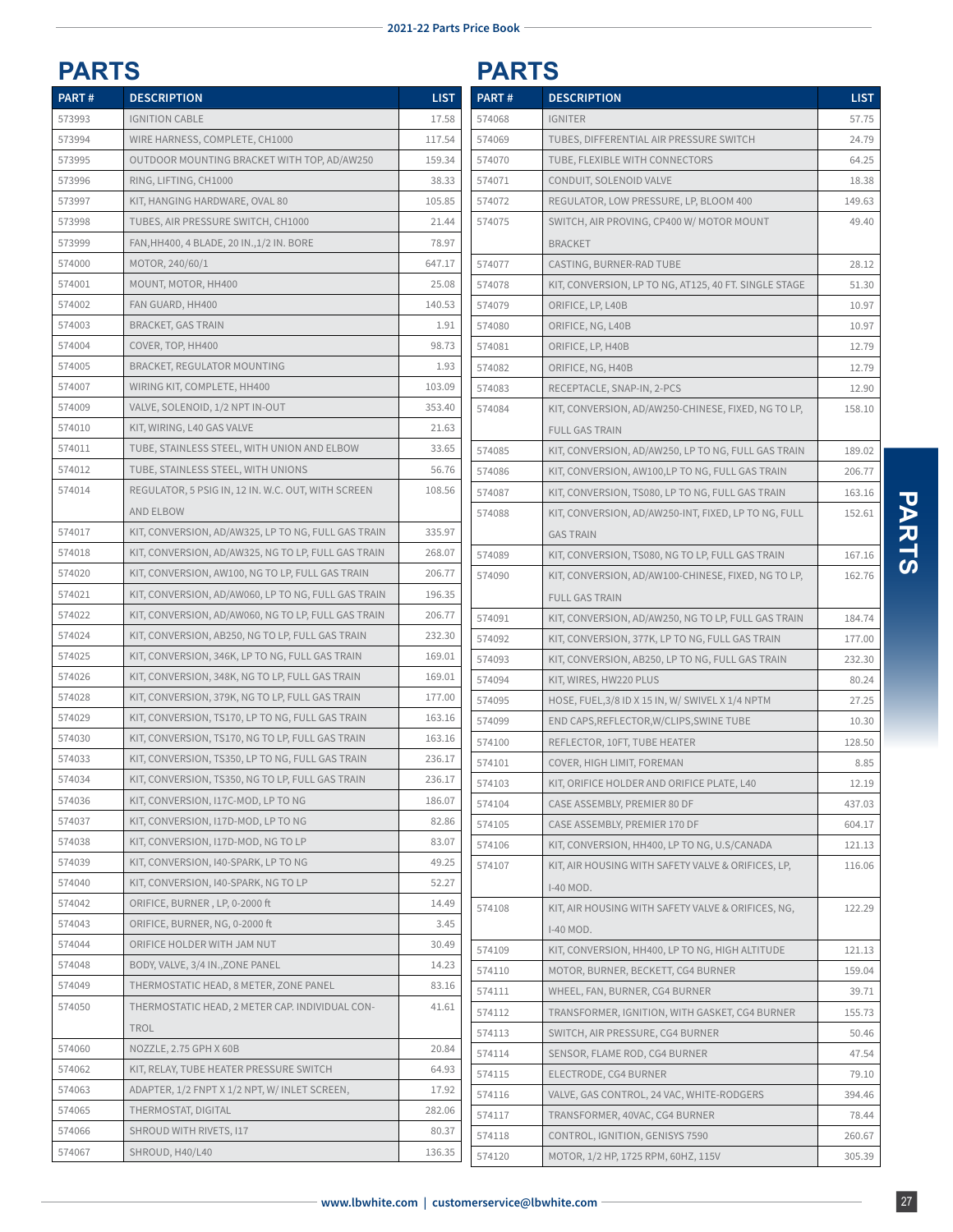|--|

| PART#  | <b>DESCRIPTION</b>                                  | LIST.  | PART#  | <b>DESCRIPTION</b>                                   | LIST.  |
|--------|-----------------------------------------------------|--------|--------|------------------------------------------------------|--------|
| 574121 | HOURMETER, PANEL MOUNT, 120VAC                      | 20.29  | 574169 | TUBE, TINE COPPER, 1/4 X 7.7 IN. W/ ELBOW & UNION    | 29.68  |
| 574122 | SWITCH, ROCKER, DPDT, ON/OFF/ON, 125V-10A           | 26.87  | 574170 | VALVE, GAS, LP, MERTIC MAXITROL                      | 241.47 |
| 574123 | WHEEL, FAN, BLADE, PUNKER, 12.5"                    | 442.65 | 574171 | VALVE, GAS, NG, MERTIC MAXITROL                      | 264.46 |
| 574124 | HANDLE, DOOR FLUSH MOUNT                            | 8.10   | 574172 | SWITCH, TIP-OVER, 35 DEGREE                          | 36.96  |
| 574125 | INLET, FLANGED, STRAIGHT-BLADE, 125VAC, 15A, NEMA   | 15.03  | 574173 | THERMOCOUPLE, INTERRUPTER BLOCK                      | 10.55  |
|        | $5 - 15$                                            |        | 574174 | ADAPTER, 3/8 MALE QUICK COUPLE X 3/8 FNPT            | 16.86  |
| 574126 | INLET, FLANGED, STRAIGHT-BLADE, 125VAC, 20A, NEMA   | 15.11  | 574175 | ADAPTER, 3/8 FEMALE QUICK COUPLE X 3/8 FNPT          | 33.79  |
|        | $5 - 20$                                            |        | 574176 | EMITTER, ROUND RADIANT, FULL ASSEMBLY                | 188.32 |
| 574127 | INLET, FLANGED, STRAIGHT-BLADE, 220VAC, 20A, NEMA   | 25.00  | 574177 | CASE, ASSEMBLY, ROUND RADIANT                        | 493.43 |
|        | L14-20P                                             |        | 574179 | NOZZLE, 1.25 GPH X 60B, FOREMAN 230 OIL              | 17.80  |
| 574129 | CASE, FAN HOUSING, REAR, FOREMAN 230                | 227.17 | 574180 | CAPACITOR, 10MFD, 370VAC                             | 31.82  |
| 574130 | CASE, FAN HOUSING, REAR, FOREMAN 500/750            | 294.66 | 574181 | BASE, BOTTOM, CP400H                                 | 28.54  |
| 574131 | MOTOR, BURNER, BECKETT, CF375 BURNER                | 159.04 | 574182 | AUTO RESET LIMIT SWITCH W/ HARDWARE, 275F            | 13.98  |
| 574132 | WHEEL, FAN, BURNER, CF375 BURNER                    | 52.42  | 574183 | KIT, WHEELS, FOREMAN 500/750                         | 266.07 |
| 574133 | ELECTRODE, BURNER, CI230 OIL                        | 47.50  | 574186 | KIT, CONVERSION, AD/AW250 SMART SENSE, LP TO NG,     | 401.86 |
| 574134 | PUMP, FUEL W/ SOLENOID, 115VAC                      | 210.79 |        | <b>FULL GAS TRAIN</b>                                |        |
| 574135 | TRANSFORMER, IGNITION, CI230 OIL                    | 154.66 | 574188 | WIRE, W/ SENSOR, 20 FT.                              | 104.00 |
| 574136 | COUPLING, FUEL PUMP, CF375 BURNER                   | 8.76   | 574189 | GUARD, BELT, TS350                                   | 80.25  |
| 574137 | TUBE, FUEL LINE, CF375 BURNER                       | 7.94   | 574190 | KIT, CONVERSION, AD/AW250 AUSTRALIAN, LP TO NG,      | 174.12 |
| 574138 | COVER, ELECTRICAL OUTLET                            | 4.22   |        | <b>FULL GAS TRAIN</b>                                |        |
| 574139 | HANDLE, LIFTING, BALE, CI230                        | 316.42 | 574192 | TUBE, TIN COPPER W/ NUTS AND SLEEVES, CP125          | 44.38  |
| 574140 | HANDLE, LIFTING, REAR, CI230                        | 36.20  | 574193 | KIT, CONVERSION, AD/AW250 CE, VARIABLE, NG TO LP,    | 200.85 |
| 574142 | CASE, BASE WRAPPER WITH LABELS, CP400H DF           | 79.37  |        | <b>FULL GAS TRAIN</b>                                |        |
| 574143 | OUTER BAREL, ASSEMBLY w/ HANDLE, CP170D-STD         | 100.14 | 574196 | IGNITER, FLAT                                        | 32.17  |
| 574144 | OUTER BARREL, ASSEMBLY w/ HANDLE, CP170D-ULTRA      | 97.08  | 574197 | MOTOR, FAN WHEEL, MOTOR MOUNT ASSEMBLY               | 266.03 |
| 574145 | BASE, BOTTOM, CP170D-STD                            | 21.30  | 574198 | VALVE, GAS SELECTOR, PREMIER 170 DF 2.0              | 41.36  |
| 574146 | BASE, BOTTOM, CP170D-ULTRA                          | 22.25  | 574200 | CASE, WRAPPER ASSEMBLY, TS170                        | 309.97 |
| 574147 | CASE WRAPPER, w/ LABELS, CP170D                     | 37.12  | 574201 | CASE, WRAPPER ASSEMBLY, CS170                        | 317.10 |
| 574148 | OUTER BARREL, ASSEMBLY w/ HANDLE, CP400H-STD        | 171.08 | 574202 | DOOR, FLUSH MOUNT, CS170                             | 91.41  |
| 574149 | OUTER BARREL, ASSEMBLY w/ HANDLE, CP400H-ULTRA      | 167.76 | 574203 | DOOR, LOUVERED, CS/TS170                             | 85.44  |
| 574150 | OUTER BARREL, ASSEMBLY w/ HANDLE, CP400H-DF         | 168.88 | 574204 | MOTOR/FAN WHEEL ASSEMBLY, W/ MOTOR MOUNT             | 213.13 |
| 574151 | CASE WRAPPER, w/ LABELS, CP400H                     | 69.22  | 574205 | VALVE, GAS SELECTOR, PREMIER 80 DF 2.0               | 30.06  |
| 574152 | KIT, CONVERSION, AD/AW060-CHINESE, FIXED, NG TO LP, | 162.76 | 574206 | CASE, WRAPPER ASSEMBLY, TS080                        | 269.60 |
|        | FULL GAS TRAIN                                      |        | 574207 | CASE, WRAPPER ASSEMBLY, CS080                        | 265.51 |
| 574153 | KIT, CONVERSION, AR80D, LOW PRESSURE, LP TO NG,     | 125.18 | 574208 | DOOR, FLUSH MOUNT, CS080                             | 74.53  |
|        | FULL GAS TRAIN                                      |        | 574209 | DOOR, LOUVERED, CS/TS080                             | 87.46  |
| 574154 | VALVE, GAS CONTROL, SET TO 8 IN. W.C.               | 91.45  | 574210 | <b>BOLT &amp; WASHER, HANDLE-U</b>                   | 2.41   |
| 574155 | FUEL LINE, 10" SS W/NUTS                            | 23.65  | 574211 | ORIFICE, BURNER, CS170                               | 12.09  |
| 574156 | <b>BURNER ORIFICE</b>                               | 31.18  | 574212 | ORIFICE, BURNER, TS170                               | 12.09  |
| 574157 | <b>IGNITER</b>                                      | 11.94  | 574213 | ORIFICE, BURNER, CS080                               | 12.71  |
| 574158 | HARNESS, WIRE                                       | 140.55 | 574214 | ORIFICE, BURNER, TS080                               | 12.71  |
| 574159 | LIGHT, STATUS, GREEN, 24 VOLT                       | 11.78  | 574215 | DOOR, FLUSH MOUNT, TS170                             | 88.04  |
| 574160 | CASE, WRAPPER, ASSEMBLY, TS040A                     | 335.25 | 574216 | DOOR, FLUSH MOUNT, TS080                             | 72.49  |
| 574161 | DOOR ASSEMBLY, TS040                                | 76.85  | 574217 | BRACKET, THERMOSTAT HOLDER, PREMIER 2.0              | 17.57  |
| 574162 | LATCH, DOOR                                         | 13.20  | 574218 | KIT, CONVERSION, HW120-STD, LP TO NG, FULL GAS TRAIN | 204.79 |
| 574163 | MOUNT, MOTOR                                        | 9.97   | 574219 | KIT, WIRE HARNESS COMPLETE, ST100/ST125              | 71.82  |
| 574164 | BELT, FOREMAN 750                                   | 77.64  | 574220 | <b>IGNITER W/ MOUNTING SCREWS</b>                    | 6.26   |
| 574166 | KIT, CONVERSION, AD/AW100-CHINESE, FIXED, LP TO NG, | 162.76 | 574221 | GAS CONTROL VALVE, 2-STAGE, LPG                      | 184.16 |
|        | <b>FULL GAS TRAIN</b>                               |        | 574222 | GAS CONTROL VALVE, 2-STAGE, NG                       | 184.16 |
| 574167 | ORIFICE, 0.122 IN. DIA, LP                          | 20.94  | 574223 | GASKET, COMPLETE, BURNER BOX, ST100/ST125            | 13.87  |
| 574168 | ORIFICE, 0.129 IN. DIA, NG                          | 20.94  | 574224 | FAN HOUSING CASE, TOP, FOREMAN 500/750               | 167.76 |
|        |                                                     |        |        |                                                      |        |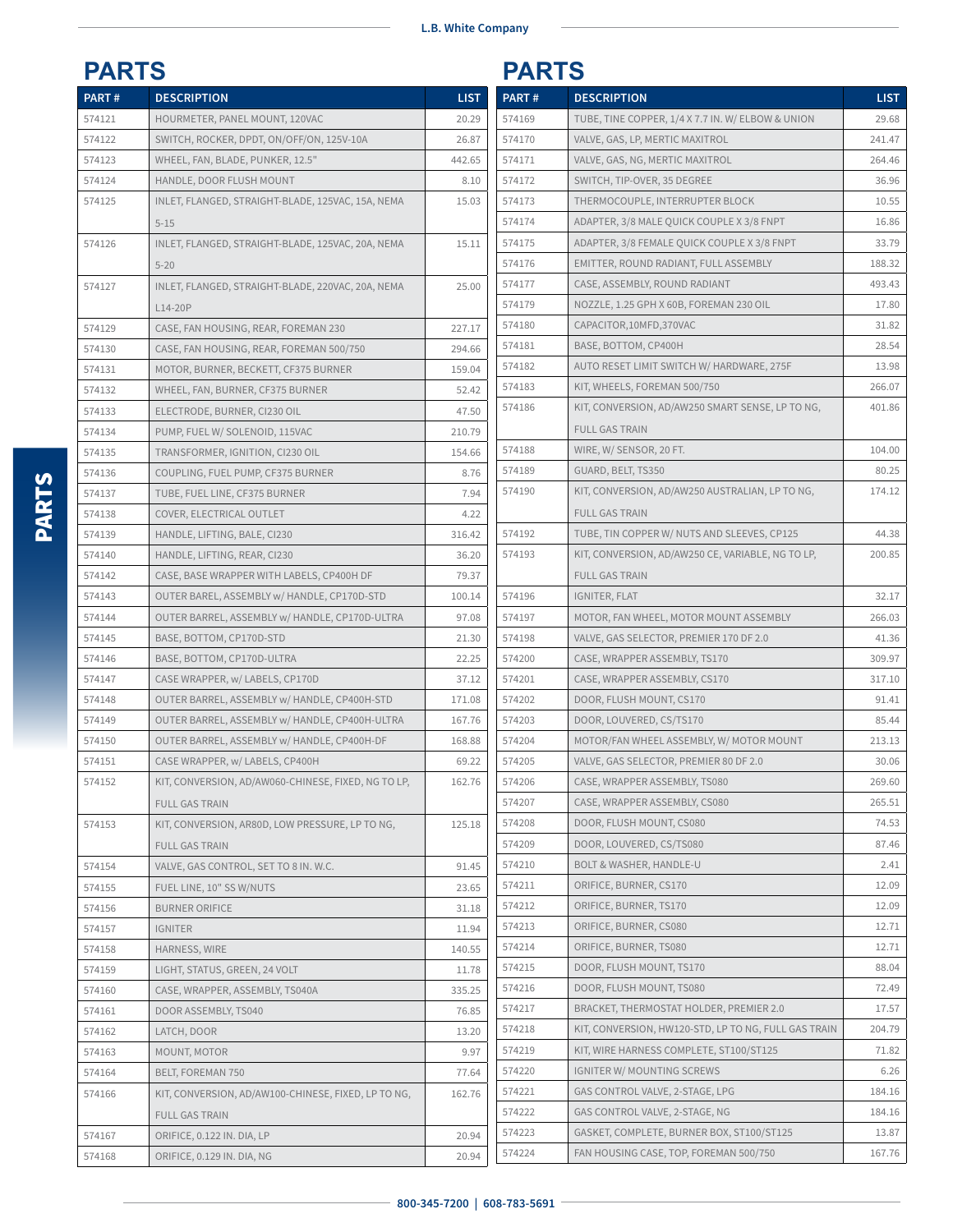| PART#  | <b>DESCRIPTION</b>                                  | LIST     |
|--------|-----------------------------------------------------|----------|
| 574225 | CLAMP, 4 INCH I.D., STAINLESS STEEL                 | 20.38    |
| 574226 | REFLECTORS, OVAL-U                                  | 133.11   |
| 574227 | <b>HEATER END PLATE</b>                             | 39.55    |
| 574228 | TUBE, OVAL, 4 IN X 10FT. W/CLAMP                    | 196.81   |
| 574229 | <b>U-TUBE SUPPORT END PLATE</b>                     | 40.79    |
| 574230 | TUBE, 4 INCH BENT "U" W/CLAMPS                      | 150.65   |
| 574231 | <b>END CAP REFLECTOR</b>                            | 45.31    |
| 574232 | SWITCH, AIR PRESSURE DIFFERENTIAL, 0.50± 0.03" W.C. | 22.04    |
| 574233 | FAN HOUSE, TUBE HEATER                              | 44.82    |
| 574234 | KIT, S-HOOKS AND CHAINS                             | 4.53     |
| 574235 | ORIFICE, BURNER, 1X0.044, 5X0.031                   | 35.62    |
| 574236 | ORIFICE, BURNER, Ø.299, 1/4-18 NPSM                 | 11.57    |
| 574237 | VALVE, GAS SELECTOR, TS350C-DF                      | 40.89    |
| 574238 | LEAD, IGNITION, 54 x 7MM                            | 19.06    |
| 574239 | SWITCH, AIR PRESSURE W/ BRACKET, 0.12± 0.03" W.C.   | 23.77    |
| 574240 | VALVE, GAS CONTROL, SET TO 10 IN. W.C.              | 99.44    |
| 574241 | KIT, CONVERSION, AR80D, LOW PRESSURE, NG TO LP,     | 126.41   |
|        | <b>FULL GAS TRAIN</b>                               |          |
| 574242 | OVAL-U 100, BURNER BOX ONLY, NG                     | 1,078.92 |
| 574243 | OVAL-U 100, BURNER BOX ONLY, LP                     | 1,078.92 |
| 574244 | BOARD, POWER SUPPY, 12VDC                           | 32.64    |
| 574245 | BOARD, CO MONITOR                                   | 359.89   |
| 574246 | THERMOSTAT, DIGITAL PANEL, 120V                     | 137.06   |
| 574247 | BOARD, IGNITION CONTROL, DSI, UTEC 1016-529 WITH    | 116.04   |
|        | POST PURGE                                          |          |
| 574248 | GUARD, FAN GUARD, 280mm                             | 14.69    |
| 574249 | FAN, AXIAL, 120V, 120MMX120MM, 4 BLADE              | 49.03    |
| 574250 | FAN, DIFFUSER                                       | 396.75   |
| 574251 | CABLE, AUDIO CONNECTOR, 3 CONTACTS, JACK, .25IN     | 1.49     |
| 574252 | PROBE TEMPERATURE SENSOR, 5 FT.                     | 1,191.27 |
| 574253 | RELAY, 120V, SPDT, FLANGE MOUNTED                   | 18.66    |
| 574254 | RELAY, 12DCV, SPDT, FLANGE MOUNTED                  | 12.47    |
| 574255 | RELAY, 24V, SPDT, FLANGE MOUNTED                    | 15.21    |
| 574256 | THERMAL CIRCUIT BREAKER, PUSH TO RESET, 10 AMP      | 15.08    |
| 574257 | THERMAL CIRCUIT BREAKER, PUSH TO RESET, 5 AMP       | 6.88     |
| 574258 | HARNESS, L40                                        | 12.57    |
| 574259 | BURNER, ASSEMBLY, TS040                             | 102.99   |
| 574260 | LED, RED, 12V, SNAP-IN, 3/16 TABS                   | 10.81    |
| 574262 | WIRE, IGNITER                                       | 13.75    |
| 574263 | FRESH AIR MODULE, ASSEMBLY, PS080                   | 288.08   |
| 574264 | MANIFOLD, GAS ASSEMBLY, 2-WAY                       | 220.65   |
| 574266 | PLATE, INLET RESTRICTION, AT-AR 2.38 W/ ORIFICE     | 5.89     |
|        | <b>ADAPTER</b>                                      |          |
| 574267 | ASSEMBLY, BURNER, H40/L40, W/ IGNITER & BRACKET     | 59.61    |
| 574268 | BRACKET, SILICONE NITRIDE IGNITER, AW250            | 14.91    |
| 574269 | SWITCH, PRESSURE, 120 VAC, SET TO 0.74" W.C.        | 77.79    |
| 574270 | CASE, FRONT, CS350 W/ LABELS                        | 131.65   |
|        |                                                     |          |
| 574271 | CASE, TOP, CS350 W/ LABELS                          | 112.46   |
| 574272 | CASE, BACK, CS350 W/ LABELS                         | 130.45   |
| 574273 | CASE, DOOR, LOUVERED, CS350 W/ LATCH & LABEL        | 33.77    |
| 574274 | CASE, DOOR, BURNER, CS350 W/ LATCH & LABELS         | 86.73    |

| PART # | <b>DESCRIPTION</b>                                      | <b>LIST</b> |
|--------|---------------------------------------------------------|-------------|
| 574275 | BRACKET, REGULATOR, STORAGE, CS350                      | 11.18       |
| 574276 | HANGER, .25-20 THREAD, Ø.31in X .19in STAND-OFF         | 5.18        |
| 574277 | COVER, GAS VALVE, FOREMAN 230 DF                        | 20.71       |
| 574278 | FUSE, 2A, ATOF, FAST ACTING                             | 2.71        |
| 574279 | KIT, CONVERSION, AT150C-E, 40/50FT, NG TO LP, 1-STAGE,  | 174.37      |
|        | <b>FULL GAS TRAIN</b>                                   |             |
| 574281 | KIT, CONVERSION, UT100, LP TO NG, FULL GAS TRAIN        | 115.35      |
| 574282 | PIN, HINGE, 2 PER PCK                                   | 2.48        |
| 574283 | HARNESS, WIRE, TUBE HEATER                              | 48.10       |
| 574284 | FLAME SENSOR, ROD, 2.75                                 | 8.25        |
| 574285 | WIRE, IGNITER, 41", 18GA, 7MM, NOISE SUPPRESSION        | 16.42       |
|        | CABLE                                                   |             |
| 574286 | WIRE, IGNITER, 48", 18GA, 7MM, NOISE SUPPRESSION        | 17.53       |
|        | CABLE                                                   |             |
| 574287 | BOARD, IGNITION CONTROL, DSI, UTEC 1016-422             | 118.32      |
| 574288 | BOARD, IGNITION CONTROL, HSI, UTEC 1018-502             | 99.89       |
| 574289 | TRANSFORMER, 120V/24V, 20VA, 1/4" & 3/16" MALE TABS     | 19.88       |
| 574290 | TRANSFORMER, 2400V/24V, 20VA, 1/4" & 3/16" MALE TABS    | 20.97       |
| 574291 | MOTOR/FAN WHEEL ASSEMBLY, W/ MOTOR MOUNT,               | 264.09      |
|        | GUARDIAN 60 2.0                                         |             |
| 574292 | MOTOR/FAN WHEEL ASSEMBLY, W/ MOTOR MOUNT,               | 419.07      |
|        |                                                         |             |
|        | GUARDIAN 325 2.0                                        |             |
| 574293 | ORIFICE, Ø.091, 1/4-18 NPSM                             | 7.57        |
| 574294 | ORIFICE, Ø.136, 1/4-18 NPSM                             | 7.57        |
| 574295 | ORIFICE, Ø.174, 1/4-18 NPSM                             | 7.57        |
| 574296 | ORIFICE, Ø.179, 1/4-18 NPSM                             | 8.59        |
| 574297 | ORIFICE, Ø.221, 1/4-18 NPSM                             | 8.59        |
| 574298 | ORIFICE, Ø.149, 1/4-18 NPSM                             | 8.02        |
| 574300 | VALVE, GAS CONTROL, NG, SET TO 4.5 IN. W.C.             | 188.39      |
| 574301 | CORD, POWER, 4-WIRES, W/O PLUG                          | 55.99       |
| 574302 | ORIFICE, STEPPED, Ø.235, 1/4-18 NPSM                    | 8.59        |
| 574303 | ORIFICE, STEPPED, Ø.281, 1/4-18 NPSM                    | 7.24        |
| 574304 | ORIFICE, STEPPED, Ø.284, 1/4-18 NPSM                    | 8.59        |
| 574305 | ORIFICE, STEPPED, Ø.327, 1/4-18 NPSM                    | 8.59        |
| 574312 | COVER, PILOT W/ GASKET                                  | 7.24        |
| 574313 | SHIELD, PILOT, W/ MOUNTING BRACKET                      | 12.19       |
| 574314 | KIT, HOLDER, REGULATOR, PREMIER 170DF 2.0               | 14.69       |
| 574315 | KIT, HOLDER, REGULATOR, PERMIER 170-LP 2.0              | 12.96       |
| 574318 | KIT, CONVERSION, AT125E, 40Ft., NG TO LP, 1-STAGE, FULL | 174.37      |
|        | <b>GAS TRAIN</b>                                        |             |
| 574319 | CASE, WRAPPER, ASSEMBLY, TS040B                         | 235.01      |
| 574320 | ORIFICE, LP, Ø.134, TUBE HEATER                         | 17.28       |
| 574321 | ORIFICE, NG, Ø.214, TUBE HEATER                         | 17.28       |
| 574381 | ORIFICE, LP, Ø.108, TUBE HEATER                         | 17.19       |
| 674194 | PORTABLE EVAP COOLER PADS, SET OF 3, 21.5" X 18" X      | 113.19      |
|        | 2.5", (2) 21.5"X9.75"X2.5"                              |             |
| 674195 | PUMP, PORTABLE EVAP COOLER, 120V, 0.23A, 60Hz,          | 42.29       |
|        | 110GPH                                                  |             |
| 674306 | FAN BLAD, PC-31 EVAP COOLER                             | 89.25       |
| 674307 | DOOR, WATER FILLING, PC-31                              | 50.58       |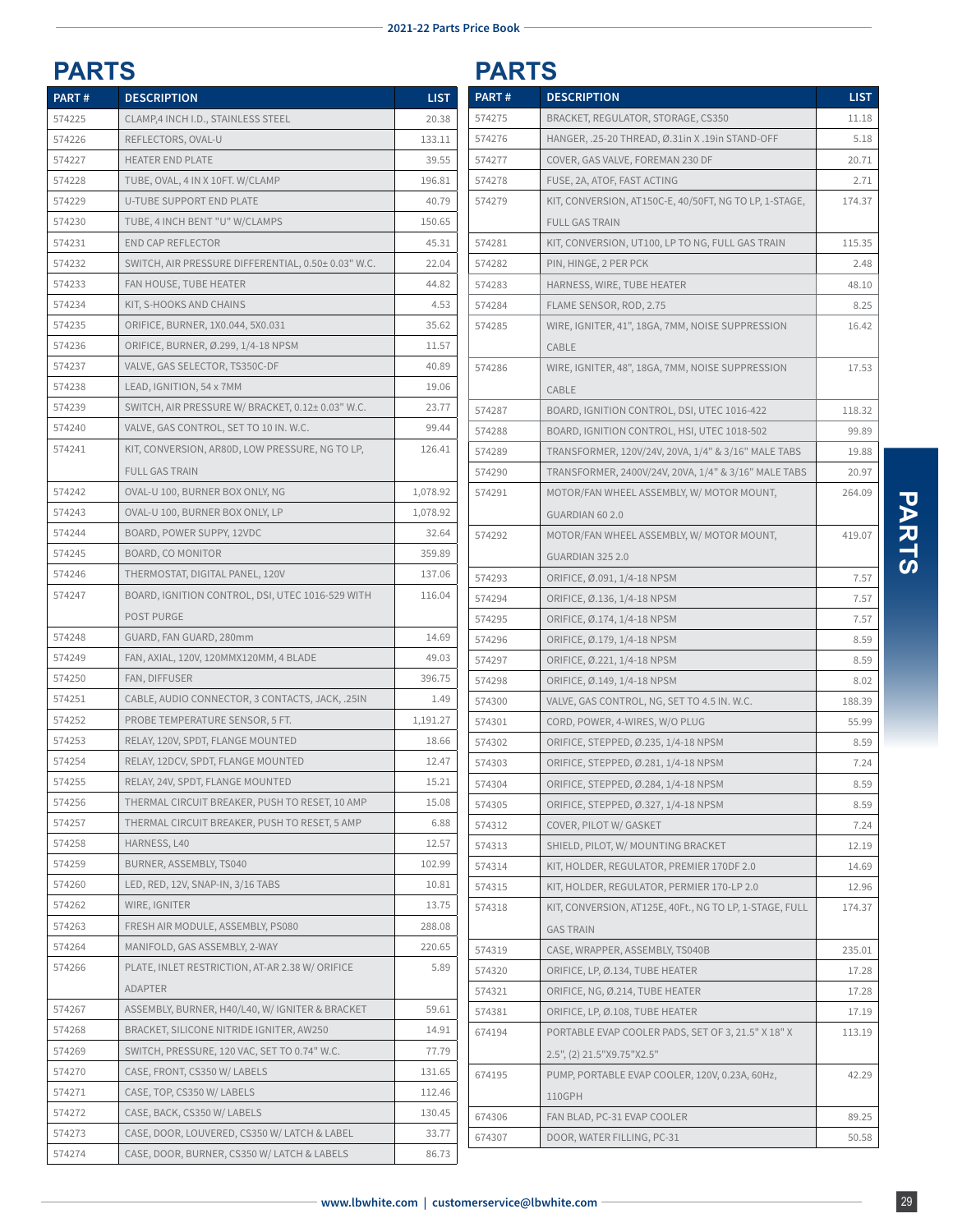|--|--|

| 674308<br>CASTER, 3" SWIVELS, SET OF 4, 2 NON-LOCKING/2 LOCK-<br>60.25<br>500-20670<br>VALVE, PILOT PRESSURE, 117/134/140<br>500-20759<br>KIT, NG, PILOT ASSY, TAKE APART AB230/AB250<br><b>ING</b><br>500-21087<br>KIT, COMBUST, CONES, GASKET, HARDWARE, 117<br>70.43<br>674309<br>CONTROL PANEL, PORTABLE EVAP COOLER, PC-31<br>500-21128<br>KIT, SHIELD, PILOT, W/BURNER TIP ASSY, TAKE APART PILOT<br>674310<br>MOTOR, 1500 RPM, 60HZ, 115V, 2.4AMP<br>111.69<br>500-21384<br>KIT, CASE, ASSY, PILOT, CE, SELF CERTIFIED, 250MBH<br>500-00820<br>FILTER, KIT W/ VENT LIMITER<br>74.58<br>500-21476<br>TUBE, PILOT, W/COMPRESSION NUTS AB250 CE TYPE<br>500-01212<br>CASE, ASSY SM AG REPLACEMENT SPECIFY MODEL # FOR<br>289.94<br>CERTIFIED<br>LABEL<br>500-21621<br>KIT, CONVERSION, LP TO NG, 408K TO 410K<br>500-02662<br>SWITCH, HI LIMIT, 350 DEG F KIT 346E-G OS<br>29.05<br>500-21625<br>KIT, HEAT SHRINKS, MOTOR WIRE LEADS<br>442.79<br>500-02673<br>CASE, ASSY LG AG 3 PIECE PREP REPLACEMENT<br>500-21837<br>INJECTOR BODY, 117, NG, PILOT/SI W/AIR REGISTER PLATE<br>500-02686<br>BOARD, TERMINAL & COVER LG AG<br>40.36<br>500-21838<br>INJECTOR BODY, 117, LP, PILOT/SI W/AIR REGISTER PLATE<br>500-03398<br>VALVE, PILOT GAS, W/BALL VALVE<br>347.90<br>500-22031<br>KIT, TABS, UNIT DIFFUSER, 16 GA BENT, LEFT & RIGHT, W/<br>500-05570<br>HOUSING, FAN W/SAIL, SWTH, MOUNT<br>182.71<br>500-05572<br>HOUSING, FAN W/SAIL MED AG UNIT AND<br>212.82<br><b>SCREWS</b><br>169.51<br>500-22039<br>KIT, GAS CONTROL VALVE CONVERS. ORDER FOR AG HEAT-<br><b>SWITCH, HOUSING RING</b><br>307.63<br><b>ERS ONLY</b><br>500-05628<br>CASE, ASSY MED AG UT W/LABEL<br>500-06222<br>CASE, TOP SMALL PFAH<br>176.72<br>500-22066<br>ASSY, HOUSING, FAN, W/AIR PROVING SWITCH & HIGH LIMIT<br>500-06316<br>CASE, LEFT SIDE, PAINTED<br>63.58<br>CS/TS080E<br>500-06739<br>SWITCH, SAIL, W/BRACKET, PFAH<br>31.48<br>500-22088<br>VALVE, FOR I5 (FOR LP-GAS UNITS ONLY)<br>500-07336<br>VALVE, GAS ASSY, BASOTROL PILOT, OVERSEA<br>346.54<br>500-22094<br>KIT, GAS CONTROL VALVE CONVERS. WHITE RODGERS TO<br>169.51<br>500-07864<br>KIT, SHIELD, PILOT, W/BURNER TIP ASSY, TAKE APART PILOT<br>64.21<br>HONEYWELL, NG<br>500-07877<br>KIT, TAKE APART PILOT, LP GAS<br>79.93<br>500-22109<br>KIT, CONTROL VALVE, ENCLOSURE<br>500-07878<br>KIT, TAKE APART PILOT, NAT. GAS<br>80.72<br>500-22191<br>VALVE, HSI, LP, 24V, 50/60HZ INT. SERVICE PART<br>500-07887<br>SWITCH, HI LIMIT, CAPILLARY AB170-200 "A" PILOT UNITS<br>61.81<br>500-22204<br>TUBE, PILOT, W/NUTS, 377K/408K<br>500-08023<br>VALVE, SOLENOID, 120V, W/GND TERM SGLE 1/4" QC&SCRN<br>106.34<br>500-22207<br>VALVE, HSI, LP, 24V, 50-60HZ, CE SELF/AUSTRAL., W/PRESS.<br>500-08237<br>BOTTOM, CONTROL BOX WITH STRIKE ELECTRICAL<br>52.95<br><b>TAPS</b><br>PANEL, GASKET<br>500-22208<br>VALVE, HSI, NAT.GAS, 24V, 50-60HZ, AUSTRALIAN, W/PRESS<br>500-08609<br>KIT, SAIL SWITCH SHIELD<br>8.48<br><b>TAPS</b><br>500-08813<br>VALVE, SOLENOID, 24V, GRND TERM SCREEN, 3/8" NPT IN<br>168.25<br>500-22286<br>KIT, PILOT SAF-T VALVE, W/SEALANT, INDIVIDUAL CONTROL<br>& OUT<br>500-22338<br>CASE ASSY, W/LABELS, 341H<br>500-09054<br>CLAMP, SNAP LOCK, 12.25"<br>36.50<br>500-22420<br>VALVE, DSI, LP, 24V, 50/60HZ, HYBRD W/PRESS. TAPS & BSPT<br>500-09555<br>INJECTOR BODY, 134 LP<br>49.29<br>ADAPTER<br>500-09562<br>KIT, INJECTOR TUBE, 134 140 W/SEALANT PACKAGE<br>21.57<br>500-22420-<br>VALVE, DSI, BUTANE/PROPANE, 24V, 50/60HZ, HYBRID W/<br>INJECTOR BODY, 117 LP "C" DESIGN, LP<br>62.90<br>500-09591<br>07<br>PRESS TAPS<br>500-09597<br>KIT, INJECTOR TUBE, 117 W/SEALANT PACKAGE<br>20.28<br>500-22421<br>VALVE, DSI, NG, 24V, 50/60HZ, HYBRD W/PRESS. TAPS & BSPT<br>500-09639<br>BURN CHAMBER, MIXING TUBE AND<br>292.03<br>ADAPTER<br>CONES, I17, MODULATING<br>500-23138<br>KIT, MOTOR, 1/3HP, PSC, 115V, 1075 RPM, 4.3A, BALL<br>335.03<br>500-09655<br>CASE, ASSY, AW060<br>BEARING, CNTRFGL<br>500-09750<br>VALVE, MODULATING, LP, 117<br>107.29<br>500-23163<br>VALVE, PILOT, LP, 24V, 50/60HZ HYBRID, CE, AB250/100/060'B'<br>500-09755<br>KIT, IGNITER, CONVERTS NORTON TO STARLITE<br>60.20<br>500-23164<br>236.37<br>VALVE, PILOT, NG, 24V, 50/60HZ<br>500-09774<br>KIT, INJECTOR CASTING ASSY, I17NG, MODULATING, "C"<br>59.42<br>HYBRID, CE, AB250/100/060'B'<br><b>DESIGN</b><br>30.38<br>500-23166<br>TUBE, PILOT, W/NUTS, AB060/100B CE CERTIFIED<br>500-09778<br>KIT, INJECTOR CASTING ASSY, I34NG, MODULATING<br>47.82<br>500-23170<br>KIT, CASE ASSY, AB100B, GZ, CE W/DOORS & LATCHES<br>247.18<br>500-09790<br>KIT, CASE, ASSY, TS170, W/DOORS AND HANDLES<br>337.62<br>500-23283<br>CASE ASSY, SM AG CONSTR. LISTED 346 SERIES<br>500-09861<br>KIT, PRESSURE VALVE, MODULATING 117/134, LP OR NG<br>50.18<br>500-23337<br>33.48<br>INJECTOR BODY, 140, LP, MODULATNG W/AIR REGISTER<br>500-130942<br>ADAPTER, HOSE, 3/8 MALE NPT X 9/16-18 UNF-2A-LH<br>10.67<br>PLATE<br>500-131144<br>43.64<br>PLUG, LOCKING, NEMA L14-20, 20 AMP<br>500-23373<br>CASE ASSY, NORSEMAN 200<br>209.17<br>KIT, REMOTE OIL HOOK-UP<br>383.96<br>500-131261<br>500-23406<br>FITTING KIT, (INCLUDES 1/8"STEM & HOSE NUT)<br>15.45<br>500-131261<br>KIT, REMOTE OIL HOOK-UP<br>383.96<br>500-23709<br>KIT, HARNESS, WIRING, AW250/100/60<br>67.05<br>500-132250<br>3.14<br>CAPLUG, RED, H17/I40 HOUSING<br>500-23729<br>VALVE, SOLENOID, 120V, W/ADAPTERS SPARK IGNITION<br>115.18<br>500-133398<br>HOSE, Ø1/2" X 50', WITH SHUT-OFF & QUICK COUPLE<br>212.76<br>500-23780<br>ELECTRODE ASSY, IGNITOR, DSI 120/60, HD220<br>121.96<br>500-20149<br>CASE, ASSY AW250A GALVANIZED<br>333.64<br>152.02<br>500-23795<br>DOOR, MOTOR END, TS170C-F CS170A, DOMESTIC<br>500-20356<br>VALVE, PILOT SAFETY, CONTROL<br>79.52<br>500-23923<br>INJECTOR BODY, 140, NG, W/AIR REGISTER PLATE<br>33.98 | PART# | <b>DESCRIPTION</b> | <b>LIST</b> | PART# | <b>DESCRIPTION</b> | <b>LIST</b> |
|----------------------------------------------------------------------------------------------------------------------------------------------------------------------------------------------------------------------------------------------------------------------------------------------------------------------------------------------------------------------------------------------------------------------------------------------------------------------------------------------------------------------------------------------------------------------------------------------------------------------------------------------------------------------------------------------------------------------------------------------------------------------------------------------------------------------------------------------------------------------------------------------------------------------------------------------------------------------------------------------------------------------------------------------------------------------------------------------------------------------------------------------------------------------------------------------------------------------------------------------------------------------------------------------------------------------------------------------------------------------------------------------------------------------------------------------------------------------------------------------------------------------------------------------------------------------------------------------------------------------------------------------------------------------------------------------------------------------------------------------------------------------------------------------------------------------------------------------------------------------------------------------------------------------------------------------------------------------------------------------------------------------------------------------------------------------------------------------------------------------------------------------------------------------------------------------------------------------------------------------------------------------------------------------------------------------------------------------------------------------------------------------------------------------------------------------------------------------------------------------------------------------------------------------------------------------------------------------------------------------------------------------------------------------------------------------------------------------------------------------------------------------------------------------------------------------------------------------------------------------------------------------------------------------------------------------------------------------------------------------------------------------------------------------------------------------------------------------------------------------------------------------------------------------------------------------------------------------------------------------------------------------------------------------------------------------------------------------------------------------------------------------------------------------------------------------------------------------------------------------------------------------------------------------------------------------------------------------------------------------------------------------------------------------------------------------------------------------------------------------------------------------------------------------------------------------------------------------------------------------------------------------------------------------------------------------------------------------------------------------------------------------------------------------------------------------------------------------------------------------------------------------------------------------------------------------------------------------------------------------------------------------------------------------------------------------------------------------------------------------------------------------------------------------------------------------------------------------------------------------------------------------------------------------------------------------------------------------------------------------------------------------------------------------------------------------------------------------------------------------------------------------------------------------------------------------------------------------------------------------------------------------------------------------------------------------------------------------------------------------------------------------------------------------------------------------------------------------------------------------------------------------------------------------------------------------------------------------------------------------------------------------------------------------------------------------------------------------------------------------------------------------------------------------------------------------------------------------------------------------------------------------------------------------------------------------------------------------------------------------------------------------------------------------------------------------------------------------------------------------------------------------------------------------------------------------------------------------------------------------------------------------|-------|--------------------|-------------|-------|--------------------|-------------|
|                                                                                                                                                                                                                                                                                                                                                                                                                                                                                                                                                                                                                                                                                                                                                                                                                                                                                                                                                                                                                                                                                                                                                                                                                                                                                                                                                                                                                                                                                                                                                                                                                                                                                                                                                                                                                                                                                                                                                                                                                                                                                                                                                                                                                                                                                                                                                                                                                                                                                                                                                                                                                                                                                                                                                                                                                                                                                                                                                                                                                                                                                                                                                                                                                                                                                                                                                                                                                                                                                                                                                                                                                                                                                                                                                                                                                                                                                                                                                                                                                                                                                                                                                                                                                                                                                                                                                                                                                                                                                                                                                                                                                                                                                                                                                                                                                                                                                                                                                                                                                                                                                                                                                                                                                                                                                                                                                                                                                                                                                                                                                                                                                                                                                                                                                                                                                                                                                              |       |                    |             |       |                    | 36.85       |
|                                                                                                                                                                                                                                                                                                                                                                                                                                                                                                                                                                                                                                                                                                                                                                                                                                                                                                                                                                                                                                                                                                                                                                                                                                                                                                                                                                                                                                                                                                                                                                                                                                                                                                                                                                                                                                                                                                                                                                                                                                                                                                                                                                                                                                                                                                                                                                                                                                                                                                                                                                                                                                                                                                                                                                                                                                                                                                                                                                                                                                                                                                                                                                                                                                                                                                                                                                                                                                                                                                                                                                                                                                                                                                                                                                                                                                                                                                                                                                                                                                                                                                                                                                                                                                                                                                                                                                                                                                                                                                                                                                                                                                                                                                                                                                                                                                                                                                                                                                                                                                                                                                                                                                                                                                                                                                                                                                                                                                                                                                                                                                                                                                                                                                                                                                                                                                                                                              |       |                    |             |       |                    | 60.11       |
|                                                                                                                                                                                                                                                                                                                                                                                                                                                                                                                                                                                                                                                                                                                                                                                                                                                                                                                                                                                                                                                                                                                                                                                                                                                                                                                                                                                                                                                                                                                                                                                                                                                                                                                                                                                                                                                                                                                                                                                                                                                                                                                                                                                                                                                                                                                                                                                                                                                                                                                                                                                                                                                                                                                                                                                                                                                                                                                                                                                                                                                                                                                                                                                                                                                                                                                                                                                                                                                                                                                                                                                                                                                                                                                                                                                                                                                                                                                                                                                                                                                                                                                                                                                                                                                                                                                                                                                                                                                                                                                                                                                                                                                                                                                                                                                                                                                                                                                                                                                                                                                                                                                                                                                                                                                                                                                                                                                                                                                                                                                                                                                                                                                                                                                                                                                                                                                                                              |       |                    |             |       |                    | 97.96       |
|                                                                                                                                                                                                                                                                                                                                                                                                                                                                                                                                                                                                                                                                                                                                                                                                                                                                                                                                                                                                                                                                                                                                                                                                                                                                                                                                                                                                                                                                                                                                                                                                                                                                                                                                                                                                                                                                                                                                                                                                                                                                                                                                                                                                                                                                                                                                                                                                                                                                                                                                                                                                                                                                                                                                                                                                                                                                                                                                                                                                                                                                                                                                                                                                                                                                                                                                                                                                                                                                                                                                                                                                                                                                                                                                                                                                                                                                                                                                                                                                                                                                                                                                                                                                                                                                                                                                                                                                                                                                                                                                                                                                                                                                                                                                                                                                                                                                                                                                                                                                                                                                                                                                                                                                                                                                                                                                                                                                                                                                                                                                                                                                                                                                                                                                                                                                                                                                                              |       |                    |             |       |                    | 29.22       |
|                                                                                                                                                                                                                                                                                                                                                                                                                                                                                                                                                                                                                                                                                                                                                                                                                                                                                                                                                                                                                                                                                                                                                                                                                                                                                                                                                                                                                                                                                                                                                                                                                                                                                                                                                                                                                                                                                                                                                                                                                                                                                                                                                                                                                                                                                                                                                                                                                                                                                                                                                                                                                                                                                                                                                                                                                                                                                                                                                                                                                                                                                                                                                                                                                                                                                                                                                                                                                                                                                                                                                                                                                                                                                                                                                                                                                                                                                                                                                                                                                                                                                                                                                                                                                                                                                                                                                                                                                                                                                                                                                                                                                                                                                                                                                                                                                                                                                                                                                                                                                                                                                                                                                                                                                                                                                                                                                                                                                                                                                                                                                                                                                                                                                                                                                                                                                                                                                              |       |                    |             |       |                    | 367.08      |
|                                                                                                                                                                                                                                                                                                                                                                                                                                                                                                                                                                                                                                                                                                                                                                                                                                                                                                                                                                                                                                                                                                                                                                                                                                                                                                                                                                                                                                                                                                                                                                                                                                                                                                                                                                                                                                                                                                                                                                                                                                                                                                                                                                                                                                                                                                                                                                                                                                                                                                                                                                                                                                                                                                                                                                                                                                                                                                                                                                                                                                                                                                                                                                                                                                                                                                                                                                                                                                                                                                                                                                                                                                                                                                                                                                                                                                                                                                                                                                                                                                                                                                                                                                                                                                                                                                                                                                                                                                                                                                                                                                                                                                                                                                                                                                                                                                                                                                                                                                                                                                                                                                                                                                                                                                                                                                                                                                                                                                                                                                                                                                                                                                                                                                                                                                                                                                                                                              |       |                    |             |       |                    | 29.55       |
|                                                                                                                                                                                                                                                                                                                                                                                                                                                                                                                                                                                                                                                                                                                                                                                                                                                                                                                                                                                                                                                                                                                                                                                                                                                                                                                                                                                                                                                                                                                                                                                                                                                                                                                                                                                                                                                                                                                                                                                                                                                                                                                                                                                                                                                                                                                                                                                                                                                                                                                                                                                                                                                                                                                                                                                                                                                                                                                                                                                                                                                                                                                                                                                                                                                                                                                                                                                                                                                                                                                                                                                                                                                                                                                                                                                                                                                                                                                                                                                                                                                                                                                                                                                                                                                                                                                                                                                                                                                                                                                                                                                                                                                                                                                                                                                                                                                                                                                                                                                                                                                                                                                                                                                                                                                                                                                                                                                                                                                                                                                                                                                                                                                                                                                                                                                                                                                                                              |       |                    |             |       |                    |             |
|                                                                                                                                                                                                                                                                                                                                                                                                                                                                                                                                                                                                                                                                                                                                                                                                                                                                                                                                                                                                                                                                                                                                                                                                                                                                                                                                                                                                                                                                                                                                                                                                                                                                                                                                                                                                                                                                                                                                                                                                                                                                                                                                                                                                                                                                                                                                                                                                                                                                                                                                                                                                                                                                                                                                                                                                                                                                                                                                                                                                                                                                                                                                                                                                                                                                                                                                                                                                                                                                                                                                                                                                                                                                                                                                                                                                                                                                                                                                                                                                                                                                                                                                                                                                                                                                                                                                                                                                                                                                                                                                                                                                                                                                                                                                                                                                                                                                                                                                                                                                                                                                                                                                                                                                                                                                                                                                                                                                                                                                                                                                                                                                                                                                                                                                                                                                                                                                                              |       |                    |             |       |                    | 44.77       |
|                                                                                                                                                                                                                                                                                                                                                                                                                                                                                                                                                                                                                                                                                                                                                                                                                                                                                                                                                                                                                                                                                                                                                                                                                                                                                                                                                                                                                                                                                                                                                                                                                                                                                                                                                                                                                                                                                                                                                                                                                                                                                                                                                                                                                                                                                                                                                                                                                                                                                                                                                                                                                                                                                                                                                                                                                                                                                                                                                                                                                                                                                                                                                                                                                                                                                                                                                                                                                                                                                                                                                                                                                                                                                                                                                                                                                                                                                                                                                                                                                                                                                                                                                                                                                                                                                                                                                                                                                                                                                                                                                                                                                                                                                                                                                                                                                                                                                                                                                                                                                                                                                                                                                                                                                                                                                                                                                                                                                                                                                                                                                                                                                                                                                                                                                                                                                                                                                              |       |                    |             |       |                    | 15.08       |
|                                                                                                                                                                                                                                                                                                                                                                                                                                                                                                                                                                                                                                                                                                                                                                                                                                                                                                                                                                                                                                                                                                                                                                                                                                                                                                                                                                                                                                                                                                                                                                                                                                                                                                                                                                                                                                                                                                                                                                                                                                                                                                                                                                                                                                                                                                                                                                                                                                                                                                                                                                                                                                                                                                                                                                                                                                                                                                                                                                                                                                                                                                                                                                                                                                                                                                                                                                                                                                                                                                                                                                                                                                                                                                                                                                                                                                                                                                                                                                                                                                                                                                                                                                                                                                                                                                                                                                                                                                                                                                                                                                                                                                                                                                                                                                                                                                                                                                                                                                                                                                                                                                                                                                                                                                                                                                                                                                                                                                                                                                                                                                                                                                                                                                                                                                                                                                                                                              |       |                    |             |       |                    | 58.73       |
|                                                                                                                                                                                                                                                                                                                                                                                                                                                                                                                                                                                                                                                                                                                                                                                                                                                                                                                                                                                                                                                                                                                                                                                                                                                                                                                                                                                                                                                                                                                                                                                                                                                                                                                                                                                                                                                                                                                                                                                                                                                                                                                                                                                                                                                                                                                                                                                                                                                                                                                                                                                                                                                                                                                                                                                                                                                                                                                                                                                                                                                                                                                                                                                                                                                                                                                                                                                                                                                                                                                                                                                                                                                                                                                                                                                                                                                                                                                                                                                                                                                                                                                                                                                                                                                                                                                                                                                                                                                                                                                                                                                                                                                                                                                                                                                                                                                                                                                                                                                                                                                                                                                                                                                                                                                                                                                                                                                                                                                                                                                                                                                                                                                                                                                                                                                                                                                                                              |       |                    |             |       |                    | 63.50       |
|                                                                                                                                                                                                                                                                                                                                                                                                                                                                                                                                                                                                                                                                                                                                                                                                                                                                                                                                                                                                                                                                                                                                                                                                                                                                                                                                                                                                                                                                                                                                                                                                                                                                                                                                                                                                                                                                                                                                                                                                                                                                                                                                                                                                                                                                                                                                                                                                                                                                                                                                                                                                                                                                                                                                                                                                                                                                                                                                                                                                                                                                                                                                                                                                                                                                                                                                                                                                                                                                                                                                                                                                                                                                                                                                                                                                                                                                                                                                                                                                                                                                                                                                                                                                                                                                                                                                                                                                                                                                                                                                                                                                                                                                                                                                                                                                                                                                                                                                                                                                                                                                                                                                                                                                                                                                                                                                                                                                                                                                                                                                                                                                                                                                                                                                                                                                                                                                                              |       |                    |             |       |                    | 7.39        |
|                                                                                                                                                                                                                                                                                                                                                                                                                                                                                                                                                                                                                                                                                                                                                                                                                                                                                                                                                                                                                                                                                                                                                                                                                                                                                                                                                                                                                                                                                                                                                                                                                                                                                                                                                                                                                                                                                                                                                                                                                                                                                                                                                                                                                                                                                                                                                                                                                                                                                                                                                                                                                                                                                                                                                                                                                                                                                                                                                                                                                                                                                                                                                                                                                                                                                                                                                                                                                                                                                                                                                                                                                                                                                                                                                                                                                                                                                                                                                                                                                                                                                                                                                                                                                                                                                                                                                                                                                                                                                                                                                                                                                                                                                                                                                                                                                                                                                                                                                                                                                                                                                                                                                                                                                                                                                                                                                                                                                                                                                                                                                                                                                                                                                                                                                                                                                                                                                              |       |                    |             |       |                    |             |
|                                                                                                                                                                                                                                                                                                                                                                                                                                                                                                                                                                                                                                                                                                                                                                                                                                                                                                                                                                                                                                                                                                                                                                                                                                                                                                                                                                                                                                                                                                                                                                                                                                                                                                                                                                                                                                                                                                                                                                                                                                                                                                                                                                                                                                                                                                                                                                                                                                                                                                                                                                                                                                                                                                                                                                                                                                                                                                                                                                                                                                                                                                                                                                                                                                                                                                                                                                                                                                                                                                                                                                                                                                                                                                                                                                                                                                                                                                                                                                                                                                                                                                                                                                                                                                                                                                                                                                                                                                                                                                                                                                                                                                                                                                                                                                                                                                                                                                                                                                                                                                                                                                                                                                                                                                                                                                                                                                                                                                                                                                                                                                                                                                                                                                                                                                                                                                                                                              |       |                    |             |       |                    |             |
|                                                                                                                                                                                                                                                                                                                                                                                                                                                                                                                                                                                                                                                                                                                                                                                                                                                                                                                                                                                                                                                                                                                                                                                                                                                                                                                                                                                                                                                                                                                                                                                                                                                                                                                                                                                                                                                                                                                                                                                                                                                                                                                                                                                                                                                                                                                                                                                                                                                                                                                                                                                                                                                                                                                                                                                                                                                                                                                                                                                                                                                                                                                                                                                                                                                                                                                                                                                                                                                                                                                                                                                                                                                                                                                                                                                                                                                                                                                                                                                                                                                                                                                                                                                                                                                                                                                                                                                                                                                                                                                                                                                                                                                                                                                                                                                                                                                                                                                                                                                                                                                                                                                                                                                                                                                                                                                                                                                                                                                                                                                                                                                                                                                                                                                                                                                                                                                                                              |       |                    |             |       |                    |             |
|                                                                                                                                                                                                                                                                                                                                                                                                                                                                                                                                                                                                                                                                                                                                                                                                                                                                                                                                                                                                                                                                                                                                                                                                                                                                                                                                                                                                                                                                                                                                                                                                                                                                                                                                                                                                                                                                                                                                                                                                                                                                                                                                                                                                                                                                                                                                                                                                                                                                                                                                                                                                                                                                                                                                                                                                                                                                                                                                                                                                                                                                                                                                                                                                                                                                                                                                                                                                                                                                                                                                                                                                                                                                                                                                                                                                                                                                                                                                                                                                                                                                                                                                                                                                                                                                                                                                                                                                                                                                                                                                                                                                                                                                                                                                                                                                                                                                                                                                                                                                                                                                                                                                                                                                                                                                                                                                                                                                                                                                                                                                                                                                                                                                                                                                                                                                                                                                                              |       |                    |             |       |                    | 150.16      |
|                                                                                                                                                                                                                                                                                                                                                                                                                                                                                                                                                                                                                                                                                                                                                                                                                                                                                                                                                                                                                                                                                                                                                                                                                                                                                                                                                                                                                                                                                                                                                                                                                                                                                                                                                                                                                                                                                                                                                                                                                                                                                                                                                                                                                                                                                                                                                                                                                                                                                                                                                                                                                                                                                                                                                                                                                                                                                                                                                                                                                                                                                                                                                                                                                                                                                                                                                                                                                                                                                                                                                                                                                                                                                                                                                                                                                                                                                                                                                                                                                                                                                                                                                                                                                                                                                                                                                                                                                                                                                                                                                                                                                                                                                                                                                                                                                                                                                                                                                                                                                                                                                                                                                                                                                                                                                                                                                                                                                                                                                                                                                                                                                                                                                                                                                                                                                                                                                              |       |                    |             |       |                    |             |
|                                                                                                                                                                                                                                                                                                                                                                                                                                                                                                                                                                                                                                                                                                                                                                                                                                                                                                                                                                                                                                                                                                                                                                                                                                                                                                                                                                                                                                                                                                                                                                                                                                                                                                                                                                                                                                                                                                                                                                                                                                                                                                                                                                                                                                                                                                                                                                                                                                                                                                                                                                                                                                                                                                                                                                                                                                                                                                                                                                                                                                                                                                                                                                                                                                                                                                                                                                                                                                                                                                                                                                                                                                                                                                                                                                                                                                                                                                                                                                                                                                                                                                                                                                                                                                                                                                                                                                                                                                                                                                                                                                                                                                                                                                                                                                                                                                                                                                                                                                                                                                                                                                                                                                                                                                                                                                                                                                                                                                                                                                                                                                                                                                                                                                                                                                                                                                                                                              |       |                    |             |       |                    | 34.33       |
|                                                                                                                                                                                                                                                                                                                                                                                                                                                                                                                                                                                                                                                                                                                                                                                                                                                                                                                                                                                                                                                                                                                                                                                                                                                                                                                                                                                                                                                                                                                                                                                                                                                                                                                                                                                                                                                                                                                                                                                                                                                                                                                                                                                                                                                                                                                                                                                                                                                                                                                                                                                                                                                                                                                                                                                                                                                                                                                                                                                                                                                                                                                                                                                                                                                                                                                                                                                                                                                                                                                                                                                                                                                                                                                                                                                                                                                                                                                                                                                                                                                                                                                                                                                                                                                                                                                                                                                                                                                                                                                                                                                                                                                                                                                                                                                                                                                                                                                                                                                                                                                                                                                                                                                                                                                                                                                                                                                                                                                                                                                                                                                                                                                                                                                                                                                                                                                                                              |       |                    |             |       |                    |             |
|                                                                                                                                                                                                                                                                                                                                                                                                                                                                                                                                                                                                                                                                                                                                                                                                                                                                                                                                                                                                                                                                                                                                                                                                                                                                                                                                                                                                                                                                                                                                                                                                                                                                                                                                                                                                                                                                                                                                                                                                                                                                                                                                                                                                                                                                                                                                                                                                                                                                                                                                                                                                                                                                                                                                                                                                                                                                                                                                                                                                                                                                                                                                                                                                                                                                                                                                                                                                                                                                                                                                                                                                                                                                                                                                                                                                                                                                                                                                                                                                                                                                                                                                                                                                                                                                                                                                                                                                                                                                                                                                                                                                                                                                                                                                                                                                                                                                                                                                                                                                                                                                                                                                                                                                                                                                                                                                                                                                                                                                                                                                                                                                                                                                                                                                                                                                                                                                                              |       |                    |             |       |                    |             |
|                                                                                                                                                                                                                                                                                                                                                                                                                                                                                                                                                                                                                                                                                                                                                                                                                                                                                                                                                                                                                                                                                                                                                                                                                                                                                                                                                                                                                                                                                                                                                                                                                                                                                                                                                                                                                                                                                                                                                                                                                                                                                                                                                                                                                                                                                                                                                                                                                                                                                                                                                                                                                                                                                                                                                                                                                                                                                                                                                                                                                                                                                                                                                                                                                                                                                                                                                                                                                                                                                                                                                                                                                                                                                                                                                                                                                                                                                                                                                                                                                                                                                                                                                                                                                                                                                                                                                                                                                                                                                                                                                                                                                                                                                                                                                                                                                                                                                                                                                                                                                                                                                                                                                                                                                                                                                                                                                                                                                                                                                                                                                                                                                                                                                                                                                                                                                                                                                              |       |                    |             |       |                    | 31.41       |
|                                                                                                                                                                                                                                                                                                                                                                                                                                                                                                                                                                                                                                                                                                                                                                                                                                                                                                                                                                                                                                                                                                                                                                                                                                                                                                                                                                                                                                                                                                                                                                                                                                                                                                                                                                                                                                                                                                                                                                                                                                                                                                                                                                                                                                                                                                                                                                                                                                                                                                                                                                                                                                                                                                                                                                                                                                                                                                                                                                                                                                                                                                                                                                                                                                                                                                                                                                                                                                                                                                                                                                                                                                                                                                                                                                                                                                                                                                                                                                                                                                                                                                                                                                                                                                                                                                                                                                                                                                                                                                                                                                                                                                                                                                                                                                                                                                                                                                                                                                                                                                                                                                                                                                                                                                                                                                                                                                                                                                                                                                                                                                                                                                                                                                                                                                                                                                                                                              |       |                    |             |       |                    | 159.54      |
|                                                                                                                                                                                                                                                                                                                                                                                                                                                                                                                                                                                                                                                                                                                                                                                                                                                                                                                                                                                                                                                                                                                                                                                                                                                                                                                                                                                                                                                                                                                                                                                                                                                                                                                                                                                                                                                                                                                                                                                                                                                                                                                                                                                                                                                                                                                                                                                                                                                                                                                                                                                                                                                                                                                                                                                                                                                                                                                                                                                                                                                                                                                                                                                                                                                                                                                                                                                                                                                                                                                                                                                                                                                                                                                                                                                                                                                                                                                                                                                                                                                                                                                                                                                                                                                                                                                                                                                                                                                                                                                                                                                                                                                                                                                                                                                                                                                                                                                                                                                                                                                                                                                                                                                                                                                                                                                                                                                                                                                                                                                                                                                                                                                                                                                                                                                                                                                                                              |       |                    |             |       |                    | 34.40       |
|                                                                                                                                                                                                                                                                                                                                                                                                                                                                                                                                                                                                                                                                                                                                                                                                                                                                                                                                                                                                                                                                                                                                                                                                                                                                                                                                                                                                                                                                                                                                                                                                                                                                                                                                                                                                                                                                                                                                                                                                                                                                                                                                                                                                                                                                                                                                                                                                                                                                                                                                                                                                                                                                                                                                                                                                                                                                                                                                                                                                                                                                                                                                                                                                                                                                                                                                                                                                                                                                                                                                                                                                                                                                                                                                                                                                                                                                                                                                                                                                                                                                                                                                                                                                                                                                                                                                                                                                                                                                                                                                                                                                                                                                                                                                                                                                                                                                                                                                                                                                                                                                                                                                                                                                                                                                                                                                                                                                                                                                                                                                                                                                                                                                                                                                                                                                                                                                                              |       |                    |             |       |                    | 171.91      |
|                                                                                                                                                                                                                                                                                                                                                                                                                                                                                                                                                                                                                                                                                                                                                                                                                                                                                                                                                                                                                                                                                                                                                                                                                                                                                                                                                                                                                                                                                                                                                                                                                                                                                                                                                                                                                                                                                                                                                                                                                                                                                                                                                                                                                                                                                                                                                                                                                                                                                                                                                                                                                                                                                                                                                                                                                                                                                                                                                                                                                                                                                                                                                                                                                                                                                                                                                                                                                                                                                                                                                                                                                                                                                                                                                                                                                                                                                                                                                                                                                                                                                                                                                                                                                                                                                                                                                                                                                                                                                                                                                                                                                                                                                                                                                                                                                                                                                                                                                                                                                                                                                                                                                                                                                                                                                                                                                                                                                                                                                                                                                                                                                                                                                                                                                                                                                                                                                              |       |                    |             |       |                    |             |
|                                                                                                                                                                                                                                                                                                                                                                                                                                                                                                                                                                                                                                                                                                                                                                                                                                                                                                                                                                                                                                                                                                                                                                                                                                                                                                                                                                                                                                                                                                                                                                                                                                                                                                                                                                                                                                                                                                                                                                                                                                                                                                                                                                                                                                                                                                                                                                                                                                                                                                                                                                                                                                                                                                                                                                                                                                                                                                                                                                                                                                                                                                                                                                                                                                                                                                                                                                                                                                                                                                                                                                                                                                                                                                                                                                                                                                                                                                                                                                                                                                                                                                                                                                                                                                                                                                                                                                                                                                                                                                                                                                                                                                                                                                                                                                                                                                                                                                                                                                                                                                                                                                                                                                                                                                                                                                                                                                                                                                                                                                                                                                                                                                                                                                                                                                                                                                                                                              |       |                    |             |       |                    | 236.75      |
|                                                                                                                                                                                                                                                                                                                                                                                                                                                                                                                                                                                                                                                                                                                                                                                                                                                                                                                                                                                                                                                                                                                                                                                                                                                                                                                                                                                                                                                                                                                                                                                                                                                                                                                                                                                                                                                                                                                                                                                                                                                                                                                                                                                                                                                                                                                                                                                                                                                                                                                                                                                                                                                                                                                                                                                                                                                                                                                                                                                                                                                                                                                                                                                                                                                                                                                                                                                                                                                                                                                                                                                                                                                                                                                                                                                                                                                                                                                                                                                                                                                                                                                                                                                                                                                                                                                                                                                                                                                                                                                                                                                                                                                                                                                                                                                                                                                                                                                                                                                                                                                                                                                                                                                                                                                                                                                                                                                                                                                                                                                                                                                                                                                                                                                                                                                                                                                                                              |       |                    |             |       |                    |             |
|                                                                                                                                                                                                                                                                                                                                                                                                                                                                                                                                                                                                                                                                                                                                                                                                                                                                                                                                                                                                                                                                                                                                                                                                                                                                                                                                                                                                                                                                                                                                                                                                                                                                                                                                                                                                                                                                                                                                                                                                                                                                                                                                                                                                                                                                                                                                                                                                                                                                                                                                                                                                                                                                                                                                                                                                                                                                                                                                                                                                                                                                                                                                                                                                                                                                                                                                                                                                                                                                                                                                                                                                                                                                                                                                                                                                                                                                                                                                                                                                                                                                                                                                                                                                                                                                                                                                                                                                                                                                                                                                                                                                                                                                                                                                                                                                                                                                                                                                                                                                                                                                                                                                                                                                                                                                                                                                                                                                                                                                                                                                                                                                                                                                                                                                                                                                                                                                                              |       |                    |             |       |                    | 57.83       |
|                                                                                                                                                                                                                                                                                                                                                                                                                                                                                                                                                                                                                                                                                                                                                                                                                                                                                                                                                                                                                                                                                                                                                                                                                                                                                                                                                                                                                                                                                                                                                                                                                                                                                                                                                                                                                                                                                                                                                                                                                                                                                                                                                                                                                                                                                                                                                                                                                                                                                                                                                                                                                                                                                                                                                                                                                                                                                                                                                                                                                                                                                                                                                                                                                                                                                                                                                                                                                                                                                                                                                                                                                                                                                                                                                                                                                                                                                                                                                                                                                                                                                                                                                                                                                                                                                                                                                                                                                                                                                                                                                                                                                                                                                                                                                                                                                                                                                                                                                                                                                                                                                                                                                                                                                                                                                                                                                                                                                                                                                                                                                                                                                                                                                                                                                                                                                                                                                              |       |                    |             |       |                    | 269.82      |
|                                                                                                                                                                                                                                                                                                                                                                                                                                                                                                                                                                                                                                                                                                                                                                                                                                                                                                                                                                                                                                                                                                                                                                                                                                                                                                                                                                                                                                                                                                                                                                                                                                                                                                                                                                                                                                                                                                                                                                                                                                                                                                                                                                                                                                                                                                                                                                                                                                                                                                                                                                                                                                                                                                                                                                                                                                                                                                                                                                                                                                                                                                                                                                                                                                                                                                                                                                                                                                                                                                                                                                                                                                                                                                                                                                                                                                                                                                                                                                                                                                                                                                                                                                                                                                                                                                                                                                                                                                                                                                                                                                                                                                                                                                                                                                                                                                                                                                                                                                                                                                                                                                                                                                                                                                                                                                                                                                                                                                                                                                                                                                                                                                                                                                                                                                                                                                                                                              |       |                    |             |       |                    | 207.65      |
|                                                                                                                                                                                                                                                                                                                                                                                                                                                                                                                                                                                                                                                                                                                                                                                                                                                                                                                                                                                                                                                                                                                                                                                                                                                                                                                                                                                                                                                                                                                                                                                                                                                                                                                                                                                                                                                                                                                                                                                                                                                                                                                                                                                                                                                                                                                                                                                                                                                                                                                                                                                                                                                                                                                                                                                                                                                                                                                                                                                                                                                                                                                                                                                                                                                                                                                                                                                                                                                                                                                                                                                                                                                                                                                                                                                                                                                                                                                                                                                                                                                                                                                                                                                                                                                                                                                                                                                                                                                                                                                                                                                                                                                                                                                                                                                                                                                                                                                                                                                                                                                                                                                                                                                                                                                                                                                                                                                                                                                                                                                                                                                                                                                                                                                                                                                                                                                                                              |       |                    |             |       |                    |             |
|                                                                                                                                                                                                                                                                                                                                                                                                                                                                                                                                                                                                                                                                                                                                                                                                                                                                                                                                                                                                                                                                                                                                                                                                                                                                                                                                                                                                                                                                                                                                                                                                                                                                                                                                                                                                                                                                                                                                                                                                                                                                                                                                                                                                                                                                                                                                                                                                                                                                                                                                                                                                                                                                                                                                                                                                                                                                                                                                                                                                                                                                                                                                                                                                                                                                                                                                                                                                                                                                                                                                                                                                                                                                                                                                                                                                                                                                                                                                                                                                                                                                                                                                                                                                                                                                                                                                                                                                                                                                                                                                                                                                                                                                                                                                                                                                                                                                                                                                                                                                                                                                                                                                                                                                                                                                                                                                                                                                                                                                                                                                                                                                                                                                                                                                                                                                                                                                                              |       |                    |             |       |                    | 207.65      |
|                                                                                                                                                                                                                                                                                                                                                                                                                                                                                                                                                                                                                                                                                                                                                                                                                                                                                                                                                                                                                                                                                                                                                                                                                                                                                                                                                                                                                                                                                                                                                                                                                                                                                                                                                                                                                                                                                                                                                                                                                                                                                                                                                                                                                                                                                                                                                                                                                                                                                                                                                                                                                                                                                                                                                                                                                                                                                                                                                                                                                                                                                                                                                                                                                                                                                                                                                                                                                                                                                                                                                                                                                                                                                                                                                                                                                                                                                                                                                                                                                                                                                                                                                                                                                                                                                                                                                                                                                                                                                                                                                                                                                                                                                                                                                                                                                                                                                                                                                                                                                                                                                                                                                                                                                                                                                                                                                                                                                                                                                                                                                                                                                                                                                                                                                                                                                                                                                              |       |                    |             |       |                    |             |
|                                                                                                                                                                                                                                                                                                                                                                                                                                                                                                                                                                                                                                                                                                                                                                                                                                                                                                                                                                                                                                                                                                                                                                                                                                                                                                                                                                                                                                                                                                                                                                                                                                                                                                                                                                                                                                                                                                                                                                                                                                                                                                                                                                                                                                                                                                                                                                                                                                                                                                                                                                                                                                                                                                                                                                                                                                                                                                                                                                                                                                                                                                                                                                                                                                                                                                                                                                                                                                                                                                                                                                                                                                                                                                                                                                                                                                                                                                                                                                                                                                                                                                                                                                                                                                                                                                                                                                                                                                                                                                                                                                                                                                                                                                                                                                                                                                                                                                                                                                                                                                                                                                                                                                                                                                                                                                                                                                                                                                                                                                                                                                                                                                                                                                                                                                                                                                                                                              |       |                    |             |       |                    | 207.65      |
|                                                                                                                                                                                                                                                                                                                                                                                                                                                                                                                                                                                                                                                                                                                                                                                                                                                                                                                                                                                                                                                                                                                                                                                                                                                                                                                                                                                                                                                                                                                                                                                                                                                                                                                                                                                                                                                                                                                                                                                                                                                                                                                                                                                                                                                                                                                                                                                                                                                                                                                                                                                                                                                                                                                                                                                                                                                                                                                                                                                                                                                                                                                                                                                                                                                                                                                                                                                                                                                                                                                                                                                                                                                                                                                                                                                                                                                                                                                                                                                                                                                                                                                                                                                                                                                                                                                                                                                                                                                                                                                                                                                                                                                                                                                                                                                                                                                                                                                                                                                                                                                                                                                                                                                                                                                                                                                                                                                                                                                                                                                                                                                                                                                                                                                                                                                                                                                                                              |       |                    |             |       |                    |             |
|                                                                                                                                                                                                                                                                                                                                                                                                                                                                                                                                                                                                                                                                                                                                                                                                                                                                                                                                                                                                                                                                                                                                                                                                                                                                                                                                                                                                                                                                                                                                                                                                                                                                                                                                                                                                                                                                                                                                                                                                                                                                                                                                                                                                                                                                                                                                                                                                                                                                                                                                                                                                                                                                                                                                                                                                                                                                                                                                                                                                                                                                                                                                                                                                                                                                                                                                                                                                                                                                                                                                                                                                                                                                                                                                                                                                                                                                                                                                                                                                                                                                                                                                                                                                                                                                                                                                                                                                                                                                                                                                                                                                                                                                                                                                                                                                                                                                                                                                                                                                                                                                                                                                                                                                                                                                                                                                                                                                                                                                                                                                                                                                                                                                                                                                                                                                                                                                                              |       |                    |             |       |                    | 400.74      |
|                                                                                                                                                                                                                                                                                                                                                                                                                                                                                                                                                                                                                                                                                                                                                                                                                                                                                                                                                                                                                                                                                                                                                                                                                                                                                                                                                                                                                                                                                                                                                                                                                                                                                                                                                                                                                                                                                                                                                                                                                                                                                                                                                                                                                                                                                                                                                                                                                                                                                                                                                                                                                                                                                                                                                                                                                                                                                                                                                                                                                                                                                                                                                                                                                                                                                                                                                                                                                                                                                                                                                                                                                                                                                                                                                                                                                                                                                                                                                                                                                                                                                                                                                                                                                                                                                                                                                                                                                                                                                                                                                                                                                                                                                                                                                                                                                                                                                                                                                                                                                                                                                                                                                                                                                                                                                                                                                                                                                                                                                                                                                                                                                                                                                                                                                                                                                                                                                              |       |                    |             |       |                    |             |
|                                                                                                                                                                                                                                                                                                                                                                                                                                                                                                                                                                                                                                                                                                                                                                                                                                                                                                                                                                                                                                                                                                                                                                                                                                                                                                                                                                                                                                                                                                                                                                                                                                                                                                                                                                                                                                                                                                                                                                                                                                                                                                                                                                                                                                                                                                                                                                                                                                                                                                                                                                                                                                                                                                                                                                                                                                                                                                                                                                                                                                                                                                                                                                                                                                                                                                                                                                                                                                                                                                                                                                                                                                                                                                                                                                                                                                                                                                                                                                                                                                                                                                                                                                                                                                                                                                                                                                                                                                                                                                                                                                                                                                                                                                                                                                                                                                                                                                                                                                                                                                                                                                                                                                                                                                                                                                                                                                                                                                                                                                                                                                                                                                                                                                                                                                                                                                                                                              |       |                    |             |       |                    | 238.84      |
|                                                                                                                                                                                                                                                                                                                                                                                                                                                                                                                                                                                                                                                                                                                                                                                                                                                                                                                                                                                                                                                                                                                                                                                                                                                                                                                                                                                                                                                                                                                                                                                                                                                                                                                                                                                                                                                                                                                                                                                                                                                                                                                                                                                                                                                                                                                                                                                                                                                                                                                                                                                                                                                                                                                                                                                                                                                                                                                                                                                                                                                                                                                                                                                                                                                                                                                                                                                                                                                                                                                                                                                                                                                                                                                                                                                                                                                                                                                                                                                                                                                                                                                                                                                                                                                                                                                                                                                                                                                                                                                                                                                                                                                                                                                                                                                                                                                                                                                                                                                                                                                                                                                                                                                                                                                                                                                                                                                                                                                                                                                                                                                                                                                                                                                                                                                                                                                                                              |       |                    |             |       |                    |             |
|                                                                                                                                                                                                                                                                                                                                                                                                                                                                                                                                                                                                                                                                                                                                                                                                                                                                                                                                                                                                                                                                                                                                                                                                                                                                                                                                                                                                                                                                                                                                                                                                                                                                                                                                                                                                                                                                                                                                                                                                                                                                                                                                                                                                                                                                                                                                                                                                                                                                                                                                                                                                                                                                                                                                                                                                                                                                                                                                                                                                                                                                                                                                                                                                                                                                                                                                                                                                                                                                                                                                                                                                                                                                                                                                                                                                                                                                                                                                                                                                                                                                                                                                                                                                                                                                                                                                                                                                                                                                                                                                                                                                                                                                                                                                                                                                                                                                                                                                                                                                                                                                                                                                                                                                                                                                                                                                                                                                                                                                                                                                                                                                                                                                                                                                                                                                                                                                                              |       |                    |             |       |                    |             |
|                                                                                                                                                                                                                                                                                                                                                                                                                                                                                                                                                                                                                                                                                                                                                                                                                                                                                                                                                                                                                                                                                                                                                                                                                                                                                                                                                                                                                                                                                                                                                                                                                                                                                                                                                                                                                                                                                                                                                                                                                                                                                                                                                                                                                                                                                                                                                                                                                                                                                                                                                                                                                                                                                                                                                                                                                                                                                                                                                                                                                                                                                                                                                                                                                                                                                                                                                                                                                                                                                                                                                                                                                                                                                                                                                                                                                                                                                                                                                                                                                                                                                                                                                                                                                                                                                                                                                                                                                                                                                                                                                                                                                                                                                                                                                                                                                                                                                                                                                                                                                                                                                                                                                                                                                                                                                                                                                                                                                                                                                                                                                                                                                                                                                                                                                                                                                                                                                              |       |                    |             |       |                    |             |
|                                                                                                                                                                                                                                                                                                                                                                                                                                                                                                                                                                                                                                                                                                                                                                                                                                                                                                                                                                                                                                                                                                                                                                                                                                                                                                                                                                                                                                                                                                                                                                                                                                                                                                                                                                                                                                                                                                                                                                                                                                                                                                                                                                                                                                                                                                                                                                                                                                                                                                                                                                                                                                                                                                                                                                                                                                                                                                                                                                                                                                                                                                                                                                                                                                                                                                                                                                                                                                                                                                                                                                                                                                                                                                                                                                                                                                                                                                                                                                                                                                                                                                                                                                                                                                                                                                                                                                                                                                                                                                                                                                                                                                                                                                                                                                                                                                                                                                                                                                                                                                                                                                                                                                                                                                                                                                                                                                                                                                                                                                                                                                                                                                                                                                                                                                                                                                                                                              |       |                    |             |       |                    |             |
|                                                                                                                                                                                                                                                                                                                                                                                                                                                                                                                                                                                                                                                                                                                                                                                                                                                                                                                                                                                                                                                                                                                                                                                                                                                                                                                                                                                                                                                                                                                                                                                                                                                                                                                                                                                                                                                                                                                                                                                                                                                                                                                                                                                                                                                                                                                                                                                                                                                                                                                                                                                                                                                                                                                                                                                                                                                                                                                                                                                                                                                                                                                                                                                                                                                                                                                                                                                                                                                                                                                                                                                                                                                                                                                                                                                                                                                                                                                                                                                                                                                                                                                                                                                                                                                                                                                                                                                                                                                                                                                                                                                                                                                                                                                                                                                                                                                                                                                                                                                                                                                                                                                                                                                                                                                                                                                                                                                                                                                                                                                                                                                                                                                                                                                                                                                                                                                                                              |       |                    |             |       |                    | 285.88      |
|                                                                                                                                                                                                                                                                                                                                                                                                                                                                                                                                                                                                                                                                                                                                                                                                                                                                                                                                                                                                                                                                                                                                                                                                                                                                                                                                                                                                                                                                                                                                                                                                                                                                                                                                                                                                                                                                                                                                                                                                                                                                                                                                                                                                                                                                                                                                                                                                                                                                                                                                                                                                                                                                                                                                                                                                                                                                                                                                                                                                                                                                                                                                                                                                                                                                                                                                                                                                                                                                                                                                                                                                                                                                                                                                                                                                                                                                                                                                                                                                                                                                                                                                                                                                                                                                                                                                                                                                                                                                                                                                                                                                                                                                                                                                                                                                                                                                                                                                                                                                                                                                                                                                                                                                                                                                                                                                                                                                                                                                                                                                                                                                                                                                                                                                                                                                                                                                                              |       |                    |             |       |                    |             |
|                                                                                                                                                                                                                                                                                                                                                                                                                                                                                                                                                                                                                                                                                                                                                                                                                                                                                                                                                                                                                                                                                                                                                                                                                                                                                                                                                                                                                                                                                                                                                                                                                                                                                                                                                                                                                                                                                                                                                                                                                                                                                                                                                                                                                                                                                                                                                                                                                                                                                                                                                                                                                                                                                                                                                                                                                                                                                                                                                                                                                                                                                                                                                                                                                                                                                                                                                                                                                                                                                                                                                                                                                                                                                                                                                                                                                                                                                                                                                                                                                                                                                                                                                                                                                                                                                                                                                                                                                                                                                                                                                                                                                                                                                                                                                                                                                                                                                                                                                                                                                                                                                                                                                                                                                                                                                                                                                                                                                                                                                                                                                                                                                                                                                                                                                                                                                                                                                              |       |                    |             |       |                    |             |
|                                                                                                                                                                                                                                                                                                                                                                                                                                                                                                                                                                                                                                                                                                                                                                                                                                                                                                                                                                                                                                                                                                                                                                                                                                                                                                                                                                                                                                                                                                                                                                                                                                                                                                                                                                                                                                                                                                                                                                                                                                                                                                                                                                                                                                                                                                                                                                                                                                                                                                                                                                                                                                                                                                                                                                                                                                                                                                                                                                                                                                                                                                                                                                                                                                                                                                                                                                                                                                                                                                                                                                                                                                                                                                                                                                                                                                                                                                                                                                                                                                                                                                                                                                                                                                                                                                                                                                                                                                                                                                                                                                                                                                                                                                                                                                                                                                                                                                                                                                                                                                                                                                                                                                                                                                                                                                                                                                                                                                                                                                                                                                                                                                                                                                                                                                                                                                                                                              |       |                    |             |       |                    |             |
|                                                                                                                                                                                                                                                                                                                                                                                                                                                                                                                                                                                                                                                                                                                                                                                                                                                                                                                                                                                                                                                                                                                                                                                                                                                                                                                                                                                                                                                                                                                                                                                                                                                                                                                                                                                                                                                                                                                                                                                                                                                                                                                                                                                                                                                                                                                                                                                                                                                                                                                                                                                                                                                                                                                                                                                                                                                                                                                                                                                                                                                                                                                                                                                                                                                                                                                                                                                                                                                                                                                                                                                                                                                                                                                                                                                                                                                                                                                                                                                                                                                                                                                                                                                                                                                                                                                                                                                                                                                                                                                                                                                                                                                                                                                                                                                                                                                                                                                                                                                                                                                                                                                                                                                                                                                                                                                                                                                                                                                                                                                                                                                                                                                                                                                                                                                                                                                                                              |       |                    |             |       |                    |             |
|                                                                                                                                                                                                                                                                                                                                                                                                                                                                                                                                                                                                                                                                                                                                                                                                                                                                                                                                                                                                                                                                                                                                                                                                                                                                                                                                                                                                                                                                                                                                                                                                                                                                                                                                                                                                                                                                                                                                                                                                                                                                                                                                                                                                                                                                                                                                                                                                                                                                                                                                                                                                                                                                                                                                                                                                                                                                                                                                                                                                                                                                                                                                                                                                                                                                                                                                                                                                                                                                                                                                                                                                                                                                                                                                                                                                                                                                                                                                                                                                                                                                                                                                                                                                                                                                                                                                                                                                                                                                                                                                                                                                                                                                                                                                                                                                                                                                                                                                                                                                                                                                                                                                                                                                                                                                                                                                                                                                                                                                                                                                                                                                                                                                                                                                                                                                                                                                                              |       |                    |             |       |                    |             |
|                                                                                                                                                                                                                                                                                                                                                                                                                                                                                                                                                                                                                                                                                                                                                                                                                                                                                                                                                                                                                                                                                                                                                                                                                                                                                                                                                                                                                                                                                                                                                                                                                                                                                                                                                                                                                                                                                                                                                                                                                                                                                                                                                                                                                                                                                                                                                                                                                                                                                                                                                                                                                                                                                                                                                                                                                                                                                                                                                                                                                                                                                                                                                                                                                                                                                                                                                                                                                                                                                                                                                                                                                                                                                                                                                                                                                                                                                                                                                                                                                                                                                                                                                                                                                                                                                                                                                                                                                                                                                                                                                                                                                                                                                                                                                                                                                                                                                                                                                                                                                                                                                                                                                                                                                                                                                                                                                                                                                                                                                                                                                                                                                                                                                                                                                                                                                                                                                              |       |                    |             |       |                    |             |
|                                                                                                                                                                                                                                                                                                                                                                                                                                                                                                                                                                                                                                                                                                                                                                                                                                                                                                                                                                                                                                                                                                                                                                                                                                                                                                                                                                                                                                                                                                                                                                                                                                                                                                                                                                                                                                                                                                                                                                                                                                                                                                                                                                                                                                                                                                                                                                                                                                                                                                                                                                                                                                                                                                                                                                                                                                                                                                                                                                                                                                                                                                                                                                                                                                                                                                                                                                                                                                                                                                                                                                                                                                                                                                                                                                                                                                                                                                                                                                                                                                                                                                                                                                                                                                                                                                                                                                                                                                                                                                                                                                                                                                                                                                                                                                                                                                                                                                                                                                                                                                                                                                                                                                                                                                                                                                                                                                                                                                                                                                                                                                                                                                                                                                                                                                                                                                                                                              |       |                    |             |       |                    |             |
|                                                                                                                                                                                                                                                                                                                                                                                                                                                                                                                                                                                                                                                                                                                                                                                                                                                                                                                                                                                                                                                                                                                                                                                                                                                                                                                                                                                                                                                                                                                                                                                                                                                                                                                                                                                                                                                                                                                                                                                                                                                                                                                                                                                                                                                                                                                                                                                                                                                                                                                                                                                                                                                                                                                                                                                                                                                                                                                                                                                                                                                                                                                                                                                                                                                                                                                                                                                                                                                                                                                                                                                                                                                                                                                                                                                                                                                                                                                                                                                                                                                                                                                                                                                                                                                                                                                                                                                                                                                                                                                                                                                                                                                                                                                                                                                                                                                                                                                                                                                                                                                                                                                                                                                                                                                                                                                                                                                                                                                                                                                                                                                                                                                                                                                                                                                                                                                                                              |       |                    |             |       |                    |             |
|                                                                                                                                                                                                                                                                                                                                                                                                                                                                                                                                                                                                                                                                                                                                                                                                                                                                                                                                                                                                                                                                                                                                                                                                                                                                                                                                                                                                                                                                                                                                                                                                                                                                                                                                                                                                                                                                                                                                                                                                                                                                                                                                                                                                                                                                                                                                                                                                                                                                                                                                                                                                                                                                                                                                                                                                                                                                                                                                                                                                                                                                                                                                                                                                                                                                                                                                                                                                                                                                                                                                                                                                                                                                                                                                                                                                                                                                                                                                                                                                                                                                                                                                                                                                                                                                                                                                                                                                                                                                                                                                                                                                                                                                                                                                                                                                                                                                                                                                                                                                                                                                                                                                                                                                                                                                                                                                                                                                                                                                                                                                                                                                                                                                                                                                                                                                                                                                                              |       |                    |             |       |                    |             |

|            | VALVE, PILOT PRESSURE, 117/134/140                          |        |
|------------|-------------------------------------------------------------|--------|
| 500-20670  |                                                             | 36.85  |
| 500-20759  | KIT, NG, PILOT ASSY, TAKE APART AB230/AB250                 | 60.11  |
| 500-21087  | KIT, COMBUST, CONES, GASKET, HARDWARE, 117                  | 97.96  |
| 500-21128  | KIT, SHIELD, PILOT, W/BURNER TIP ASSY, TAKE APART PILOT     | 29.22  |
| 500-21384  | KIT, CASE, ASSY, PILOT, CE, SELF CERTIFIED, 250MBH          | 367.08 |
| 500-21476  | TUBE, PILOT, W/COMPRESSION NUTS AB250 CE TYPE               | 29.55  |
|            | <b>CERTIFIED</b>                                            |        |
| 500-21621  | KIT, CONVERSION, LP TO NG, 408K TO 410K                     | 44.77  |
| 500-21625  | KIT, HEAT SHRINKS, MOTOR WIRE LEADS                         | 15.08  |
| 500-21837  | INJECTOR BODY, 117, NG, PILOT/SI W/AIR REGISTER PLATE       | 58.73  |
| 500-21838  | INJECTOR BODY, 117, LP, PILOT/SI W/AIR REGISTER PLATE       | 63.50  |
| 500-22031  | KIT, TABS, UNIT DIFFUSER, 16 GA BENT, LEFT & RIGHT, W/      | 7.39   |
|            | <b>SCREWS</b>                                               |        |
| 500-22039  | KIT, GAS CONTROL VALVE CONVERS. ORDER FOR AG HEAT-          | 169.51 |
|            | <b>ERS ONLY</b>                                             |        |
| 500-22066  | ASSY, HOUSING, FAN, W/AIR PROVING SWITCH & HIGH LIMIT       | 150.16 |
|            | CS/TS080E                                                   |        |
| 500-22088  | VALVE, FOR I5 (FOR LP-GAS UNITS ONLY)                       | 34.33  |
| 500-22094  | KIT, GAS CONTROL VALVE CONVERS. WHITE RODGERS TO            | 169.51 |
|            | HONEYWELL, NG                                               |        |
| 500-22109  | KIT, CONTROL VALVE, ENCLOSURE                               | 31.41  |
| 500-22191  | VALVE, HSI, LP, 24V, 50/60HZ INT. SERVICE PART              | 159.54 |
| 500-22204  | TUBE, PILOT, W/NUTS, 377K/408K                              | 34.40  |
| 500-22207  | VALVE, HSI, LP, 24V, 50-60HZ, CE SELF/AUSTRAL., W/PRESS.    | 171.91 |
|            | <b>TAPS</b>                                                 |        |
| 500-22208  | VALVE, HSI, NAT. GAS, 24V, 50-60HZ, AUSTRALIAN, W/PRESS     | 236.75 |
|            | <b>TAPS</b>                                                 |        |
| 500-22286  | KIT, PILOT SAF-T VALVE, W/SEALANT, INDIVIDUAL CONTROL       | 57.83  |
| 500-22338  | CASE ASSY, W/LABELS, 341H                                   | 269.82 |
| 500-22420  | VALVE, DSI, LP, 24V, 50/60HZ, HYBRD W/PRESS. TAPS & BSPT    | 207.65 |
|            | <b>ADAPTER</b>                                              |        |
| 500-22420- | VALVE, DSI, BUTANE/PROPANE, 24V, 50/60HZ, HYBRID W/         | 207.65 |
| 07         | <b>PRESS TAPS</b>                                           |        |
| 500-22421  | VALVE,DSI,NG,24V,50/60HZ,HYBRD W/PRESS.TAPS & BSPT          | 207.65 |
|            | <b>ADAPTER</b>                                              |        |
| 500-23138  | KIT, MOTOR, 1/3HP, PSC, 115V, 1075 RPM, 4.3A, BALL          | 400.74 |
|            | BEARING, CNTRFGL                                            |        |
| 500-23163  | VALVE, PILOT, LP, 24V, 50/60HZ HYBRID, CE, AB250/100/060'B' | 238.84 |
| 500-23164  | VALVE, PILOT, NG, 24V, 50/60HZ                              | 236.37 |
|            | HYBRID, CE, AB250/100/060'B'                                |        |
| 500-23166  | TUBE, PILOT, W/NUTS, AB060/100B CE CERTIFIED                | 30.38  |
| 500-23170  | KIT, CASE ASSY, AB100B, GZ, CE W/DOORS & LATCHES            | 247.18 |
| 500-23283  | CASE ASSY, SM AG CONSTR. LISTED 346 SERIES                  | 285.88 |
| 500-23337  | INJECTOR BODY, 140, LP, MODULATNG W/AIR REGISTER            | 33.48  |
|            | <b>PLATE</b>                                                |        |
| 500-23373  | CASE ASSY, NORSEMAN 200                                     | 209.17 |
| 500-23406  | FITTING KIT, (INCLUDES 1/8"STEM & HOSE NUT)                 | 15.45  |
| 500-23709  | KIT, HARNESS, WIRING, AW250/100/60                          | 67.05  |
| 500-23729  | VALVE, SOLENOID, 120V, W/ADAPTERS SPARK IGNITION            | 115.18 |
| 500-23780  | ELECTRODE ASSY, IGNITOR, DSI 120/60, HD220                  | 121.96 |
| 500-23795  | DOOR, MOTOR END, TS170C-F CS170A, DOMESTIC                  | 152.02 |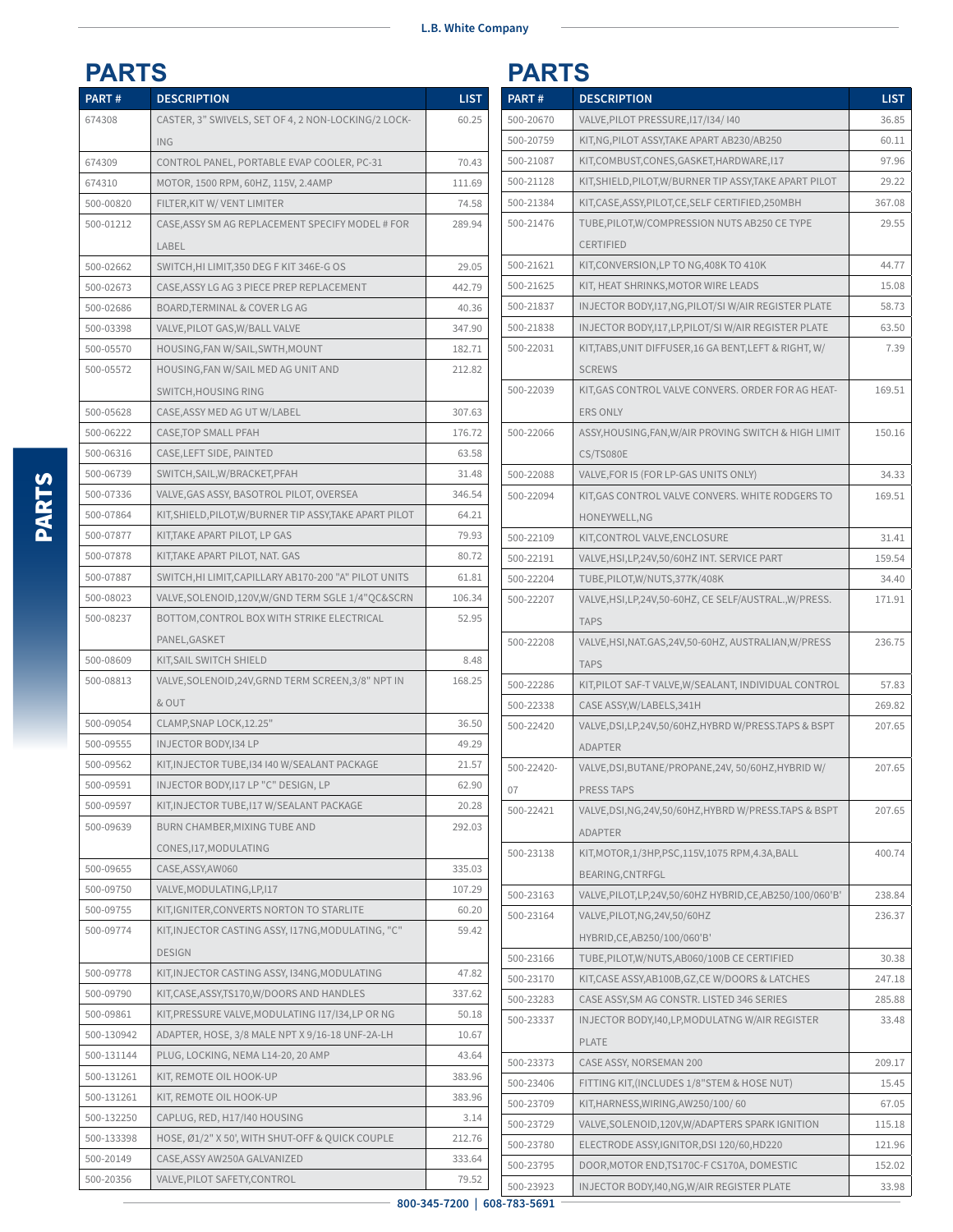| PART#     | <b>DESCRIPTION</b>                                     | <b>LIST</b> | PART#     | <b>DESCRIPTION</b>                                     | <b>LIST</b> |
|-----------|--------------------------------------------------------|-------------|-----------|--------------------------------------------------------|-------------|
| 500-23986 | COVER, ELECTRICAL ENCLOSURE, SI INFRACONIC, LARGE      | 26.08       | 500-26141 | HARDWARE PACK, BROODER                                 | 8.61        |
|           | CONTROL BOX                                            |             | 500-26143 | ADAPTER SLEEVE AND NUT                                 | 18.79       |
| 500-24025 | VALVE, DUAL FUEL, REPLACEMENT TS350                    | 162.76      | 500-26337 | CHAIN, 6.5', FOR BROODER                               | 20.84       |
| 500-24050 | KIT, IGNITOR W/ATTACHED BRACKET SPARK IGNITION         | 27.54       | 500-26378 | LEG, W/CAGE NUTS                                       | 82.25       |
| 500-24157 | AIR FLOW SWITCH, ASSY, GUARDIAN                        | 40.93       | 500-26379 | CORD, POWER, TS080/TS170G/CS170B                       | 19.71       |
| 500-24543 | KIT, OUTER CONE, 140, FIELD REPLACEMENT (CONE& CLIPS)  | 92.48       | 500-26381 | WIRE HARNESS STATUS LIGHTS, TS080G                     | 39.86       |
| 500-24644 | KIT, SOLENOID, 120V, 3/8NPT IN X 1/2COMP. OUT, W/INLET | 176.89      | 500-26382 | HARNESS, WIRE, MOTOR END, TS080G                       | 35.69       |
|           | <b>SCREEN</b>                                          |             | 500-26383 | HARNESS WIRE, BURNER END, TS080G                       | 29.48       |
| 500-24689 | COMPRESSION, NUT, SLEEVE, 1/2" LONG TYPE,              | 14.07       | 500-26384 | FAN ASSY.TS080G                                        | 488.65      |
| 500-24691 | KIT, SWITCH, BACKFLASH, CP400                          | 33.15       | 500-26391 | MANIFOLD ASSY W/ORIFICE TS080G                         | 61.81       |
| 500-24692 | KIT, AIR PRVING, W/BRACKET, CP400                      | 40.21       | 500-26392 | LED, GREEN, SNAP-IN, 24V                               | 10.98       |
| 500-24754 | KIT, CONVERSION, LP TO NG I17 INDIVIDUAL               | 127.41      | 500-26393 | LED, GREEN, SNAP-IN, 120V                              | 10.39       |
| 500-24961 | MOTOR HOUSING ASSY, SERVICE PART                       | 260.25      | 500-26395 | HANDLE WHEEL W/SPRING                                  | 5.98        |
| 500-24964 | FAN HOUSING, SERVICE PART                              | 122.85      | 500-26401 | THERMOSTAT STORAGE BRACKET, TSO TS080/170/CS170        | 30.11       |
| 500-24972 | IGNITER, W/BRACKET, SENTINEL & OVAL 80                 | 48.81       | 500-26402 | REGULATOR STORAGE BRACKET, TS170G                      | 26.24       |
| 500-24975 | ASSEMBLY, FLANGE, COUPLING SERVICE PART                | 27.75       | 500-26404 | MANIFOLD ASSY,TS170G,LP                                | 63.17       |
| 500-25116 | COVER, CONTROL BOX, W/HINGES, GASKET, LABELS           | 80.31       | 500-26406 | WIRE HARNESS, MOTOR END, TS170G CS170B                 | 37.55       |
| 500-25188 | COVER CONTROL BOX, AW250 SERVICE PART FOR 400-         | 85.63       | 500-26407 | WIRE HARNESS, BURNER END, TS170G CS170B                | 47.20       |
|           |                                                        |             | 500-26408 | WIRE HARNESS, LIGHTS TS170G/CS170B                     | 34.55       |
|           | 20134                                                  |             | 500-26410 | BRACKET, IGNITER CONTROL, TS170G CS170B                | 24.60       |
| 500-25193 | VALVE, PILOT, NG, 24V/50-60HZ SERVICE PRT FOR RUSSIA/  | 269.51      | 500-26411 | BRACKET, IGNITER CONTROL, TS080G                       | 24.34       |
|           | <b>BELARUS</b>                                         |             |           |                                                        | 53.63       |
| 500-25214 | COVER, CONTROL BOX, HD220 W/HINGES AND LABELS          | 118.13      | 500-26412 | TRANSFORMER,TS080/170G/CS170B                          |             |
| 500-25314 | MOTOR, DAMPER ASSEMBLY, SERVICE PART, HW/HD INLET      | 233.45      | 500-26413 | LEG ASSY W/NUTS AND BOLTS, TS170G/CS170B               | 136.20      |
|           | <b>SHUTTER</b>                                         |             | 500-26415 | AXLE KIT, TS170G/CS170B                                | 41.66       |
| 500-25384 | DOOR, RIGHT, HD220, TRI-SHIELD, W/HINGES AND LABELS    | 75.76       | 500-26417 | COTTER PIN, TS170G                                     | 4.89        |
| 500-25514 | THERMOSTAT, RECEPTACLE ASSEMBLY UNIT MOUNT             | 49.80       | 500-26418 | WHEEL W/SPACER, COTTER PIN AND HUB CAP, TS170G/        | 61.29       |
| 500-25515 | THERMOSTAT PLUG, ASSEMBLY DIRECTOR                     | 35.53       |           | CS170                                                  |             |
| 500-25588 | TRANSFORMER KIT, HD220 STANDARD                        | 41.29       | 500-26426 | HANDLE-U BRACKET W/GRIPS, BOLTS BURNER END             | 76.32       |
| 500-25588 | TRANSFORMER KIT, HD220 STANDARD                        | 41.29       | 500-26427 | HANDLE, U-BRACKET, FAN END, W/ BOLTS AND NUTMTS/       | 77.18       |
| 500-25757 | KIT, MOTOR, HD, HW220/115V                             | 432.81      |           | CS170                                                  |             |
| 500-25766 | PIGTAIL FLEX CONNECTOR SERVICE KIT                     | 25.96       | 500-26437 | LATCH KIT,TS080/170G,CS170B                            | 22.77       |
| 500-25775 | BUSHING, 3/4X1/4, BOXED                                | 9.07        | 500-26440 | FAN HOUSING, TS170 CS170                               | 272.91      |
| 500-25798 | BURNER HEAD W/ORIFICE & BUSHING T500-P02               | 80.95       | 500-26442 | REGULATOR BRACKET, CS170B                              | 19.07       |
| 500-25828 | MANIFOLD ASSY, TS350 DUAL FUEL                         | 41.31       | 500-26443 | NUT&BOLT, HANDLE-U                                     | 8.79        |
| 500-25831 | VALVE, PRESET TS170DF                                  | 147.37      | 500-26485 | AIR PROVING SWITCH TS080G                              | 42.50       |
| 500-25839 | BRACKET, IGNITION CONTROL                              | 23.64       | 500-26585 | SENSOR BRACKET, RADIANT, I-17                          | 47.00       |
| 500-25840 | WIRE, IGNITION CONTROL                                 | 24.17       | 500-26589 | HANDLE ASSEMBLY, PREMIER 170 SERVICE PART              | 39.91       |
| 500-25842 | BURNER, W/MOUNTING HARDWARE                            | 113.01      | 500-26657 | KIT, MOTOR MOUNT PLATE TS350C DF, TS350D TENT          | 75.45       |
| 500-25843 | BRACKET, IGNITOR MOUNTING                              | 13.92       | 500-26690 | ASSEMBLY, MANIFOLD, TS350DF W/ORIFICE & SELECTOR       | 169.87      |
| 500-25858 | AIR PROVING SWITCH TS080,E-F                           | 43.85       |           | VALVE                                                  |             |
| 500-25861 | PLUG,TS170,TS170D,F,G                                  | 10.12       | 500-26696 | KIT, DUCT, OUT DOOR MOUNT SMALL AG HEATERS             | 292.05      |
| 500-25866 | BOLT, WASHER, AND SPACER                               | 8.52        | 500-26700 | KIT, ORIFICE, 10 PAK, #57 DRILL TORCH CASTING T3       | 97.70       |
| 500-25870 | ORIFICE                                                | 24.71       | 500-26709 | KIT, CONVERSION, NG TO LP 140 SPARK, NEW VENTURI       | 59.84       |
| 500-25871 | MANIFOLD ASSY TS170DF                                  | 181.12      |           | <b>STYLE</b>                                           |             |
| 500-25873 | ADAPTER, HOSE, 1/2"NPT X 1/2"NPS                       | 19.92       | 500-26716 | COVER, GAS VALVE, SERVICE PART AB230, 377/379, 408/410 | 30.70       |
| 500-25899 | VALVE, SELECTION TS350DF                               | 153.90      | 500-26809 | SWITCH, PRESSURE, AT, C-DESIGN, OVAL 80, A, B, C       | 48.89       |
| 500-25964 | TAB KIT, REPLACEMENT FOR 18" DUCT ADAPTER              | 22.30       | 500-27918 | PRESSURE SWITCH, SERVICE PART, SENTINEL, A & B         | 34.48       |
| 500-26012 | BRACKET WITH SCREWS AND NUTS                           | 23.21       |           | <b>DESIGN</b>                                          |             |
| 500-26013 | SPRING                                                 | 24.88       | 500-29104 | ADAPTER, PIPING, 1/2NPT X1/2BSPT                       | 15.90       |
|           |                                                        |             |           |                                                        |             |
| 500-26015 | LEVER W/SCREWS, SPACERS AND WASHERS                    | 25.82       | 500-29105 | ADAPTER, HOSE, 1/2 BSPT MALE X M20 X 1.5               | 13.29       |
| 500-26033 | SWITCH, AIR PROVING W/BRACKET, COVER, SCREWS           | 45.46       | 500-29106 | SEDIMENT TRAP, EUROPEAN, METRIC FITTINGS               | 64.54       |
| 500-26034 | <b>INLET HOOD W/SCREWS</b>                             | 157.04      | 509291-13 | MANIFOLD, W/HARDWARE                                   | 35.75       |

| PART#     | <b>DESCRIPTION</b>                                     | <b>LIST</b> |
|-----------|--------------------------------------------------------|-------------|
| 500-26141 | HARDWARE PACK, BROODER                                 | 8.61        |
| 500-26143 | ADAPTER SLEEVE AND NUT                                 | 18.79       |
| 500-26337 | CHAIN, 6.5', FOR BROODER                               | 20.84       |
| 500-26378 | LEG, W/CAGE NUTS                                       | 82.25       |
| 500-26379 | CORD, POWER, TS080/TS170G/CS170B                       | 19.71       |
| 500-26381 | WIRE HARNESS STATUS LIGHTS, TS080G                     | 39.86       |
| 500-26382 | HARNESS, WIRE, MOTOR END, TS080G                       | 35.69       |
| 500-26383 | HARNESS WIRE, BURNER END, TS080G                       | 29.48       |
| 500-26384 | FAN ASSY,TS080G                                        | 488.65      |
| 500-26391 | MANIFOLD ASSY W/ORIFICE TS080G                         | 61.81       |
| 500-26392 | LED, GREEN, SNAP-IN, 24V                               | 10.98       |
| 500-26393 | LED, GREEN, SNAP-IN, 120V                              | 10.39       |
| 500-26395 | HANDLE WHEEL W/SPRING                                  | 5.98        |
| 500-26401 | THERMOSTAT STORAGE BRACKET, TS0 TS080/170/CS170        | 30.11       |
| 500-26402 | REGULATOR STORAGE BRACKET, TS170G                      | 26.24       |
| 500-26404 | MANIFOLD ASSY,TS170G,LP                                | 63.17       |
| 500-26406 | WIRE HARNESS, MOTOR END, TS170G CS170B                 | 37.55       |
| 500-26407 | WIRE HARNESS, BURNER END, TS170G CS170B                | 47.20       |
| 500-26408 | WIRE HARNESS, LIGHTS TS170G/CS170B                     | 34.55       |
| 500-26410 | BRACKET, IGNITER CONTROL, TS170G CS170B                | 24.60       |
| 500-26411 | BRACKET, IGNITER CONTROL, TS080G                       | 24.34       |
| 500-26412 | TRANSFORMER,TS080/170G/CS170B                          | 53.63       |
| 500-26413 | LEG ASSY W/NUTS AND BOLTS, TS170G/CS170B               | 136.20      |
| 500-26415 | AXLE KIT, TS170G/CS170B                                | 41.66       |
| 500-26417 | COTTER PIN, TS170G                                     | 4.89        |
| 500-26418 | WHEEL W/SPACER, COTTER PIN AND HUB CAP, TS170G/        | 61.29       |
|           | <b>CS170</b>                                           |             |
| 500-26426 | HANDLE-U BRACKET W/GRIPS, BOLTS BURNER END             | 76.32       |
| 500-26427 | HANDLE, U-BRACKET, FAN END, W/ BOLTS AND NUTMTS/       | 77.18       |
|           | CS170                                                  |             |
| 500-26437 | LATCH KIT, TS080/170G, CS170B                          | 22.77       |
| 500-26440 | FAN HOUSING,TS170 CS170                                | 272.91      |
| 500-26442 | REGULATOR BRACKET, CS170B                              | 19.07       |
| 500-26443 | NUT&BOLT, HANDLE-U                                     | 8.79        |
| 500-26485 | AIR PROVING SWITCH TS080G                              | 42.50       |
| 500-26585 | SENSOR BRACKET, RADIANT, I-17                          | 47.00       |
| 500-26589 | HANDLE ASSEMBLY, PREMIER 170 SERVICE PART              | 39.91       |
| 500-26657 | KIT, MOTOR MOUNT PLATE TS350C DF, TS350D TENT          | 75.45       |
| 500-26690 | ASSEMBLY, MANIFOLD, TS350DF W/ORIFICE & SELECTOR       | 169.87      |
|           | <b>VALVE</b>                                           |             |
| 500-26696 | KIT, DUCT, OUT DOOR MOUNT SMALL AG HEATERS             | 292.05      |
| 500-26700 | KIT, ORIFICE, 10 PAK, #57 DRILL TORCH CASTING T3       | 97.70       |
| 500-26709 | KIT, CONVERSION, NG TO LP 140 SPARK, NEW VENTURI       | 59.84       |
|           | <b>STYLE</b>                                           |             |
| 500-26716 | COVER, GAS VALVE, SERVICE PART AB230, 377/379, 408/410 | 30.70       |
| 500-26809 | SWITCH, PRESSURE, AT, C-DESIGN, OVAL 80, A, B, C       | 48.89       |
| 500-27918 | PRESSURE SWITCH, SERVICE PART, SENTINEL, A & B         | 34.48       |
|           | <b>DESIGN</b>                                          |             |
| 500-29104 | ADAPTER, PIPING, 1/2NPT X1/2BSPT                       | 15.90       |
| 500-29105 | ADAPTER, HOSE, 1/2 BSPT MALE X M20 X 1.5               | 13.29       |
| 500-29106 | SEDIMENT TRAP, EUROPEAN, METRIC FITTINGS               | 64.54       |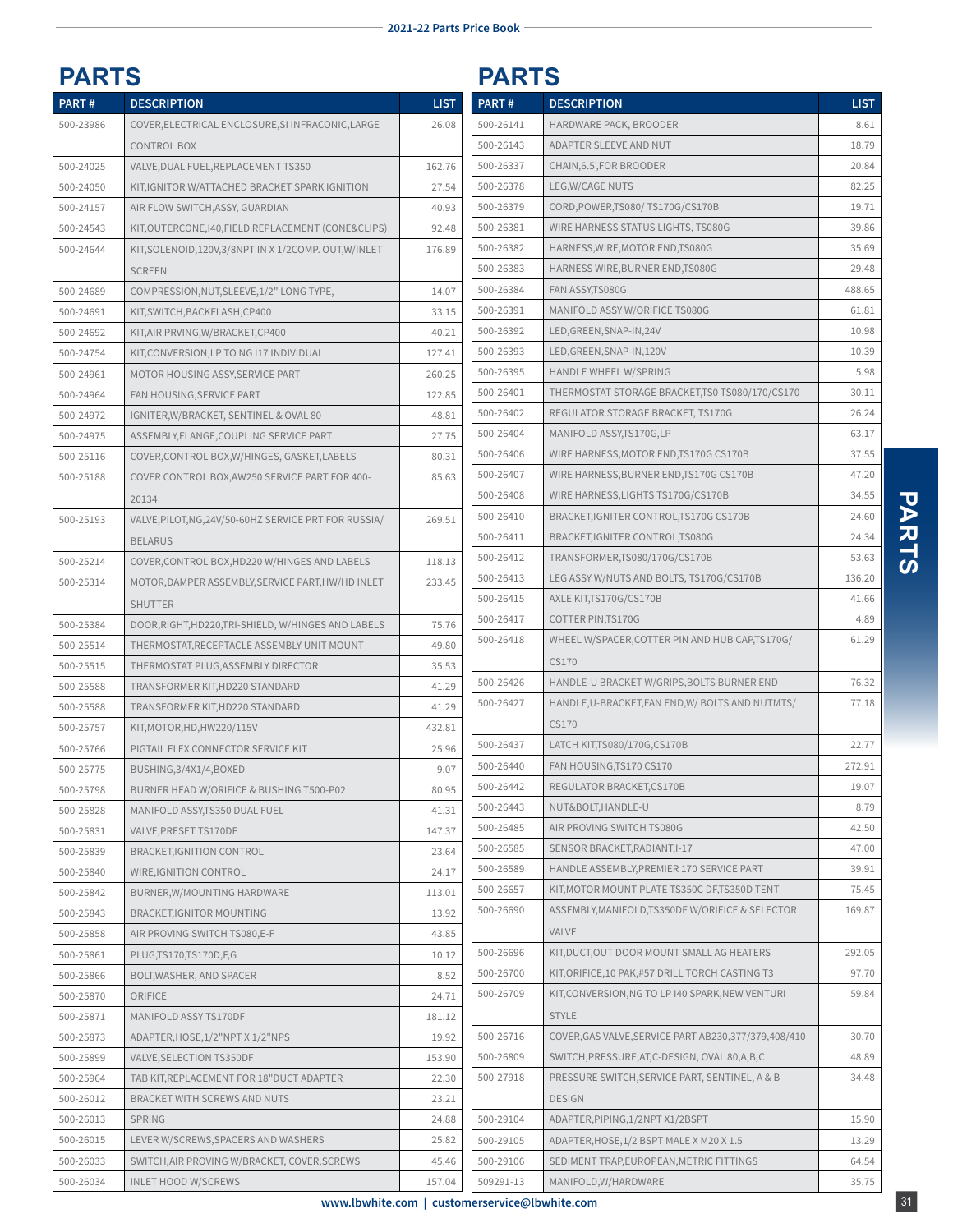| PART#      | <b>DESCRIPTION</b>                                      | <b>LIST</b> |
|------------|---------------------------------------------------------|-------------|
| 522076-13  | GAS CONTROL, HSI/DSI LP-GAS CHINESE                     | 158.65      |
| 570062G    | DOOR, MOTOR END, GALVANIZED                             | 110.57      |
| 570481-03  | FAN, WHEEL, 10 3/4 X 6, W/HARDWARE RUSSIA/BELARUS       | 66.10       |
| 571926-05  | FAN HOUSING ASSY, TS080B INT'L W/APS LIMIT, MOTOR       | 238.16      |
|            | <b>MOUNT</b>                                            |             |
| 573241G    | DOOR, GALVANIZED AB250                                  | 98.17       |
| 573342-03  | LABEL, AB060 RUSSIA                                     | 54.32       |
| 606-132539 | LID, SUMP TANK, BLACK                                   | 50.57       |
| 655-131871 | WASHER, FENDER, 1/4 X 1 1/4, 18-8 STAINLESS             | 0.36        |
| 655-131872 | WASHER, FENDER, 1/2 X 2, ZINC PLATED                    | 0.36        |
| 655-131873 | WASHER, FENDER, 5/16 X 1 1/2, 18-8 STAINLESS            | 0.32        |
| 655-131874 | BOLT, LAG, HEX, 5/16 X 1 1/2, GALVANIZED                | 0.27        |
| 655-131875 | BOLT, LAG, HEX, 5/16 X 3, GALVANIZED                    | 0.49        |
| 655-131876 | BOLT, CARRAGE, 5/16-18 X 2 1/4, ZINC PLATED             | 0.33        |
| 655-131877 | BOLT, U, 1/4-20 X 1 1/8 X 2, STAINLESS, W/O NUTS        | 3.60        |
| 655-131878 | BOLT, U, 5/16-18 X 2 X 2 11/16, ZINC PLATED, W/O PLATES | 3.02        |
| 655-131879 | BOLT, HEX, SPLIT, M12-1.75 X 70, ZINC PLATED            | 2.75        |
| 655-131894 | EYE BOLT, 2 X 1/4-20, PREASSEMBLED                      | 5.62        |
| 655-131895 | ROD, THREADED, 1/4-20 X 3, 18-8 STAINLESS               | 6.52        |
| 655-131896 | ROD, THREADED, 1/4-20 X 8, 18-8 STAINLESS               | 9.41        |
| 655-131898 | BOLT, LAG, HEX, 5/16 X 1 1/2, 18-8 STAINLESS            | 0.96        |
| 655-132128 | EYE BOLT 4 X 1/4-20                                     | 9.04        |
| 655-132399 | WEATHERSTRIP, GREY PILE, 3/16" X 7/16" X 25'            | 1.30        |
| 680-132386 | EXTRUSION, ALUM 6063-T5, HINGE, LARGE, 10FT             | 3.24        |
| 680-132387 | EXTRUSION, ALUM 6063-T5, HINGE, SMALL, 10FT             | 4.05        |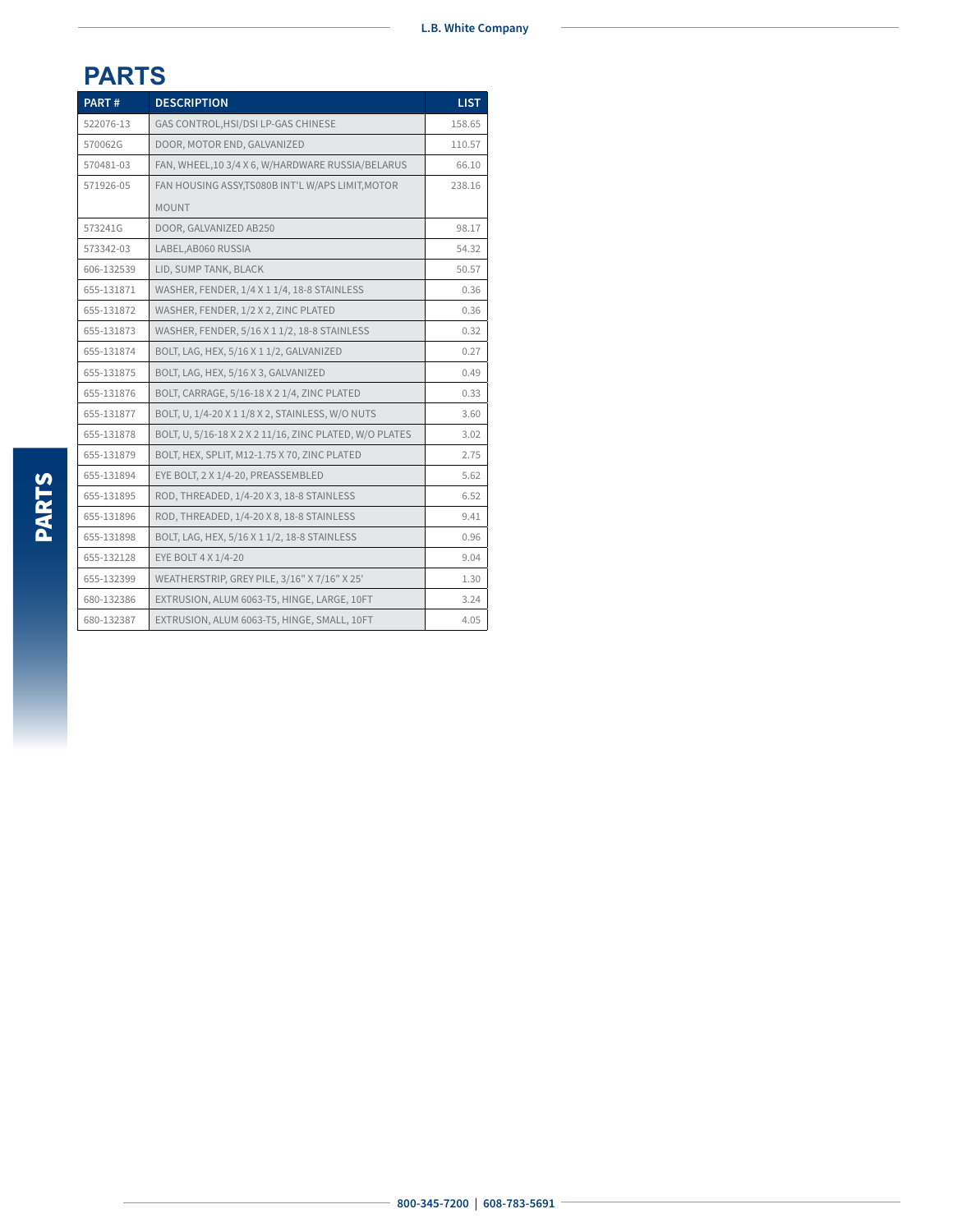**2021-22 Parts Price Book**

**www.lbwhite.com | customerservice@lbwhite.com** 33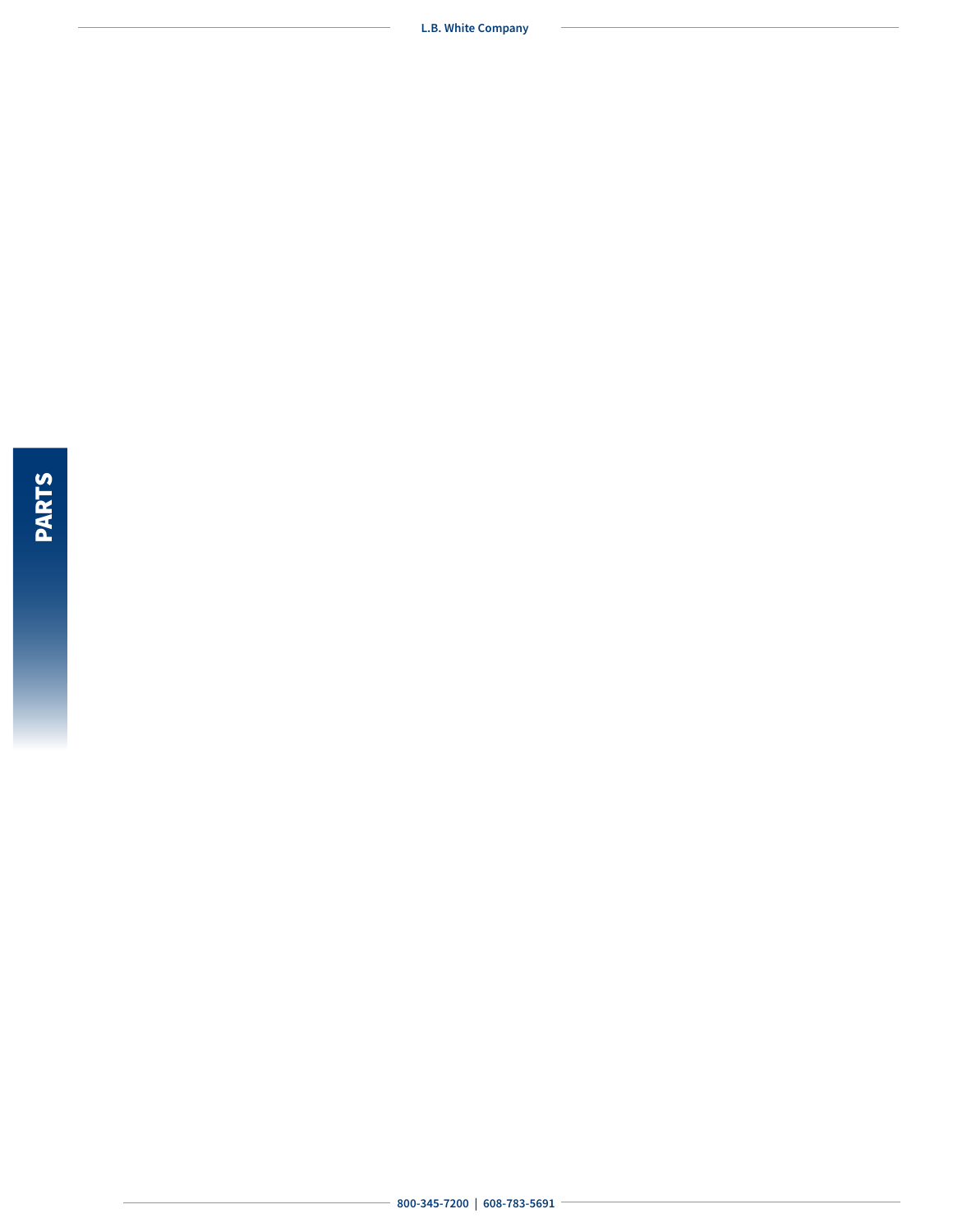**2021-22 Parts Price Book**

**www.lbwhite.com | customerservice@lbwhite.com** 35